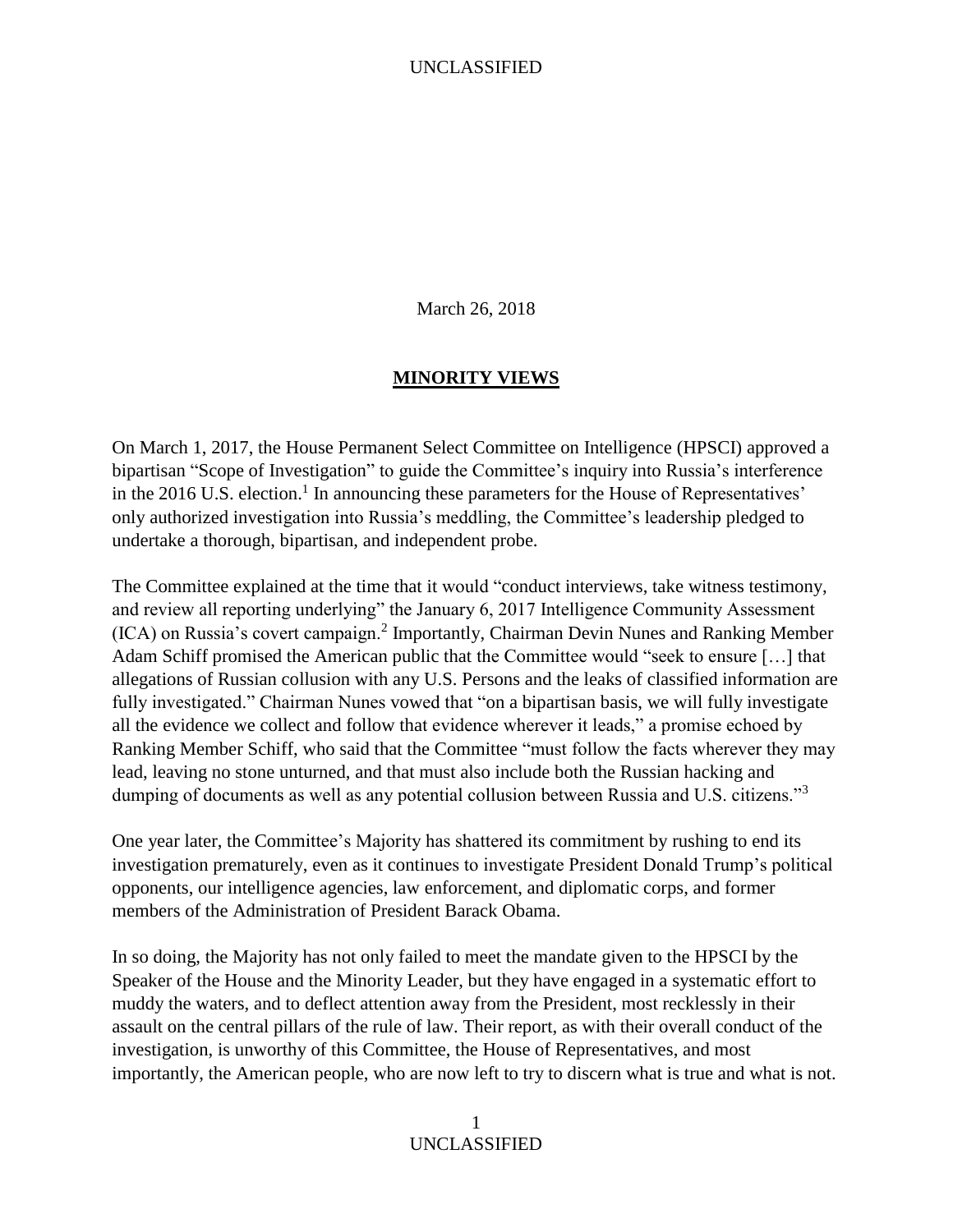The Majority's report reflects a lack of seriousness and interest in pursuing the truth. By refusing to call in key witnesses, by refusing to request pertinent documents, and by refusing to compel and enforce witness cooperation and answers to key questions, the Majority hobbled the Committee's ability to conduct a credible investigation that could inspire public confidence. The Majority's conduct has also undermined Congress' independent investigative authority. Their repeated deferrals to the White House allowed witnesses to refuse cooperation, and permitted the Administration to dictate the terms of their interaction with Congress, or evade congressional oversight altogether, setting a damaging precedent for future non-cooperation by this President and, possibly, by his successors.

These Views memorialize the Minority's profound disappointment with and objections to the manner in which the Majority subverted this investigation, and highlight for the public some of the most glaring misrepresentations, distortions, and inaccuracies in the Majority's report.

A majority of the report's findings are misleading and unsupported by the facts and the investigative record. They have been crafted to advance a political narrative that exonerates the President, downplays Russia's preference and support for then-candidate Trump, explains away repeated contacts by Trump associates with Russia-aligned actors, and seeks to shift suspicion towards President Trump's political opponents and the prior administration.

One can find no better example of the Majority's willingness to contort facts to support its politicized narrative than the report's *Finding #35*. The Majority argues that evidence that Trump associates sought after the election to establish secret back channels to communicate with the Russians without the U.S. government finding out – and then lied about it – actually proves there was no collusion with Russia. The sophistry of this kind of analysis, and the report as a whole, wither under scrutiny. Even before its public release, the report suffered in the face of public revelations that bear directly on the investigation and contradicted the Majority's conclusions.

Tragically, for a country in need of the truth and an election system in need of greater security, the Majority diverted the investigation in the service of President Trump by launching parallel probes to promote baseless allegations of wrongdoing by the Obama Administration and our law enforcement agencies. The Majority's efforts have cultivated doubt about what occurred during the 2016 elections; cast suspicion on the Federal Bureau of Investigation (FBI) and Department of Justice (DOJ), including the FBI's basis for and handling of its counterintelligence investigation into links between Russia and the Trump campaign; and sought to undercut Special Counsel Robert Mueller's ongoing investigation, including by attempting to tarnish the credibility of numerous current and former officials with knowledge pertinent to the Special Counsel's probe.

Despite these setbacks and the constraints of being in the Minority, the Committee's Democratic Members remain committed to continuing the investigation. We have significantly advanced our understanding of key aspects of the investigation, including Russia's covert activities and the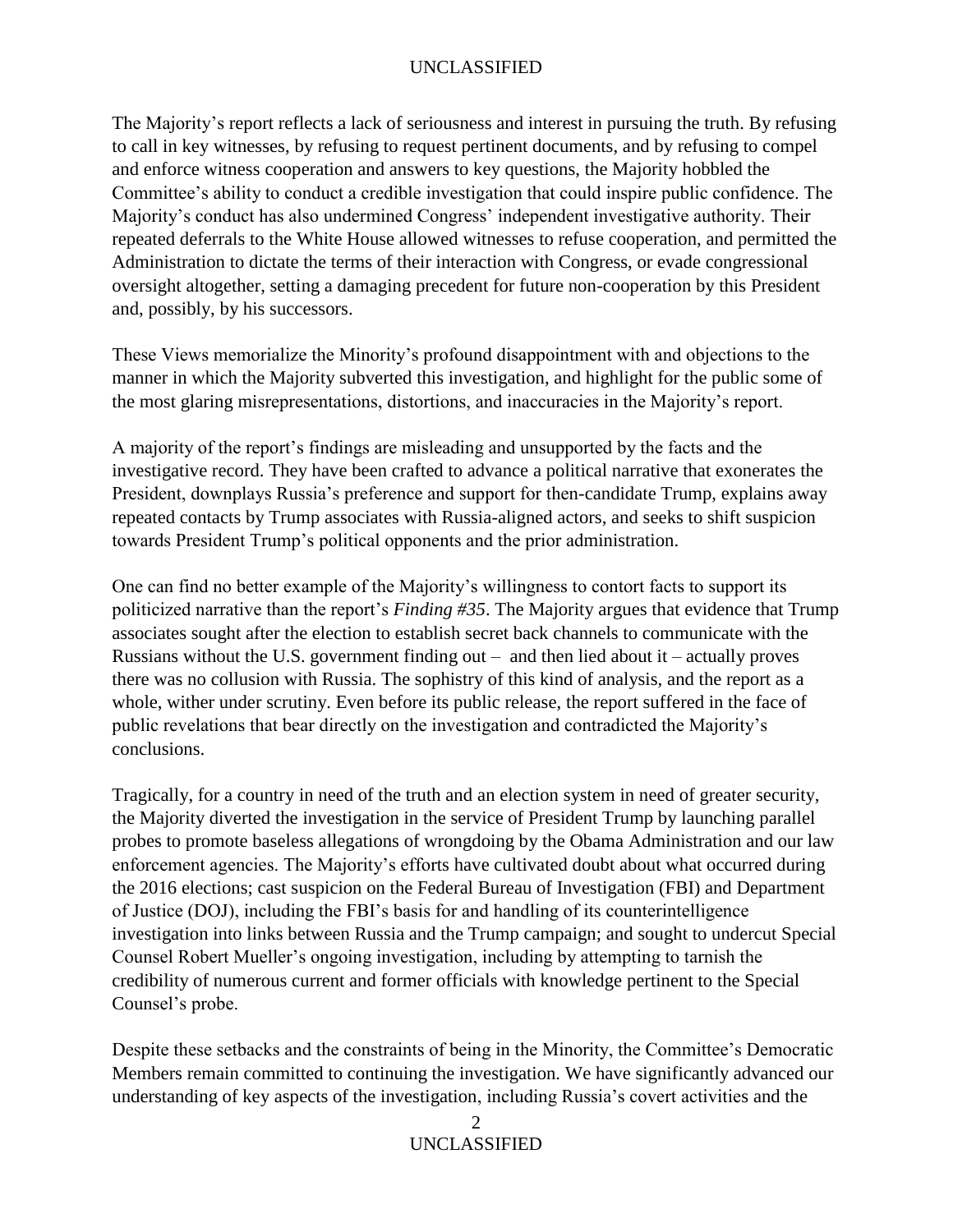issues of collusion and obstruction of justice. We have assembled to date a significant body of evidence from witness interviews, hearings, classified intelligence, and materials produced to the Committee, which has in turn identified new leads, persons, and entities of interest.

Our charge remains clear and unchanged: ensure a full accounting of Russia's meddling, including the involvement by any U.S. persons; inoculate the public against future foreign influence campaigns; and provide a roadmap for securing future elections. These Minority Views are not a substitute for a comprehensive report, which the Minority will present to the American public after completing the necessary investigatory work. Instead, the Minority Views will highlight a small portion of the evidence that has come to our attention, the many important leads which the Majority made a deliberate decision not to pursue, and the reasons to reject the Majority's attempt to explain away conduct by the Trump campaign that was clearly deceptive and unethical, and may very well have violated U.S. laws.

We have drafted our analysis in these Views in unclassified form for the public, which means we have not included crucial, but classified, intelligence reporting, including post-election collection, that has informed our analysis and advanced our understanding of Russia's active measures and links with U.S. persons. Our ultimate report will draw on and weave together this rich corpus of classified and unclassified information.

The Minority has also incorporated into the body of these Views the transcripts of all 64 transcribed interviews conducted by the Committee during the investigation, as well as the Committee's March 22, 2018 business meeting to adopt the Majority's report. Chairman Nunes and Representative Mike Conaway committed to the Minority, and stated publicly on repeated occasions, that the Committee would release all interview transcripts once the Majority issued its report. In the absence of a bipartisan report, and recognizing that the Minority still needs to investigate substantial areas of inquiry before issuing a comprehensive account, publication of these transcripts, pursuant to appropriate declassification review, is a necessary step. Doing so affords the American public the opportunity to evaluate for themselves the Majority's assertions with the benefit of a core component of the underlying investigative record: testimony by key witnesses who have thus far appeared before the Committee. And importantly, the transcripts also make clear how perfunctory an effort the Majority made to get to the truth.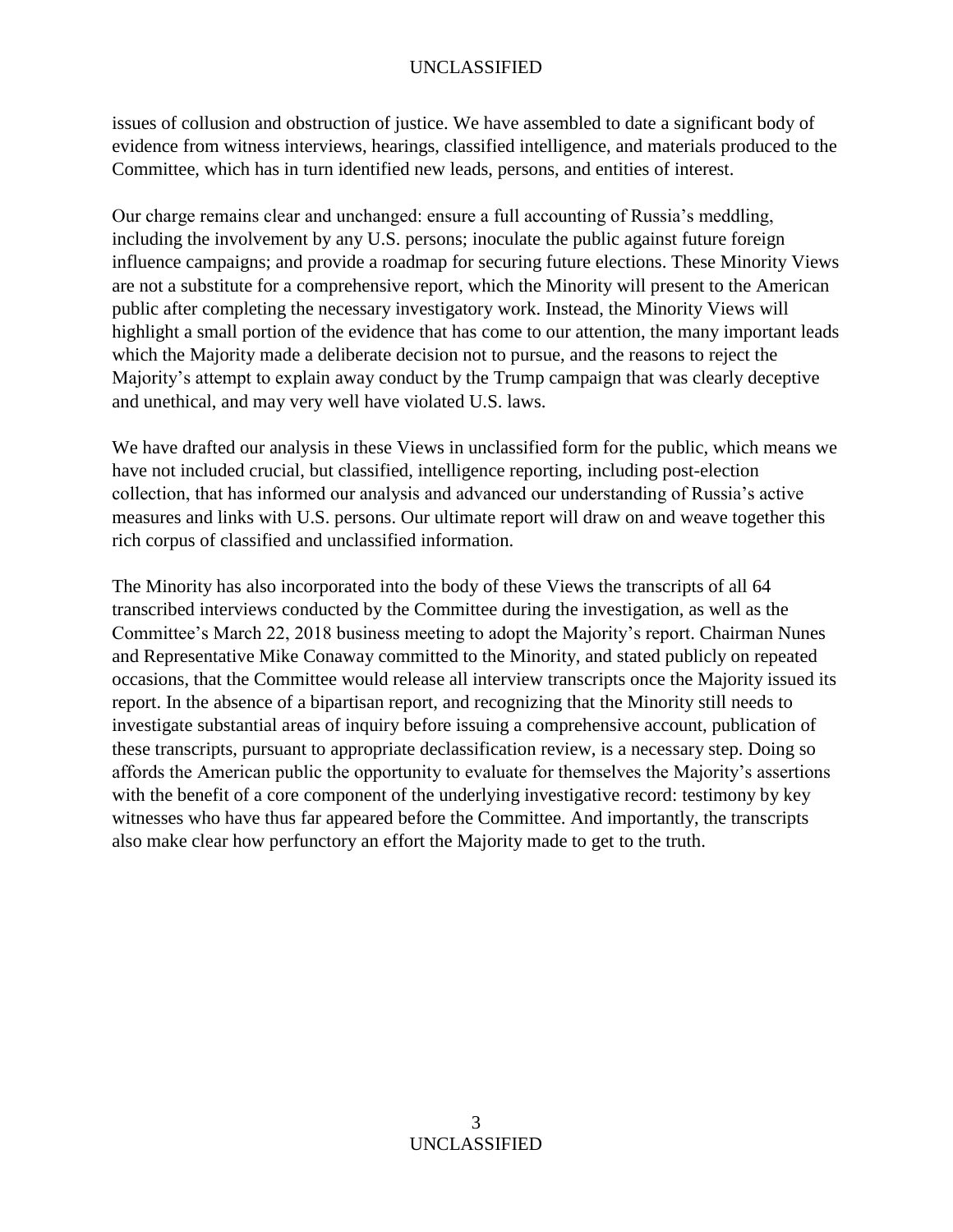## **TABLE OF CONTENTS**

| I. THE COMMITTEE'S INVESTIGATION AND COUNTER-INVESTIGATION7           |    |
|-----------------------------------------------------------------------|----|
|                                                                       |    |
|                                                                       |    |
|                                                                       |    |
|                                                                       |    |
|                                                                       |    |
|                                                                       |    |
|                                                                       |    |
|                                                                       |    |
|                                                                       |    |
|                                                                       |    |
|                                                                       |    |
|                                                                       |    |
|                                                                       |    |
|                                                                       |    |
|                                                                       |    |
| December 2016/January 2017 - Backchannel Meetings with Russia  44     |    |
|                                                                       |    |
|                                                                       |    |
|                                                                       |    |
|                                                                       | 56 |
|                                                                       |    |
|                                                                       |    |
| Former Director of National Intelligence James Clapper's Testimony 60 |    |
|                                                                       |    |
|                                                                       |    |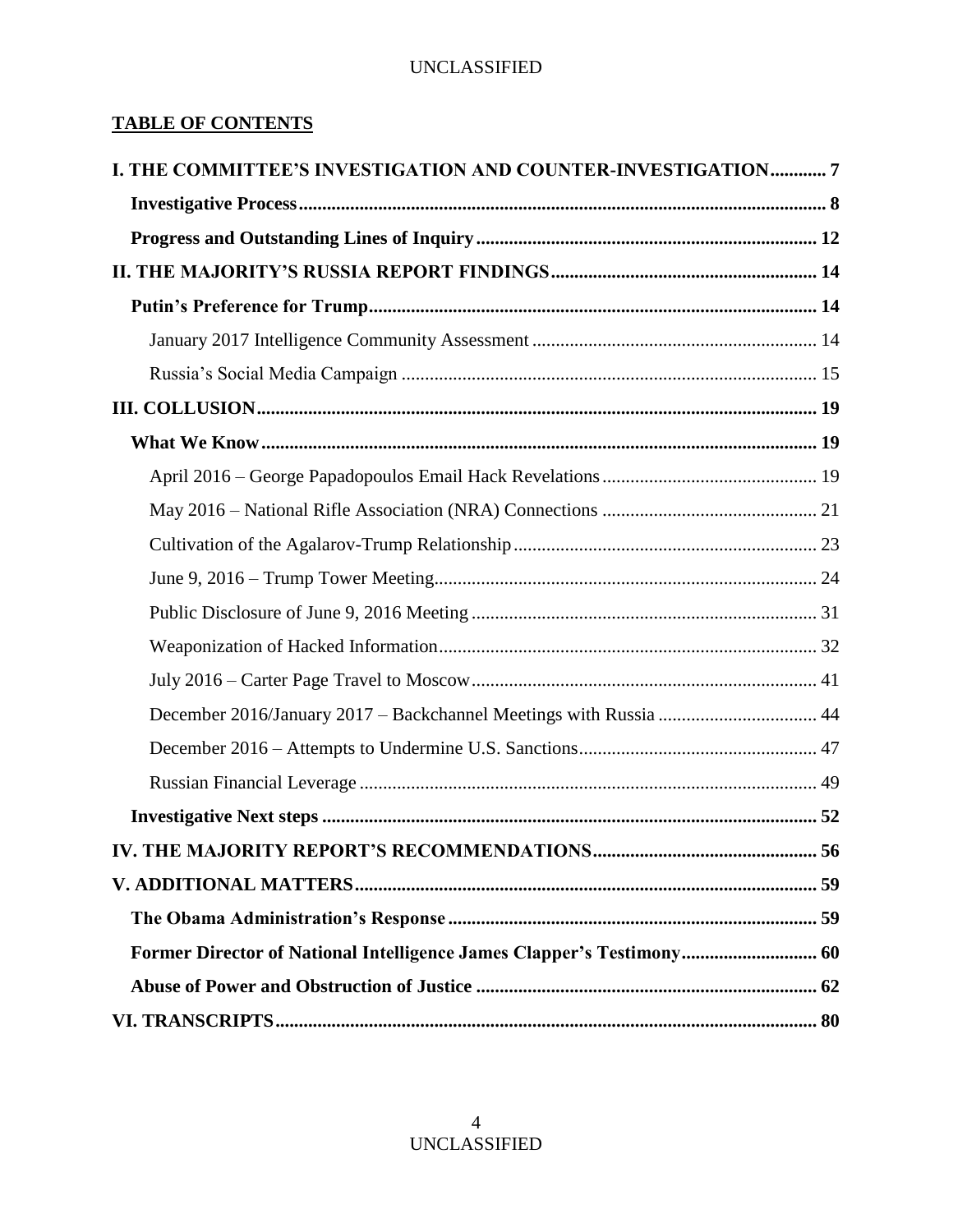## **APPENDICES**

**Note**: The appendices follow Chapter VI of the Minority Views (Transcripts)

**Appendix A**: "Status of the Russia Investigation," HPSCI Minority, March 13, 2018.

**Appendix B**: Letter to Representative Conaway from Ranking Member Schiff, November 7, 2017.

**Appendix C**: Additional Witnesses Requested by HPSCI Minority During Investigation

**Appendix D**: Ranking Member Schiff Opening Statement, HPSCI Open Hearing on Russia Investigation, March 20, 2017.

**Appendix E:** Ranking Member Schiff Opening Statement, HPSCI Business Meeting on "Adoption of the Committee's Investigative Report into Russian Active Measures During the 2016 Presidential Election," March 22, 2018.

**Appendix F:** HPSCI Minority Memorandum, "Correcting the Record – The Russia Investigations," January 29, 2018. Released publicly on February 24, 2018.

**Appendix G:** HPSCI Exchange of Letters with the White House regarding Memorialization of Communications between President Trump and former FBI Director Comey, June 2017.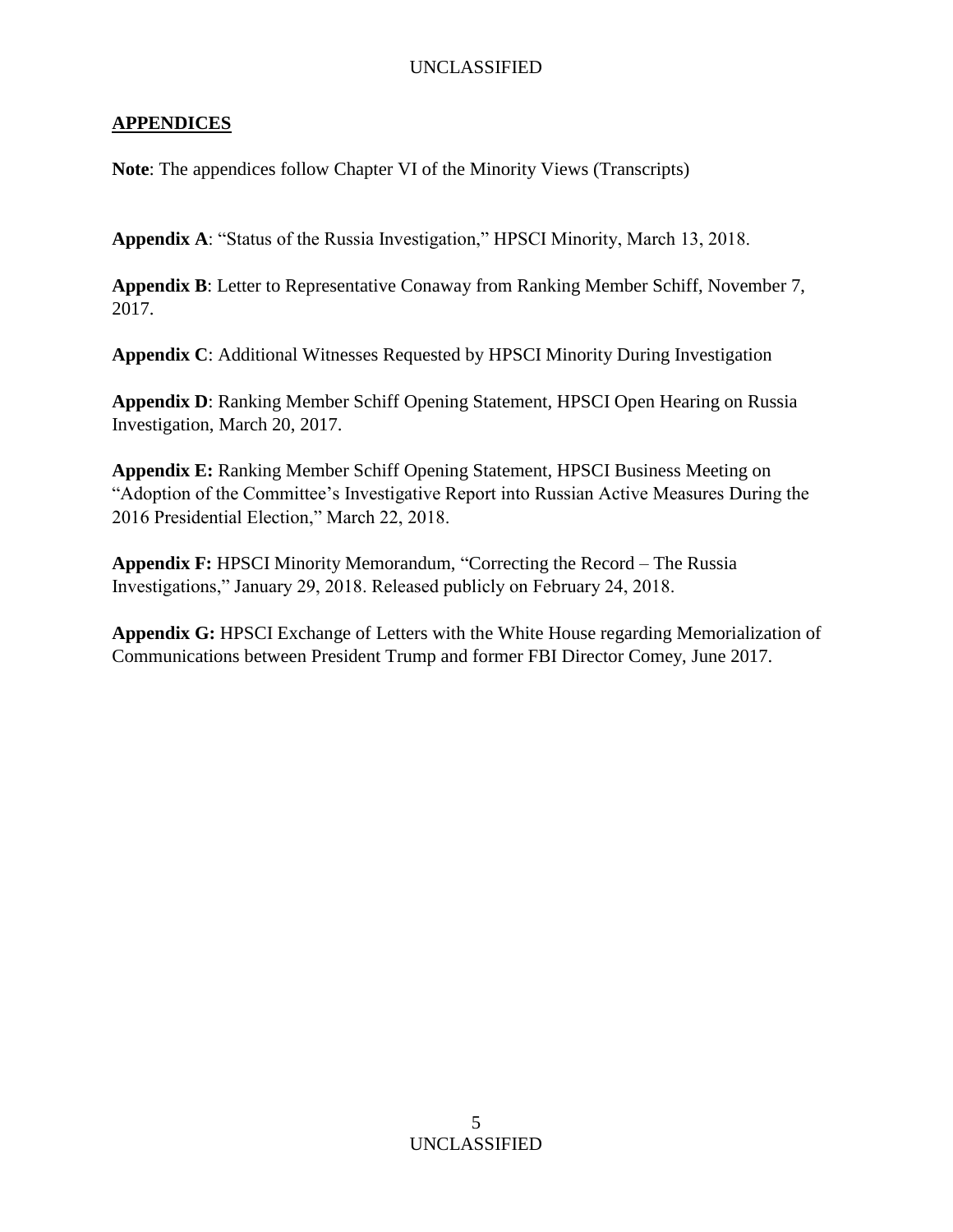# SIGNATURE PAGE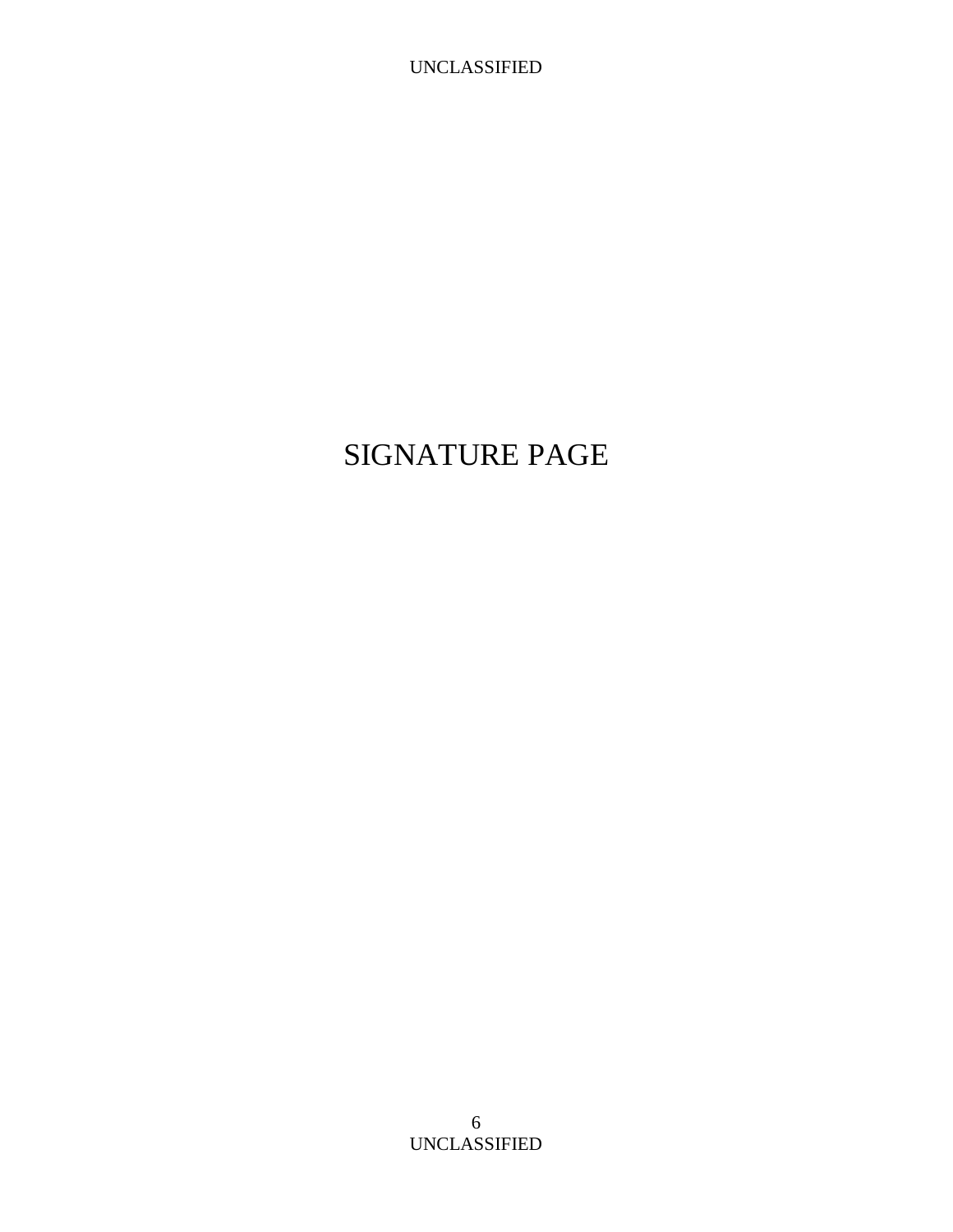## <span id="page-6-0"></span>**I. THE COMMITTEE'S INVESTIGATION AND COUNTER-INVESTIGATION**

On March 12, 2018, the Committee Majority announced publicly that it had finished its Russia investigation and previewed several conclusions reached by the Republican Members.<sup>4</sup> The Majority's announcement was made without advance notice to, or consultation with, the Minority, which learned about the decision from press reports. The Majority subsequently scheduled for March 22, 2018 a vote to adopt a report that it drafted unilaterally and in secret. The Minority received a copy of the Majority's report for the first time on March 13, 2018, only to learn that the Majority would continue to make substantive modifications and revisions to its report up until the eve of the vote.

In the ten days between its announcement and the Committee vote on adoption of the report, the Majority faced considerable public criticism after previewing that, contrary to both classified and unclassified evidence, its report would (1) dispute the Intelligence Community's assessment that Russian President Vladimir Putin aspired to help candidate Trump and (2) conclude that the Committee's Republicans have found no evidence of collusion.<sup>5</sup>

In public appearances announcing their results, Majority Members contradicted themselves in trying to explain away evidence of Russia's support for Donald Trump's candidacy and justify how Russian efforts to hurt the Clinton campaign did not simultaneously help Trump. As explained in Chapter II, the Majority revised this core finding prior to the vote to make it less explicit in the body of the report. President Trump nonetheless quickly endorsed the Committee Majority's exculpatory conclusion in tweets on March 12 and March 17, 2018.<sup>6</sup> On March 23, 2018, the day after the Majority's March 22, 2018 vote to adopt the report, the President touted their findings again:

*"House Intelligence Committee votes to release final report. FINDINGS: (1) No evidence provided of Collusion between Trump Campaign & Russia. (2) The Obama Administrations Post election response was insufficient. (3) Clapper provided inconsistent testimony on media contacts."<sup>7</sup>*

The Kremlin's propaganda channels, RT and Sputnik, also favorably reported the Majority's conclusions.<sup>8</sup>

At the same time the Majority announced that its Russia probe had gone on too long and would be shut down, the Chairman also stated that its side or counter-investigations would be "still ongoing" and would likely expand after the ostensible end of its Russia investigation.<sup>9</sup> Since the inception of the Committee's Russia investigation in March 2017, the Majority has initiated unilateral counter-investigations into fringe and debunked allegations of: improper "unmasking" by Obama Administration officials; Foreign Intelligence Surveillance Act (FISA) "abuses" by the FBI and DOJ in the course of their counterintelligence investigation of Russia and links to Trump campaign associates; a Hillary Clinton-tied conspiracy to procure and disseminate the "dossier" compiled by Christopher Steele; and improprieties related to Clinton during the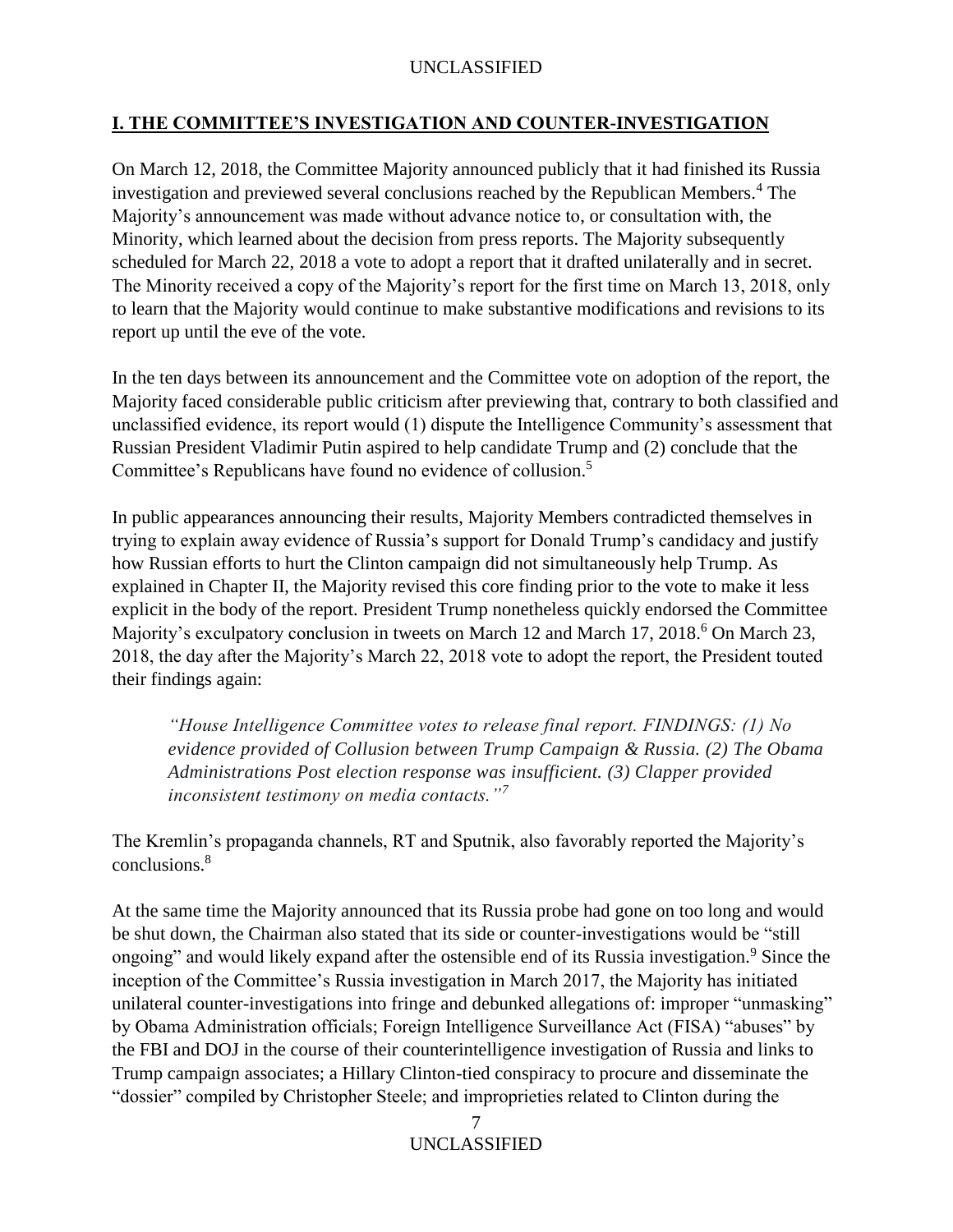Committee on Foreign Investment in the United States' (CFIUS) 2010 review of uranium mining company Uranium One's sale to a subsidiary of Rosatom, Russia's Atomic Energy Agency. The Majority has recently indicated that it is also investigating the State Department for links to Steele.

## <span id="page-7-0"></span>*Investigative Process*

The rushed manner in which the Majority has sought to end its investigation of Russia's actions, and adopt, along party lines, its flawed and partisan report, is a fitting capstone to the Majority's conduct during the Russia investigation.

As the Committee's Majority, the Republican Members, led by Chairman Nunes, held the power to dictate the pace and terms for our investigation, including which witnesses to call in and when; which documents to request; whether to issue subpoenas; and, when necessary, whether to enforce Congress' power to compel testimony and production of documents. Regrettably, following a brief spell of bipartisanship after the Chairman announced on April 6, 2017 that other Majority Members would "temporarily take charge of the Committee's Russia investigation" due to a House Ethics Committee investigation into his actions, the Majority wielded their power to stymie the investigation.<sup>10</sup>

The Majority circumscribed severely, and at times affirmatively blocked, important aspects of our work. Most distressing, they exhibited a fundamental disinterest in pursuing core lines of inquiry authorized by the Committee's Scope of Investigation. Their report reflects this lack of investigative vigor.

On March 13, 2018, the Committee Minority released an update – "Status of the Russian Investigation" – to inform the American public of the Committee's outstanding areas of inquiry (see Appendix A).<sup>11</sup> This status update provides a snapshot of the investigative leads and steps left unaddressed as the Majority moved to shutter the investigation. These include more than 30 key witnesses yet to be interviewed (selected from a more extensive witness list, which is attached at Appendix C); more than 20 entities from which documents have yet to be requested; and more than 15 subpoenas that the Majority never issued or enforced. This followed a November 7, 2017 letter from Ranking Member Schiff to Representative Conaway, attached at Appendix B, in which the Minority outlined over 60 individuals and entities from which the Committee should request or compel cooperation. The Committee subsequently interviewed fewer than half the individuals on the list, many of whom provided incomplete or potentially misleading testimony, and did not request the specified documents.

As the Minority's investigative updates demonstrate, the Majority consistently short-circuited investigative best practices and refused to hear relevant testimony and seek pertinent records. Beginning in the summer of 2017, and accelerating in the fall, the Majority placed increasingly counterproductive restrictions on the investigation: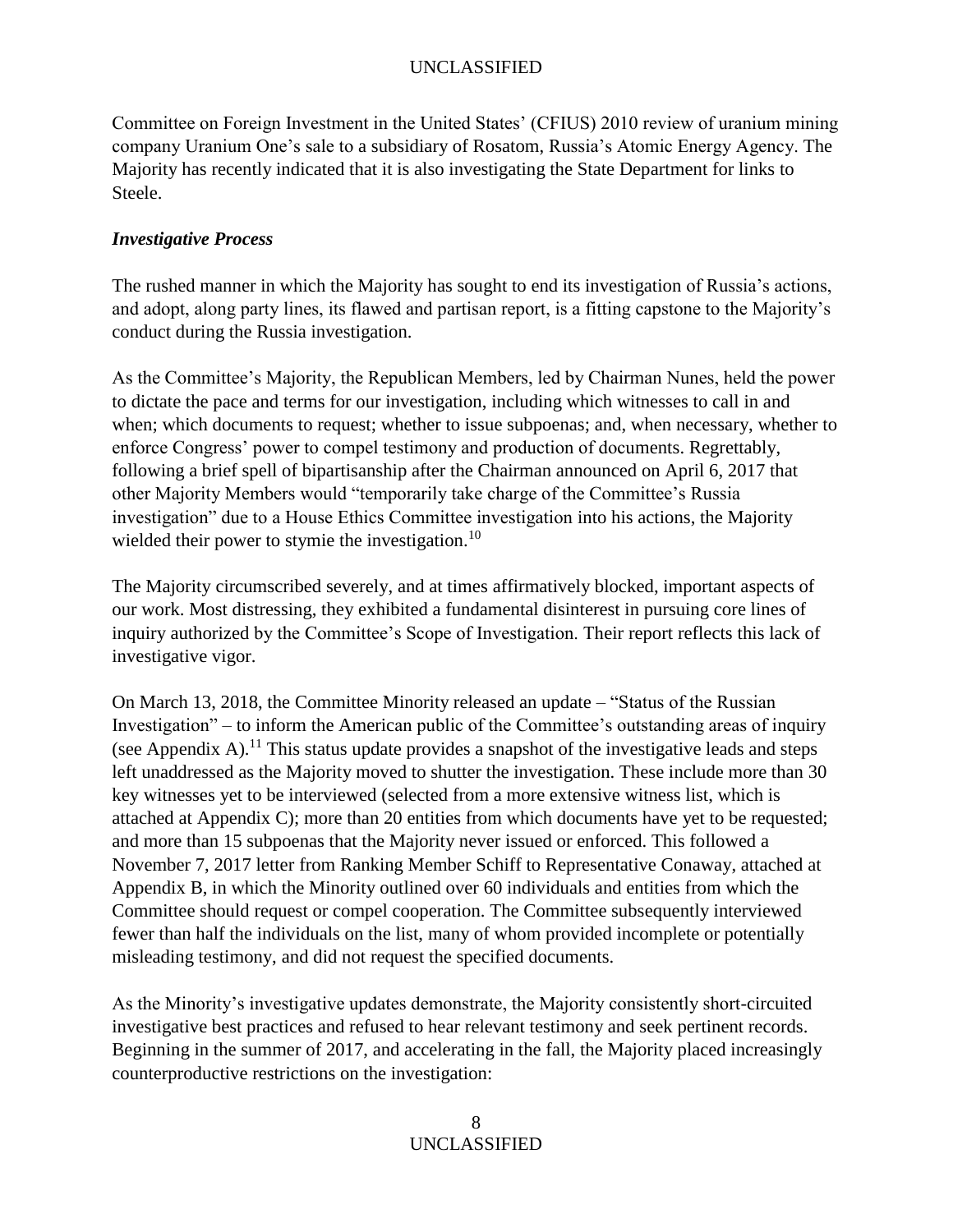• **Witnesses:** The Majority refused to seek testimony from dozens of witnesses proposed by the Minority, as described above. The Majority also failed to call in a significant number of current and former U.S. government officials, as well as outside experts, who could have shed light on Russia's active measures campaign, the U.S. government's response under the Obama and Trump administrations, and policy and legislative recommendations to protect the United States and our elections infrastructure moving forward. This includes numerous Intelligence Community personnel with unique insight who were or are currently in sensitive positions and are engaged in pertinent operational activity, such as the FBI's new Foreign Influence Task Force.

The Majority also made no effort to engage the Special Counsel about interviewing central witnesses in this probe: Michael Flynn, Paul Manafort, Rick Gates, George Papadopoulos, and George Nader. To ensure a credible investigation, particularly on the issues of collusion, financial leverage and money laundering, and obstruction of justice, the Committee must interview these individuals. All but Manafort have entered into cooperation agreements with the Special Counsel, and the Committee should have engaged with his office to determine when interviews could proceed without impairing his work. The Minority made a motion to do so at the time the Majority sought adoption of its report, but the Majority voted against pursuing interviews of these key witnesses. The transcript of the March 22, 2018 Committee business meeting is incorporated in Chapter VI.

The Majority's refusal to seek testimony from George Papadopoulos exemplifies its efforts to impair the investigation. Without interviewing Papadopoulos and seeking relevant records to determine whom on the campaign he would have reported this overture to and assess whether any follow-up occurred, the Committee was unable to examine the precise facts regarding Russia's approach to Papadopoulos, during which they informed him they possessed stolen Clinton-related emails and, crucially, previewed their later dissemination of this information. Only weeks later, the President's son, Donald Trump, Jr., would take a meeting in Trump Tower with other Russian emissaries offering dirt on Clinton. This yawning gap in the investigative record, and many others, fundamentally undermines the credibility of the Majority's findings.

The Majority often rushed to conduct other interviews – particularly with witnesses associated with the Trump campaign or the White House – before the Committee had adequately processed relevant documents, or even received them. Interviews were scheduled with little regard for investigative strategy. For instance, witnesses of particular interest, like Jared Kushner and Michael Cohen, were brought in before the Committee could hear from other foundational witnesses with relevant testimony, prior to receiving important document production, and without sufficient time to conduct a forensic assessment of material in the Committee's possession. The Majority has since rebuffed the Minority's requests to bring these witnesses back, despite commitments that they would do so if necessary.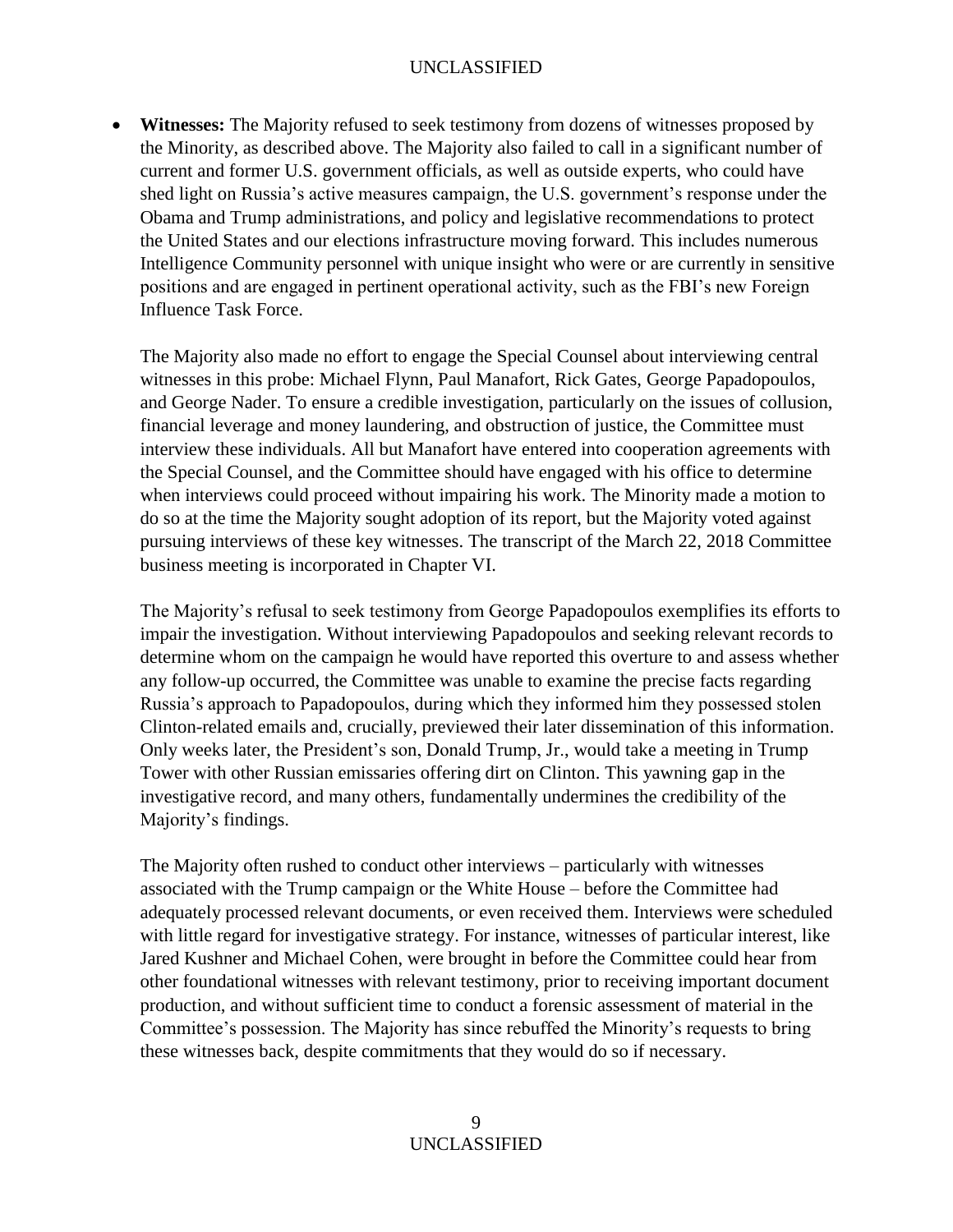Key witnesses, moreover, were scheduled during overlapping timeframes, impairing the ability of Minority Members to attend certain interviews and straining the ability of staff to prepare Members, who were juggling two or even three interviews in a single day. In their haste to finish interviews, the Majority unilaterally conceded to conducting some in other cities or by video-teleconference, rather than in the Committee's spaces, and on days Members had votes and could not easily attend, or could not attend at all. Interviews were conducted in New York with two witnesses who expressed readiness to come to the Committee to be interviewed instead. The interview of Alexander Nix was conducted by video-teleconference, even though he informed the Committee during the interview that he traveled to the United States almost every month and would have been willing to come in if he had been asked.

As the attached interview transcripts show, the interviews themselves revealed the stark difference in questioning and preparation between the Majority and Minority. Too often, the few Majority Members present asked limited questions, anchored by a superficial inquiry about whether self-interested witnesses were aware of any "collusion, coordination, or cooperation" between the Trump campaign and Russia. The Majority systematically denied Minority requests to compel production of records—electronic, phone, and other material to assess the veracity of these responses. Taken as a whole, the testimonial record demonstrates the profound disinterest the Majority has exhibited throughout the Russia investigation. Even Mr. Nix, caught on camera in a British undercover news investigation, would ridicule this lack of seriousness of the Majority's abbreviated questioning.<sup>12</sup>

- **Open Hearings:** The Majority held only four open hearings during the course of the investigation. Though limited in number, these hearings served an important educational function. The public heard directly about key aspects of Russia's active measures campaign from FBI Director James Comey on March 20, 2017 (during which he revealed the existence of the FBI counterintelligence investigation), former CIA Director John Brennan on May 23, 2017, former DHS Secretary Jeh Johnson on June 21, 2017, and senior executives from Facebook, Twitter, and Google on November 1, 2017. Unfortunately, the Majority cancelled the hearing with Sally Yates and Director of National Intelligence James Clapper, and refused additional hearings, including about election security. Such a hearing could have served as an opportunity to clarify for the public the extent of Russia's intrusion into our election systems, highlight vulnerabilities in our elections infrastructure, and identify technical and other solutions necessary to protect our country.
- **Document Production:** At the outset of the investigation, the Majority agreed to request documents from key persons and entities, including the Trump Organization, Trump campaign, and presidential transition. In practice, it imposed unnecessarily narrow criteria for cooperation, limiting requests to only particular search terms and to material dating back only to 2015. Despite repeated entreaties, the Majority refused follow-up document requests informed by new information and leads. For instance, the Committee has not received from the Trump campaign and transition all correspondence to and from George Papadopoulos,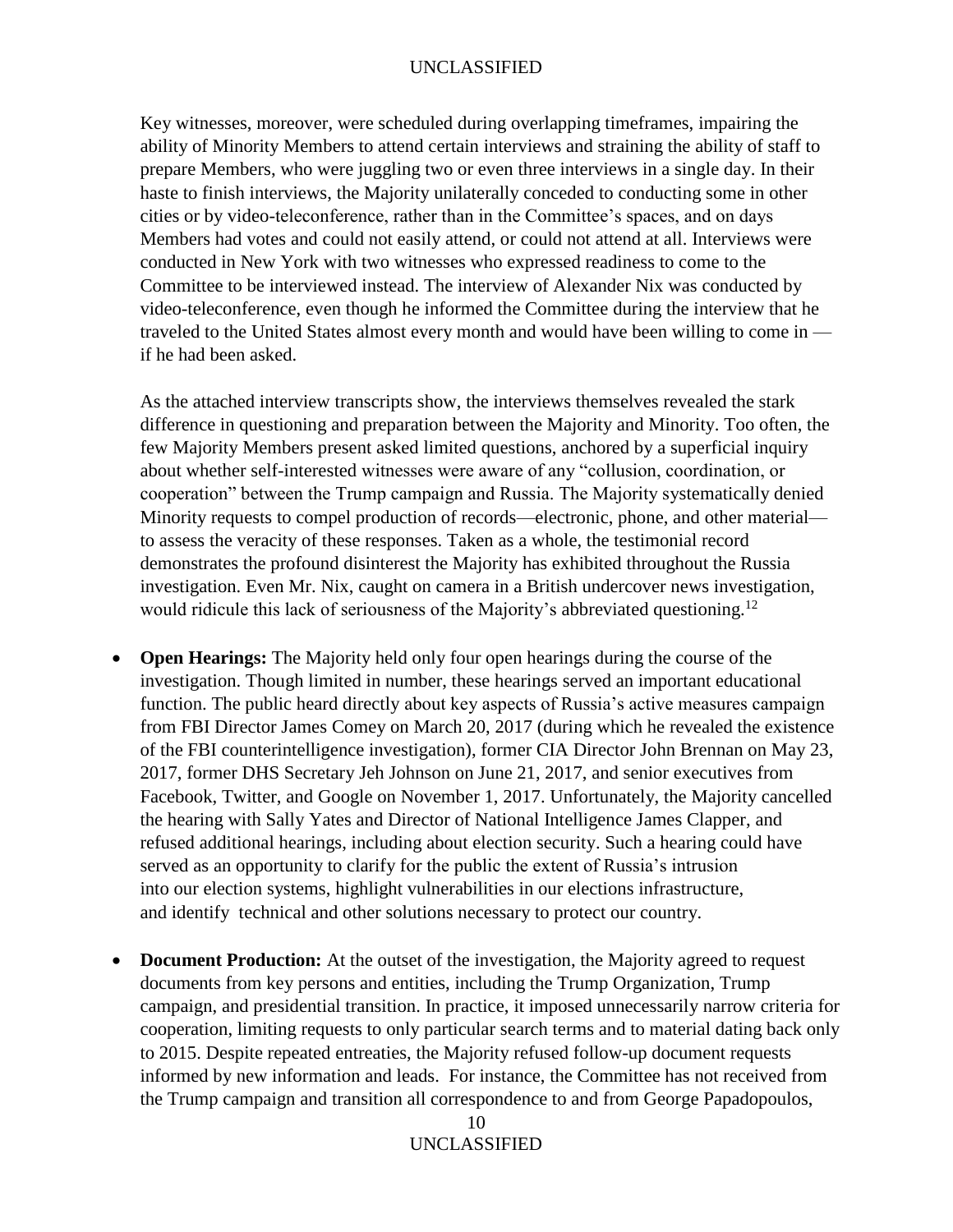Carter Page, and other key persons of interest, thereby making it impossible to determine whether the Committee has reviewed the complete universe of relevant correspondence. Similarly, the Majority refused to seek documents from over 20 entities, despite repeated Minority requests. During the business meeting in which the Majority sought to release its report, the Minority moved to issue subpoenas to relevant organizations, telecommunications providers, banks and other entities, but the Majority refused on a party line basis (see Chapter VI for transcript of March 22, 2017 business meeting).

• **Compulsory Process:** The Majority's systematic refusal to use the Committee's subpoena power to advance the Russia investigation has weakened Congress' independent investigative powers. Combined with the Trump Administration's disregard for congressional authority and disdain for the investigation, this sets a dangerous precedent for future relations between the White House and Congress.

Contrary to the assertion in the Majority report, Chairman Nunes authorized the majority of the Committee's subpoenas in service of his unilateral counter-investigations into "unmasking," against the FBI and DOJ, and to compel witnesses who the Majority believed had information they could exploit to tar Christopher Steele and his research. By contrast, the Majority opposed more than 15 subpoena requests by the Minority, some of which were necessary to compel testimony in the face of non-existent, overly broad, or farcical claims of executive and attorney-client privilege.

Steve Bannon was the only witness the Majority was willing to subpoena in the face of White House-directed defiance, and even there, the Majority ultimately backed down. Committee Republicans refused to consider a contempt recommendation for Bannon after the White House continued to bar Bannon from key testimony, save for answering "no" to 25 questions furnished by the White House that were meant to cover the entire period from the transition through Bannon's tenure at the White House.

During Bannon's February 15, 2018 follow-up interview, with the subpoena still in effect, Bannon refused to answer questions beyond those authorized by the White House. In response to a question from Ranking Member Schiff as to whether Bannon ever discussed the Russia investigation with either Speaker Paul Ryan or Chairman Nunes, Bannon denied communicating with Speaker Ryan, but claimed he was unauthorized by the White House to answer the question about the Chairman. Under subsequent questioning about his contacts since leaving the White House, Bannon had no choice but to acknowledge communicating with Chairman Nunes, but did not answer questions about the frequency, means, and subject matter of their communications.<sup>13</sup> Bannon's refusal to answer demonstrates how the White House, in confining pertinent witnesses to carefully-worded questions, sought to mislead the Committee. Although Bannon remained under subpoena, the Majority refused during the interview to order Bannon to answer questions beyond those authorized by the White House. A motion to hold Steve Bannon in contempt was also defeated on a party-line vote (see Chapter VI for transcript of March 22, 2017 business meeting).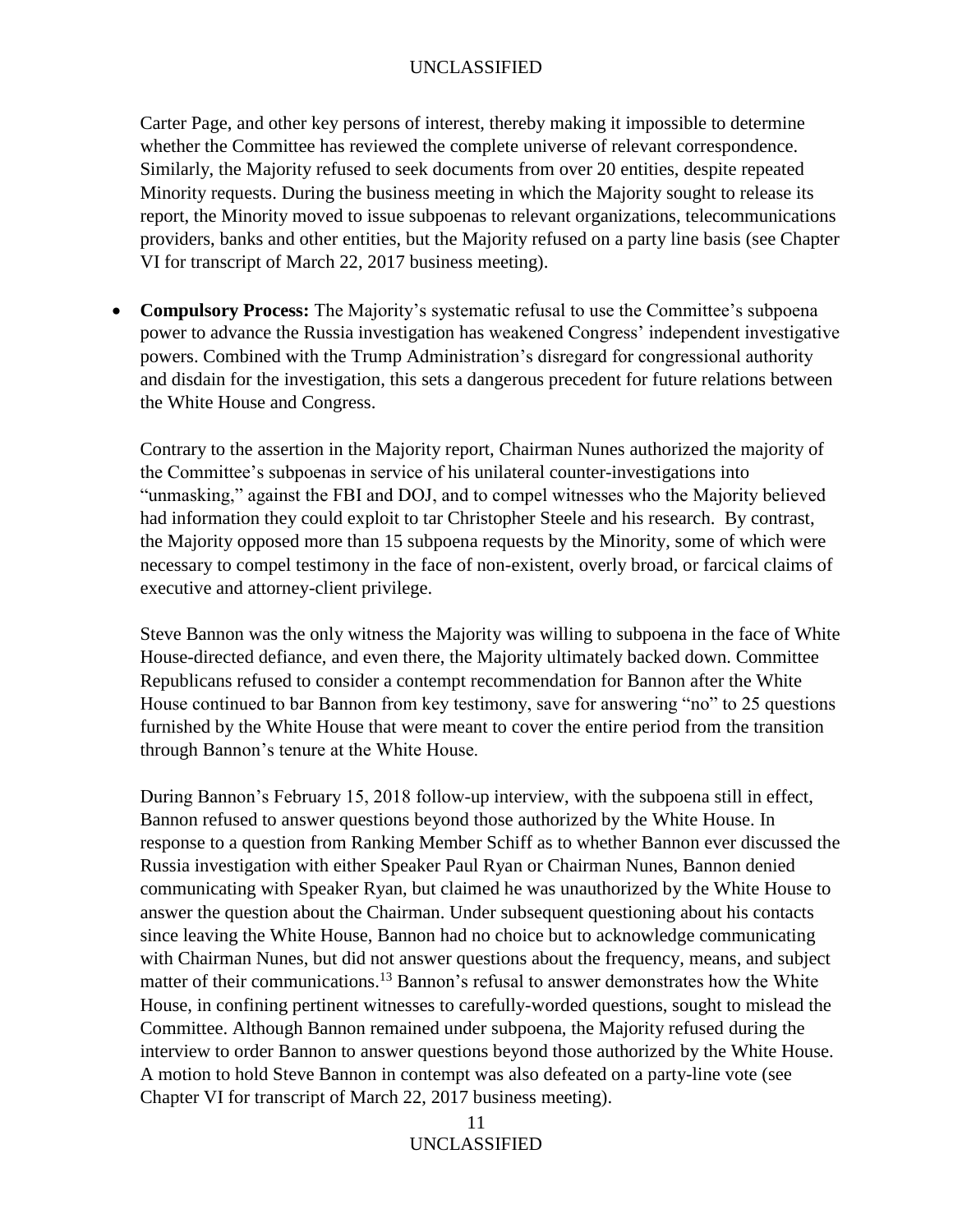Through January and February 2018, the Majority scheduled only five remaining witness interviews (two of those interviewed, Steve Bannon and Corey Lewandowski, would appear twice) and signaled that they would not invite additional witnesses to testify. The Majority also opposed repeated Minority efforts to hold a Committee-wide Members meeting to discuss the status of the investigation, seek common ground, and develop a joint plan to work towards a bipartisan report. Instead, the Majority consumed the Committee's time and resources by initiating a never-before used parliamentary process to release to the public a profoundly misleading, now-debunked classified memorandum alleging serious FISA-related abuses by DOJ and FBI in the course of the FBI's counterintelligence investigation. In response, the Minority wrote a rebuttal memorandum (see Appendix F), which the Majority and the White House delayed releasing for weeks.<sup>14</sup>

## <span id="page-11-0"></span>*Progress and Outstanding Lines of Inquiry*

The Majority's actions have, at this stage, deprived the Committee and country of a credible and thorough investigation. Even under these constraints, however, the Minority has been able to make significant progress in understanding what occurred during the 2016 U.S. elections and identifying new leads as well as persons and entities of interest. The Minority has amassed significant material that helps clarify, among other investigative threads:

- The intelligence information, sources and methods, and analysis underlying the January 6, 2017 Intelligence Community Assessment;
- Russia's covert cyber efforts preceding and during the elections, including its hacking and dissemination operation aimed at weaponizing stolen information for political gain;
- Russia's intelligence operations during the election, in which it used intermediaries and cutouts to probe, establish contact, and possibly glean valuable information from a diverse set of actors associated with President Trump and his campaign; and
- Russia's sophisticated and well-funded online and social media operation, which exploited platforms such as Facebook, Twitter, and Google, but appears to have also taken advantage of other mediums, such as Reddit, Tumblr, Snapchat, and Imgur.

As the Minority's March 13 Status Update makes clear (see Appendix A), however, significant questions remain that require greater investigation. Although important evidence has been found on the issues of collusion and obstruction, much work remains on these and other vital lines of inquiry and key unanswered questions: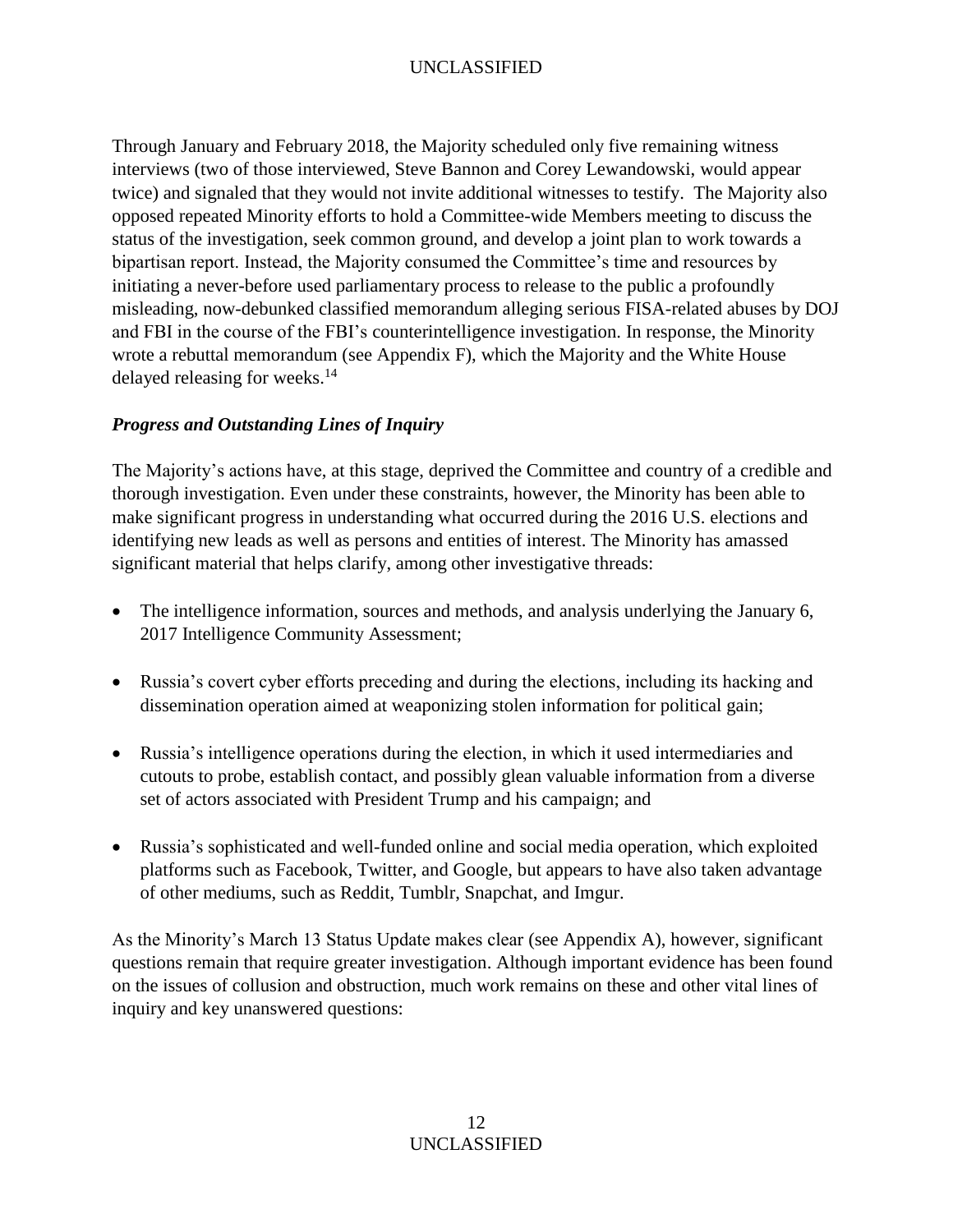- Whether and to what extent certain U.S. persons, including individuals associated with thencandidate Trump, his companies, and his campaign, knew of, abetted, or were otherwise involved in Russia's active measures, including its anonymous dissemination efforts;
- The precise circumstances of and reasons for contact by Trump associates with Russian actors and intermediaries in the lead up to, during, and immediately following the election, including communications that may have occurred surrounding and during these encounters and why President Trump and associates have sought to deny, cover up, and deceive Congress and the public about these contacts;
- Whether and to what extent Russia directly or through proxies, financial institutions, or other state or non-state actors – exploited financial transactions or other dealings to launder funds, gain financial leverage, or otherwise influence and benefit Trump or his associates, including close advisors such as Jared Kushner;
- Contact and coordination between Trump transition officials and Russia after the election, including in response to the Obama Administration's decision to impose new sanctions to punish Russia for its election interference, and the Administration's false statements about these contacts, including the precise circumstances that led Vice President Mike Pence to misrepresent Flynn's activities;
- Efforts by President Trump and his associates to interfere with, obstruct or discredit the FBI and then the Special Counsel's investigation, including through pressure on senior law enforcement officials to drop investigations or make exonerating public representations; by firing FBI Director Comey and issuing instructions to fire Special Counsel Mueller; and crafting and disseminating statements intended to mislead investigators and the public, and possibly suppressing evidence that would contradict revelations about contact with Russian actors;
- The full extent of Russia's infiltration of state-based voter systems, identification of vulnerabilities that Russia exploited in 2016, and persistent vulnerabilities that require effective remedial measures, and practical safeguards to harden our elections infrastructure.

Congress has an obligation to find out the truth and inform the American people. The Committee's Minority therefore remains fully committed to conducting this investigation as originally envisioned, leaving no stone unturned in determining the facts of Russia's interference in the 2016 U.S. elections and the steps we must take to ensure the future integrity of our democratic process. To the best of our ability, we will continue to do so, until such time as the full Congress once again lives up to its oversight responsibilities.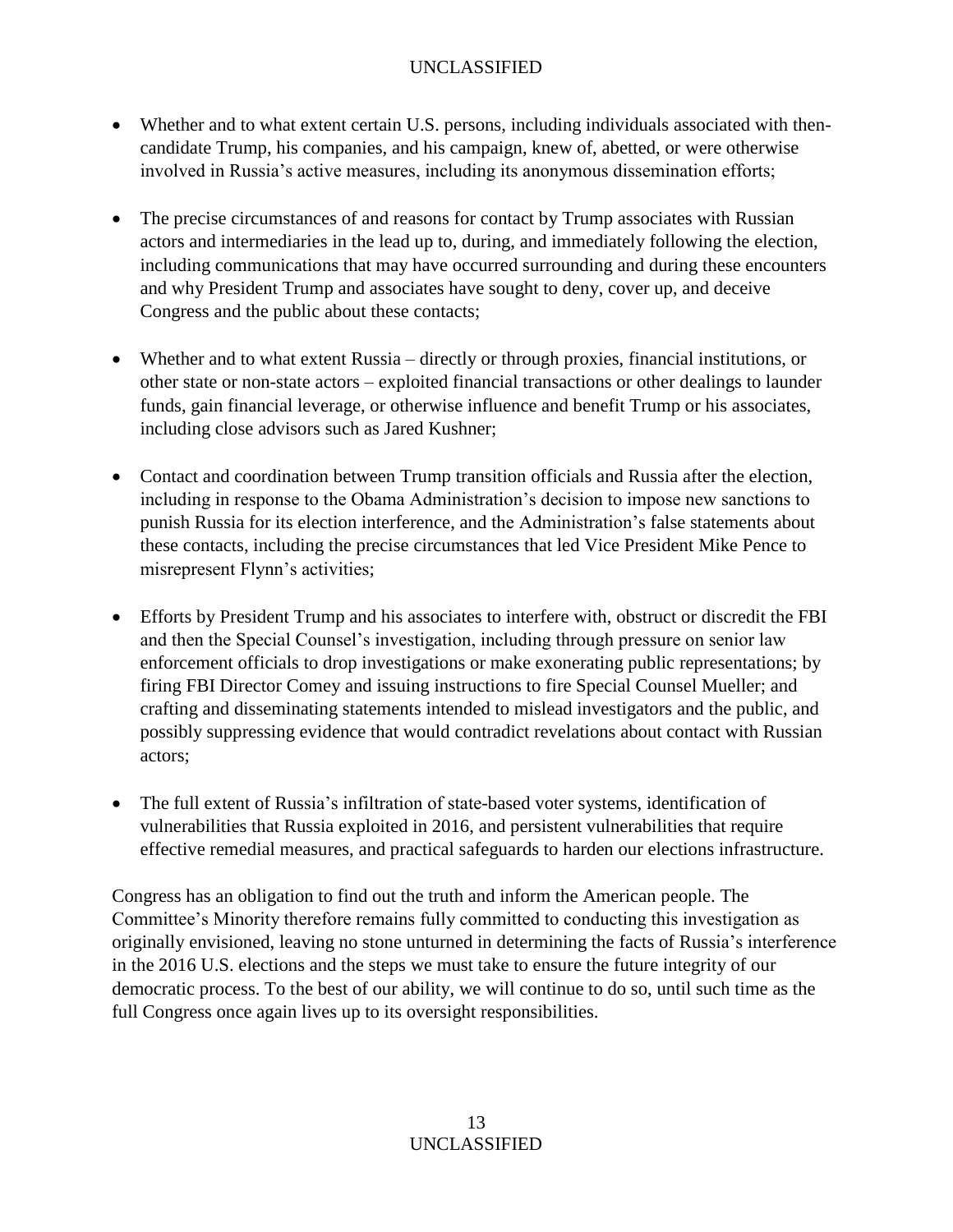## <span id="page-13-0"></span>**II. THE MAJORITY'S RUSSIA REPORT FINDINGS**

The Majority's report lists 44 key findings across five chapters: *Russian Campaigns in Europe*; *Russia Attacks the United States*; *America Reacts*; *Campaign Links to Russia*; and *Intelligence Community Assessment Leaks*. Many of the findings are misleading, at odds with the investigative record, and crafted to advance a political narrative beneficial to President Trump. The report's underlying analysis, moreover, is rife with significant inaccuracies, mischaracterizations, vital omissions of fact and context, and often risible attempts to explain away inconvenient truths discovered in the course of the Committee's investigation.

Rather than strain to debunk and fact-check every misleading assertion in the Majority report, these Minority Views instead address two of the report's most unsupported and controversial claims:

- That the Intelligence Community erred in its core judgment that Russian President Vladimir Putin aspired to help candidate Donald Trump; and
- That the Committee found no evidence of Trump campaign collusion with Russia.

## <span id="page-13-1"></span>*Putin's Preference for Trump*

#### <span id="page-13-2"></span>*January 2017 Intelligence Community Assessment*

Despite the Majority's inclusion of a significant body of Intelligence Community reporting on Russian interference in Europe, and its claim to have supported the conclusions of the January 6, 2017 declassified Intelligence Community Assessment (ICA) on Russian interference in the U.S. election,<sup>15</sup> the report concludes, without offering evidence, that analytic "tradecraft failures" provide reason to doubt a key assessment in the ICA – that Russia "aspired to help [Trump's] election chances when possible by discrediting Secretary Clinton and publicly contrasting her unfavorably to him."<sup>16</sup> The Majority previewed this conclusion in a one-page description of its report, which it released publicly on March 12, 2018 to severe criticism. The press release stated that Committee Republicans concurred with "the Intelligence Community Assessment's judgments, except with respect to Putin's supposed preference for candidate Trump."

Over the course of substantively revising its report in the days prior to the March 22, 2018 business meeting, the Majority modified this finding and dropped an explicit reference to the ICA's judgment about Putin's preference for Trump. In the first draft provided to the Minority on March 13, 2018, the Majority argued that the ICA's "judgements on Putin's strategic intentions raise tradecraft concerns." In the March 21, 2018 draft provided on the eve of the business meeting, this finding was changed to state that the ICA's "judgements on Putin's strategic intentions *did not employ proper analytic tradecraft*" (emphasis added). Moreover, the March 21, 2018 version specifically omits a previously included quote from the ICA that made clear that the Majority took issue with the ICA's judgment that Putin aspired to help candidate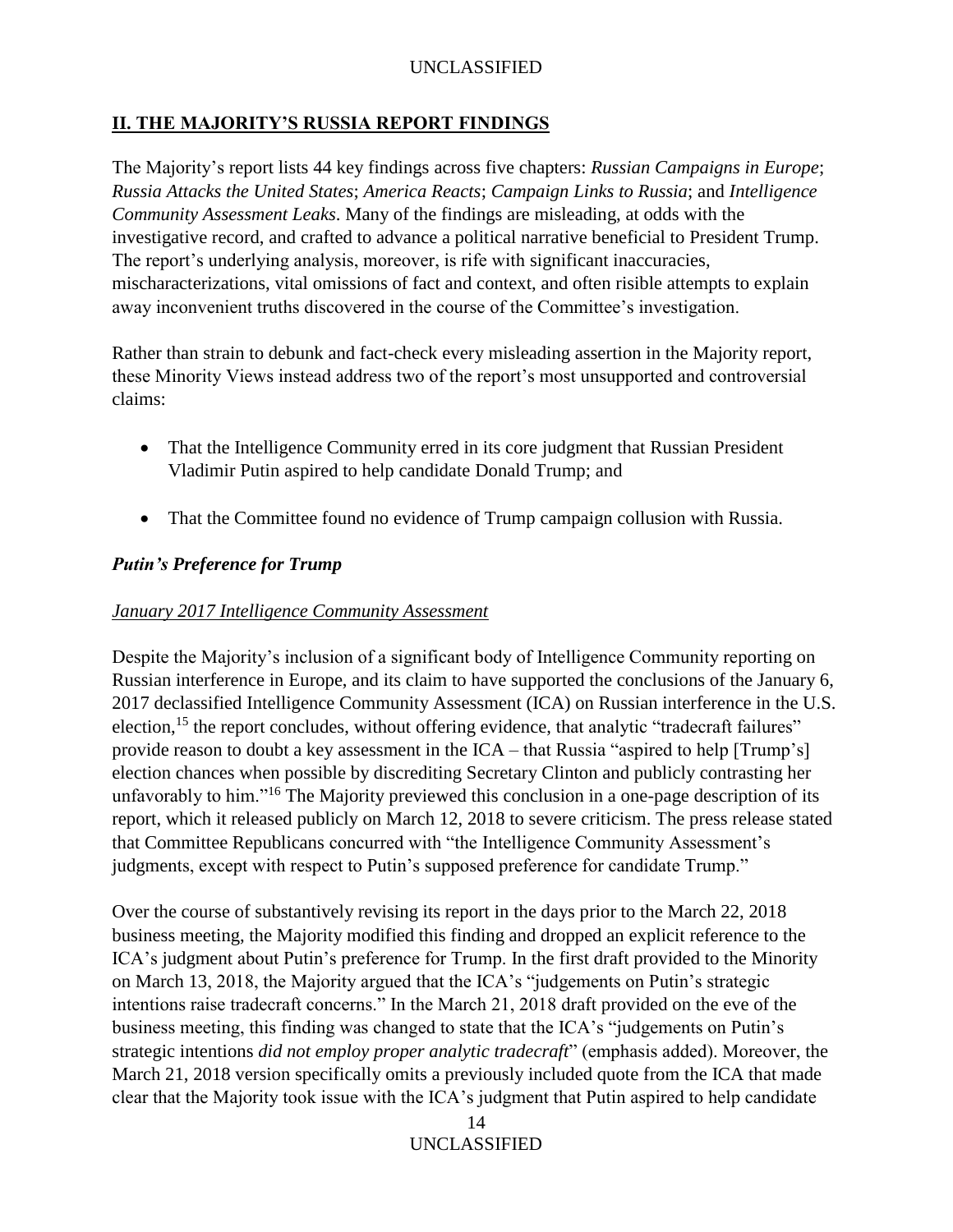Trump. Instead, the revised section only refers vaguely to "a key assessment on Putin's strategic intentions."<sup>17</sup>

Neither the report, nor the press release, provide any evidence or analysis as to why the Majority came to this conclusion—a finding at odds with the Intelligence Community, the House Intelligence Committee Minority, the Majority and Minority leaders of the Senate Intelligence Committee, and the Special Counsel.<sup>18</sup>

Upon a thorough review of the underlying source material that informed the ICA's findings, briefings with the analysts and senior leaders who authored and reviewed the report, and classified and unclassified hearings with directors of the agencies responsible—CIA, NSA, and FBI—the Minority has found no evidence that calls into question the quality and reliability of the ICA's underlying reporting and key judgments, including the assessment about President Putin's desire to help candidate Trump. The Minority likewise has found no reason to doubt the subject matter expertise and analytic rigor of the ICA's authors, nor the review standards and process leading to the assessment's production and release.

Revelations since the release of the ICA in January 2017 have only strengthened our agreement with its assessment of Putin's motives. Most recently, the Special Counsel Office's February 16, 2018 indictment of the St. Petersburg-based and Kremlin-linked Internet Research Agency (IRA) and 12 of its associates makes clear that, "by early to mid-2016, Defendants' operations included supporting the presidential campaign of then-candidate Donald J. Trump ("Trump campaign") and disparaging Hillary Clinton."<sup>19</sup>

The Majority notes in its Russia report that a more detailed accounting of its finding disagreeing with the ICA will be forthcoming later in 2018. We will carefully review the Majority's secondary report, which it failed to share with the Minority prior to adoption of its primary report, once received. However, having reviewed the same body of intelligence as the Majority and coming to no such disagreement with the IC, we are left to presume that the Majority has sought release of this finding publicly, while withholding from the Minority and the public the underlying analysis it claims informs its conclusion, in an attempt to sow doubt about the IC's credibility and reliability on this matter and perhaps to appeal to President Trump.

## <span id="page-14-0"></span>*Russia's Social Media Campaign*

Consistent with its attempt to undermine the ICA assessment on Putin's support of Trump, the Majority's analysis reflects a consistent blind spot about Russia's social media campaign— and its clear preference for Donald Trump. For instance, it acknowledges RT's (formerly Russia Today) role as a propaganda vehicle for the Russian government, and its effort to weaken Clinton. However, the Majority persistently ignores Russian-directed activity in support of Trump, as this report excerpt demonstrates: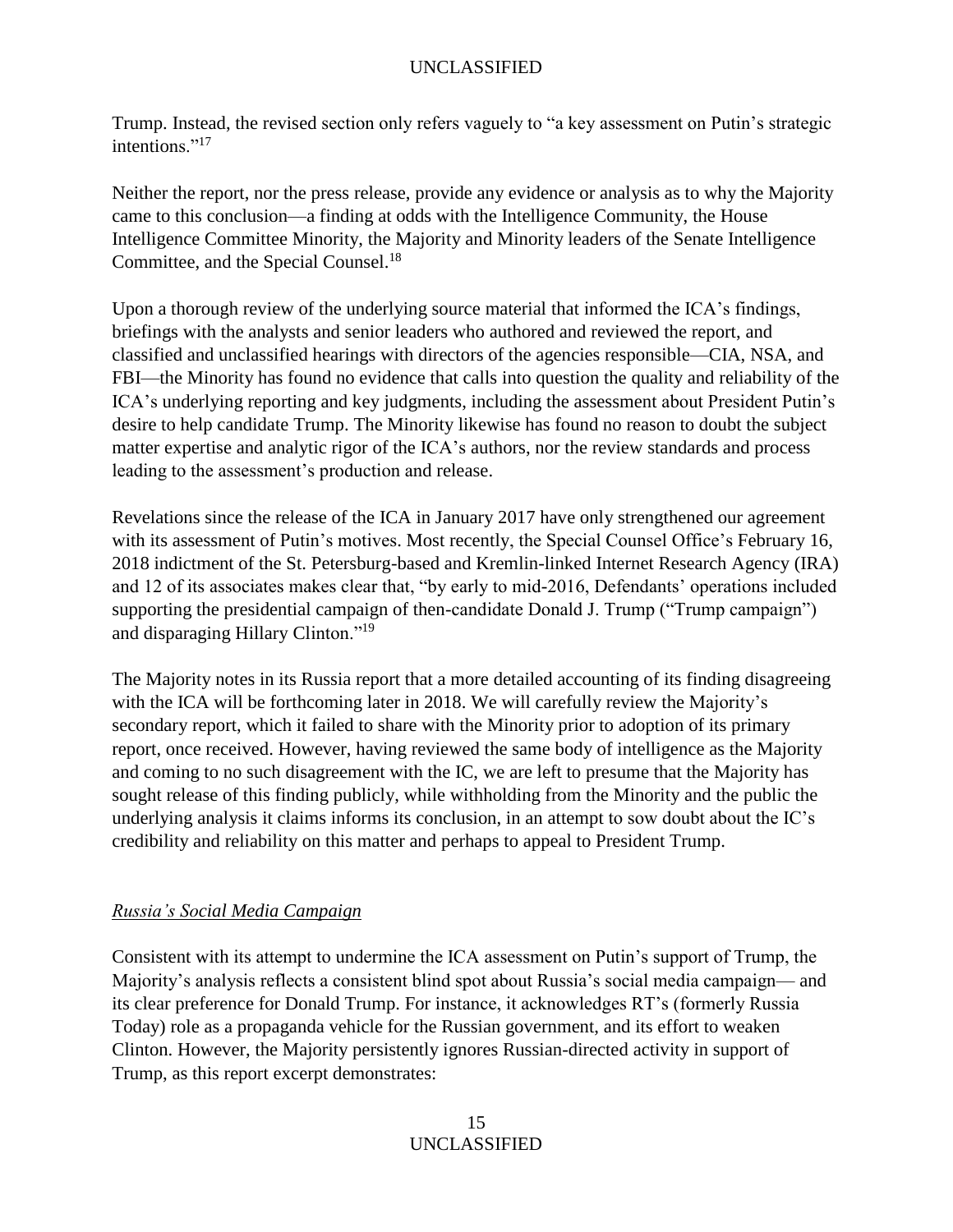"*RT was critical of presidential candidates from both major parties but was consistently critical of candidate Clinton through the election. RT's attacks against candidate Clinton were wide-ranging, including the insinuation that the Clinton family were criminals. RT also used advertising to promote material leaked by Russian intelligence, which targeted candidate Clinton and the Democratic Party."<sup>20</sup>*

As Facebook and Twitter material released to the public by the Committee illustrates, Russia pumped material into the online ecosystem that promoted Trump over Clinton. The Special Counsel's indictment of the Russia-based IRA outlines the same finding: "Defendants posted derogatory information about a number of candidates, and by early to mid-2016, Defendants' operations included supporting the presidential campaign of then-candidate Donald J. Trump ("Trump Campaign") and disparaging Hillary Clinton."<sup>21</sup>

Also absent from the Majority's social media findings are updates provided by the companies themselves since the Committee's November 1, 2017 open hearing. For example, Twitter informed Congress on January 19, 2018 that it had "identified an additional 1,062 accounts that appear to be IRA-linked," bringing the total to 3,814 handles—not the 2,752 number listed in the Majority report.<sup>22</sup> That update also revealed that Russian-linked automated accounts retweeted the @realDonaldTrump Twitter handle nearly ten times as much as the @HillaryClinton handle from the period of September 1, 2016 to November 15, 2016—another data point that underscores Russian intent to boost the viability of candidate Trump's campaign.<sup>23</sup>

The Majority also seeks to downplay the scope and impact of Russia's malign activities against Clinton on Facebook. The report paints Russia's online messaging as generally divisive and implies broadly equal criticism of both presidential candidates. This cursory analysis of activity on Twitter, Facebook, and Google fails to mention the trove of online activity that the Committee has received from the companies that highlight how Russian online operatives explicitly sought to damage Clinton and boost Trump, consistent with the ICA assessment and the Special Counsel's indictment. For instance, the Minority has highlighted Facebook and Instagram ads that promoted pro-Trump rallies in Florida before the election, which aligns squarely with the Special Counsel's own findings.<sup>24</sup>

Other ads in production received by the Committee reinforce the pro-Trump tenor of the overall Russian IRA online campaign: one fake "Being Patriotic" page described Clinton as the "main hardliner against cops" and said that "[a]mong all the candidates Donald Trump is the one and only who can defend the police from terrorists."<sup>25</sup>

Moreover, the Majority fails to appreciate that many of the Facebook pages and ads that appeared at first to be unrelated to specific candidates or focused on socio-political issues or discrete populations (such as African- or Muslim-Americans), at times used language, images, and graphics intended to purposefully associate candidate Clinton with particular groups in an effort to reinforce assumptions and prejudices among potential voters who harbored suspicions and concerns about her. 26 27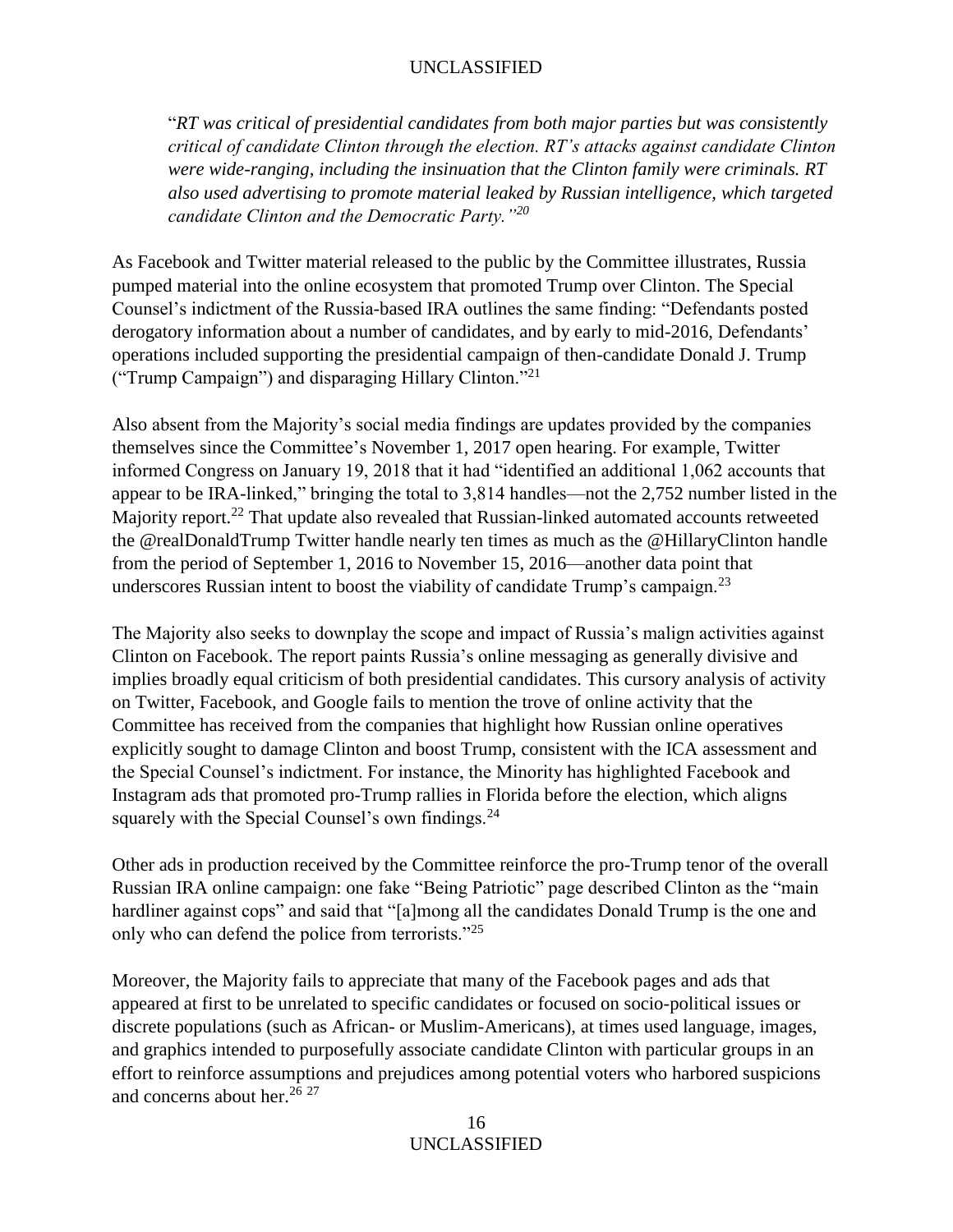Russian exploitation of other social media platforms, such as Reddit, Tumblr, Imgur, or Snapchat, remain unexplored by the Majority, despite classified and unclassified intelligence indicating the need for further inquiry. As recently as March 23, 2018 – a day after the Majority voted to end its investigation – Tumblr publicly acknowledged it had "uncovered 84 Tumblr accounts linked to the Russian government through the Internet Research Agency, or IRA."<sup>28</sup> The platform has published a list of these accounts and has committed to add to that registry if it discovers more Russian foreign influence-linked users moving forward.<sup>29</sup> This is but one example of how the Majority neglected to pursue other valid leads about the activities of Russian operatives online, to the clear detriment of compiling a comprehensive accounting of the scope and depth of Kremlin-directed activities on social media platforms.

In a final effort to obscure Russia's social media operation in support of Trump, the Majority report argues that "Russian malign influence activities on Facebook were significant but they were not well-funded or large-scale operations relative to the overall scope of election-related activity on these platforms."<sup>30</sup> In its February 16, 2018 indictment, the Special Counsel revealed that the IRA's operation was in fact well-funded and organized. The Committee, moreover, was unable to fully investigate and determine the financial backing, scope, and reach of Russia's covert effort. This is an area that will require greater investigation.

As detailed below, Russia's hacking of Democratic National Committee (DNC) and Clintonrelated emails, and the weaponization of this information through anonymous dissemination, served the very objective identified in the ICA: to help Trump and hurt Clinton.

Moreover, even as the Majority shutters its own investigation into Russia's meddling, new developments have emerged related to Cambridge Analytica, which ran the Trump campaign's digital media operation. On March 17, 2018, news organizations in the United States and United Kingdom began publishing a series of reports detailing the role of Cambridge Analytica in the 2016 U.S. election and the misappropriation of Facebook data of more than 50 million users. This data reportedly provided the basis for the algorithms underlying Cambridge Analytica's election support to U.S. political candidates, thereby allowing it to exploit the private social media activity of a large swath of the American electorate and develop techniques that potentially underpinned its work on President Trump's campaign.<sup>31</sup>

These revelations are in stark contrast to the testimony of Cambridge Analytica CEO Alexander Nix.

*QUESTION: Has Cambridge Analytica acquired bulk data through Facebook?*

*MR. NIX: No, it has not.<sup>32</sup>*

*QUESTION: Did Cambridge Analytica use any other third-party data that was not purchased?*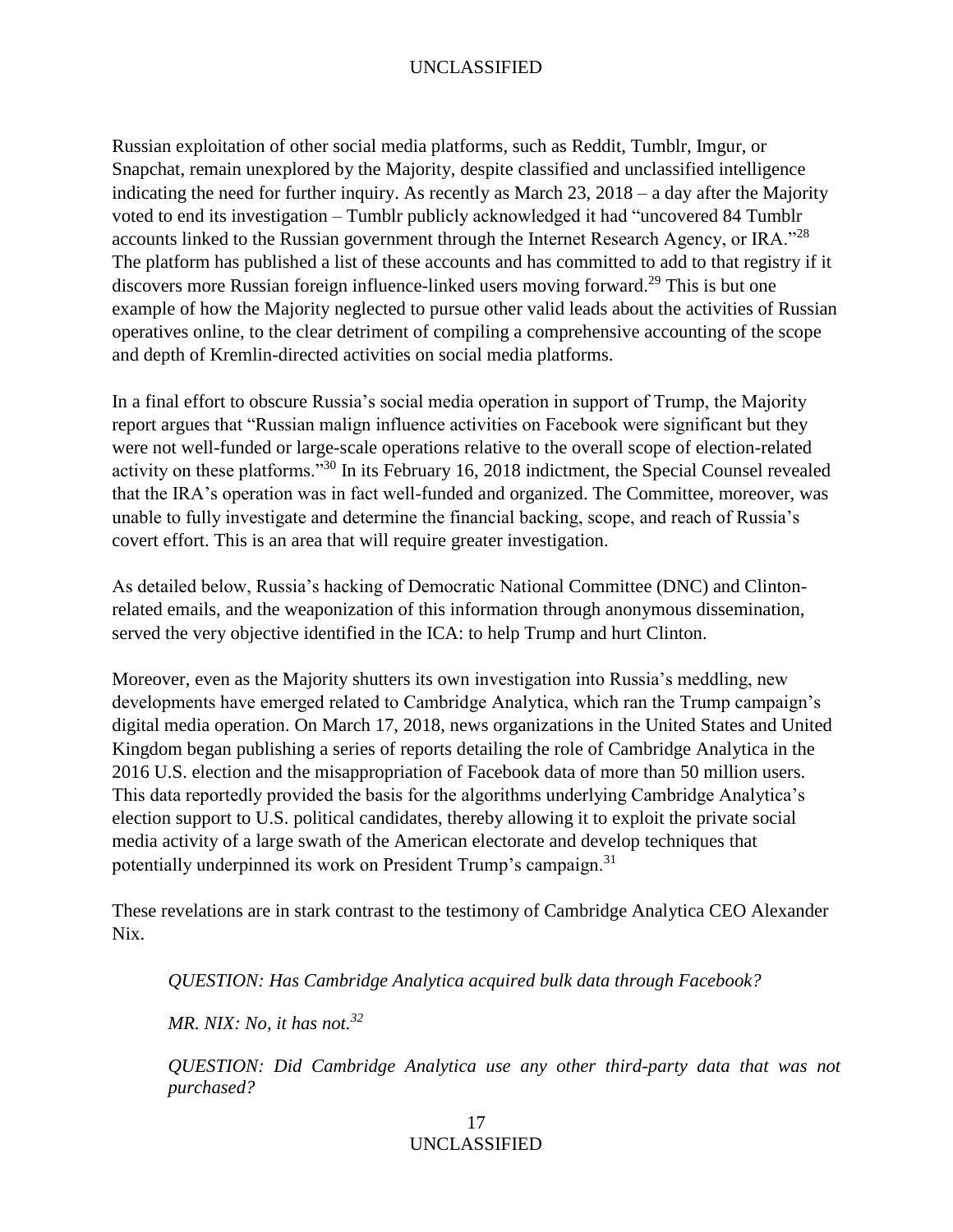*MR. NIX: As far as I'm aware, it did not.<sup>33</sup>*

In addition to Nix's questionable testimony, the new reports raise questions about potential Russian access to and use of this data. Cambridge Analytica may have sought business in Russia and with sanctioned Russian entities, such as Lukoil, and the researcher the company worked through to access the Facebook data appears to have research links at a Russian state university.<sup>34</sup> This is an area that the Minority will focus on intensively in the next phase of its investigation.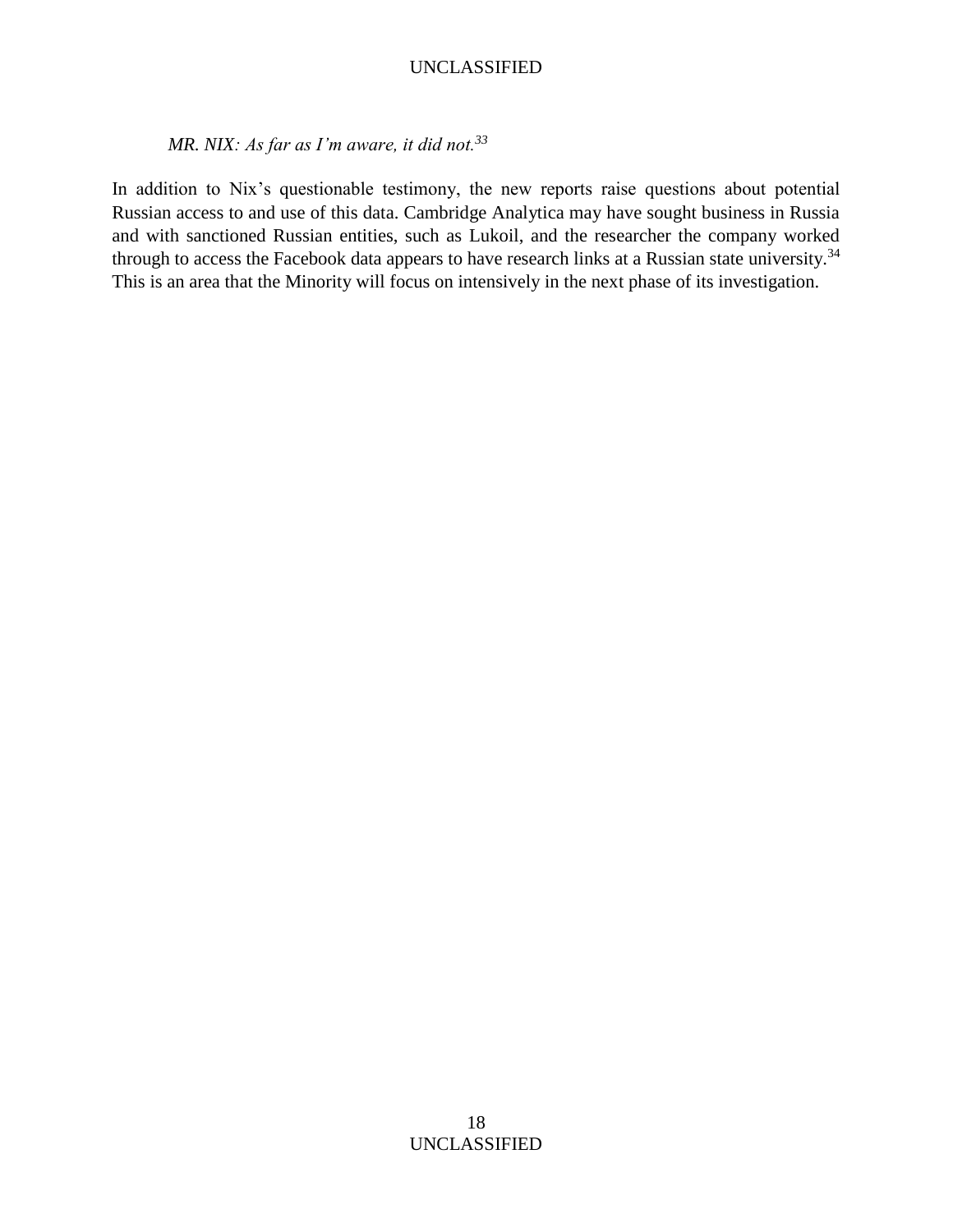#### <span id="page-18-0"></span>**III. COLLUSION**

#### <span id="page-18-1"></span>*What We Know*

One year into the Russia investigation, the Minority has obtained a body of classified and unclassified evidence pointing to an unprecedented effort by the Russian government – consistent with Russian intelligence tradecraft – to gain entrée to and influence with individuals associated with the Trump campaign, including the candidate himself. Also unprecedented was the willingness by Trump campaign officials to accept those overtures.

The Committee has identified numerous meetings and contacts between Trump officials – from the campaign, transition, and administration – and representatives of the Russian government dispatched by the Kremlin. These meetings included repeated offers of assistance, a willingness by the campaign to accept that assistance, and even a conspiracy to undermine Obama Administration sanctions responding to Russia's election interference. The pattern of deception surrounding these meetings – first denying they took place; then, when discovered, denying their content; and then denying their significance – suggests a consciousness of wrongfulness, if not illegality.

The following unclassified overview addresses only some of these contacts and does not incorporate important classified information, including sensitive intelligence, that has otherwise informed the Minority's analysis.

#### <span id="page-18-2"></span>*April 2016 – George Papadopoulos Email Hack Revelations*

Early in the Presidential race, Russia made one of its initial approaches to the Trump campaign through one of candidate Trump's five original foreign policy advisors, George Papadopoulos, who Trump had described publicly as an "excellent guy." In their approach to Papadopoulos, the Russians used common tradecraft and employed a cutout—a Maltese professor named Joseph Mifsud. In late April 2016, Mifsud informed Papadopoulos that the Kremlin had "dirt" on Hillary Clinton in the form of "thousands of emails," and, crucially, previewed the Russians' release of this information. The early timing of this approach is significant; in April of 2016, not even the DNC or Clinton campaign appears to have been aware that the Russians were in possession of private emails.

The Russians followed up this initial approach with additional meetings and overtures. On or about April 18, 2016, Mifsud introduced Papadopoulos to a Russian individual connected to the Ministry of Foreign Affairs (MFA). Papadopoulos and the MFA contact engaged in multiple conversations by Skype and email over the next several weeks, attempting to link Trump campaign officials and Russian officials. In early May, the person connected to the Russian MFA informed Papadopoulos that MFA officials were open for cooperation, and suggested a meeting between Papadopoulos and the Russian government's North American Desk in Moscow.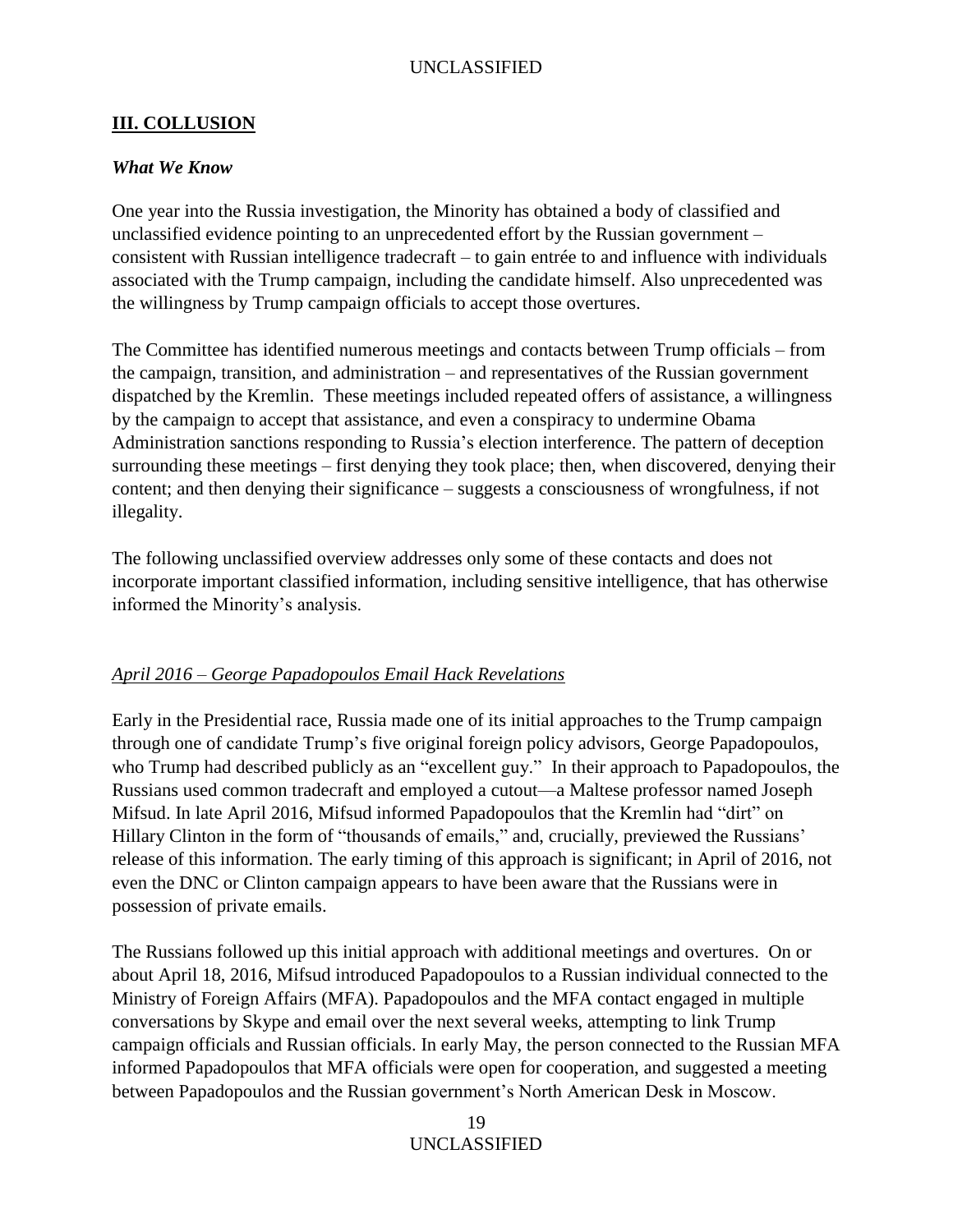Papadopoulos reported this communication to a "High-Ranking" campaign official to seek guidance on how the Trump campaign wished to proceed. The next day, Papadopoulos spoke by phone with the "Campaign Supervisor," and, following that call, forwarded the email from the MFA connection to the Campaign Supervisor – adding to the top of the email "Russia updates."<sup>35</sup>

From mid-June through mid-August 2016, Papadopoulos pursued an "off the record" meeting between Trump campaign officials and officials from President Putin's office as well as the Russian MFA. On about June 19, 2016, Papadopoulos emailed the "High-Ranking" campaign official with the subject line "New message from Russia": "The Russian ministry of foreign affairs messaged and said that if Mr. Trump is unable to make it to Russia, if a campaign rep (me or someone else) can make it for meetings? I am willing to make the trip off the record if it's in the interest of Mr. [T]rump and the campaign to meet specific people."<sup>36</sup> After several weeks of additional communications discussing a potential "off the record" meeting with Russian officials, in mid-August 2016, the "Campaign Supervisor" informed Papadopoulos, "I would encourage you" and another campaign foreign policy advisor to "make the trip[], if it is feasible."<sup>37</sup>

The Majority portrays Papadopoulos as an inconsequential campaign volunteer  $-$  a "coffee boy," according to campaign officials – who made only minor contributions to the campaign, and downplays the significance of Papadopoulos's contacts with Kremlin-linked Mifsud and a connection to Russia's Ministry of Foreign Affairs. This characterization of Papadopoulos contradicts public reports, testimony, and documents produced to the Committee, which indicate that he was involved in coordinating meetings between candidate Trump and foreign leaders during the campaign and the transition, and communicated with high-level Trump associates throughout.

For example, during the 2016 Republican National Convention in Cleveland, Papadopoulos spoke at a foreign policy panel hosted by the American Jewish Committee. Other program panelists included Senator Bob Corker and Representatives Tom Marino and Ted Yoho.<sup>38</sup> Similarly, a foreign policy advisor on the Trump campaign testified that Papadopoulos was directly involved in arranging a meeting between then-candidate Trump and Egyptian President Sisi in September 2016.<sup>39</sup> This witness also indicated that Papadopoulos was directed by the campaign to engage in outreach to "Orthodox Christian" constituencies across the U.S. as part of the campaign's get out of the vote effort prior to election day.<sup>40</sup>

The Majority claims that no witness "shed light on the provenance of the emails" offered by the Kremlin-linked actor.<sup>41</sup> In the same section, the Majority claims that no witness "clarif[ied] that [Kremlin-affiliated] Mifsud was referring to emails actually stolen by the Russians (as opposed to, for example, emails missing from Clinton's private server)." The Majority also states that it found no evidence that Papadopoulos told anyone affiliated with the Trump campaign about Mifsud's claims that the Russians had 'dirt' on candidate Clinton."<sup>42</sup>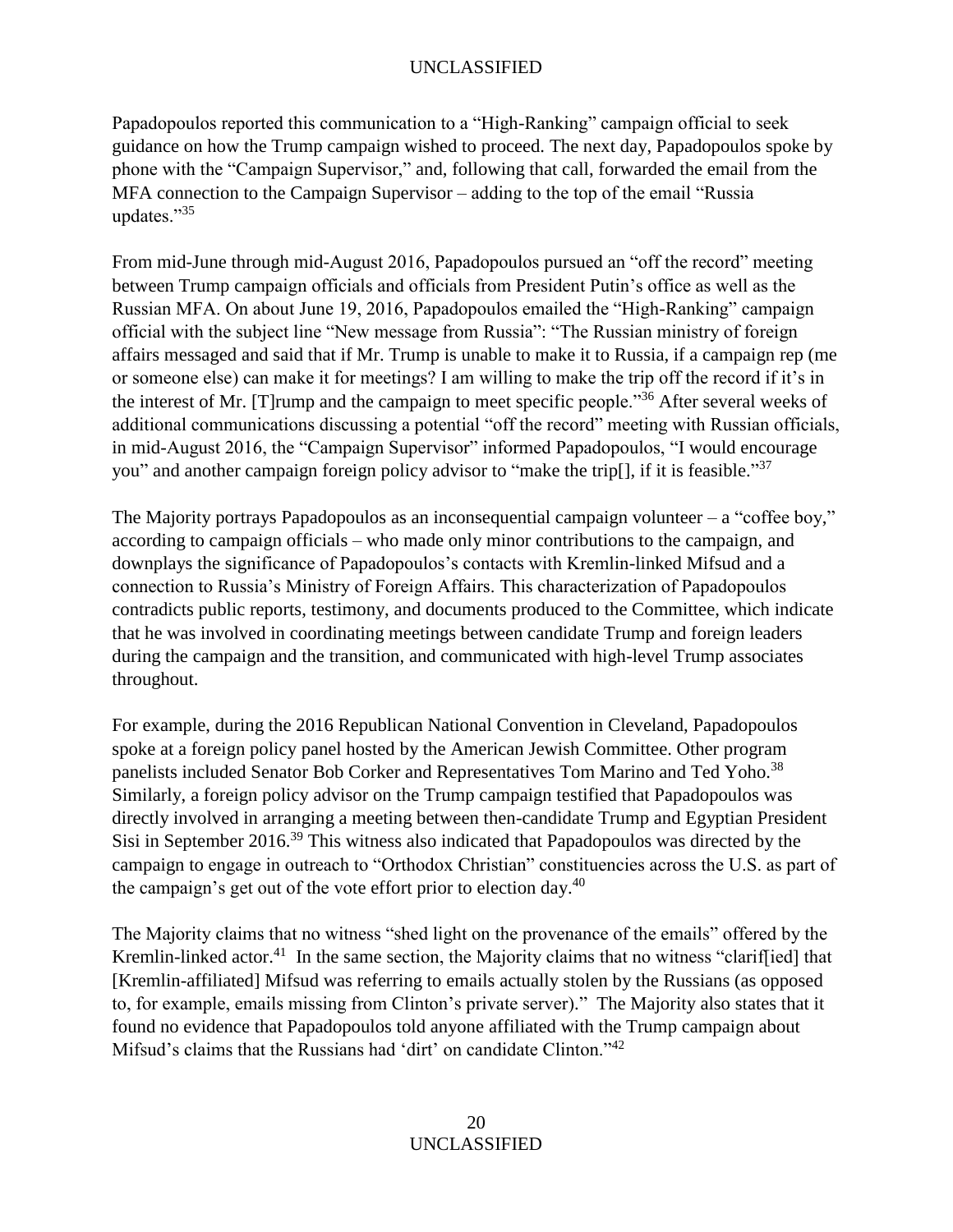The Majority, in fact, has refused to engage the Special Counsel's office to seek Papadopoulos' testimony before the Committee. It opposed pursuing his production of documents, and turned down requests to interview campaign officials that Papadopoulos interacted with and may have communicated with about the Russian overture. The Majority also refused to interview other individuals who may be knowledgeable about Papadopoulos's receipt of information on the stolen emails, including his wife, Simona Magiante. By failing to take these natural investigative steps, the Majority has made clear that it is not interested in determining "the provenance of the emails," with whom on the campaign Papadopoulos shared this information, or any other information that might implicate the Trump campaign in collusion with the Russians. You cannot find what you do not seek.

The Majority's suggestion that the emails to which Mifsud referred might be those connected to Hillary Clinton's private server, instead of those stolen from the DNC, is equally disingenuous. The FBI determined in 2016 that there is no evidence to indicate that Clinton's private email server was ever successfully hacked.<sup>43</sup> More significant, only weeks after Papadopoulos learned that the Russians had stolen emails and previewed their dissemination, the Russian government, through WikiLeaks and other intermediaries, began their anonymous release of these materials.

Papadopoulos's foreknowledge of the Russian dissemination of the stolen emails raises questions about the extent to which specific individuals within the campaign sought to or did collude, conspire, or coordinate with Russia in the campaign against the 2016 U.S. elections. The Committee has an obligation to determine what precisely the Russians relayed to Papadopoulos, how they relayed it, and, most important, with whom on the campaign Papadopoulos shared this information. The Majority failed to do so, and made no effort to interview Papadopoulos after he agreed to cooperate with authorities.

Not long after establishing a communication channel with Papadopoulos, the Kremlin reached out to the highest levels of the Trump campaign. Once again, using standard Russian tradecraft, the Kremlin approached the candidate through an intermediary – a Russian oligarch close to Putin, Aras Agalarov – to facilitate a meeting in Trump Tower with the promise of "dirt" on Hillary Clinton. A Russian attorney would be dispatched from Moscow for the meeting with the President's son, Donald Trump Jr., son-in-law, Jared Kushner, and campaign manager, Paul Manafort, at a critical moment in the campaign, when their time was at an absolute premium. Whether Trump Jr.'s eagerness for the meeting, his acceptance of the offer of Russian government help ("love it"), and disappointment that better "dirt" was not produced at the meeting, was informed by the information George Papadopoulos obtained that the Russians did indeed have "dirt" to offer, or other signals, remains a matter still under investigation by the Minority.

## <span id="page-20-0"></span>*May 2016 – National Rifle Association (NRA) Connections*

Just weeks after an intermediary for the Russian government told Papadopoulos that the Russians had "dirt" on Hillary Clinton in the form of "thousands of emails," a senior Russian official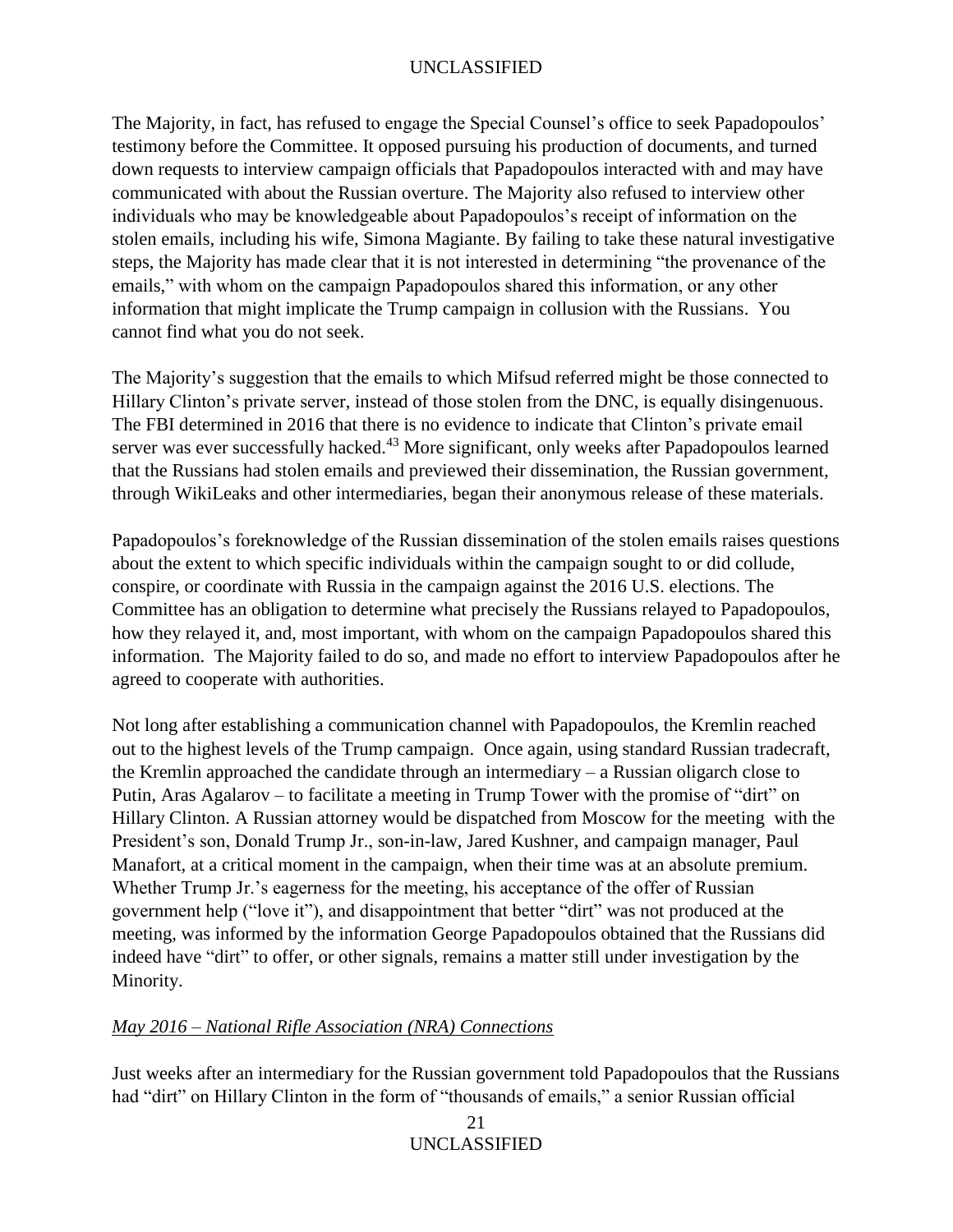approached the Trump campaign through the National Rifle Association (NRA) to try and arrange a meeting between candidate Trump and President Putin. The Kremlin-linked individual appears to have used the group to befriend and establish a backchannel to senior Trump campaign associates through their mutual affinity for firearms – a strategy consistent with Russian tradecraft.

Alexander Torshin, the deputy governor of the Central Bank of Russia, with the assistance of his deputy, Maria Butina, have used their affiliation with the NRA to cultivate relationships with Russia-friendly politicians in the United States. In 2015, a delegation from the NRA traveled to Russia at the invitation of Torshin and Butina's organization, the Right to Bear Arms. An intermediary to the Trump campaign and longtime NRA member, Rick Erickson, was part of that delegation, and reportedly maintains close ties with Torshin and Butina.

On May 10, 2016, Erickson reached out to Rick Dearborn, a longtime senior advisor to Jeff Sessions and a senior campaign official:

*"Switching hats! I'm now writing to you and Sen. Sessions in your roles as Trump foreign policy experts / advisors. […] Happenstance and the (sometimes) international reach of the NRA placed me in a position a couple of years ago to slowly begin cultivating a back-channel to President Putin's Kremlin. Russia is quietly but actively seeking a dialogue with the U.S. that isn't forthcoming under the current administration. And for reasons that we can discuss in person or on the phone, the Kremlin believes that the only possibility of a true re-set in this relationship would be with a new Republican White House."<sup>44</sup>* 

The email goes on to say that Russia planned to use the NRA's annual convention to make "first contact" with the Trump campaign and that "Putin is deadly serious about building a good relationship with Mr. Trump. He wants to extend an invitation to Mr. Trump to visit him in the Kremlin before the election."<sup>45</sup>

Dearborn communicated this request on May 17, 2016 to the highest levels of the Trump campaign, including Paul Manafort, Rick Gates, and Jared Kushner. The effort to establish a back-channel between Russia and the Trump campaign included a private meeting between Torshin and "someone of high rank in the Trump Campaign."<sup>46</sup> The private meeting would take place just prior to then-candidate Trump's speech to the NRA. As explained in Dearborn's email, such a meeting would provide Torshin an opportunity "to discuss an offer he claims to be carrying from President Putin to meet with DJT. They would also like DJT to visit Russia for a world summit on the persecution of Christians at which Putin and Trump would meet."<sup>47</sup>

Despite numerous questions raised by Committee testimony and document production regarding Russia's potential use of the NRA as part of its larger influence operations, the Majority report focuses exclusively on the attendance of Trump Jr. at the annual convention in Kentucky in May 2016. The Majority's finding on this topic affirms that Trump Jr. met with a Russian government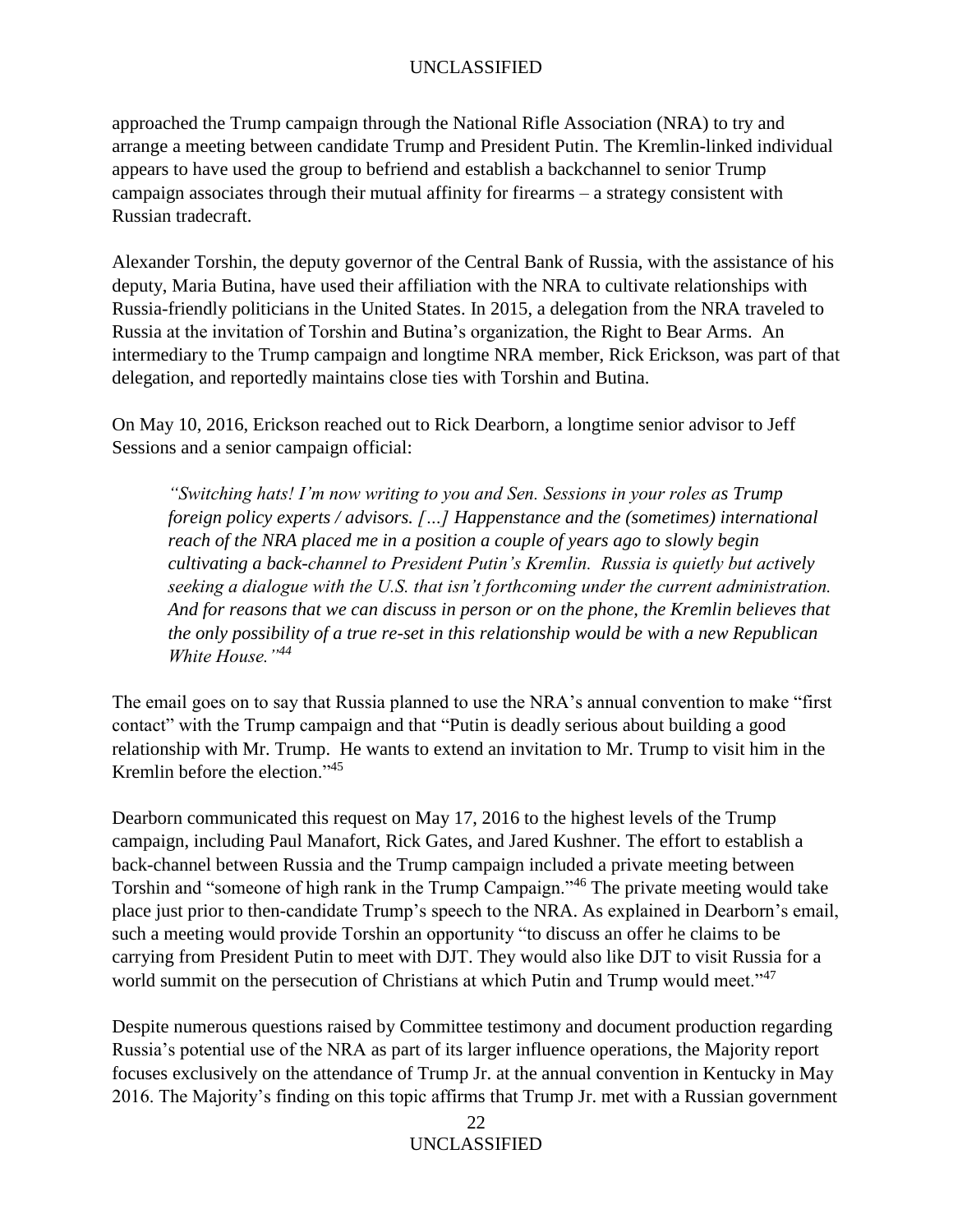official, Alexander Torshin, at the event, but conveniently concludes that "the Committee found no evidence that the two discussed the presidential election."<sup>48</sup> As with many findings in the report, this relies solely on the voluntary and self-interested testimony of the individual in question, in this case Trump Jr. The Majority refused multiple requests by the Minority to interview witnesses central to this line of inquiry, including Torshin, Butina, Erickson, and others.

The Majority report outlines conversations between Trump campaign personnel and associates in planning the meeting but makes no judgments about the questionable circumstances under which NRA associates wished to help the Trump campaign set up a "back-channel to President Putin's Kremlin"<sup>49</sup> through Torshin and Butina. It also ignores significant outstanding questions about individuals who sought to set up this backchannel, including why Torshin and Butina were interested in connecting the Trump campaign to Putin, what they sought to get out of that connection, why they enlisted the support of NRA colleagues, and whether others in the campaign were communicating with Russia through the NRA.

According to press reports that emerged after the Majority announced the end of its investigation, the Federal Election Commission has launched a preliminary investigation into whether the NRA accepted illegal contributions from Russians in support of the Trump Campaign.*<sup>50</sup>* The NRA reportedly spent a record \$21 million to support Trump's campaign and another \$14 million to attack Hillary Clinton. Despite this open question, the Majority refused to investigate whether Russian-linked intermediaries used the NRA to illegally funnel money to the Trump Campaign, to open lines of communication with or approaches to Trump or his associates, and how those approaches may have informed Russia's active measures campaign as it unfolded throughout 2016.

## <span id="page-22-0"></span>*Cultivation of the Agalarov-Trump Relationship*

By June 2016, Donald Trump Jr. and other senior Trump campaign officials signaled openness to the type of support Russia had previewed to George Papadopoulos several weeks earlier. In early June, the Russians capitalized on then-candidate Trump's friendship with Russian oligarch Aras Agalarov, who arranged for a Russian delegation offering "dirt" on Trump's opponent to meet with Trump Jr. at Trump Tower.

Agalarov had cultivated a friendship with Trump since their joint venture to hold the 2013 Miss Universe pageant in Moscow. The immediate fruit from the Miss Universe pageant for Mr. Trump was the prospect of finally building a Trump Tower in Moscow. While the business opportunity failed to materialize, the Agalarovs continued to nurture and cultivate a personal and professional relationship with the Trumps.

The trust between the Trump family and the Agalarov family appears to have deepened over the years. Evidence obtained by the Committee suggests a particularly close familiarity between Trump Jr and Aras' son, Emin Agalarov, which appears to have transcended professional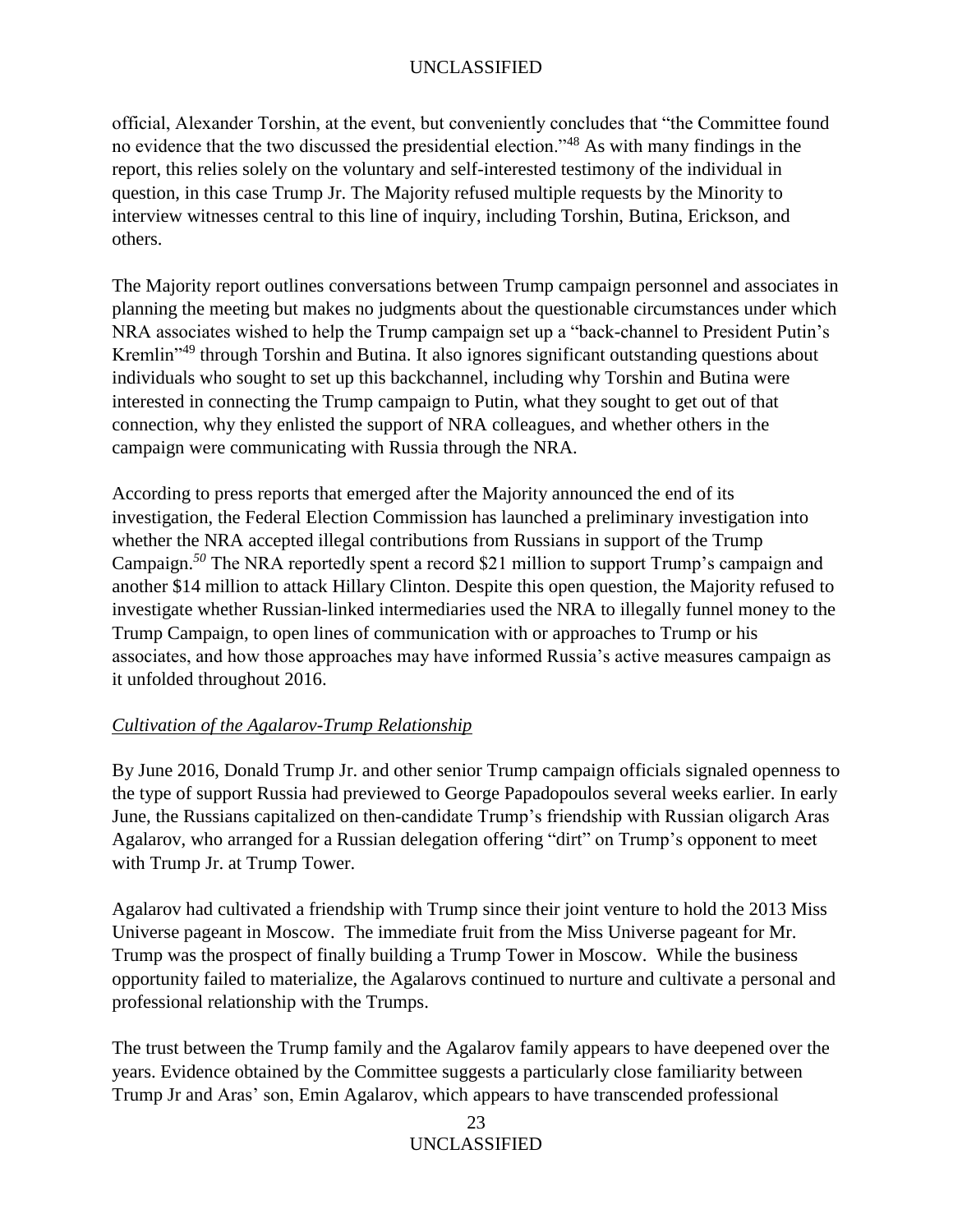bounds.<sup>51</sup> This documentary evidence contrasts with Trump Jr.'s testimony in which he attempts to minimize the relationship.<sup>52</sup>

Aras and Emin Agalarov expressed strong support for Trump's candidacy throughout the election – starting the day Trump announced his candidacy<sup>53</sup> – and offered to serve as an intermediary with President Putin.

At key campaign milestones, the Agalarovs sent notes wishing good luck, conveying congratulations, and offering gifts to Donald Trump. These communications generally occurred through Rob Goldstone, Emin Agalorov's business partner, who then emailed them to Rhona Graff, candidate Trump's trusted personal assistant. On each occasion, Graff made sure that Mr. Trump saw these communications, and made it clear that doing so was "*important.*" Mr. Trump replied more than once to these gestures with hand-written notes of his own.<sup>54</sup> For example, on July 24, 2015, Goldstone emailed Graff asking if then-candidate Trump would be tempted to come to Moscow (for Aras Agalarov's  $60<sup>th</sup>$  birthday) for a "meeting with President Putin which Emin would set up."<sup>55</sup> Later, on the eve of Super Tuesday in late February 2016, Agalarov congratulated then-candidate Trump and offered *"*his support and that of many of his important Russian friends and colleagues – especially with reference to U.S./Russian relations."<sup>56</sup>

Soon after election night – at 3:00 am on November 10, 2016 – Emin Agalarov texted Trump Jr.:

*"Don!!! Amazing run and a glorious victory!!!!! Congratulations to you and your dad, we are proud and happy for you !!!!!! Always at your disposal here in Russia [] Emin and Aras Agalarov@*."<sup>57</sup>

## <span id="page-23-0"></span>*June 9, 2016 – Trump Tower Meeting*

The Agalarovs appear to have seized on Trump's potential presidency as a means of pursuing one of Putin's top priorities: lifting U.S. sanctions on Russia imposed by the Magnitsky Act. The June 9, 2016 meeting at Trump Tower proved to be one entrée in this regard.

On June 9, 2016, Trump Jr., Jared Kushner, and Trump campaign chairman Paul Manafort participated in a meeting in Trump Tower in New York, with a Russian government attorney and others to receive "official documents" from the Russian government that was represented to be part of the Russian government's support for Donald Trump.

The initial email offer was sent to Trump Jr. by Rob Goldstone at 10:36 a.m. on June 3:

"*The Crown prosecutor of Russia [Yuri Chaika, Russian Prosecutor General] met with his father Aras [Agalarov] this morning and in their meeting offered to provide the Trump campaign with some official documents and information that would incriminate Hillary and her dealings with Russia and would be very useful to your father. This is obviously*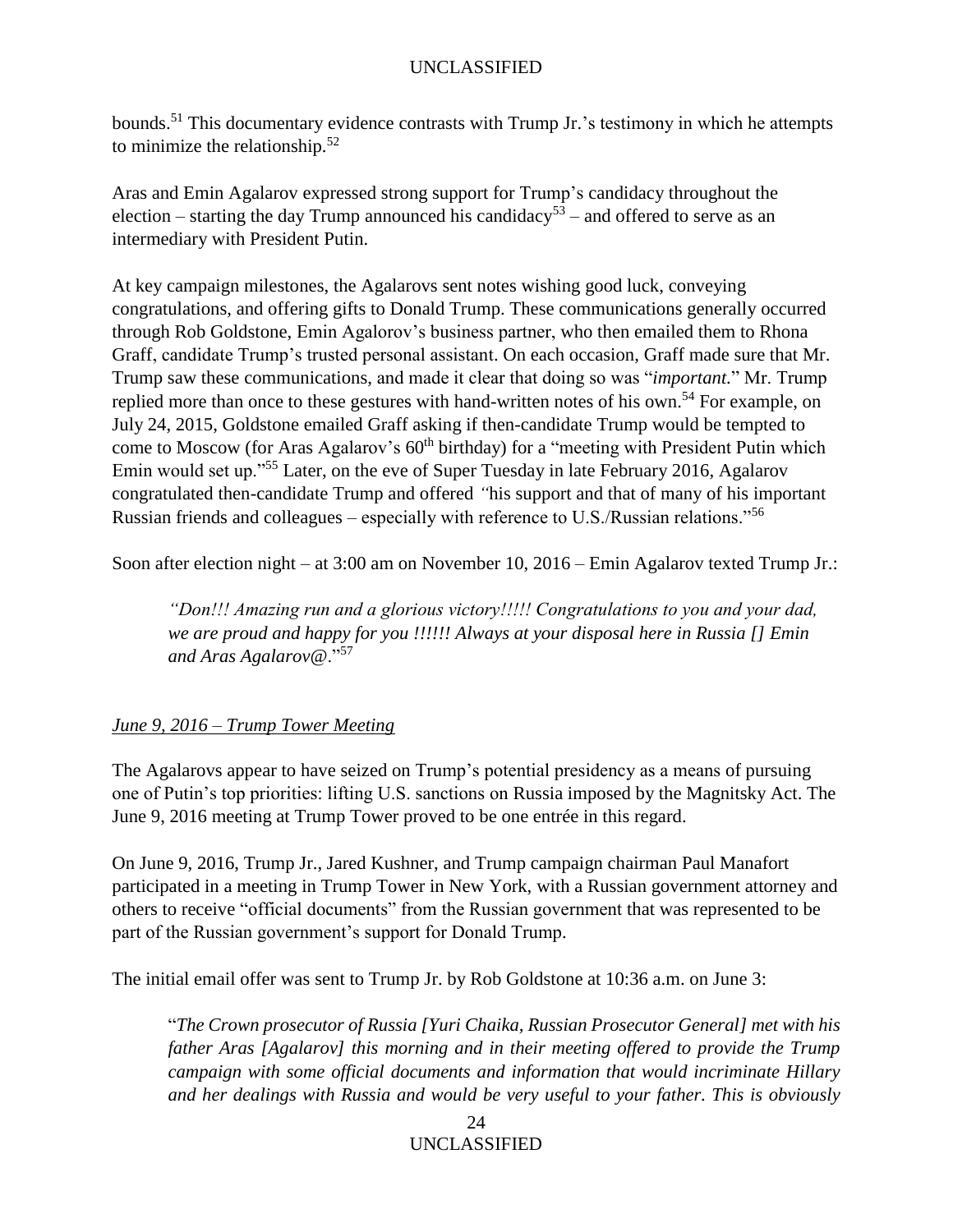*very high level and sensitive information but is part of Russia and its government's support for Mr. Trump—helped along by Aras and Emin [Agalarov]." Goldstone also offered to "send this info to your father via Rhona, but it is ultra sensitive so wanted to send to you first*."<sup>58</sup>

As explained to Trump Jr., the clear purpose of this meeting was to provide information from the Russian government that was damaging to then-candidate Trump's opponent, explicitly as part of the Russian "government's support for Mr. Trump." Trump Jr. acknowledged as much in his testimony before the Committee:

*MR. SCHIFF: But she [Veselnitskaya] started off the meeting discussing this [donors of Hillary Clinton]. This was the first topic that she raised.*

*MR. TRUMP JR.: That's my recollection, yes.*

*MR. SCHIFF: Which would indicate that she understood the purpose – ostensible purpose of the meeting as you did, which was to provide derogatory information about Clinton.*

*MR. TRUMP JR.: To my understanding, yes.*<sup>59</sup>

Less than 20 minutes after receiving Goldstone's email about the offer of dirt on Clinton from the Russian government, Trump Jr replied, "*if it's what you say I love it especially later in the summer*" [emphasis added]. Trump Jr was "on the road" and suggested a call with Emin Agalarov directly.<sup>60</sup> Trump Jr's response to this offer indicates an eagerness to obtain the information.

Three days later, on June 6, 2016, Trump Jr. and Goldstone exchanged a flurry of back and forth messages to arrange for a call between Trump Jr. and Emin Agalarov.

- At 12:40 pm, Goldstone emailed Trump Jr.: "Let me know when you are free to talk with Emin by phone about this Hillary info – you had mentioned early this week so wanted to try to schedule a time and day. Best to you and family."
- At 3:03 pm, Trump Jr. emailed Goldstone, "Rob could we speak now?"
- Approximately thirty minutes later, Goldstone emailed Trump Jr.: "Let me track him down in Moscow[.] What number [can he] call?"
- One minute later, Trump Jr. replied to Goldstone and provided his cellphone number.
- At 3:43 pm, Goldstone emailed Trump Jr.: "Ok he's on stage in Moscow but should be off within 20 minutes so I am sure can call."<sup>61</sup>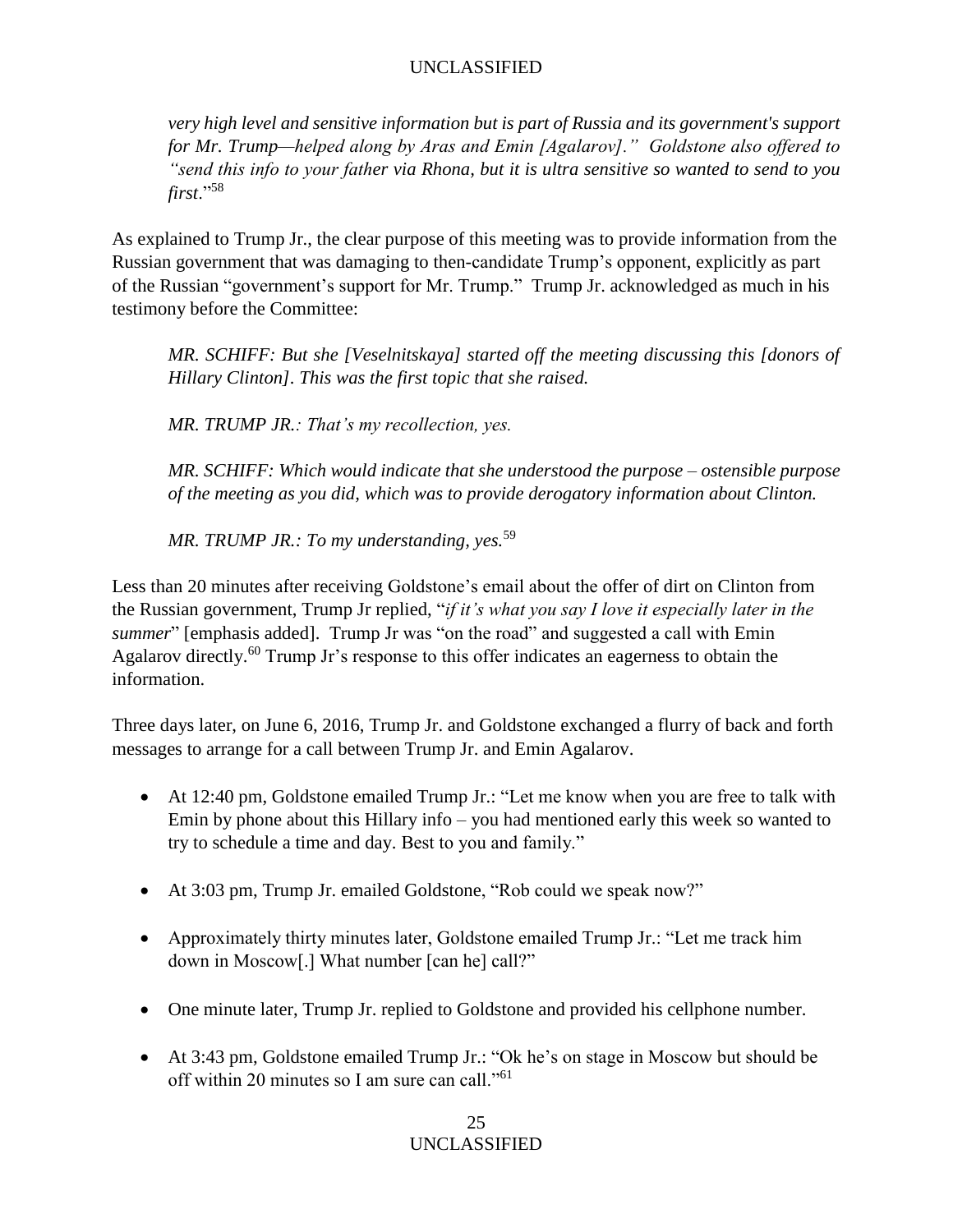Trump Jr.'s phone records show two calls to and from the same Russian number on June 6, 2016.<sup>62</sup> The first call occurred at 4:04 pm on June 6, 2916 – just 21 minutes after Goldstone emailed Trump Jr. to say that Emin Agalarov was "*on stage in Moscow but should be off within*  20 minutes so I am sure can call. [emphasis added]<sup>"63</sup> At 4:38 pm, Trump Jr emailed Goldstone, "Rob, thanks for the help."<sup>64</sup>

This documentary evidence indicates that a call likely took place between Trump Jr. and Emin Agalarov. During his interview, Trump Jr. confirmed that the Russian phone number belonged to Agalarov, though he claimed to not recall whether he actually spoke with him. Rather, despite one of the two calls reflecting a two-minute connection, Trump Jr. suggested that Agalarov may have left voice messages.<sup>65</sup>

The phone records also show a "blocked" number at 4:27 pm, between the two calls to and from Emin Agalarov. Trump Jr. claimed he did not know who was associated with the blocked number.<sup>66</sup> While the Committee has not pursued leads to determine who called Trump Jr. at this crucial time from a blocked number, Corey Lewandowski told the Committee that Mr. Trump's "primary residence has a blocked [phone] line."<sup>67</sup> Despite the Minority's repeated efforts to obtain home or cell phone records for then-candidate Trump to determine whether the blocked call was Trump Jr.'s father, the Majority was unwilling to pursue the matter.

The following day, on June 7, 2016, Trump Jr. and Goldstone arranged for the meeting to take place at 3:00 pm on June 9. Within an hour of confirming the meeting, Trump Jr. emailed Goldstone, "will likely be Paul Manafort (campaign boss) my brother in law and me."<sup>68</sup> The following day, on June 8, 2016, Goldstone asked Trump Jr. if they could shift the meeting back an hour, to 4:00 pm instead of 3:00 pm. Trump Jr. then forwarded the entire email exchange to Jared Kushner and Paul Manafort with the message "meeting got moved to 4 tomorrow at my offices." Manafort confirmed his attendance within the hour.<sup>69</sup>

Also on June 7, just as Trump Jr. and Goldstone confirmed the Friday meeting, candidate Trump secured the Republican nomination. In public remarks after the final Republican primaries, Trump previewed his intention to give a speech about the Clintons the following week: "I am going to give a major speech on probably Monday of next week and we're going to be discussing all of the things that have taken place with the Clintons. I think you're going to find it very informative and very, very interesting."<sup>70</sup>

Two days later, candidate Trump's eldest son, son-in-law, and campaign manager would meet with the delegation, led by a Russian attorney with close ties to Russian officials, who had promised damaging information on his opponent. The same day, candidate Trump tweeted about Hillary Clinton's alleged "missing" emails - only the second time he had done so by this point: "How long did it take your staff of 823 people to think that up—and where are your 33,000 emails that you deleted?"<sup>71</sup>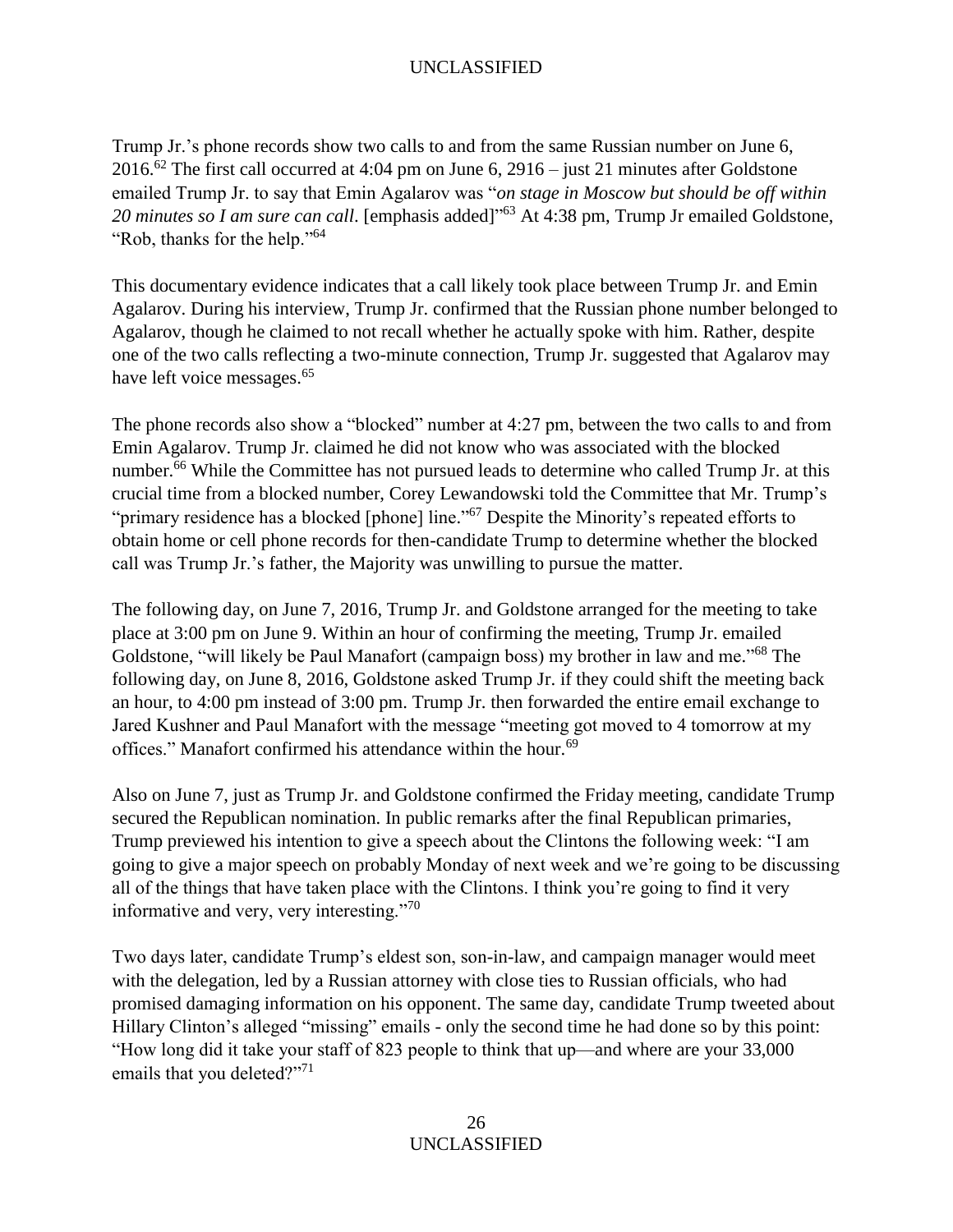The delegation to Trump Tower included:

- *Natalia Veselnitskaya:* The Russian government attorney dispatched from Moscow for the meeting is reportedly a close associate of Russia's chief prosecutor, Yuri Chaika. Chaika and Veselnitskaya have campaigned extensively in recent years to overturn the Magnitsky Act, a top Putin foreign policy objective. While many outstanding questions remain as to Veselnitskaya's involvement in the June 9 meeting, the Majority has repeatedly denied requests by the Minority to bring her in for an interview, despite her publicly-acknowledged willingness to speak to U.S. congressional investigators.<sup>72</sup>
- *Rinat Akhmetshin:* A Russian-American and former Soviet intelligence officer, Akhmetshin is a registered lobbyist and has conducted lobbying activities on behalf of Veselnitskaya's organization.
- *Irakly ("Ike") Kaveladze:* Kaveladze is the vice president of Aras Agalarov's company Crocus Group International. Kaveladze has worked for Agalarov for more than 30 years. He attended the meeting as Aras Agalarov's representative.
- *Rob Goldstone:* A publicist who represented Emin Agalarov, Goldstone is a close associate of the Agalarov family, and appears to have acted as Aras Agalarov's intermediary with Donald Trump, via Trump's assistant Rhona Graff and Trump Jr.
- *Anatoli Samochornov:* Samochornov is a Russian-American who worked for many years as an interpreter for a wide range of organizations, including the U.S. State Department. He served as Veselnitskaya's interpreter during the meeting.

By most accounts, the meeting lasted approximately 20 minutes. While accounts of the meeting varied among the attendees with whom the Committee spoke, most acknowledged that the Magnitsky Act was raised.

*MR. SCHIFF: During the course of your meeting in Trump Tower, were the sanctions imposed [by] the Magnitsky Act discussed?*

*MR. TRUMP JR.: I believe they were. Generally speaking, as part of the Magnitsky Act, this sounds reasonably familiar, so –*

*MR. SCHIFF: And what do you recall what was discussed about sanctions?*

*MR. TRUMP JR.: I don't recall much, only that the sanctions, I guess, were what prompted Russia shutting down the adoption program for the U.S.*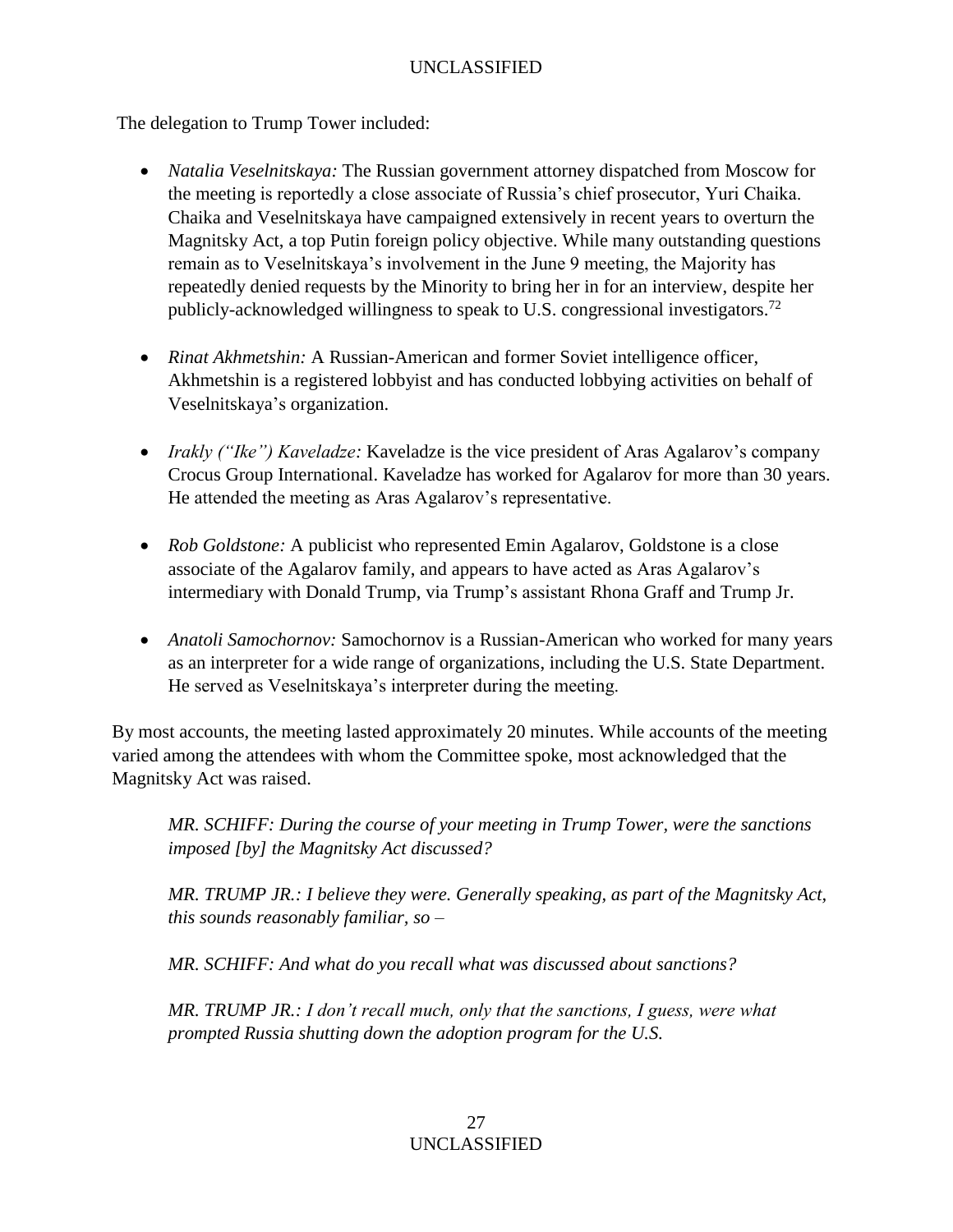*MR. SCHIFF: And did Ms. Veselnitskaya make it clear that the Russians were hoping that if Mr. Trump were successful, he would eliminate those sanctions?*

*MR. TRUMP JR.: I don't know if she said that, but it was apparent that she was lobbying for the removal of sanctions.<sup>73</sup>*

The Committee spoke with two of the three Trump campaign officials who attended the meeting – Jared Kushner and Donald Trump Jr. Both expressed dissatisfaction with the meeting, in apparent disappointment at not having received the derogatory information on Clinton that had been promised. Trump Jr. described the meeting as a "bait-and-switch":<sup>74</sup>

*MR. SCHIFF: Right. How much of the time was spent discussing that [the Magnitsky Act], and how much of the time was spent discussing dirt on Secretary Clinton?*

*MR. TRUMP JR.: Again, the majority was really split up between – really started off as Russian adoption, which was sort of the, you know, what I perceive to be sort of the feelgood segue to probably lobbying for something as it related to that Act. So, you know, I'd say we spent less than, you know, 5 minutes of the 20 minutes, again, speaking through a translator about the quote/unquote "dirt", and the rest was a quick segue, bait-andswitch, whatever you want to call it, to speak about Russian adoption and the Magnitsky Act.<sup>75</sup>*

Most attendees acknowledged the meeting was a waste of time. Trump Jr. likely would not have taken the meeting had he not hoped to get dirt on Hillary Clinton:

*MR. SCHIFF: Well, you said it was essentially a bait-and-switch and a waste of time, did you not?*

*MR. TRUMP JR.: I did.<sup>76</sup>*

One member of the delegation recalled Trump Jr. asking whether Veselnitskaya had incriminating information on Hillary Clinton:

*MR. SCHIFF: And do you recall Don Jr. asking whether Veselnitskaya had anything on Hillary Clinton?*

*MR. KAVELADZE: Yes. <sup>77</sup>*

Trump Jr. also indicated that he likely would not have invited Manafort and Kushner had he known what the Russian lawyer had actually planned to discuss:

*MR. SCHIFF: But it's fair to say you were hoping for something more useful than what you got?*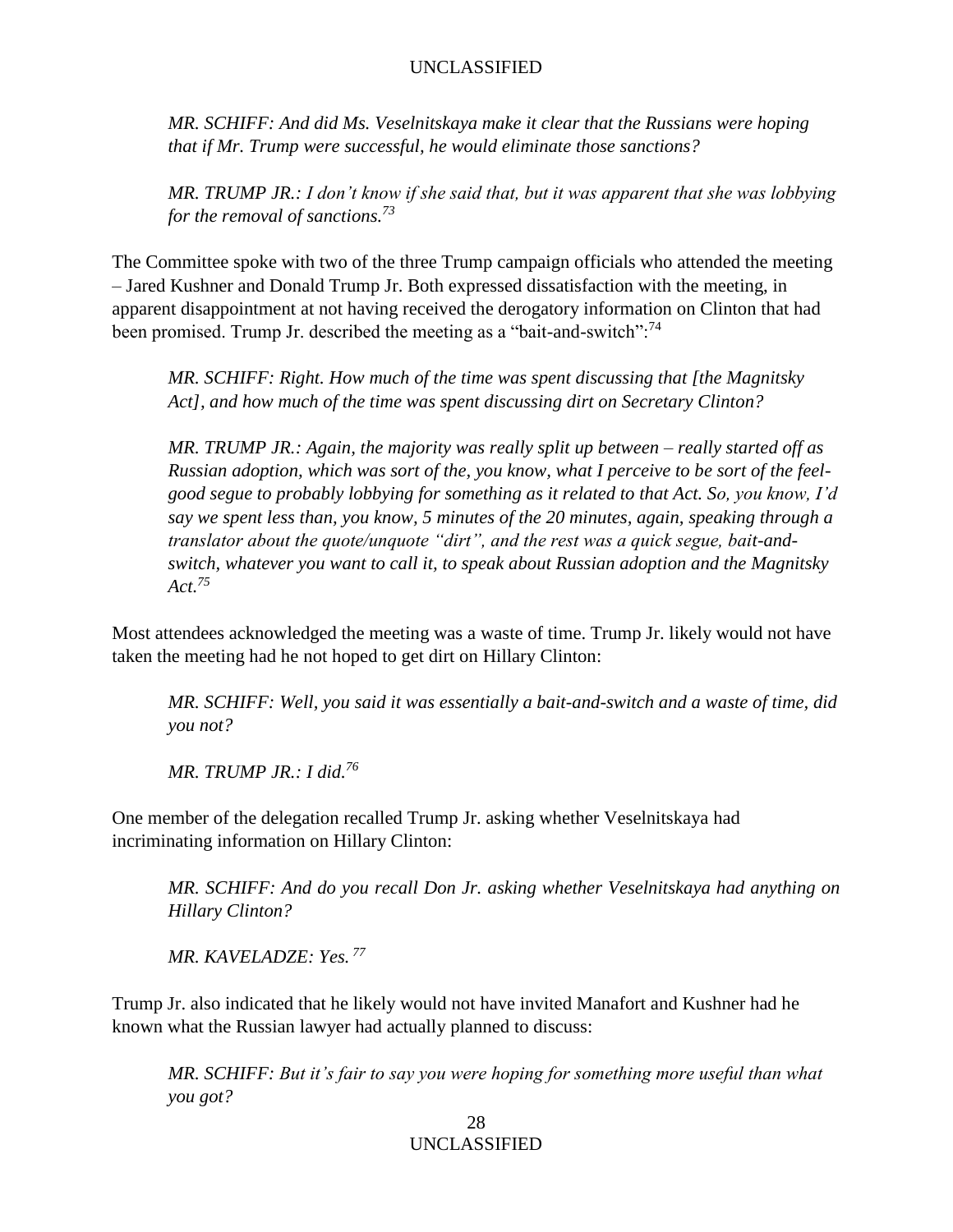*MR. TRUMP JR.: That's fair.*

*MR. SCHIFF: And is it fair to say you wouldn't have invited the campaign chairman to the meeting if all you knew you were going to get was what they provided in terms of derogatory information?*

*MR. TRUMP JR.: In hindsight, that's probably accurate, but I don't know.*

*MR. SCHIFF: And in hindsight, you wouldn't have invited Mr. Kushner if you weren't going to get anything more useful than that?*

*MR. TRUMP JR.: I may not have. I don't know.*

*MR. SCHIFF: And it's also fair to say that you were hoping that the derogatory information you were going to get was going to be useful to your campaign?*

*MR. TRUMP JR.: I imagine so.<sup>78</sup>*

Immediately after the meeting, the delegation proceeded to the bar in Trump Tower to discuss the meeting. According to Kaveladze, Veselnitskaya "expressed her dissatisfaction," though "she said it's good that he [Trump Jr.] suggested that they might return to the topic again, you know, if – if they win the election." Kaveladze left the bar after a few minutes to take a call from Agalarov to discuss the meeting.<sup>79</sup>

The very next day, on June 10, 2016, Aras Agalarov delivered to candidate Trump an expensive painting for the candidate's birthday.<sup>80</sup>

Candidate Trump sent Agalarov a thank you note on June 17, 2016:

"*There are few things better than receiving a sensational gift from someone you admire – and that's what I've received from you. You made my birthday a truly special event by your thoughtfulness – not to mention your remarkable talent. I'm rarely at a loss for words, but right now I can only say how much I appreciate your friendship and to thank you for this fantastic gift. This is one birthday that I will always remember*."<sup>81</sup>

When news broke five days after this meeting that Russians were behind the hacked DNC emails, Rob Goldstone sent a news article to Emin Agalarov and Ike Kaveladze, "*Top story right now – seems eerily weird based on our Trump meeting last week with the Russian lawyers etc*".<sup>82</sup>

While the Majority opted not to investigate the underlying facts surrounding the June 9, 2016 meeting, the preliminary record speaks volumes about the Russians' approach to convey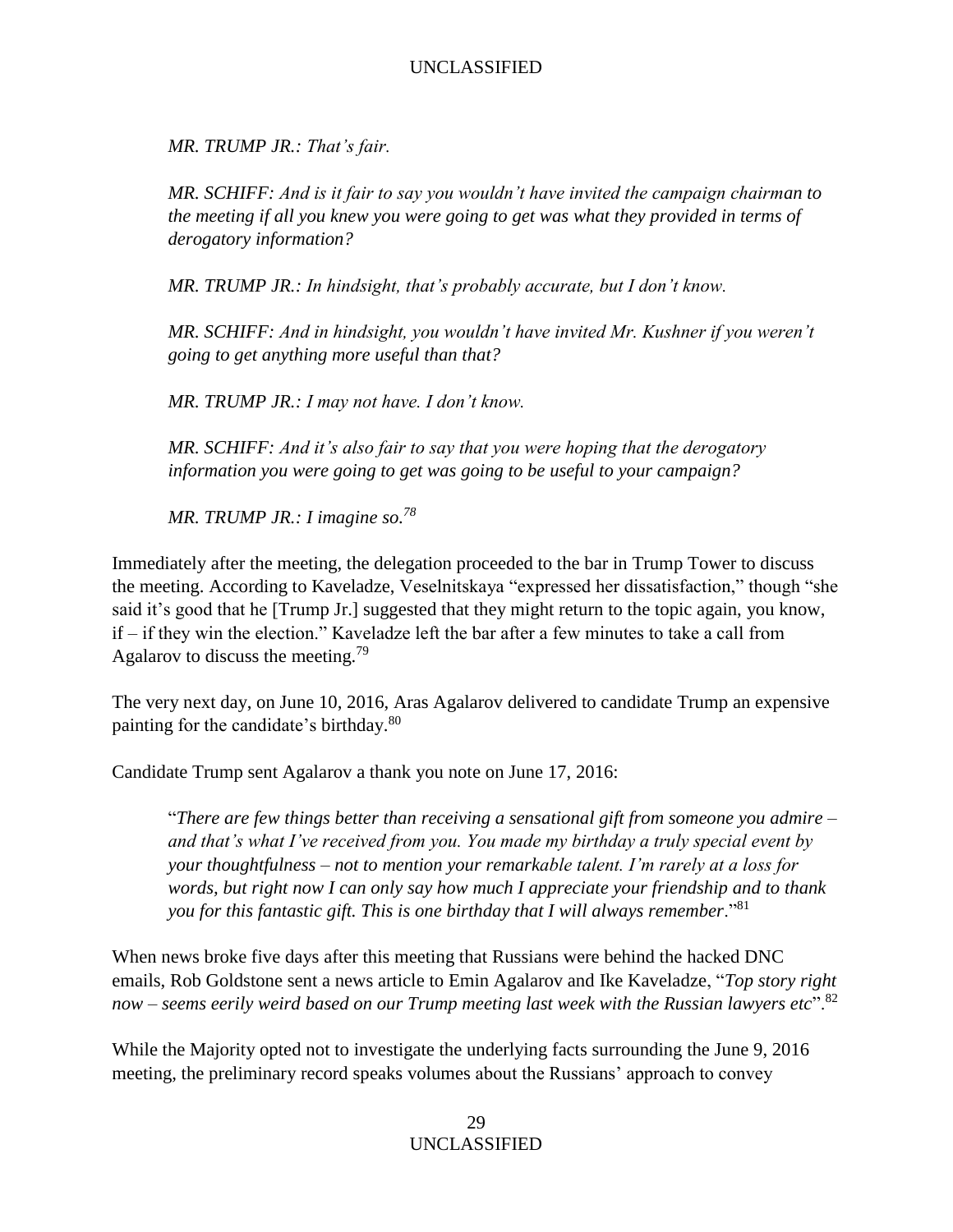damaging information on Clinton, as well as the Trump campaign's eagerness to receive that information.

The Majority's report admits that Trump Jr. was "open to discussing derogatory information from Russian government sources that could be useful to candidate Trump."<sup>83</sup> Not only did Trump Jr. believe that the meeting was about such information, but a separate attendee at the meeting testified that he, the attendee, contacted an associate who informed him that the purpose of the meeting would be to provide negative information on Clinton.<sup>84</sup> That third-party associate – Roman Beniaminov, a friend and business associate of Emin Agalarov who had prior knowledge of the Trump Tower meeting and its purpose – was never called to testify before the Committee despite repeated requests by the Minority.

Despite these significant gaps in the record, the Majority attempts to explain away this offer of damaging information on candidate Trump's opponent, and the campaign's enthusiastic desire to receive it, claiming that witnesses questioned about the meeting testified that "there was no mention of derogatory or incriminating information directly relating to Hillary Clinton" during the meeting.<sup>85</sup> Instead, the report notes that witnesses testified that the meeting centered on adoptions and the Magnitsky Act.<sup>86</sup>

This argument ignores two key points: first, that the Trump campaign officials themselves wished to receive a thing of value from a foreign government, namely damaging information on their opponent. Second, that the meeting was also about what the Trump campaign could do for Russia in return – help lift Magnitsky Act sanctions against the country, a top priority for Putin.<sup>87</sup> Since the campaign was likely already on notice, via George Papadopoulos' contact with Russian agents, that Russia in fact had damaging information on Trump's opponent, the June 9 meeting may have been an effort by Russian intelligence to gain insight into the Trump campaign's receptivity to receiving their assistance and how Trump and his associates might respond once Russia began anonymously releasing such information – or "dirt" – on Hillary Clinton.

Significantly, within days of Trump's election, the Russians reached out to the Trump family again, seeking a follow up meeting on the Magnitsky Act. In an email dated November 28, 2016, Goldstone emailed Graff, explaining that "Aras Agalarov has asked me to pass on this document in the hope it can be passed on to the appropriate team." Later that day, Graff forwarded to Steve Bannon the email with Agalarov's document regarding the Magnitsky Act as an attachment, explaining, "The PE [President Elect] knows Aras well. Rob is his rep in the US and sent this on. Not sure how to proceed, if at all. R."<sup>88</sup>

Two weeks later, on December 13, 2016, Emin Agalarov texted Donald Trump Jr. about a business venture:

*"Hi Don! Hope all is well, quick question for you. I've been in discussion with the Trump furniture producers from Turkey to open a store and a distribution Chanel in Moscow. Just wanted to check with you if you are ok with us partnering up with them and*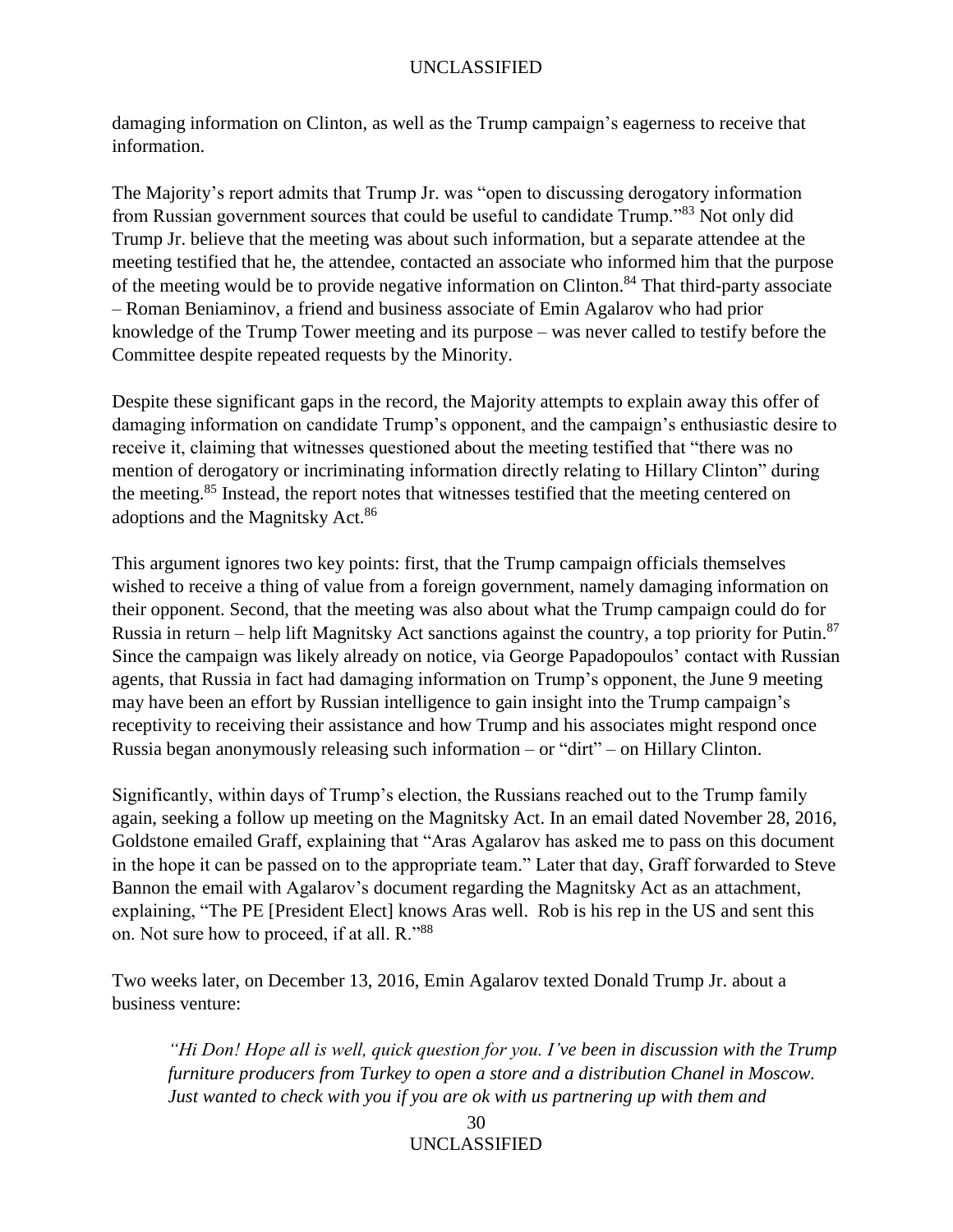*launching the project. Wanted to check with you before committing [] thank you, Emin (Moscow)@."<sup>89</sup>*

#### <span id="page-30-0"></span>*Public Disclosure of June 9, 2016 Meeting*

On July 8, 2017, the *New York Times* reported on the fact of the June 9, 2016 meeting at Trump Tower.

The Committee is in receipt of extensive documentary evidence – including text messages, voice messages, and email correspondence – outlining extensive efforts by the Trump campaign meeting participants, at least one Trump organization lawyer, and the Agalarovs, to control the public narrative surrounding the meeting. Despite the extensive documentary record, which the Minority will outline in detail as part of its final report, the Majority has denied requests to interview all of the parties involved in this effort.

In response to press revelations, Trump Jr. posted online an email chain of his communications setting up the meeting, saying, "In order to be totally transparent, I am releasing the entire email chain of my emails with Rob Goldstone about the meeting on June 9, 2016."

In assessing how to respond, Trump Jr. acknowledged that Hope Hicks presented him with options:

*MR. SCHIFF: And what was Hope Hicks' suggestion vis-à-vis the emails?*

*MR. TRUMP JR: I believe we had presented multiple statements, a longer-form version and a shorter-form version. And I believe she preferred, in speaking with people, whoever they were, to go with a shorter form version of the statements that we had started preparing with counsel.<sup>90</sup>*

---

*MR. SCHIFF: So if you would, getting back to your text exchange with Hope Hicks, I asked if it concerned the scope of the emails that would be released or the scope of the statement that would be released. I think you said neither.*

*MR. TRUMP JR: It was only about the statement.*

*MR. SCHIFF: In your text communications with Hope Hicks, did you discuss whether to release emails?*

*MR. TRUMP JR: I don't believe I did.*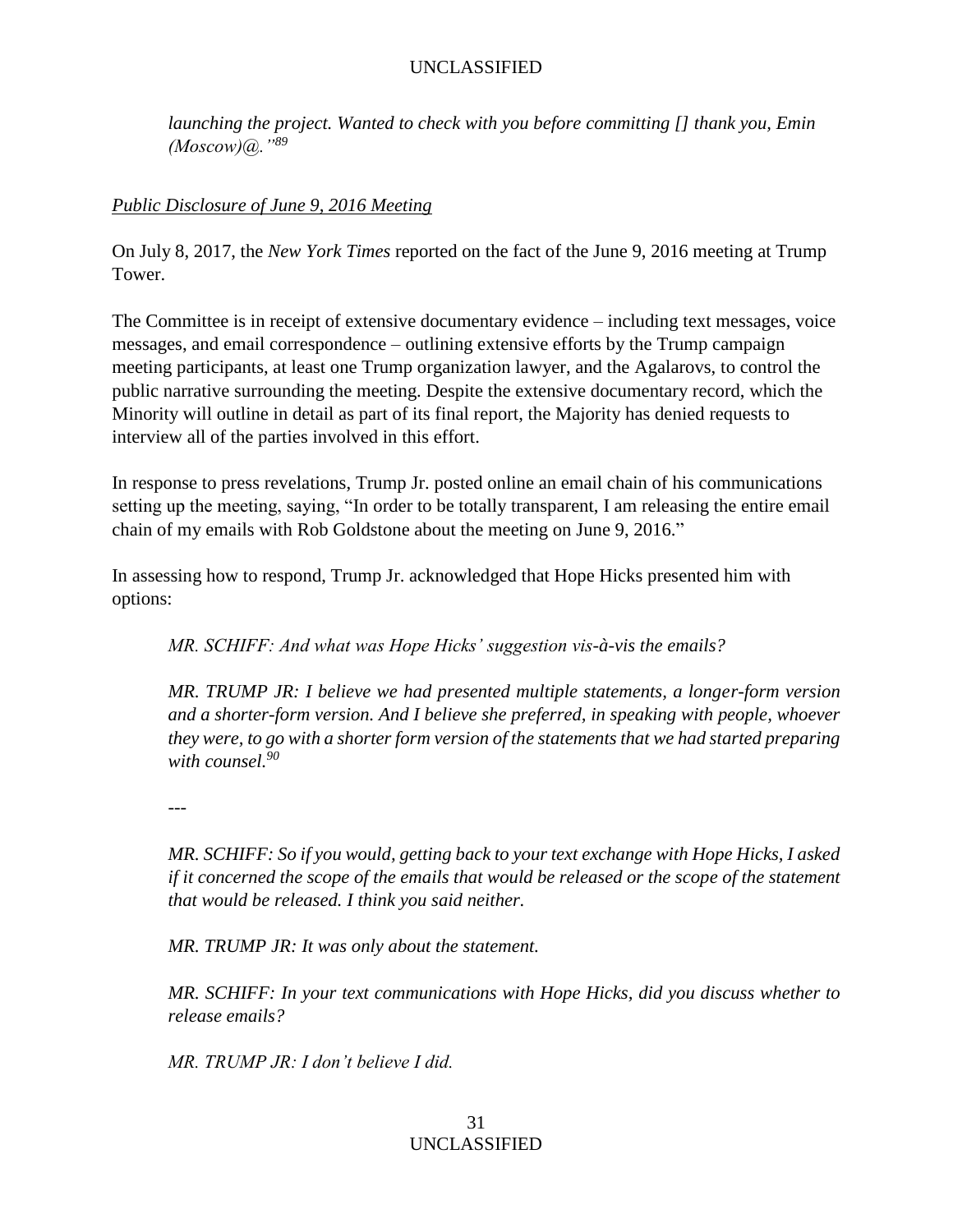*MR. SCHIFF: And in terms of the statement, did you draft a statement yourself and send to her, did she draft one and send to you? What was the nature of the communication?*

*MR. TRUMP: I worked with counsel on the statement, and counsel may have sent to Hope.<sup>91</sup>*

Mr. Trump Jr. acknowledged having had at least one conversation with his father about the public release of his email and his public statements on the issue. However, Trump Jr. asserted attorney-client privilege to avoid testifying about the substance of those communications, despite that neither he nor his father are attorneys. Rather, Trump Jr. claimed a privilege existed by the mere presence of attorneys. These conversations pertain to important matters under investigation. As the Minority made clear following Trump Jr.'s interview, this assertion of privilege, invoked based on Trump and Trump Jr. having attorneys present for at least one phone call, is meritless and merely an effort to shield non-privileged direct communications between father and son on matters unrelated to seeking, obtaining, or providing legal assistance from counsel.

## <span id="page-31-0"></span>*Weaponization of Hacked Information*

It was only days after the Trump Tower meeting that WikiLeaks and Julian Assange would first announce receipt of stolen DNC and Clinton-related emails.

On June 14, 2016, the *Washington Post reported* that Russian government hackers penetrated the computer network of the Democratic National Committee.<sup>92</sup> Crowdstrike, a cybersecurity firm hired by the DNC to address the breach, identified through digital footprints two Russia-linked hacker groups responsible for the hack, Cozy Bear and Fancy Bear.

Hours after *the Post* publicly attributed the hack to Russia-linked groups, the persona Guccifer 2.0 started a [WordPress blog](https://guccifer2.wordpress.com/2016/06/15/dnc/) disputing CrowdStrike's attribution and claiming exclusive credit for the theft. It was an apparent effort on the part of the Russian Federation to cast public doubt about its involvement. However, the DNC and Crowdstrike were confident in their attribution. Recent reporting indicates that Guccifer 2.0 is not merely a Russian cutout, but appears in fact to be controlled by Russia's military intelligence directorate, the GRU.<sup>93</sup>

This stolen data would then be systematically released through Guccifer 2.0 and the Russian cutouts DC Leaks and WikiLeaks, throughout the summer of 2016.

Just days before the Democratic National Convention would kick off, on July 22, 2016, WikiLeaks released nearly 20,000 emails hacked from the Democratic National Committee (DNC). The release was clearly designed to sow discord within the Democratic Party just as the convention approached.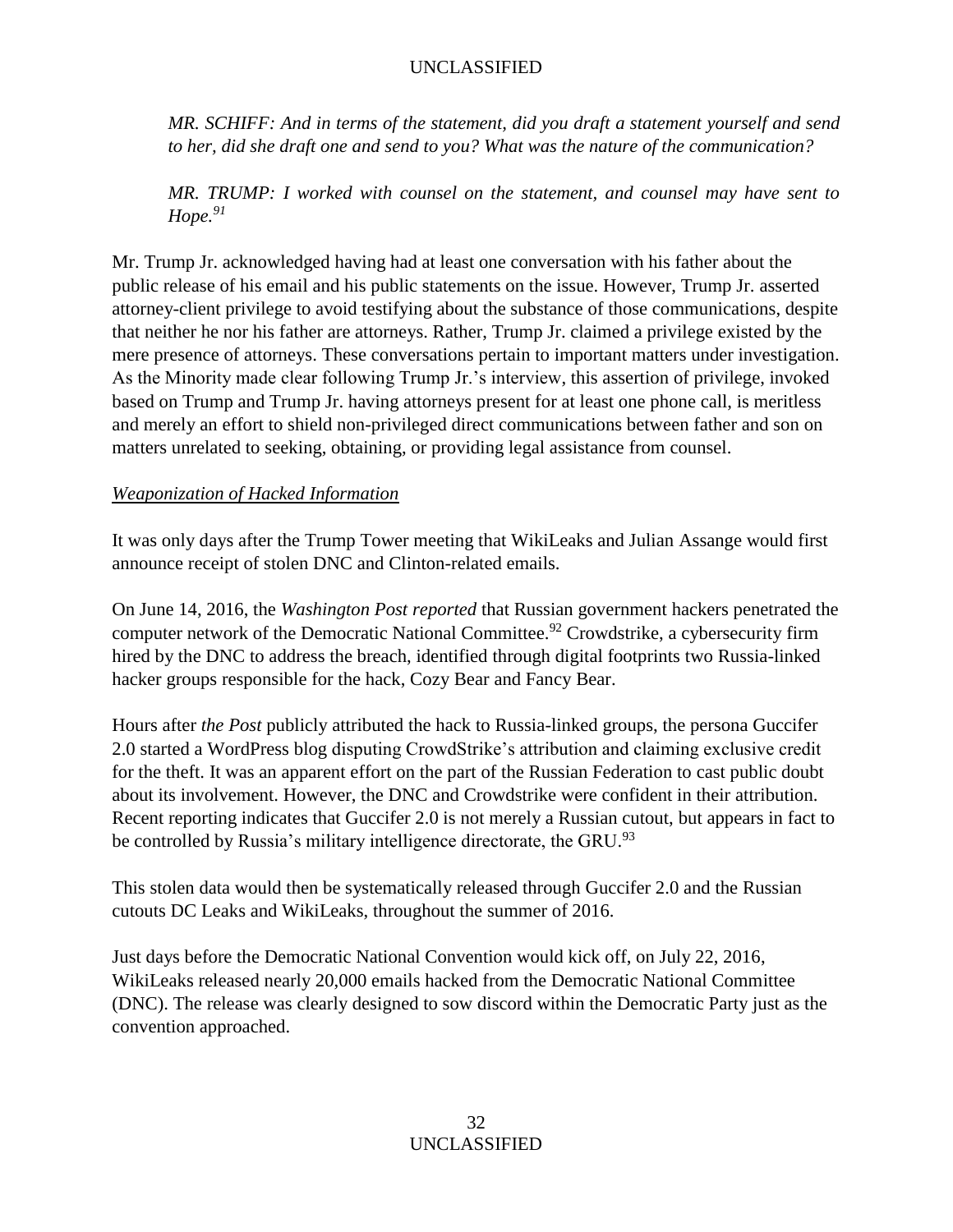#### Candidate Trump's Public Statements

The dissemination of stolen Clinton campaign information tracked closely with public comments from Trump officials, including Trump Jr., Roger Stone, and candidate Trump throughout the summer of 2016. As the Russians anonymously pushed out stolen information through its intermediaries, Trump and his campaign publicly touted the hacked emails on a daily basis, and attempted to cast doubt on Russian attribution.

On Monday, July 25, 2016, the FBI confirmed that it had opened an investigation into the hacking of the DNC computer network, which sources and experts had already attributed to hackers in Russia. That same day, then-candidate Trump tweeted, "The new joke in town is that Russia leaked the disastrous DNC e-mails, which should never have been written (stupid), because Putin likes me."<sup>94</sup>

On July 27, two days after the start of the Democratic National Convention, candidate Trump called on Russia to hack Clinton again, telling a crowd: "Russia if you're listening, I hope you're able to find the 30,000 [Clinton] emails that are missing."<sup>95</sup> Earlier in the day, Trump had tweeted: "Funny how the failing @nytimes is pushing Dems narrative that Russia is working for me because Putin said 'Trump is a genius.' America 1<sup>st</sup>!"<sup>96</sup>

On September 26, 2016, at the first presidential debate of the general election, candidate Trump publicly doubted the attribution: "I don't know if we know it was Russia who broke into the DNC. She's saying Russia, Russia, Russia. Maybe it was. It could also be China, it could be someone sitting on their bed that weighs 400 pounds."<sup>97</sup>

Over the last few months of the campaign, then-candidate Trump tweeted more than 100 times, praising WikiLeaks and casting doubt on claims that Russia was behind the hacked emails and broader misinformation campaign. Such a willingness by a U.S. presidential candidate to accept and encourage assistance from a hostile foreign adversary is unprecedented.

#### Donald Trump Jr. and WikiLeaks

During the course of the campaign, Trump Jr. openly tweeted about WikiLeaks and expressed a clear willingness to obtain any helpful information from the group.

On September 21, 2016, Trump Jr. emailed several senior campaign officials, including Kellyanne Conway, Steve Bannon, Jared Kushner, David Bossie, and Brad Parscale:

*"Guys I got a weird Twitter DM from [W]ikileaks. See below. I tried the password and it works and the about section they reference contains the next pic in terms of who is behind it. Not sure if this is anything but it seems like it's really wikileaks asking me as I follow them and it is a DM. Do you know the people mentioned and what the conspiracy they are looking for could be? These are just screen shots but it's a bully built out page claiming to be a PAC let me know your thoughts and if we want to look into it."<sup>98</sup>*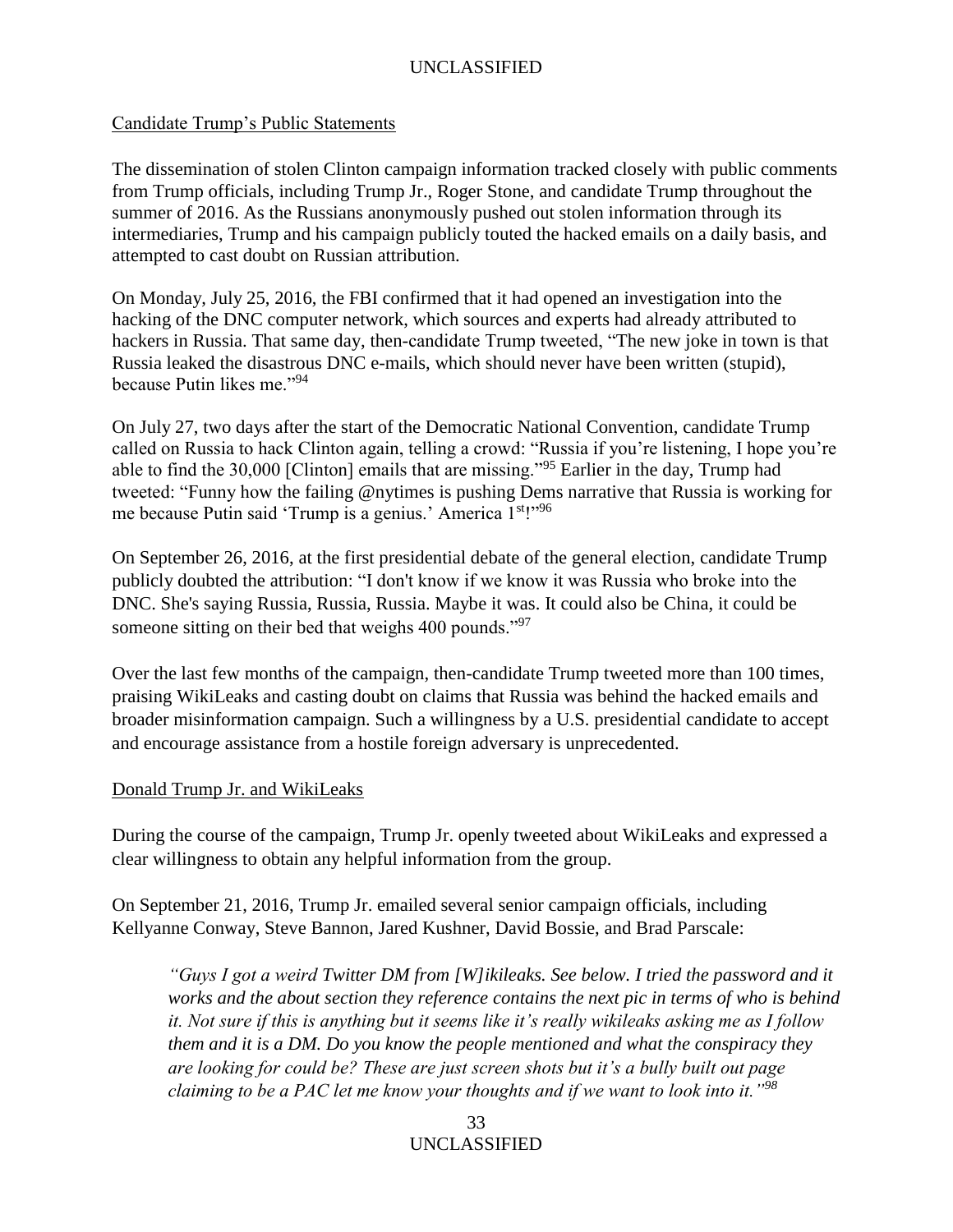Trump Jr. claimed he did not respond to this message though he "believe[d] Brad Parscale responded."<sup>99</sup>

On October 3, 2016, Wikileaks sent Trump Jr. a private direct message, asking that "you guys" comment on or "push" a story Wikileaks' twitter page had promoted earlier that day. Wikileaks' tweet, linking to a page on "truepundit.com" said: "Hillary Clinton on Assange 'Can't we just drone this guy"<sup>100</sup> Trump Jr. replied to WikiLeaks, "Already did that earlier today. It's amazing what she can get away with. What's behind this Wednesday leak I keep reading about?"<sup>101</sup>

As election day grew near, Trump Jr's interaction with Russian cutouts increased. For example, on October 5, Trump Jr. retweeted Wikileaks: "RT @wikileaks: NEW: Guccifer 2.0 archive of 860Mb of various "Clinton campaign" related documents. Use "7zip" to unpack."

Two days later, on October 7, Trump Jr. retweeted Wikileaks: "RT @wikileaks: RELEASE: the first 2050 of well over 50000 emails from Clinton Campaign Chairman John Podesta." Also on October 7, Trump Jr. retweeted the following:

- o "RT @wikileaks: Secret paid Clinton speech: "You need to have a public position and a private position on policy" #PodestaEmails https://t.c…
- o "RT @CNNPolitics: WikiLeaks posts emails hacked from Clinton campaign chairman John Podesta"
- o "RT @wikileaks: RELEASE: Hillary Clinton Goldman Sachs paid speech transcript excerpts 2013 & 2014 #PodestaEmails"
- $\circ$  "RT @FoxNews: .@wikileaks appears to release transcripts of @HillaryClinton's paid speeches"
- o "RT @TwitchyTeam: OCTOBER SURPRISE? WikiLeaks just dropped the first batch of 'well over 50,000' emails allegedly from John Podesta"

## Roger Stone, WikiLeaks, and Guccifer 2.0

Roger Stone, candidate Trump's longtime associate and surrogate throughout the campaign, suggested during the campaign he was in communications with WikiLeaks and Julian Assange. He also sought to viciously attack Hillary Clinton and wrote at least one article raising the likelihood that the election was rigged.

On August 5, 2016, Stone wrote a column for Breitbart entitled, "Dear Hillary: DNC Hack Solved, So Now Stop Blaming Russia." In that article, Stone stated, "It doesn't seem to be the Russians that hacked the DNC, but instead a hacker who goes by the name Guccifer 2.0."

Later in August, Stone engaged in a series of tweets with or about Guccifer 2.0.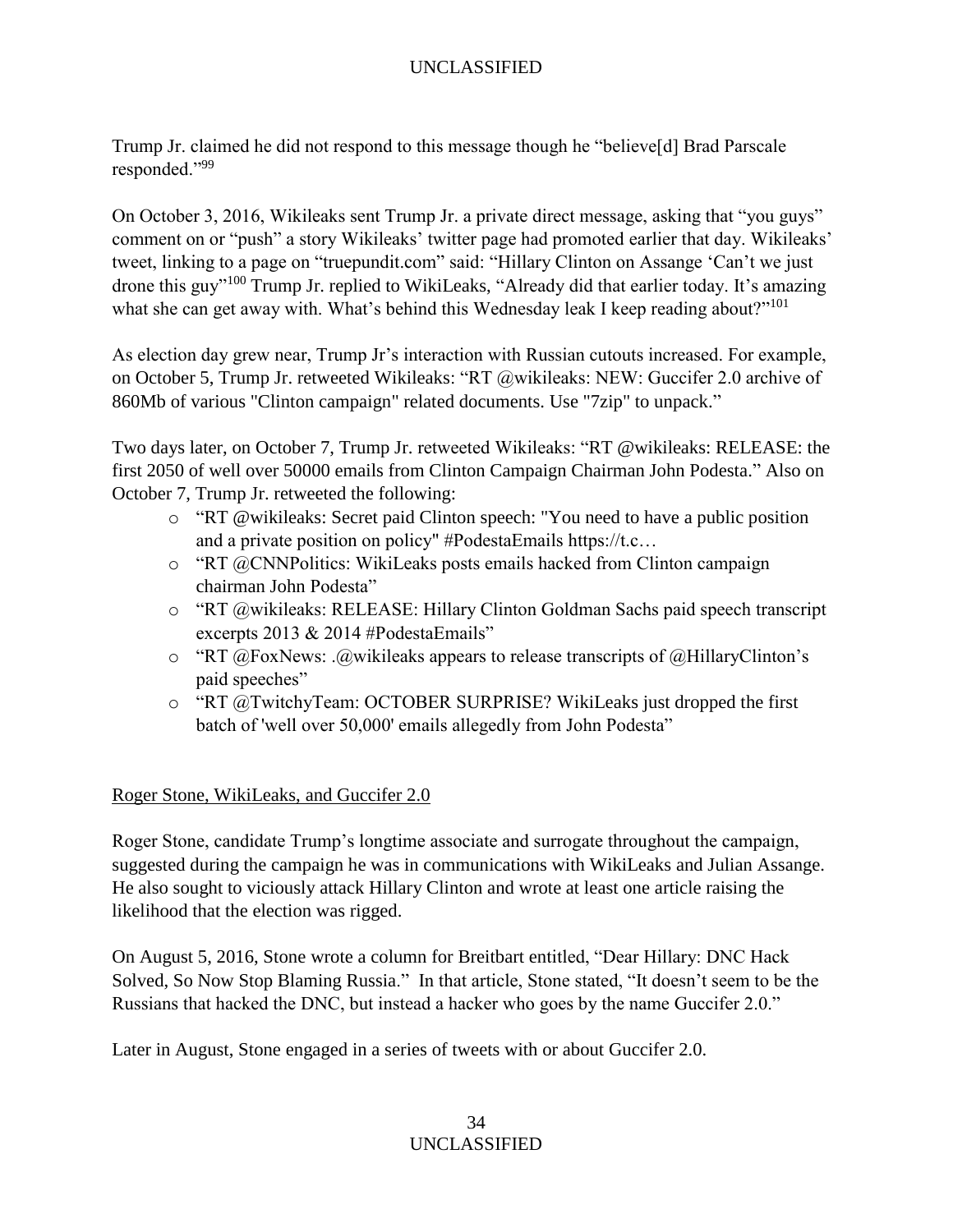- On August 13, 2016, Stone replied to a tweet from @WikiLeaks about Twitter suspending @Guccifer 2, writing "Outrageous ! Clintonistas now nned [sic] to censor their critics to rig the upcoming election."
- On August 14, 2016, Stone tweeted: "First #Milo, now Guccifer 2.0 why are those exposing the truth banned? @RealAlexJones @infowars #FreeMilo."
- Once  $@G$ uccifer 2's account had been reinstated, Stone then sent that account a private message: "Delighted you are reinstated. Fuck the State and their MSM lackeys."
- $@Guccifer\ 2$  responded to Stone's message with a private response, on August 15: "wow thank u for writing back and thank you for an article about me!!! do u find anything interesting in the docs i posted $2^{1/102}$

The following day Stone wrote an op-ed for TheHill.com entitled, "Can the 2016 election be rigged? You bet."<sup>103</sup> That same day, Stone privately messaged @Guccifer\_2 on Twitter, referencing his Hill column and asking Guccifer to retweet: *"*PLZ RT," with a hyperlink to the article. Guccifer\_2 replied with two private messages: "done"; and "i read u'd been hacked."

On August 17, 2016, Guccifer 2.0 sent Stone a Direct Message, "please let me know if I can help you in any way it would be a great pleasure to me."

On September 9, 2016, @Guccifer\_2 privately messages Stone with a link to a blog post from "HelloFLA.com" about Democratic voter turnout, particularly among marginal voters who are persuadable, writing:

> *hi, what do u think of the info on the turnout model for the democrats entire presidential campaign? Basically how it works is there are people who will vote party line no matter*  what and there are folks who will actually make a decision. The basic premise of *winning an election is turnout your base (marked turnout) and target the marginal folks with persuadable advertising (marked persuadable). They spend millions calculating who is persuadable or what we call a 'soft democrat' and who is a 'hard democrat.'*

Stone replied to Guccifer, via Twitter private message thread, that such efforts were *"*pretty standard<sup>"</sup>

On October 1, Stone Tweeted, "Wednesday @HillaryClinton is done #WikiLeaks." Two days later, Stone Tweets, "I have total confidence that  $(a)$ Wikileaks and my hero Julian Assange will educate the American people soon #lockherup." On election night, November 9, 2016, Guccifer 2.0 sent Stone a Direct Message, "Happy? We are now more free to communicate."<sup>104</sup>

Throughout the campaign, Stone regularly represented that he was either in communication with Assange or communication through an intermediary with Assange. Despite these public proclamations during the election, Stone claimed during his interview that he had never met with or spoken with Assange.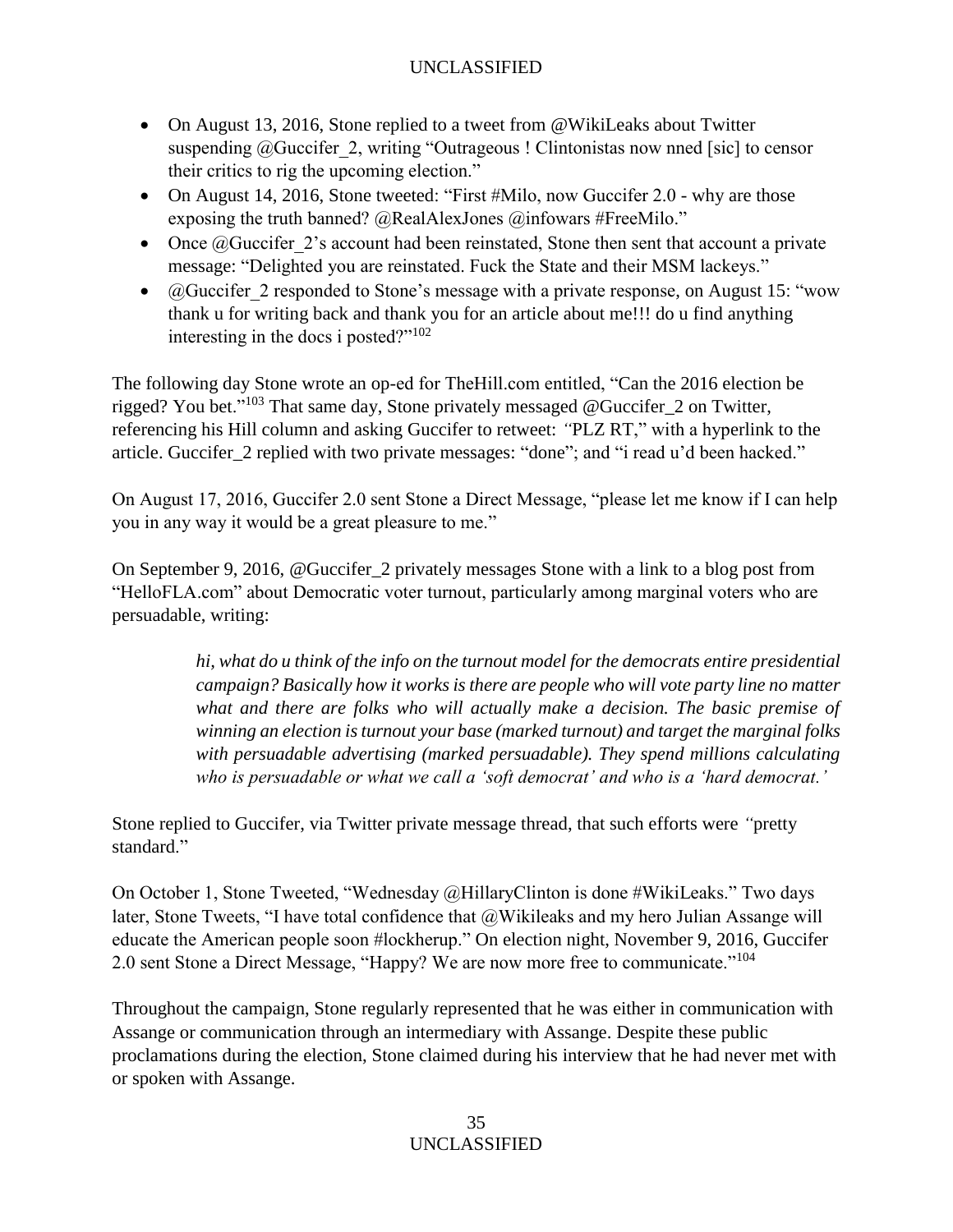- *MR. QUIGLEY: You never met with Julian Assange.*
- *MR. STONE: Correct.*
- *MR: QUIGLEY: You never communicated directly with him.*
- *MR. STONE: Correct.*

*MR. QUIGLEY: You've never spoken to him on the phone.*

- *MR. STONE: I never communicated directly with him during the election, correct.*
- *MR. QUIGLEY: Did you ever communicate with him outside of that timeframe?*
- *MR. STONE: We had some, I think, direct message responses in April of this year.*

*MR. QUIGLEY: You and Julian Assange?*

- *MR. STONE: Correct.*
- *MR. QUIGLEY: Can you make those available to the committee?*
- *MR. STONE: Yes, we can.*

*MR. QUIGLEY: Okay. Had you ever communicated with him before the campaign?*

*MR. STONE: No.*

*MR. QUIGLEY: So, back on this other streak, you've never emailed with him?*

*MR. STONE: Correct*

*MR. QUIGLEY: Have you ever sent or received texts/SMS to and from Mr. Assange?*

*MR. STONE: No.*

*MR. QUIGLEY: Have you ever communicated with Mr. Assange over any other social media platform or encrypted application –*

*MR. STONE: No<sup>105</sup> .*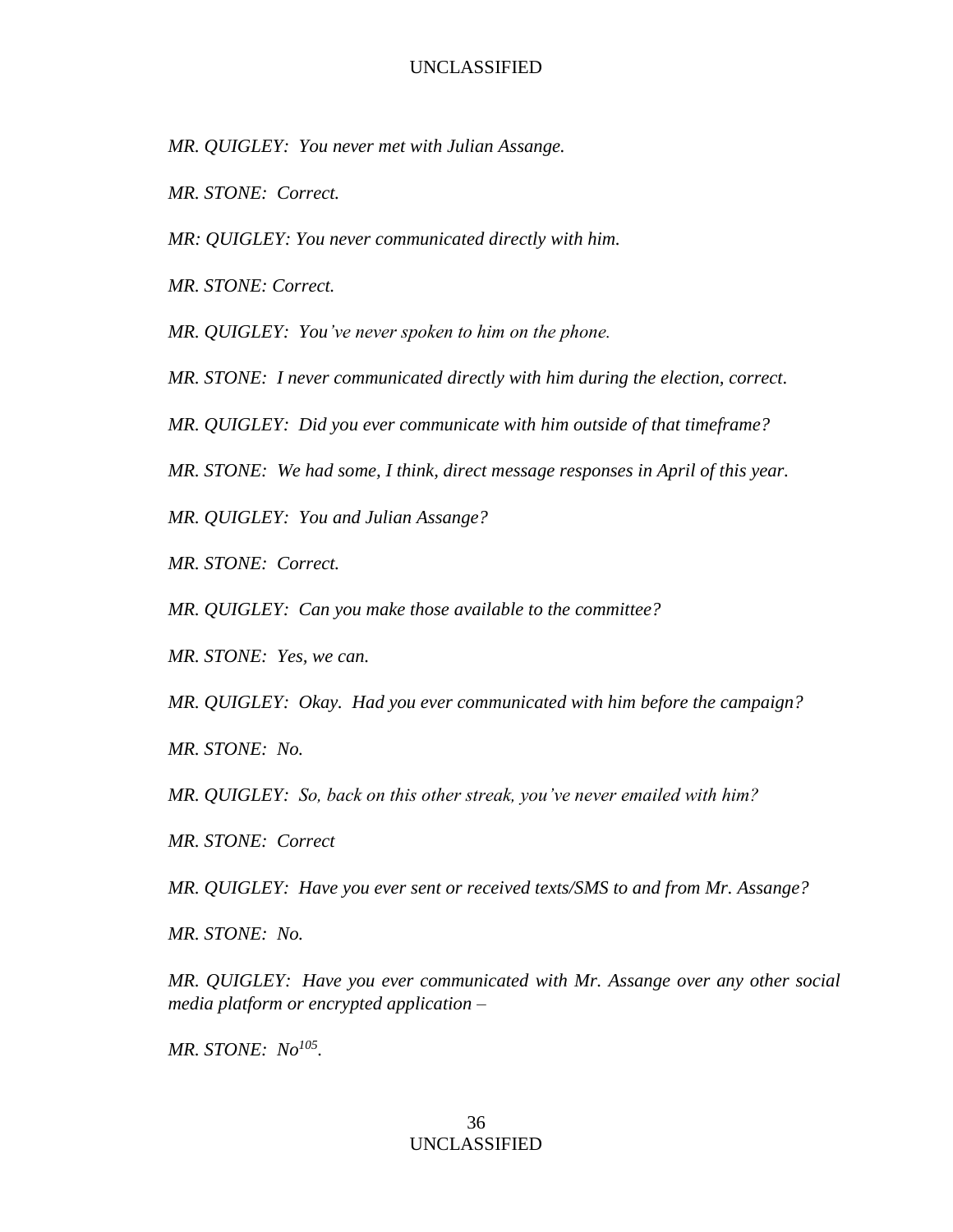Seeking to explain his public statements about communications with Assange, Stone claimed during his testimony that his knowledge had been obtained through an intermediary.

*MR. QUIGLEY: And so, just to reiterate, in an August 12th, 2016, interview with Alex Jones on Infowars, you reiterated your contact with Julian Assange, quote, "in communication with Assange," adding, quote, "I am not at liberty to discuss what I have." That was correct too?*

*MR. STONE: That is correct.*

*MR. QUIGLEY: But you were referencing the same thing you pointed to before?*

*MR. STONE: Again, I have sometimes referred to this journalist as a go-between, as an intermediary, as a mutual friend. It was someone I knew had interviewed Assange. And I merely wanted confirmation of what he had tweeted on the 21st . And that's what I refer to.*

*MR. QUIGLEY: -- like Twitter, LinkedIn, anything?*

*MR. STONE: No.*

*MR. QUIGLEY: Have any of your employees, associates, or individuals acting on your behest or encouragement been in any type of contact with Julian Assange?*

*MR. STONE: No.*

*MR. QUGLEY: Have you ever been in direct contact with a member of Wikileaks, whether by phone, email, text, Twitter, encrypted message platforms, other social media platforms, or other means of communication?*

*MR. STONE: I'm not certain, but I don't think so.<sup>106</sup>*

Mr. Stone refused in the interview to disclose his intermediary's name.

*MR. SCHIFF: Mr. Stone, I wanted to ask you, on October 12th [2016], you gave an interview to NBC News where you said that: We have a mutual friend who's traveled to London several times, and everything I know is through that channel of communication.*

*MR. STONE: Yes.*

*MR. SCHIFF: Referring to a friend of Assange.*

*MR. STONE: Yes.*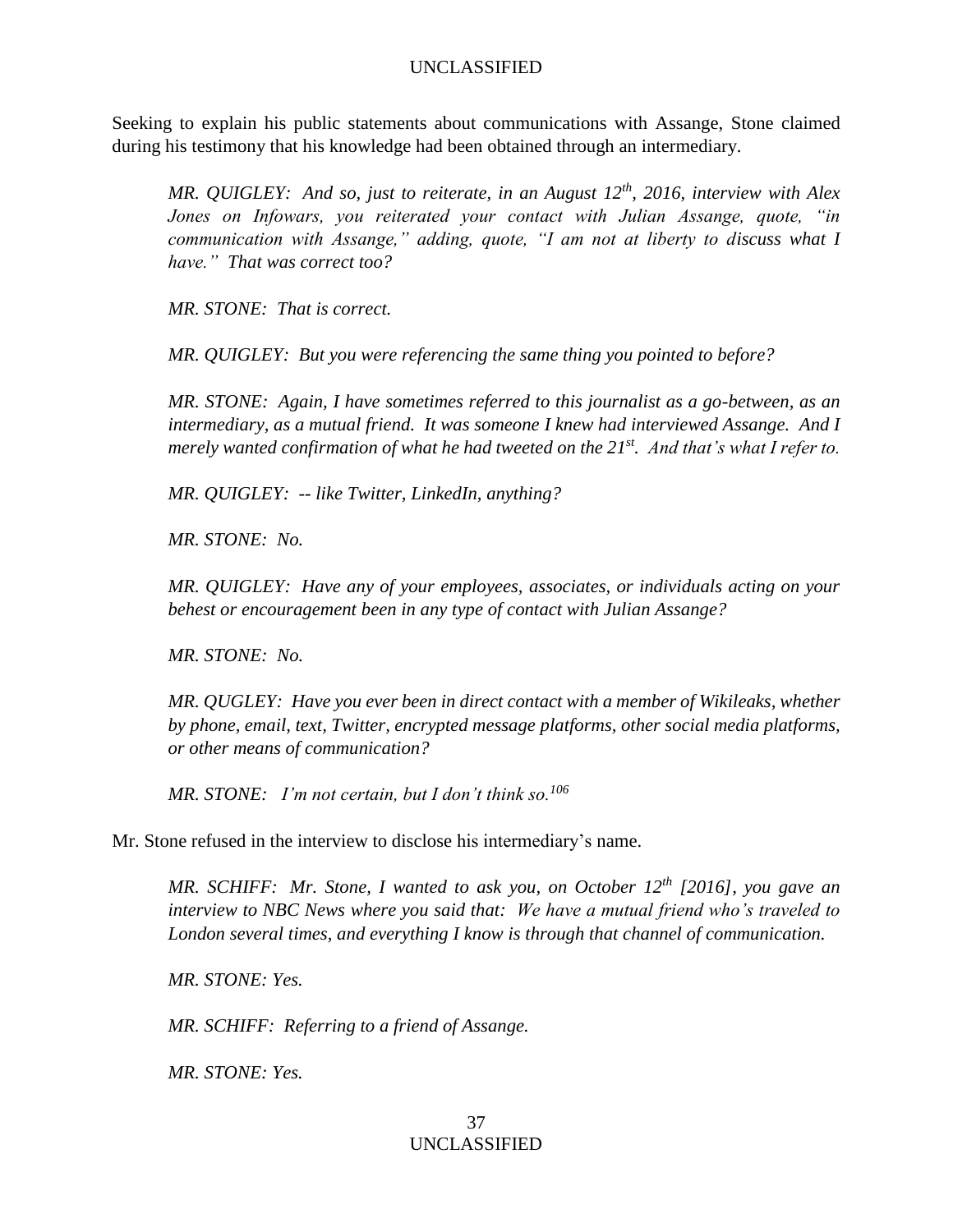*MR. SCHIFF: And you said something similar in another interview on October – to CBS Miami. Did the intermediary tell you how often he traveled to London to meet with Mr. Assange?*

*MR. STONE: No. I just knew he had been there a couple times.<sup>107</sup>*

---

*MR. SCHIFF: So throughout the many months in which you represented you were either in communication with Assange or communication through an intermediary with Assange, you were only referring to a single fact that you had confirmed with the intermediary –*

*MR. STONE: That –*

*MR. SCHIFF: -- was the length and the breadth of what you were referring to?*

*MR. STONE: That is correct, even though it was repeated to me on numerous separate occasions. 108*

*---*

*MR. SWALWELL: If we were to send you a request asking for any direct messages with respect to the 2016 campaign, particularly around Guccifer 2.0 and Wikileaks, you would be cooperative and turn that over to us?*

*MR. STONE: Well, I attached the exchange with Guccifer as an exhibit, and you're welcome to look at it. Beyond that, we'd have to go review the material. I don't know what's there. 109 .*

---

*MR. CASTRO: You have now just told us that the intermediary told you in August that the emails would be released in October. Is that prior knowledge?*

*MR. STONE: I guess you could consider it prior knowledge. I would have to go back and look. I think that Assange himself had said October on Twitter. I was seeking a confirmation of what he'd already said.*

*MR. CASTRO: Mr. Stone, you've said multiple times here today that you had no prior knowledge. You've just now admitted that you had prior knowledge that these emails would be released.*

*MR. STONE: I believe that was a – I think that was publicly known, in all honesty.<sup>110</sup>*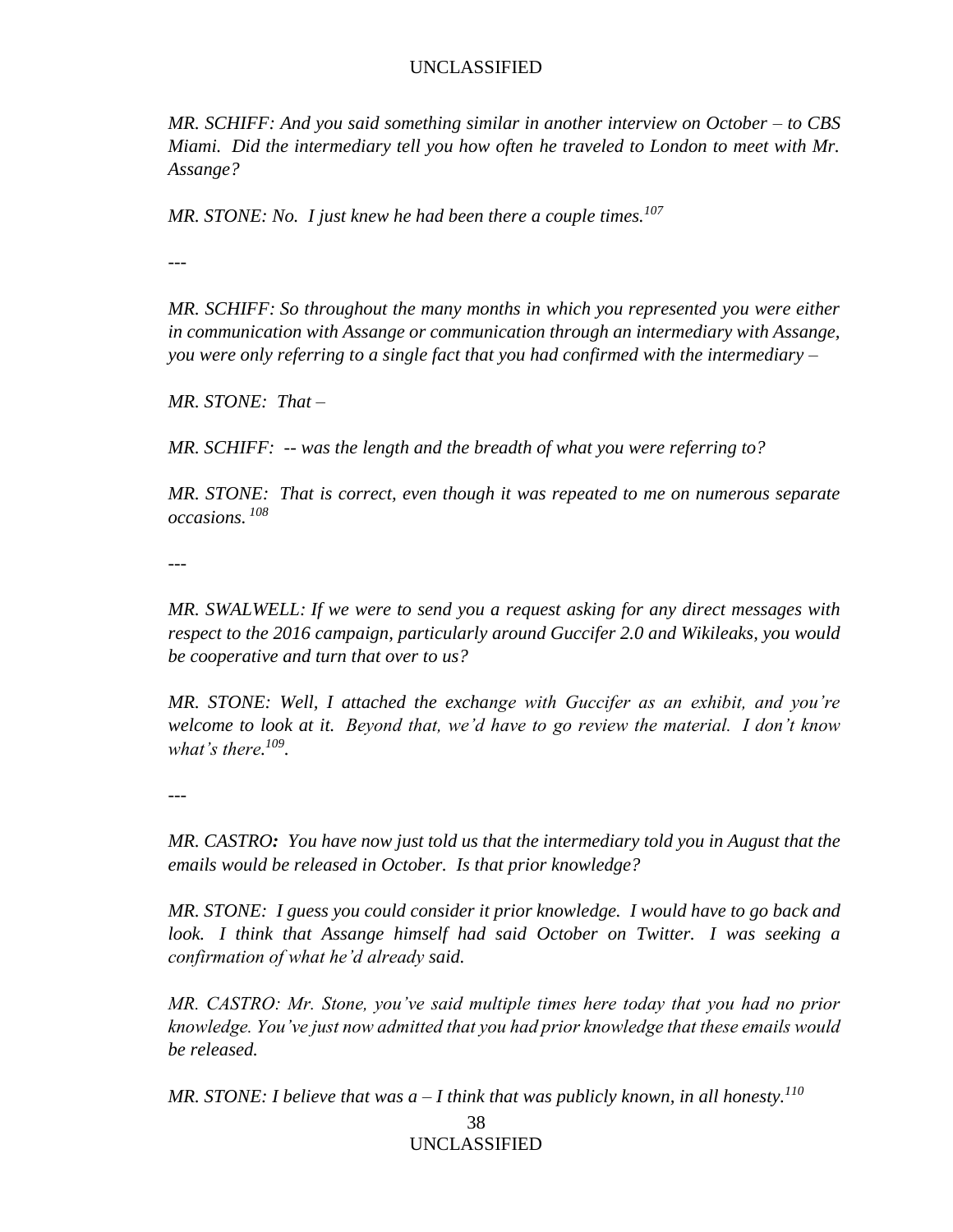Stone also attempted to explain away his tweets about John Podesta's emails by claiming he was referring to a business deal that Stone had expected Assange to publish.<sup>111</sup>

Podesta's personal email account was the subject of a phishing email in or around May 2016. Mr. Podesta, however, was unaware at the time that his emails had been stolen. On August 21, 2016, Stone tweeted: "Trust me, it will soon be Podesta's time in the barrel. #CrookedHillary." WikiLeaks would not begin publishing Clinton campaign chairman John Podesta's emails until October 7, 2016. Stone's tweet prompted Podesta to suspect his account might have been hacked.<sup>112</sup>

The systematic release and weaponization of stolen emails over the course of the 2016 campaign was designed to inflict maximum harm on one candidate – Hillary Clinton – and boost her opponent, Donald Trump. As Mr. Podesta explained:

*MR. SCHIFF: I'm sorry, campaign chair, what do you think the effect of the continual dumping of the emails was on your campaign? And can you quantify it for us in any terms? Let me start with that.*

*MR. PODESTA: Well, look, I think the manner in which it was done, constant release, day by day, from October 7 through the election, was intended to inflict damage on the campaign by keeping the press focused on whatever tidbits of campaign gossip they might find in those emails, and to distract from the ability to be talking about the real issues in the campaign. I think the timing of the first release is relevant. I think the timing of the first release is also relevant. In the wake of – on the same day, the letter from Jey Johnson and Jim Clapper noting that the intelligence Community had included that the Russians were involved in active measures, as it were – not quoting from the letter, but you remember that letter on October 7 – followed by the release of the Access Hollywood tape. And within a half an hour of that release, the emails started to get dumped. So I think that was –" 113*

## Peter Smith Operation

The Majority concludes in their report that no Trump campaign associates were "involved in the theft or publication of Clinton-campaign related emails," but that Trump associates nevertheless had some "'ill-advised' contacts with WikiLeaks." Lines of inquiry the Majority refused to pursue, or pursued only tepidly, leave this finding open to doubt.

An example involves efforts by Peter W. Smith, a Republican activist with ties to the Trump Campaign. During the 2016 U.S. election cycle, Smith sought to find and authenticate emails which, according to a contact of Smith's from the "Dark Web," had been harvested from Hillary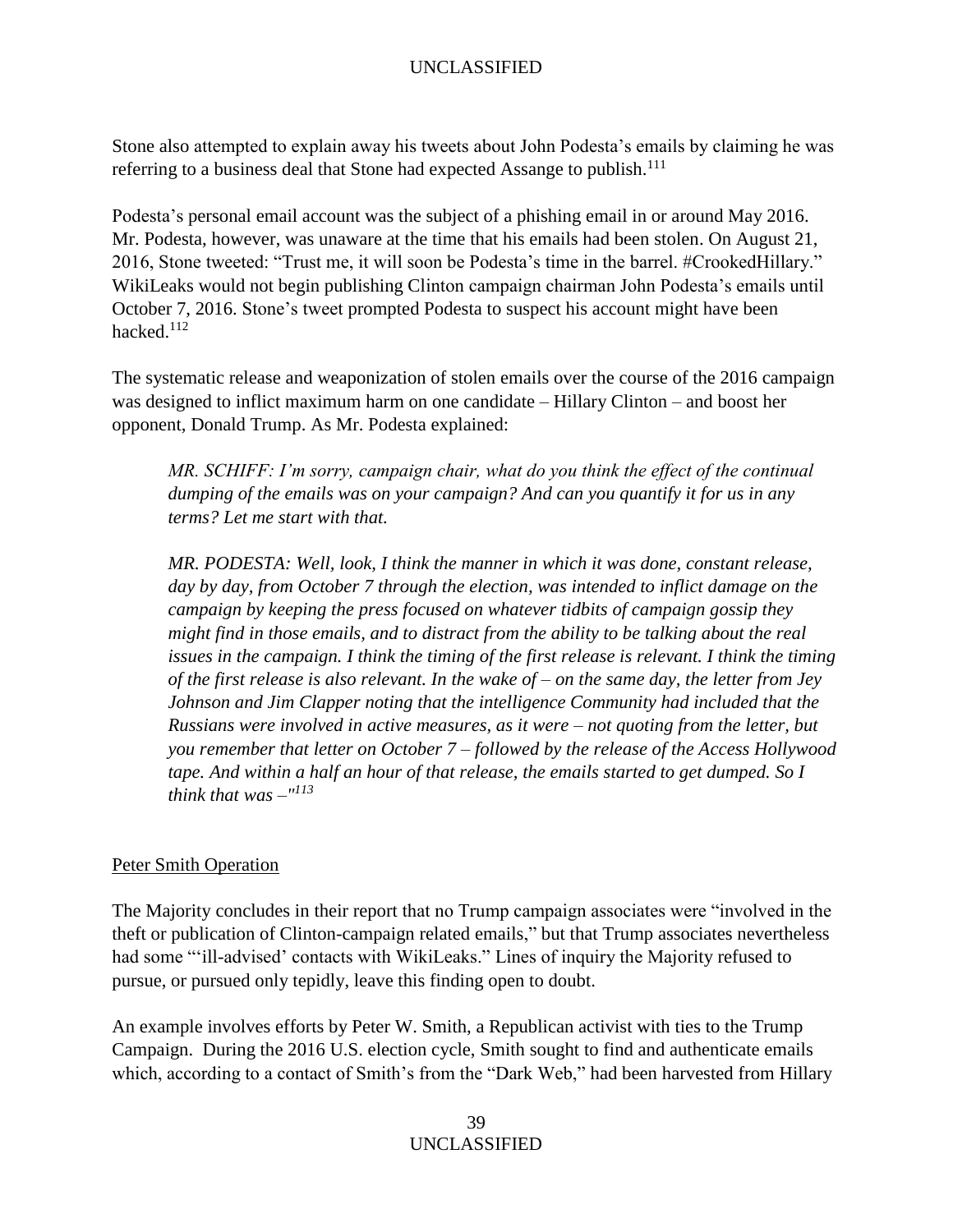Clinton's private server. For this project, Smith in September sought the technical assistance of a leading cybersecurity expert, Matthew Tait.

Smith made clear to Tait that he was well acquainted with Flynn and his son. Additionally, on September 7, Smith sent Tait a document describing his overall political efforts, as well as the role Smith proposed for Tait. That document, among other things:

[D]etailed a company Smith and his colleagues had set up as a vehicle to conduct the research: "KLS Research", set up as a Delaware LLC "to avoid campaign reporting," and listing four groups who were involved in one way or another."

The first group, entitled "Trump Campaign (in coordination to the extent permitted as an independent expenditure)" listed a number of senior campaign officials: Steve Bannon, Kellyanne Conway, Sam Clovis, Lt. Gen. Flynn and Lisa Nelson.<sup>114</sup>

For his part, Tait suspected that Smith could have "been contacted by a Russian intelligence front with intent to use Smith as part of their scheme by laundering real or forged documents," and thus explained to Smith that "if someone had contacted him via the 'Dark Web' with Clinton's personal emails, he should take very seriously the possibility that this may have been part of a wider Russian campaign against the United States." Smith, however, "didn't seem to care."<sup>115</sup>

Tait never confirmed the identity of Smith's dark web contact. And Smith died in May, after speaking about his experience.<sup>116</sup> After interviewing Tait and one additional witness, Jonathan Safron (by phone), the Majority refused to pursue further inquiries into Smith's activities.

## Rigged Election Messaging

As the hacking and dissemination of emails unfolded, then-candidate Trump regularly drummed the idea that the election was rigged. In parallel, WikiLeaks had suggested to Donald Trump Jr. that the campaign should challenge the election results should Mr. Trump lose. On October 21, 2016, WikiLeaks sent Donald Trump Jr. a Twitter direct message: "Hi Don, if your father 'loses' we think it is much more interesting if he DOES NOT concede and spends time CHALLENGING the media and other types of rigging that occurred – as he has implied that he might do."

## Majority Report

The Majority report states that communication between WikiLeaks and campaign personnel such as Donald Trump Jr. and Roger Stone, as well as attempts by Cambridge Analytica CEO Alexander Nix to acquire Clinton campaign emails from WikiLeaks founder Julian Assange, were "imprudent in light of WikiLeaks' role in disseminating stolen emails in line with Russian interests."<sup>117</sup> In fact, these surreptitious contacts between WikiLeaks and Trump campaign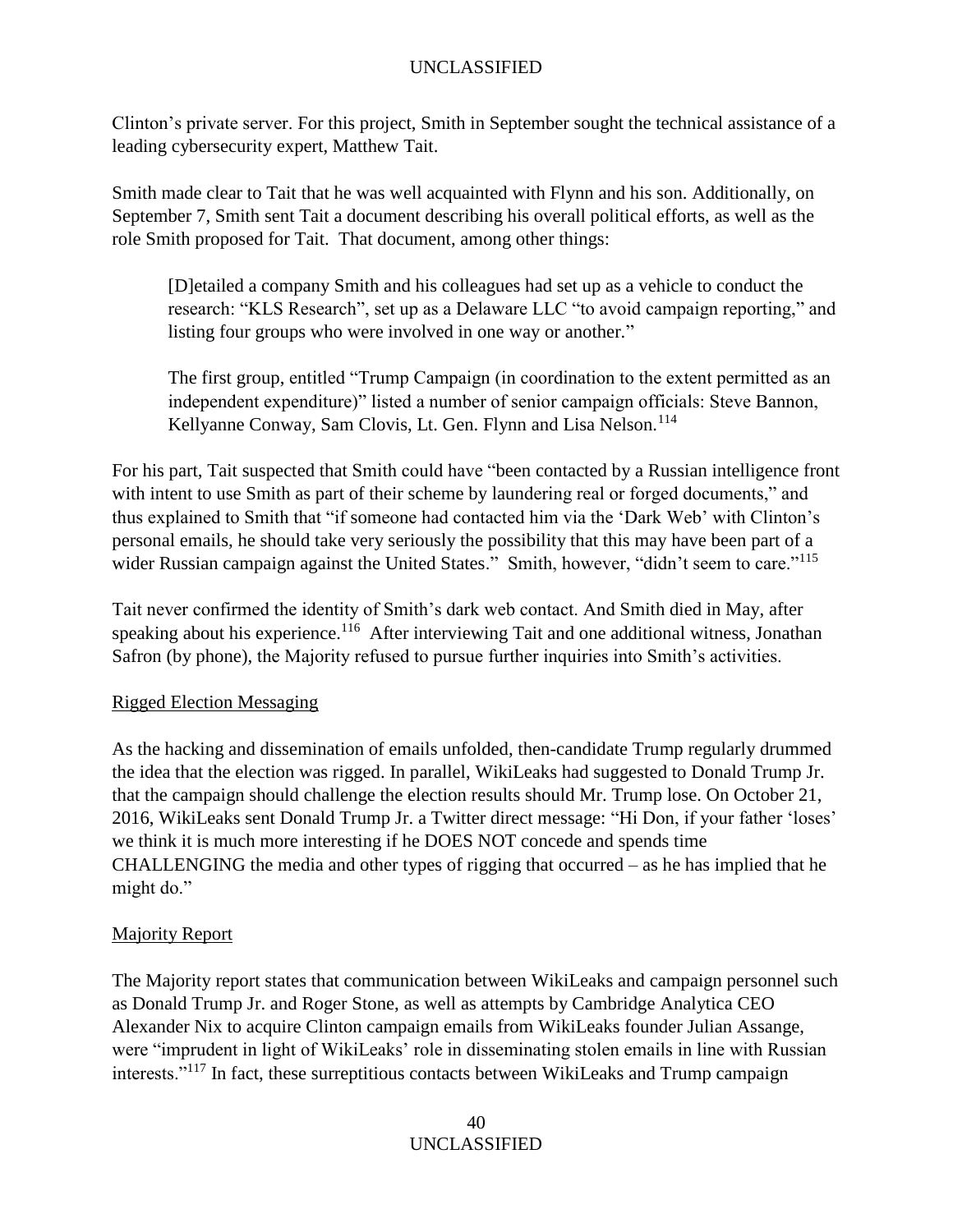associates are further evidence of an active effort to obtain Russian stolen Clinton emails either directly from the Russians or from their intermediaries.

The Majority concludes in their report that "the Committee did not find that multiple Trump associates went beyond mere praise and established lines of communication with WikiLeaks during the campaign."<sup>118</sup> The Committee, however, did not seek to validate claims by campaign personnel that this was the case, relying instead on witness testimony about their own communications.

For example, the Majority report notes that, "Trump Jr. testified that he did not reply to any of these messages [from WikiLeaks], nor did he have any communications with WikiLeaks before September 20 or after October 3, 2016. He testified that the direct message exchanges discussed above 'is a complete record of any communications [he] had with WikiLeaks."<sup>119</sup> The Committee has no way of determining the veracity of this statement because the Majority refused numerous requests by the Minority to subpoena Twitter to determine whether the communications publicly revealed and later provided to the Committee by Trump Jr. comprised the full record of communication between WikiLeaks and the witness.

Similarly, Committee Republicans refused to subpoena the company for records related to communication between WikiLeaks, its founder Julian Assange, or Russian cutouts responsible for disseminating hacked emails—such as Guccifer 2.0 and DC Leaks—and Trump campaign personnel, including Roger Stone and Cambridge Analytica. As such, any conclusions reached about witness interaction between the Trump campaign and WikiLeaks or other Russian cutouts is based on an incomplete investigative record. The Majority also has refused to require a reappearance of several witnesses, such as Stone, despite public reporting inconsistent with their testimony, including reports indicating that Stone may have been in direct contact with Assange during the 2016 campaign.<sup>120</sup>

Significant questions still remain, including: whether the Trump campaign received advanced knowledge of or access to the anonymously leaked, stolen information; whether the stolen emails informed campaign activity, including voter persuasion and targeting through its online operation—including through its sub-contractor Cambridge Analytica; and whether anyone directly or indirectly affiliated with the Trump campaign was in the chain of custody of the hacked and disseminated emails beyond sharing what was made publicly available in 2016.

# *July 2016 – Carter Page Travel to Moscow*

As the summer progressed, the Russians reached out to an additional Trump campaign official, Carter Page. Like Papadopoulos, Page was one of the initial group of five publicly-announced foreign policy advisors to the Trump campaign. He was invited to travel to Moscow to give a speech at a prominent university, notwithstanding his lack of stature or requisite expertise. In Moscow, Page met with high-level Russian government and Putin-aligned business associates.<sup>121</sup>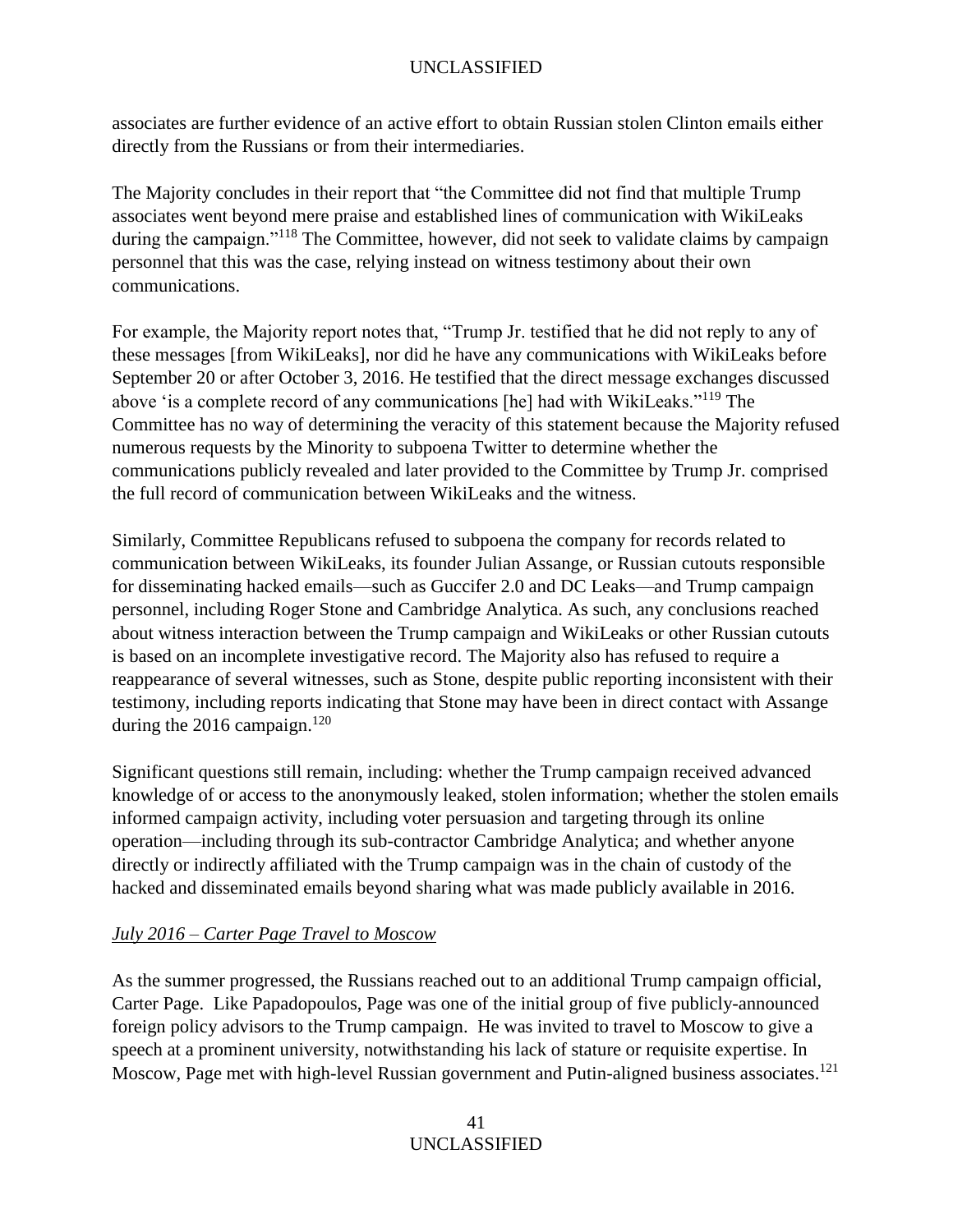As with Papadopoulos, Russia's interest in Page had little to do with his experience in the energy sector and everything to do with his affiliation with the Trump campaign.

Page is the type of susceptible and ambitious individual with impressionable views broadly aligned with the Russian government's worldview who would be a prime target of the Russian intelligence services. He resided in Moscow from 2004 to 2007, where he pursued a variety of business deals, including with Russia's state-owned energy company Gazprom. The Russians had actually tried to recruit Page in the past. In 2013, prosecutors indicted three Russian spies, two of whom targeted Page for recruitment. Indeed, the FBI had interviewed Page multiple times about his Russian intelligence contacts, including in March 2016 – the very month thencandidate Trump announced Page as one of his five initial foreign policy advisors.<sup>122</sup>

Prior to his testimony, Page made numerous and false public statements about his trip, denying that he met with Russian government officials and claiming to have only sought the input of the "man on the street." He also claimed to have visited Moscow in purely a personal capacity. But during his testimony, he was forced to acknowledge having had contact with senior members of the Russian government - including Deputy Prime Minister Arkady Dvorkovich – and reporting back to the campaign using the campaign's reporting mechanism.

On July 8, 2016, he emailed campaign foreign policy advisors Tera Dahl and JD Gordon to preview a readout of his visit:

*"[…] On a related front, I'll send you guys a readout soon regarding some incredible insights and outreach I've received from a few Russian legislators and senior members of the Presidential Administration here. Suffice to say that after watching their national economy and relationships with Europe get derailed by Washington mismanagement with disastrous consequences over recent years, Russians from the highest levels of government to the average man on the street have a new optimism and hope for the future based on Mr. Trump's common sense statements about his foreign policy approaches over the past year.*" 123

In the follow-up readout, also sent on July 8, 2016, Page wrote:

"*On Thursday and Friday (July 7 & 8, 2016), campaign advisor Carter Page presented before gatherings at the New Economic School (NES) in Moscow including their 2016 Commencement Ceremony. Russian Deputy Prime Minister and NES Board Member Arkady Dvorkovich also spoke before the event. In a private conversation, Dvorkovich expressed strong support for Mr. Trump and a desire to work together toward devising better solutions in response to the vast range of current international problems. Based on feedback from a diverse array of other sources close to the Russian Presidential Administration, it was readily apparent that this sentiment is widely held at all levels of the government*."<sup>124</sup>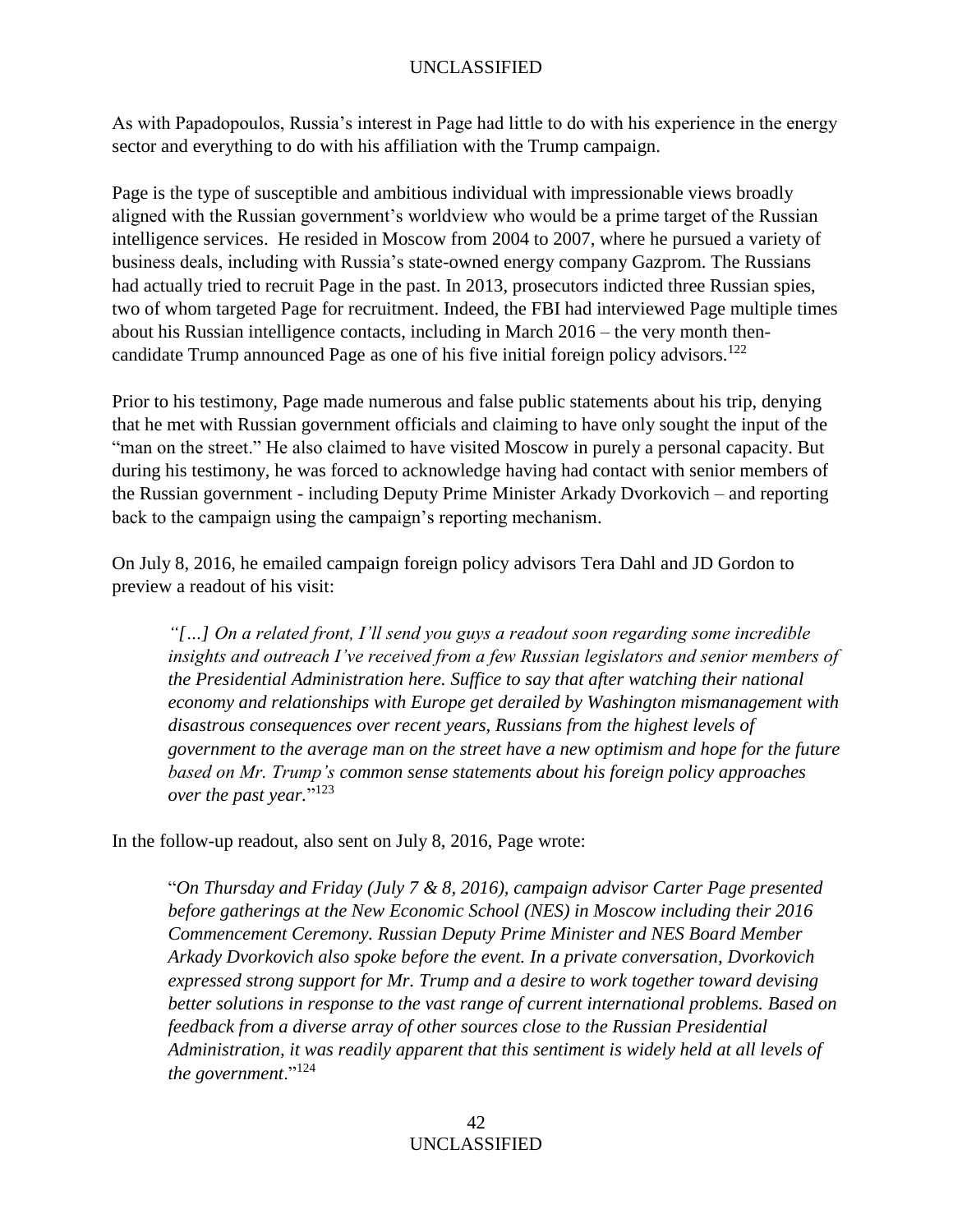Page also testified that, in advance of this trip, he alerted several members of the campaign to ensure he obtained the appropriate approvals. In one email, Page suggested the then-candidate Trump travel to Moscow to give the speech.

Trump officials have sought to minimize Page's role in the campaign, calling him "low level," one of the "hangers-on," and someone with little influence. Yet, in his testimony to this Committee and in documents produced to the Committee, we have learned that Mr. Page had regular communications with senior campaign officials and met with high-ranking foreign officials.

The Majority admits in its report that Carter Page's testimony and document production, as cited in his publicly-released transcript, show that Page informed Trump campaign officials several times before traveling to Moscow to speak at the university; that he was given permission by campaign chairman Corey Lewandowski to take the trip; and that he provided to senior campaign personnel an official read-out of his visit while still in Moscow, in which he detailed the senior Presidential Administration, Rosneft, and Gazprom employees with whom he met. The Majority writes off these activities, claiming that Page did not travel on behalf of the Trump campaign.<sup>125</sup> Yet, this blanket dismissal ignores the reality that Page was invited to Moscow precisely because he had been named a foreign policy advisor to candidate Trump.

Furthermore, in September 2016, Mr. Page traveled to Budapest, Hungary, where he again presented himself as a member of then-candidate Trump's foreign policy team. There, he held a 45-minute meeting with Jeno Megyesy, a close adviser to Hungarian Prime Minister Viktor Orban who focuses on relations with the United States. The meeting was held at Megyesy's office in Budapest. Page held a second meeting at a hotel in Budapest with Hungary's then-Ambassador to the United States Reka Szemerkenyi. Page initially met Szemerkenyi at the [Republican National Convention](http://abcnews.go.com/topics/news/elections/republican-convention.htm) in Cleveland. The two reportedly met a third time in October at an embassy function in Washington.

This section of the Majority's report is internally illogical and inconsistent. First, the finding claims that the Majority is "concerned about his seemingly incomplete accounts of his activity in Moscow."<sup>126</sup> But, the Majority then cites the fact that Page has "repeatedly and consistently denied meeting"<sup>127</sup> Russians of interest. It is unclear whether the Majority believes that Page's "consistent" denials or his "inconsistent accounts" are sufficient to answer serious questions about his travel and activities during the campaign. The FBI's FISA application and its renewals to conduct surveillance on Page shed light on these important questions. This material is conveniently omitted from the Majority report.

The Majority repeats spurious claims from its widely-criticized "FISA Abuse memorandum," which alleged FBI and DOJ abuses in seeking authorization to surveil Page. As the Minority's publicly-released memorandum of January 29, 2018 made clear,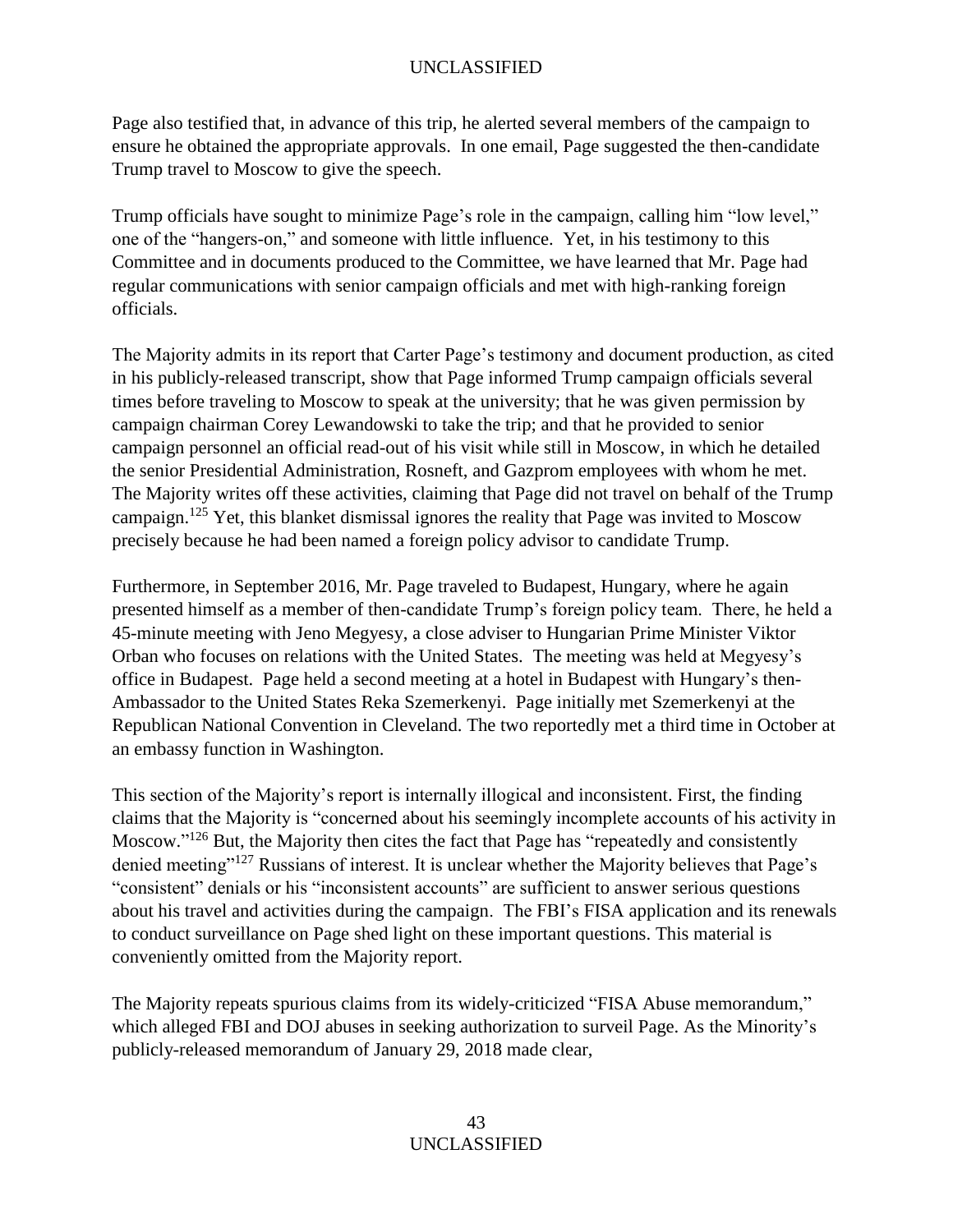"DOJ's October 21, 2016 FISA application and three subsequent renewals carefully outlined for the Court a multi-pronged rationale for surveilling Page, who at the time of the first application, was no longer with the Trump campaign. DOJ detailed Page's past relationship with Russian spies and interaction with Russian officials during the 2016 campaign [REDACTED]. DOJ cited multiple sources to support the case for surveilling Page—but made only narrow use of information from Steele's sources about Page's specific activities in 2016, chiefly his suspected July 2016 meetings in Moscow with Russian officials."<sup>128</sup> (See Appendix F.)

The FBI's January 31, 2018 statement about Chairman Nunes' memorandum, in which it expressed "grave concerns about material omissions of fact that fundamentally impact the memorandum's accuracy,"<sup>129</sup> could apply equally to the Majority's recycled assertions in this report.

The Majority report also notes in this section that it is concerned about whether Russian disinformation found its way into the Steele dossier without providing evidence. Steele was a well-regarded FBI contact whose reporting and source network had been found credible over several years.

Moreover, as the Minority's January 29, 2018 memorandum points out, in the course of investigating Page's activities in Moscow in 2016, the DOJ obtained information through "multiple independent sources that corroborated Steele's reporting,"<sup>130</sup> lending credibility to Steele's claims about Page's activity in Moscow in July 2016.

## *December 2016/January 2017 – Backchannel Meetings with Russia*

Once election day had passed and Donald Trump was declared the winner, the preponderance of the evidence indicates that the Trump campaign-turned-transition set about to establish additional secret backchannels to the Russians.

On December 1, 2016, Jared Kushner and Michael Flynn held a secret meeting with then-Russian Ambassador Sergey Kislyak at Trump Tower in New York, in which they reportedly discussed using Russian diplomatic facilities in the United States for secure communications between the Trump transition and the Kremlin.<sup>131</sup> The meeting followed numerous contacts between Trump campaign officials and Ambassador Kislyak throughout the election season, which would only come to light after they were revealed in press reporting and following attempts by campaign officials to deny the meetings and approaches. Likewise, the White House affirmed the existence of the December 1, 2016 meeting only in March 2017, following its public revelation. The Committee has yet to fully investigate for what purpose and from whom Flynn and Kushner wished to hide their communications, and what necessitated secret communications through Russian intermediaries and using Russian infrastructure.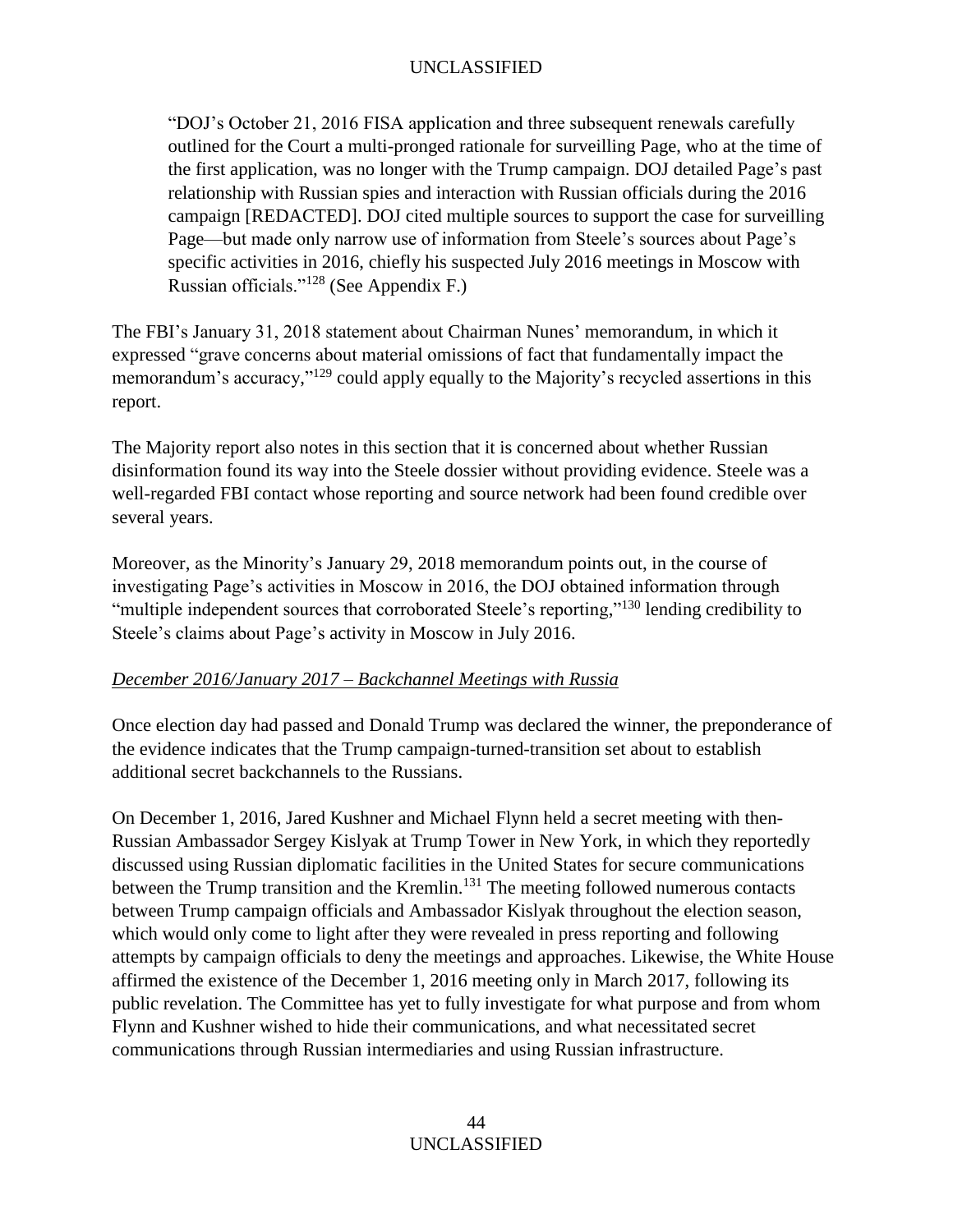Later that month, on December 13, at the request of Ambassador Kislyak, Kushner took another secret meeting at Trump Tower,<sup>132</sup> this time with Sergey Gorkov, the head of Vnesheconombank, or VEB, a state-run financial entity under U.S. sanctions since 2014 and alleged to have ties to Russian intelligence services.<sup>133</sup>

Accounts differ regarding the purpose of the meeting. Then-White House spokeswoman Hope Hicks stated on May 29, 2017 that "Mr. Kushner was acting in his capacity as a transition official," and the meeting was unrelated to business.<sup>134</sup> In his July 2017 statement to congressional committees, Kushner claimed that, "[Gorkov] told me a little about his bank and made some statements about the Russian economy. He said that he was friendly with President Putin."<sup>135</sup> During Committee testimony, Kushner noted that he took the meeting in part so that Gorkov could "provide insight into what Putin's thoughts were on a potential new relationship."<sup>136</sup>

When the meeting was first revealed publicly in March 2017, however, Gorkov and the bank claimed that it was part of an effort to meet with representatives of "business circles of the U.S., including with the head of Kushner Companies, Jared Kushner."<sup>137</sup> Whether the meeting was to establish Gorkov as an intermediary for Putin, consider a business deal between soon-to-be White House official Kushner and Gorkov, or—most troubling—a mixture of both, remains unanswered. Public flight logs indicate that VEB's private jet flew from Moscow to Newark airport on December 13, 2016 – the day of Gorkov's meeting with Kushner - departing the afternoon of December 14 to Japan, where President Putin was visiting on December 15 and 16. Press reporting indicates Gorkov met Putin there.<sup>138</sup>

In mid-December, shortly after the Kushner-Gorkov meeting, the transition held yet another meeting at Trump Tower, this time with an official delegation from the United Arab Emirates, which the Trump transition and the UAE hid from Obama Administration officials.<sup>139</sup> The meeting, attended by Kushner, Flynn, and Steve Bannon—and, according to March 2018 press reports, UAE advisor George Nader<sup>140</sup>—preceded yet another secret meeting in January 2017 in the Seychelles between Trump associate Erik Prince and a Russian close to Putin, facilitated by the same UAE officials. Committee testimony by two of the attendees at the December Trump Tower meeting—Kushner and Bannon—has shed little light on the purpose of the meeting and why, as with others throughout December, it was originally shielded from discovery.

On January 11, 2017, shortly after the UAE meeting in Trump Tower and only days before Donald Trump's inauguration as President, Erik Prince, a Trump supporter and brother of Education Secretary Betsy DeVos, traveled to a resort island off the African coast during which he met with senior UAE officials and held a private meeting with a Russian close to Putin: Kirill Dmitriev, the head of Russia's sovereign wealth fund, the Russian Direct Investment Fund, which, like VEB, is subject to U.S. sanctions.

During his November 30, 2017 testimony before the Committee, Prince noted that he spoke with Bannon about the December transition team-UAE meeting before he traveled to the Seychelles,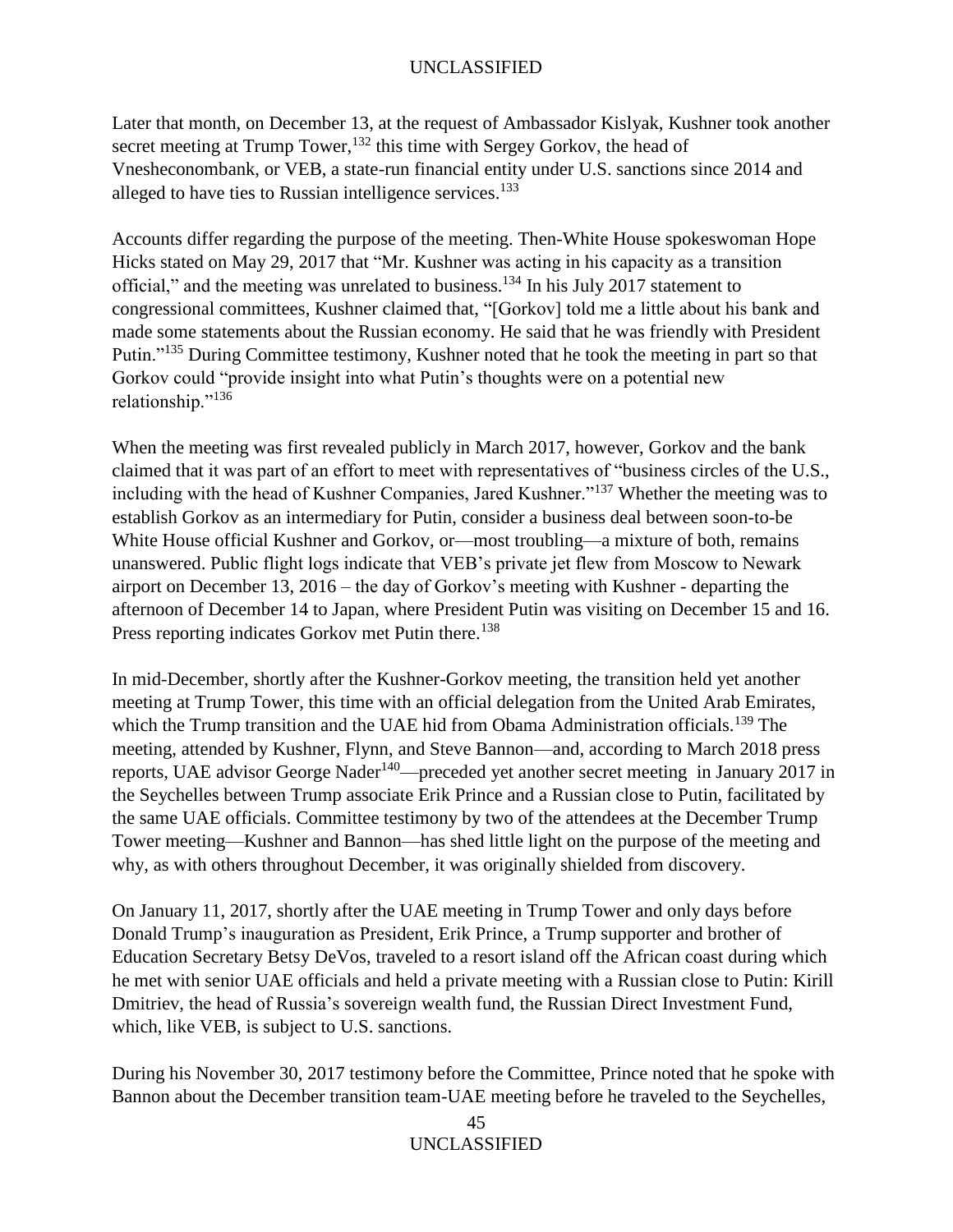but claimed that the December meeting was unrelated to his own trip to see UAE officials and Dmitriev.<sup>141</sup> When asked whether he was testifying that it was a coincidence that Dmitriev was in the same hotel as Prince and meeting with the same UAE officials in the Seychelles on January 11, Prince claimed that the UAE had "good relationships with a lot of other countries, so it's not a surprise that other leaders, other people from other countries would've been waiting to see or having met with any of that leadership."<sup>142</sup> Prince, however, refused to answer numerous questions about the meeting or its genesis.

The Majority argues perplexingly that these numerous contacts were themselves evidence against a broader campaign conspiracy. According to the Majority's report, "potential Russian efforts to set up a 'back channel' after the election suggest the absence of collusion during the campaign, since the communications associated with collusion would have rendered such a 'backchannel' unnecessary."<sup>143</sup> The logical fallacy so clearly on display in this finding ignores the obvious possibility that the Trump transition may have been seeking (1) to create new lines of communication or expand existing communication channels with the Russians, (2) to deliver on any secret arrangements considered or made during the campaign, and/or (3) hoped to undermine existing and bipartisan U.S. policies towards Russia and its interference in our election.

To support this assertion, the Majority again relies merely on the self-interested testimony of Kushner and Prince. After a brief section explaining the allegations against the two, which references only the December Gorkov meeting and the January Seychelles meeting, the Majority concludes, again without explanation, that the Committee found no evidence that either Kushner or Prince "did anything inappropriate during or following their meetings with [Russian oligarchs Sergey] Gorkov and [Kirill] Dmitriev."<sup>144</sup>

In reaching this assessment, the report spends one paragraph noting that Kushner attended the meeting with Gorkov at the request of Ambassador Kislyak.<sup>145</sup> The Majority quotes Kushner's testimony that Gorkov primarily spoke about VEB, offering no suggestions or assessments as to what the significance of that meeting could be, what specifically may have been discussed about VEB's business, or "Putin's thoughts…on a potential new relationship."

The Majority likewise seeks to exonerate Prince. After quoting Prince's Committee testimony that his meeting with Dmitriev focused on "trade matters" but not sanctions, the Majority concludes with no further information that the Committee "did not find evidence that…Prince did anything inappropriate" during or following the meeting with Dmitriev. The Majority, however, did not seek to validate Prince's claims about the meeting, did not require that he produce relevant material to the Committee on his travel, nor did it seek to interview anyone else who may have knowledge about the meeting.

March 2018 press reporting indicates that George Nader, a Lebanese-American businessman and advisor to Abu Dhabi's leadership, was present for Prince's meetings with the UAE delegation as well as Prince's subsequent meeting with Dmitriev.<sup>146</sup> In his testimony, Prince did not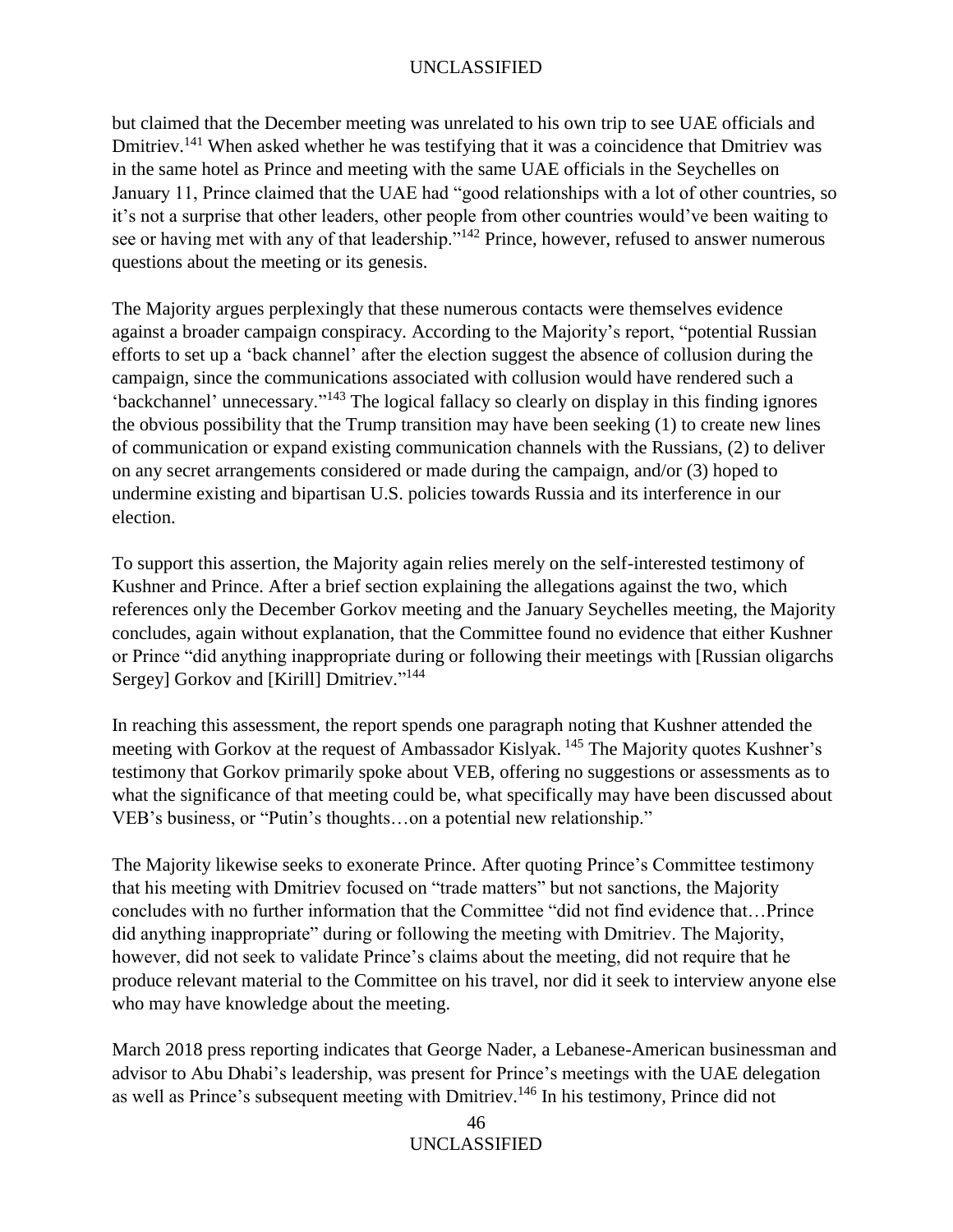acknowledge the presence of others, such as Nader, during his encounters in the Seychelles. Similarly, Kushner did not acknowledge Nader's presence in the Trump Tower meeting with the UAE delegation.

Despite reports, the Majority has refused to interview Nader or anyone else with potential knowledge about the Seychelles meeting to confirm whether Prince's testimony is accurate. The Majority voted down on a party-line basis our request to bring Nader before our Committee and compel Prince's full cooperation.<sup>147</sup> Without corroboration, the Majority cannot credibly reach any definitive conclusion about whether Prince's meeting represented a secret Trump transition backchannel to Russia, nor whether Prince "did anything inappropriate" with respect to his meeting with Dmitriev.

## *December 2016 – Attempts to Undermine U.S. Sanctions*

Once the Obama Administration imposed sanctions and expelled Russian personnel in December 2016, the president-elect's designated White House national security adviser, Michael Flynn with the knowledge of other high-ranking Trump transition officials—conspired secretly with Russian Ambassador Kislyak to undermine the effect of the sanctions. From Flynn's December 1, 2017 guilty plea, and documents in the Committee's possession, we know that Flynn communicated by phone with Ambassador Kislyak contemporaneously with the imposition of sanctions.

According to Flynn's Statement of the Offense:

*"On or about December 28, 2016, the Russian Ambassador contacted FLYNN. On or about December 29, 2016, FLYNN called a senior official of the Presidential Transition Team (PTT official) who was with other senior members of the Presidential Transition Team at the Mar-a-Lago resort in Palm Beach, Florida, to discuss what, if anything, to communicate to the Russian Ambassador about the U.S. sanctions. On that call, FLYNN and the PTT official discussed the U.S. sanctions, including the potential impact of those sanctions on the incoming administration's foreign policy goals. The PTT official and FLYNN also discussed that the members of the Presidential Transition Team at Mar-a-Lago did not want Russia to escalate the situation. Immediately after his conversation with the PTT official, FLYNN called the Russian Ambassador and requested that Russia not escalate the situation and only respond to the U.S. sanctions in a reciprocal manner. Shortly after his call with the Russian Ambassador, FLYNN spoke with the PTT official to report on the substance of his call with the Russian Ambassador, including their discussion of the U.S. sanctions."*<sup>148</sup>

Despite the clear knowledge of Flynn's discussion with Kislyak by at least one senior transition official and potentially others (including Steve Bannon, who was in Mar-a-Lago with Trump and others on December 29, according to press reports), Trump transition official and former press secretary Sean Spicer claimed publicly on January 13, 2017 that Flynn's discussion with Kislyak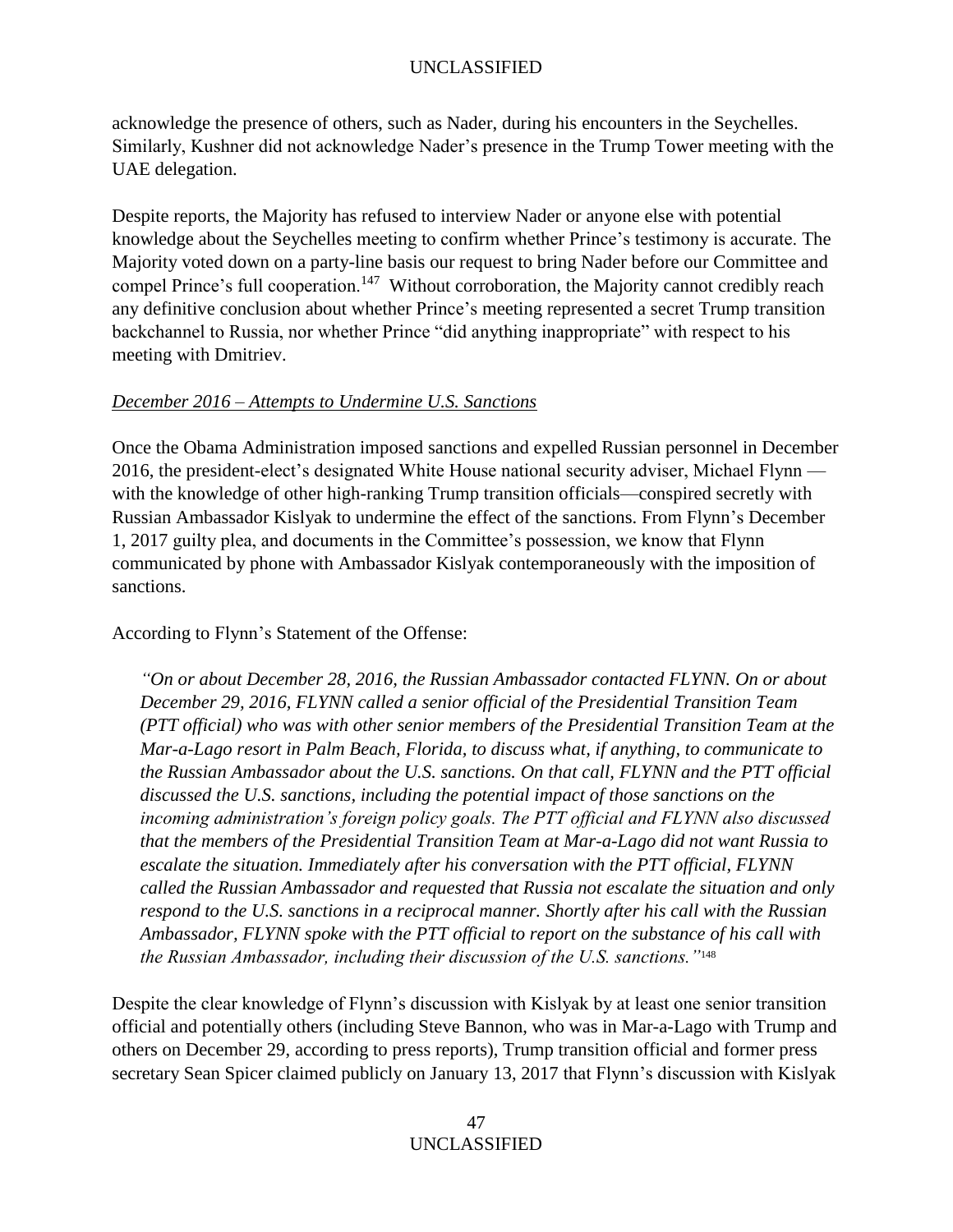was focused only on the "logistics" surrounding a Trump-Putin phone call.<sup>149</sup> The statement followed press reporting the day before that Flynn had held the calls.<sup>150</sup>

On January 14, according to Vice President-elect Mike Pence, Flynn told him that the call did not include the discussion of sanctions. On January 15, Pence appeared on *Meet the Press*, claiming that Flynn did not discuss sanctions with Ambassador Kislyak during his call. Despite Trump transition officials' knowledge that what Pence was telling the American people was untrue, no one sought to clarify the public or private record. For that, then-Acting Attorney General Sally Yates would have to travel to the White House on January 26 to inform White House Counsel Donald McGahn that Flynn had lied to FBI investigators about his conversations with Ambassador Kislyak and, it appeared, to Vice President Pence.<sup>151</sup> The next day, McGahn asked to see the underlying evidence regarding Flynn's conversation, which he relayed to President Trump. That night, Trump would invite FBI Director Comey to a private one-on-one dinner at the White House in which the President asked Comey whether he wished to keep his job and told Comey that he needed and expected loyalty.<sup>152</sup> On December 2, 2017, Trump would himself tweet that he was aware in late-January 2017 that Flynn was under FBI investigation.<sup>153</sup>

Instead of investigating these facts, the Majority seeks to exonerate Flynn. The purpose is evident – to cast doubt about one of the most damning revelations in the Russia investigation to date: that after months of direct and indirect contact with Russian operatives through numerous Trump campaign and transition officials and associates, and only weeks before Trump's inauguration, Trump's own National Security Advisor-designate —with the full knowledge or explicit support of at least one other transition official—sought to undermine official U.S. policy meant to punish Russia for its unprecedented attack on the United States. That the attack supported the candidate whose own transition officials were now seeking to help Russia in return is an inescapable fact which the Majority's report goes to great lengths to ignore.

In its finding on Flynn, the Majority argues that "the FBI agents did not detect any deception" when they interviewed Flynn about these very calls. This conclusion ignores both that Flynn himself admitted in his plea to deceiving FBI agents, and that by the time of his interview with the FBI on January 24, 2017, at least one other official was aware that Vice President-elect Pence had told the same lie on television.

Later, without explanation, the Majority recommends that Congress repeal the Logan Act, a law Flynn likely broke in his communications with Ambassador Kislyak. Not only is this a transparent effort to bolster Flynn by ignoring critical facts regarding his actions and deceit, but it ignored the fact that Flynn was trying to undermine the bipartisan policy of the United States that Russia should be punished for its interference in our election. Is the Majority recommendation to repeal the Logan Act an endorsement of the idea that we should have more than one government at a time, that we should condone lying to the public about secret contacts with an adversary, or that an incoming Administration should seek to undermine the policy of the outgoing Administration without repercussion?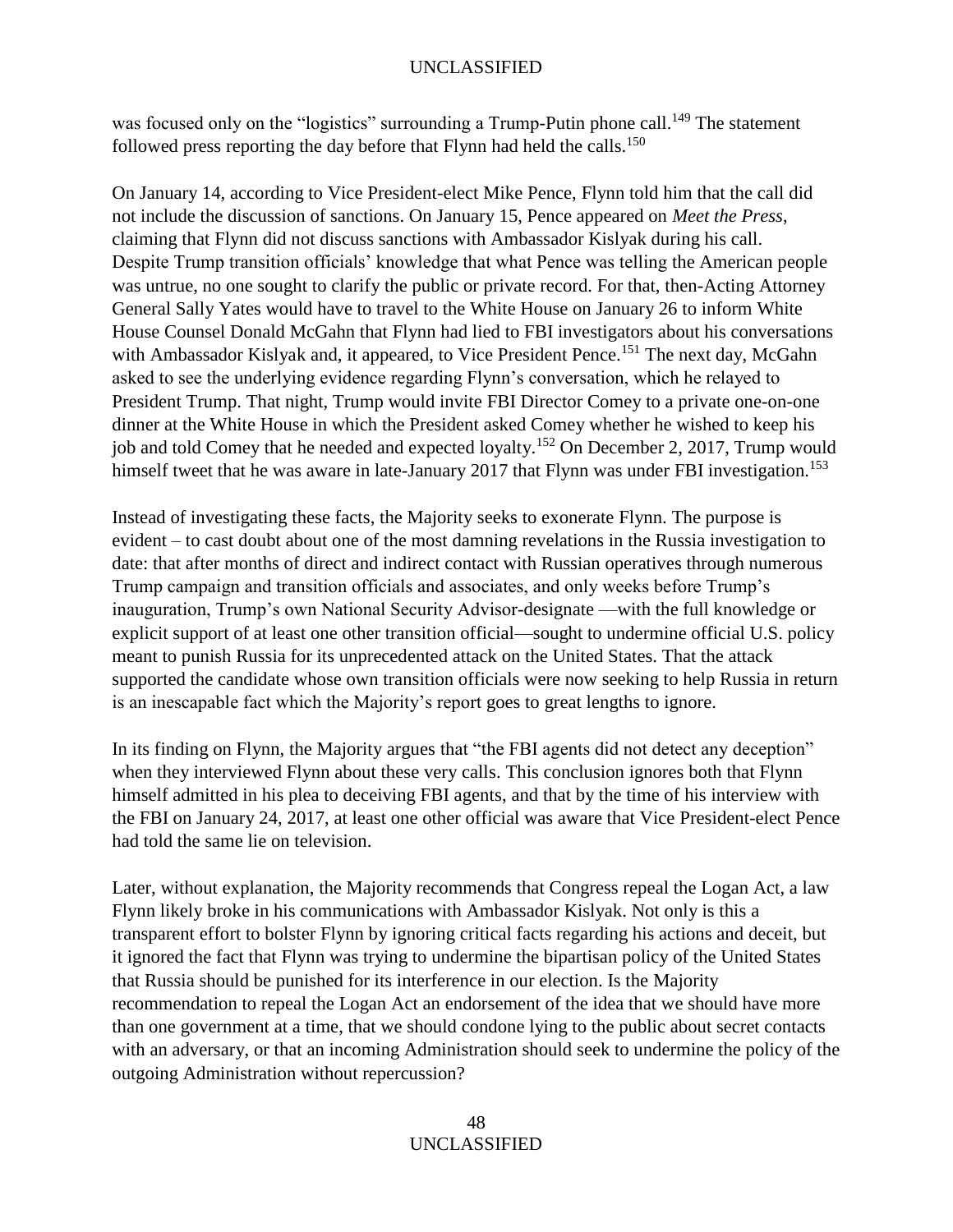## *Russian Financial Leverage*

One of the starkest examples of the Majority's failure to conduct a complete investigation into the Russian active measures campaign and its ties to the Trump campaign is its decision not to investigate whether the Russian government may hold financial leverage over Donald Trump, his businesses, or his family. Trump's business history with Russia, dating back at least to 1987, is a tale of failed attempts to secure funding and licenses to build a luxury skyscraper in Moscow three decades of attempts which continued at least through the early part of 2016, just as the presidential campaign was heating up.

As the Soviet Union was on the verge of collapse in the late 1980s, Trump saw an opportunity. He and his first wife, Ivana, traveled to Moscow in 1987 to look at potential building sites for Trump-owned real estate. No deals materialized, and a decade later, in 1996, Trump announced that he would build a \$250 million luxury residential center in Moscow.<sup>154</sup> Yet again, the opportunity dissolved.

Around the same time, Trump began a relationship with Deutsche Bank, the financial institution that U.S. and U.K. regulators hit with fines of approximately \$630 million in January 2017 for a \$10 billion money laundering scheme that enabled Russian clients to move large amounts of funds improperly to overseas accounts.<sup>155</sup> In 1998, as Deutsche Bank was beginning its real estate business, Trump could not secure funding from major financial firms due to previous failed real estate endeavors.<sup>156</sup> Deutsche Bank would prove to be a lender of last resort for Trump for years; Trump's 2016 financial disclosures shows he owed the bank at least \$130 million that year.<sup>157</sup>

As Trump's fortunes improved, thanks to real estate licensing deals and his television show, *The Apprentice*, Trump again sought to find his way into the Russian real estate market. In 2005, he signed an exclusive deal to build Trump Tower Moscow with Bayrock Group—owned and managed by Tevfik Arif and Felix Sater, both of whom have ties to Russia. Sater brought Trump's children, Ivanka and Don Jr., to Moscow in 2006 to scope out potential building sites. Sater testified to the Committee about arrangements he made for Ivanka to sit in President Putin's chair during a tour of the Kremlin and Red Square.<sup>158</sup> Ivanka Trump has said publicly that this "may have" happened.<sup>159</sup> As with Trump's other Russia deals, it never materialized.

A year later, Bayrock Group partnered with the Trump Organization on Trump SoHo, a real estate project subject to numerous lawsuits alleging that the development received questionable funding from Russia and Kazakhstan, and that the Trump Organization defrauded buyers by inflating claims about purchases of the luxury condominiums. Ivanka Trump and Donald Trump Jr. settled, avoiding possible criminal fraud charges.<sup>160</sup>

The following year, in 2008, Don Jr. attended the Moscow real estate summit, where he is quoted as saying: "And in terms of high-end product influx into the U.S., Russians make up a pretty disproportionate cross-section of a lot of our assets; say in Dubai, and certainly with our project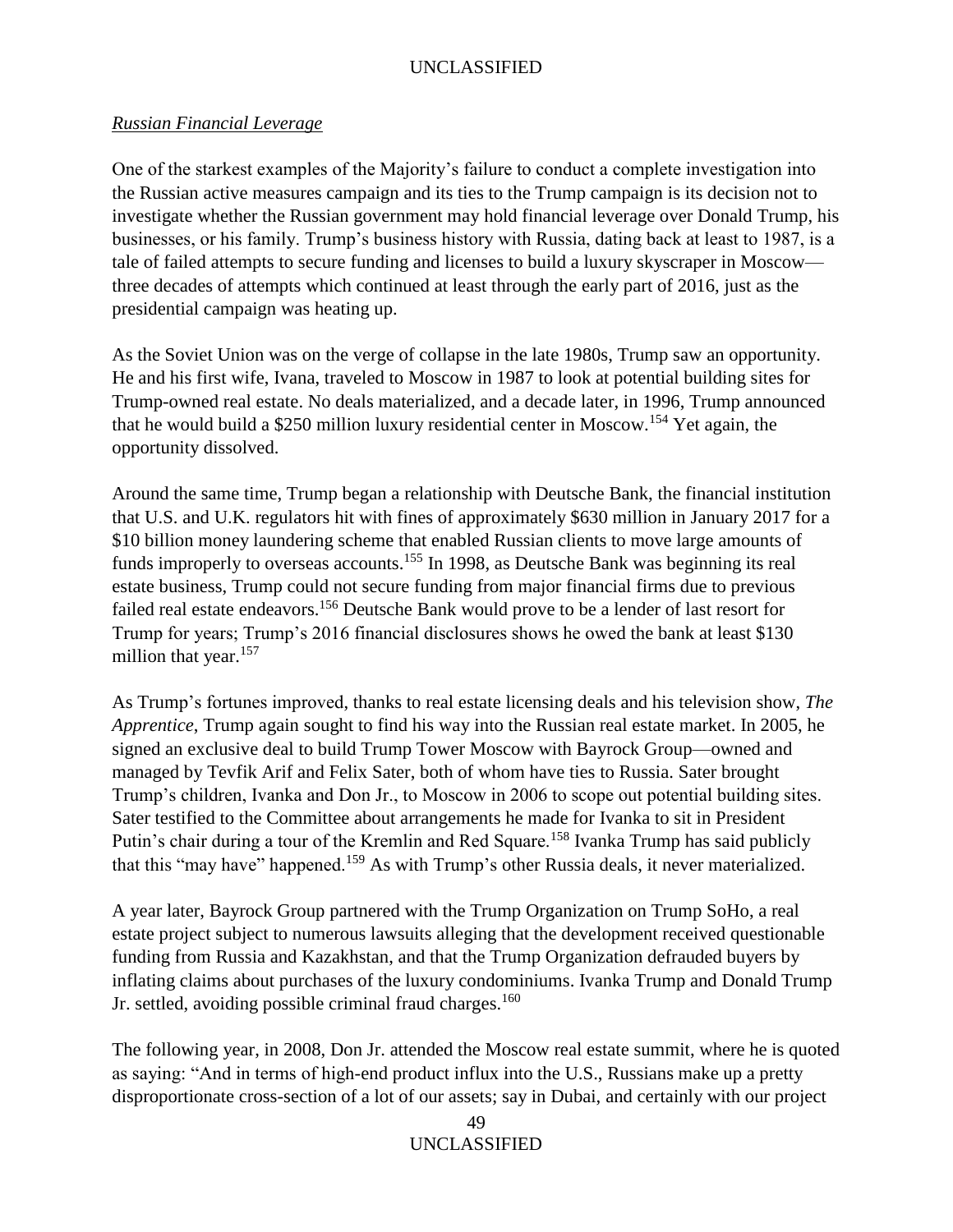in SoHo and anywhere in New York…We see a lot of money pouring in from Russia."<sup>161</sup> The comment certainly appeared to be true with respect to Donald Trump, who the same year sold a Palm Beach, Florida property to Russian oligarch Dmitry Rybolovlev for a record \$95 million reportedly the most expensive home in America at the time at more than double its purchase price from 2004, and at a time when the financial crisis was about to shake the country and the world.<sup>162</sup> Rybolovlev would be one of numerous individuals and entities tied directly or indirectly to Russia who would buy up Trump-branded properties in New York, Florida, and elsewhere.<sup>163</sup>

The full scope of Russia-linked investment in Trump properties, and the use of these transactions to facilitate money laundering schemes, requires additional investigation, since a significant number of Trump property sales and resales over the years have involved shell corporations with opaque ownership structures and origin, many based in foreign jurisdictions with secretive bank laws, that paid in cash.<sup>164</sup>

Despite the influx of cash, and the loans from financial institutions with questionable ties to Russia, the Trump Moscow project seemed to elude Trump. As described above, in 2013, he brought the Miss Universe pageant to Moscow, one of the only times the event was not held in a sunny vacation locale. On November 11, 2013 Trump signed a deal with Aras Agalarov's Crocus Group to build a Trump Tower in Moscow. As detailed above, Agalarov cultivated a relationship with Trump and, in Moscow, introduced Trump to the head of one of Russia's largest lenders, Sberbank; Herman Gref was reported to have joined the pageant group's dinner at Nobu during the event. Despite the meetings and fanfare, the deal, as others, never came together, but the relationship between Agalarov and Trump continued.

Instead, in what is believed to be the most recent attempt to secure funding and licenses for a Trump property in Moscow, the Trump Organization, through Felix Sater in 2015, again initiated negotiations to build Trump Tower Moscow. This time, funding would be sought from VTB Bank, Russia's second largest bank and a U.S. sanctioned entity.

In an October 12, 2015 email from Sater to Trump Organization attorney Michael Cohen, titled "Andrey L. Kostin – CEO VTB Bank," Stater said:

*"Kostin who is Putins top finance guy and CEO of 2nd largest bank in Russia is on board and has indicated he would finance Trump Moscow. This is major for us, not only the financing aspect by Kostins position in Russia, extremely powerful and respected. Now all we need is Putin on board and we are golden, meeting with Putin and top deputy is tentatively set for the 14th. See buddy I can not only get Ivanka to spin in Putin's Kremlin office chair on 30 minutes notice, I can also get a full meeting. I will call you later today to discuss getting the LOI signed."<sup>165</sup>*

In a November 3, 2015 email from Sater to Cohen acknowledging receipt of the Trump-signed Letter of Intent (LOI) to build Trump Tower Moscow – a copy of which the Committee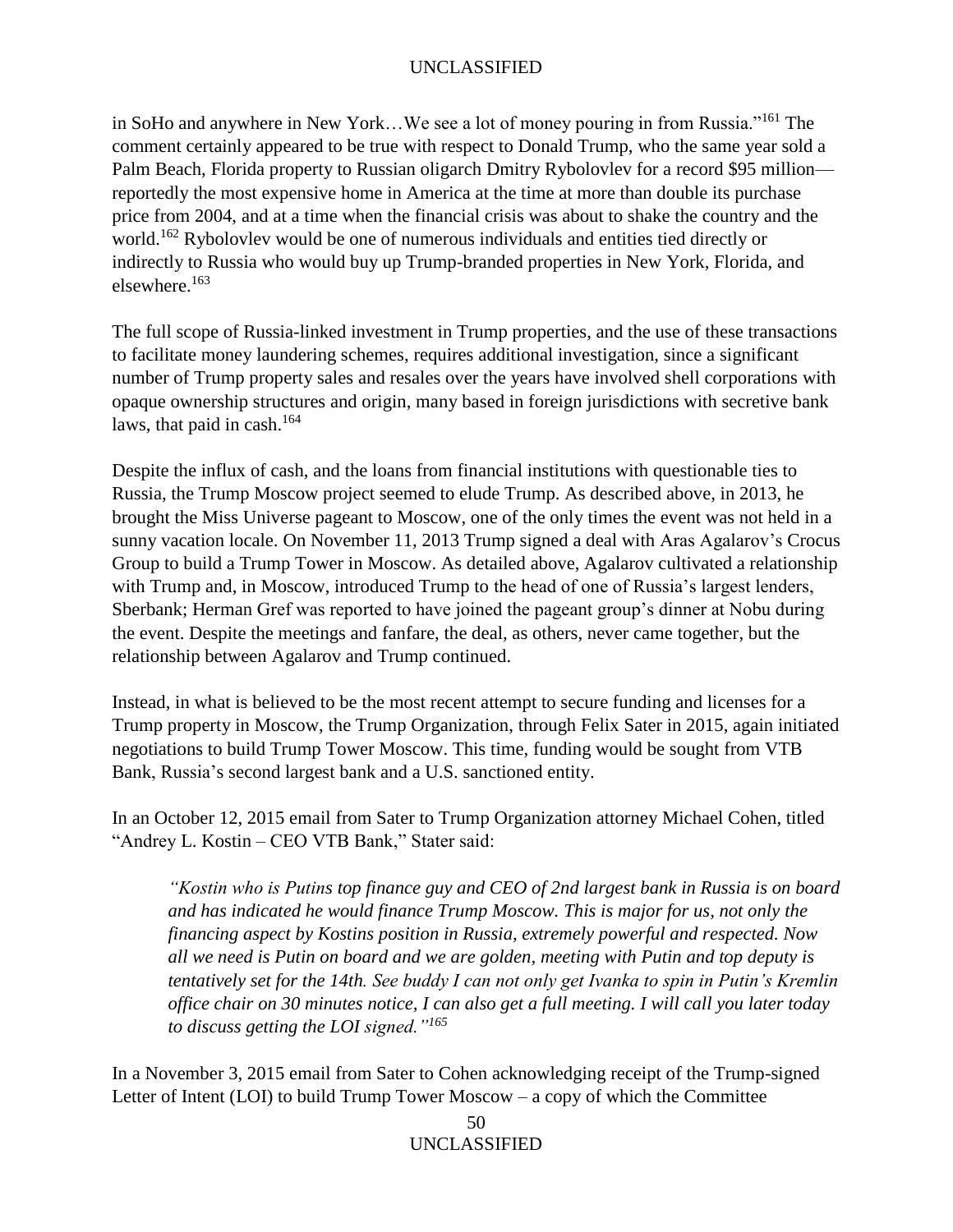possesses – Sater wrote, "Buddy our boy can become President of the USA and we can engineer it. I will get all of Putin's team to buy in on this."<sup>166</sup> When the deal slowed in early 2016, Cohen took matters into his own hands, attempting on January 14, 2016 to contact Kremlin spokesman Dmitry Peskov via email to move the project forward. However, like so many others, the deal did not materialize.

The Majority, however, addresses few of Trump's attempted Moscow business deals, questionable funding sources, and ongoing business relationships with Russian oligarchs close to President Putin. Instead, it offers a perfunctory reference to the 2013 Miss Universe Pageant, claiming simply that the Committee "found no evidence that President Trump's pre-campaign business dealings formed the basis for collusion during the campaign."<sup>167</sup>

As with so many of the Majority's findings, the Majority did not uncover evidence because it refused look for any*.* The Majority expended little effort in investigating whether Trump's business deals may have been part of Moscow's effort to entangle business and political leaders in corrupt activity, and they actively blocked Minority requests to follow this thread. The Majority rejected numerous appeals by the Minority to request or subpoena Trump financial records from Deutsche Bank, interview pertinent witnesses from the financial entity, and seek testimony or production from other individuals and entities with knowledge of Trump's business projects in Moscow. The question of whether Trump's financial vulnerability, reliance on lenders of last resort with illicit ties to Russia, or decades-long desire to secure a real estate deal in Moscow led Russia to hold of leverage against him remains an unexplored but critical investigatory question.

The report also does not deal in any serious way with the actions of campaign chairman Paul Manafort and his deputy Rick Gates, who have been the subject of the Special Counsel investigation and have been indicted or pled guilty to money-laundering and conspiracy charges.<sup>168</sup> In its report, the Majority attempted to explain away inconvenient facts related to his ties to Russia-friendly entities. For example, a finding on the Trump campaign chairman argues that, "Special Counsel Robert Mueller indicted Paul Manafort on several charges, none of which relate to allegations of collusion, coordination, or conspiracy between the Trump campaign and the Russian government."<sup>169</sup>

However, the Special Counsel's investigation into Manafort is ongoing, and the Committee has no visibility into the status of that investigation, nor what the Special Counsel has found that has not yet been made public. It is possible that new or superseding indictments of Manafort will uncover activities related to the 2016 election.

On February 23, 2018, a federal grand jury in the District of Columbia returned a superseding indictment against Manafort for conspiracy to launder money, among other counts, including related to past work done for Putin-friendly Ukrainian Prime Minister Victor Yanukovich, who is now in exile in Moscow.<sup>170</sup> While those charges, and a separate indictment against Manafort in the Eastern District of Virginia, <sup>171</sup> do not explicitly associate this activity with his role on the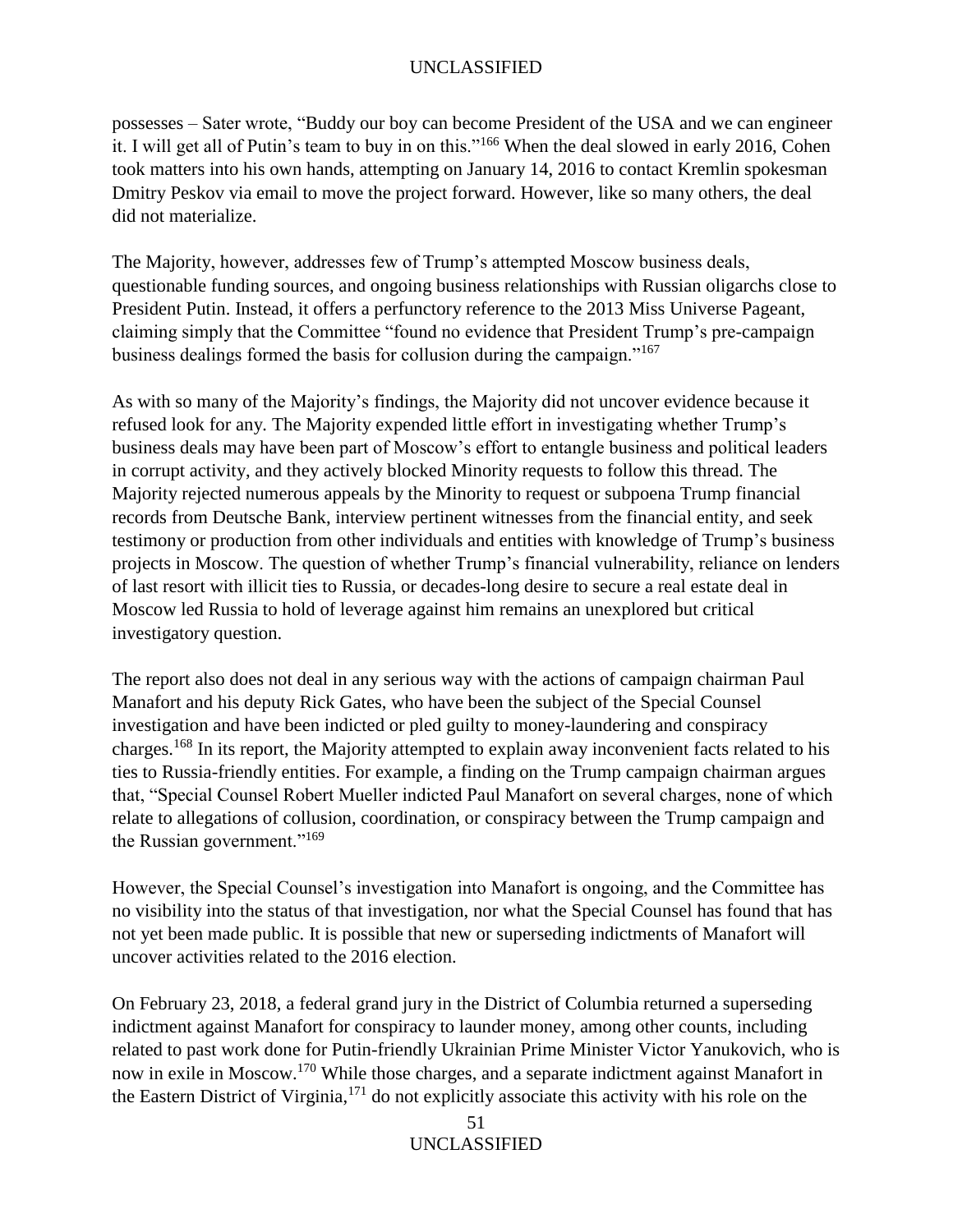Trump campaign, it remains an open question whether Manafort sought to use his role as Trump campaign chairman to curry favor with prior illicit contacts. Production proffered to the Committee indicates that Manafort indeed sought to use his position on the Trump campaign to inflate his standing with his pro-Russian contacts and possibly obtain additional money or "get whole" for his work on behalf of pro-Russian interests.

For instance, on April 11, 2016, Manafort reached out to Konstantin Kilimnik, a Russian national who previously worked for Manafort in Ukraine. In a December 2017 court filing, the Special Counsel assessed that a long-time Russian colleague and ongoing contact of Manafort's has "ties to a Russian intelligence service."<sup>172</sup> Public reports indicate that this person is Kilimnik.<sup>173</sup> Manafort inquires whether Kilimnik has "shown our friends my media coverage." Kilimnik responds: "Absolutely. Every article." Manafort then asks Kilimnik: "How do we use to get whole. Has Ovd operation seen?"

"Ovd" (or "OVD) refers to Oleg Vladimirovich Deripaska, the Russian oligarch to whom Manafort owed a significant amount of money. Kilimnik confirms in a subsequent email that Deripaska was tracking Manafort's activities: "Yes, I have been sending everything to Victor, who has been forwarding the coverage directly to OVD. Frankly the coverage has been much better than Trump's. In any case it will hugely enhance your reputation no matter what happens."<sup>174</sup> Documents produced to the Committee also confirm that Manafort's deputy, Rick Gates, remained in email contact with Kilimnik through the summer and fall of 2016.<sup>175</sup>

Because the Majority failed to subpoena Manafort to require him to produce the full range of communications with Kilimnik and others, and the Majority refused to engage the Special Counsel about arranging testimony from Manafort, the Committee has an incomplete record about Manafort's communications prior to, during, and after his tenure on the campaign. As a result, we are unable yet to determine the extent of Manafort's engagement with his Russian contacts and associates of Deripaska, among others, and whether Manafort used his Russian contacts to help the campaign. The Minority will continue to investigate this line of inquiry.

## *Investigative Next steps*

When the Majority officially closed down their work on the Russia investigation on March 22, 2018, and voted to release their report, they chose to do so outside of the public eye. Although the debate was unclassified, the Majority wished to hide the ignominious end to their efforts behind closed doors. At the meeting, the Minority put forward a series of motions to undertake some of the investigative steps that the Majority refused to authorize throughout the investigation. These measures are necessary to compel important testimony and the production of documents to pursue promising leads, overcome improper assertions of privilege, ensure a complete record about key communications and events, and determine the veracity of statements made by key witnesses. Additionally, the Committee should have engaged the Special Counsel to arrange testimony from George Papadopoulos, Michael Flynn, Rick Gates and, Paul Manafort, George Nader, and potentially others under investigation or who are cooperating with the Special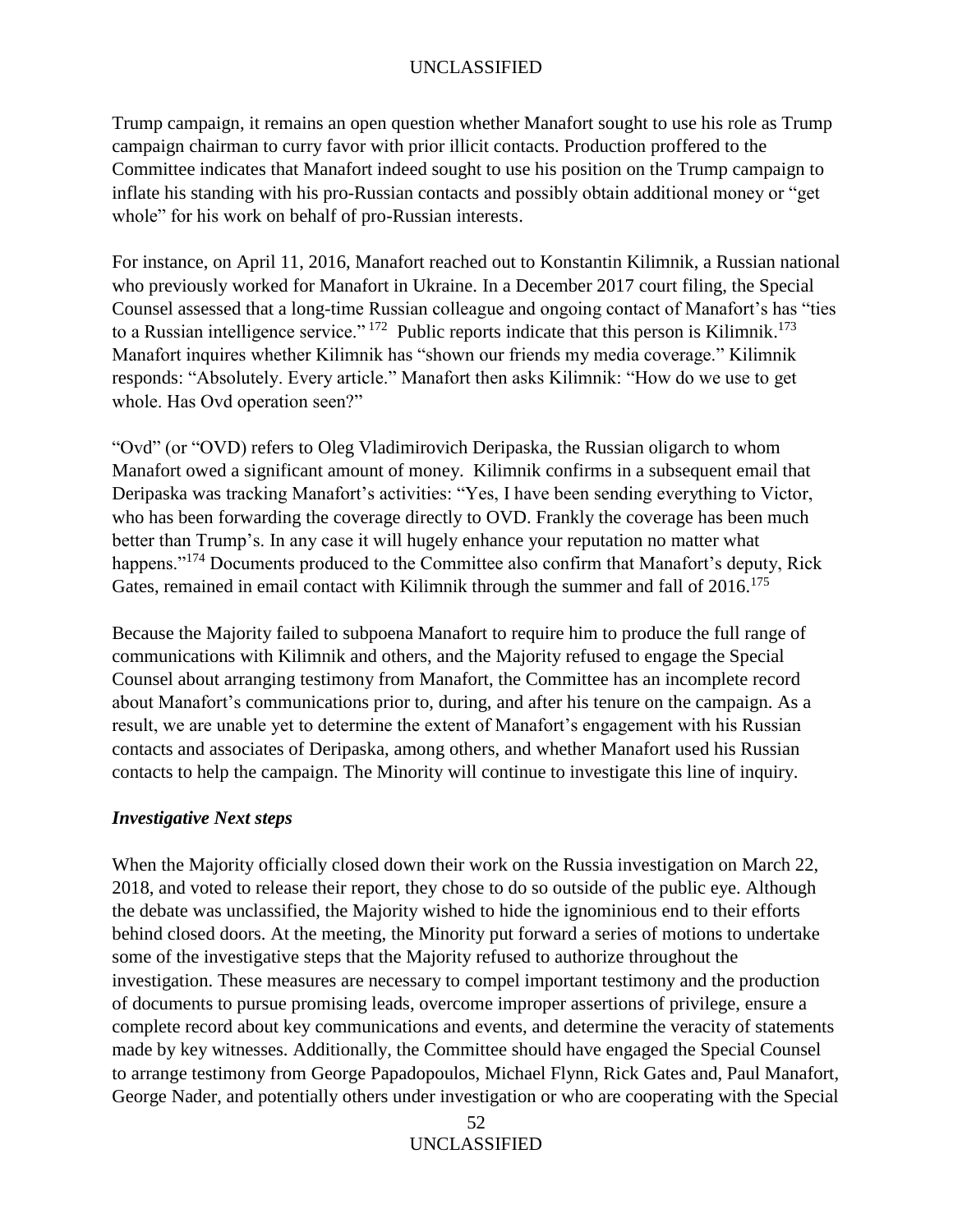Counsel. A transcript of the March 22, 2019 Committee business meeting is incorporated in Chapter VI.

As outlined in the March 13, 2018 status update, among an array of other steps, the Minority believes it necessary to:

- Refer to the House a contempt citation for Steve Bannon, in order to challenge and overcome the White House's direction to Bannon not to testify to matters pertaining to the presidential transition, his tenure at the White House, and his communications with the President since leaving government. A follow-up interview with Bannon would also result in testimony about Bannon's involvement with Cambridge Analytica, his involvement in the company's unauthorized procurement of Facebook data on tens of millions of Americans, and his knowledge of its possible business with Russia-linked entities and persons.
- Issue Committee subpoenas for third-party documents, including, among others, to ensure complete production from the Trump organization, the Trump campaign, and the Trump transition, as well as from Deutsche Bank for financial records related to the Trump Organization and Twitter for direct messages from identified Russian cutouts, such as Guccifer 2.0; proxies, such as WikiLeaks; and persons of interest, Roger Stone, who have sought contact with these Russia-aligned actors.
- Issue Committee subpoenas to the following individuals, many of whom, as explained in the Minority's March 13, 2017 status update (Appendix A), have provided inconsistent or incomplete testimony, or, in the case of Randy Credico, have refused to testify:
	- o Former White House Communications Director Hope Hicks, to compel her to testify about her tenure at the White House, as well as specific communications during the presidential transition period – timeframes the White House largely barred her from discussing during her interview (see Chapter VI for Hicks' February 27, 2018 interview transcript);
	- o Donald Trump Jr., to compel his testimony regarding communications with his father in July 2017, when he and his father coordinated his public posture in response to press reports about his June 9, 2016 meeting with a Russian delegation, as well as production of records regarding his communications surrounding the June 9, 2016 meeting as well as his foreign travel and engagements during the campaign, including his October 2016 visit to Paris at the paid invitation of a Russia-aligned organization (see Chapter VI for Trump Jr's December 6, 2017 interview transcript);
	- o Attorney General Jeff Sessions, to compel his testimony regarding specific communications with the President, after he refused in his interview to answer questions regarding whether President Trump ever instructed him to take any action to hinder the FBI's Russia investigation and whether President Trump ever discussed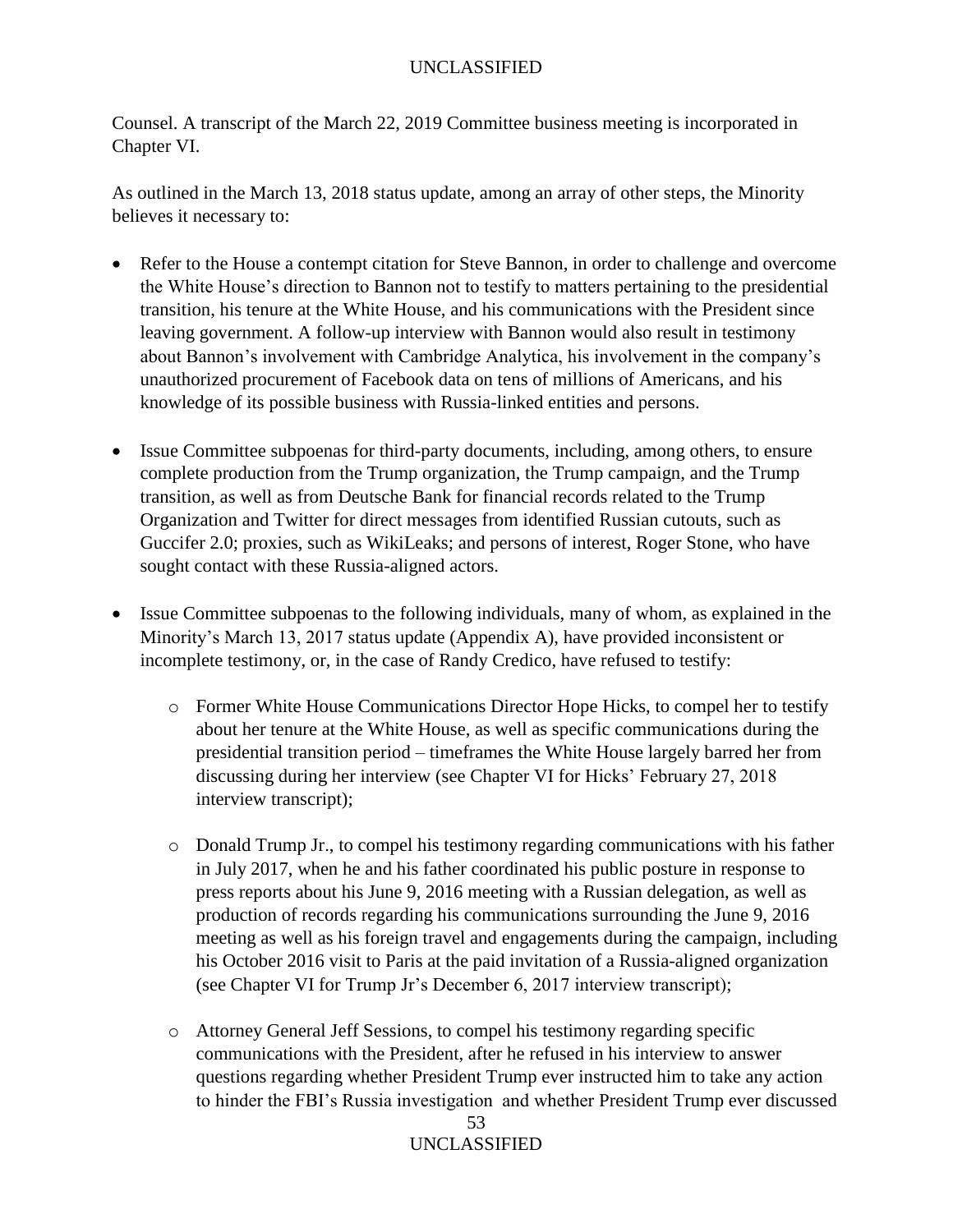with him the need to investigate and prosecute individuals suspected of sharing information with the press (see Chapter VI for Attorney General Sessions' November 30, 2017 interview transcript); $^{176}$ 

- $\circ$  Jared Kushner, for another interview and additional document production regarding specific communications and involvement in certain meetings, including a meeting with officials from the United Arab Emirates on December 15, 2016, which press reports indicate George Nader attended – an important development, if accurate, that Kushner omitted in his Committee testimony (see Chapter VI for Kushner's July 25, 2017 interview transcript);
- o Erik Prince, to compel testimony and production of documents regarding his January 2017 meetings in the Seychelles, in light of reports sine his interview that contradict his testimony about the presence of George Nader at his meeting with UAE officials and possibly during his encounter with Kirill Dmitriev, the head of the Russian Direct Investment Fund (see Chapter VI for Prince's November 30, 2017 interview transcript);
- o Cambridge Analytica CEO Alexander Nix, for a follow-up interview and more extensive production of personal and corporate documents in light of press reports exposing Nix and Cambridge Analytica's role in misappropriating Facebook data on more than 50 million users, possible communications with Russian entities, and involvement in the Trump campaign's digital operation (see Chapter VI for Nix' December 14, 2017 interview transcript);
- o Corey Lewandowski, to compel his testimony about specific matters he refused to answer during his March 8, 2018 interview, including his conversations with President Trump about the June 9, 2016 Trump Tower meeting, the President's firing of former FBI Director Comey, and efforts by the President to fire Special Counsel Mueller (see Chapter VI for Lewandowski's January 17 and March 8, 2018 transcripts);
- o Keith Schiller, to reappear in light of testimony by other witnesses, as well as recent public reporting that is inconsistent with his account of the 2013 Miss Universe event in Moscow, that call into Schiller's responses to the Committee (see Chapter VI for Schiller's November 7, 2017 interview transcript);<sup>177</sup>
- o Roger Stone, to testify again and produce documents to address inconsistent testimony in light of recent public reports that Stone bragged in the spring of 2016 that WikiLeaks' Julian Assange gave him advance notice about the email leaks related to John Podesta and the Democratic National Committee (see Chapter VI for Stone's September 26, 2017 interview transcript).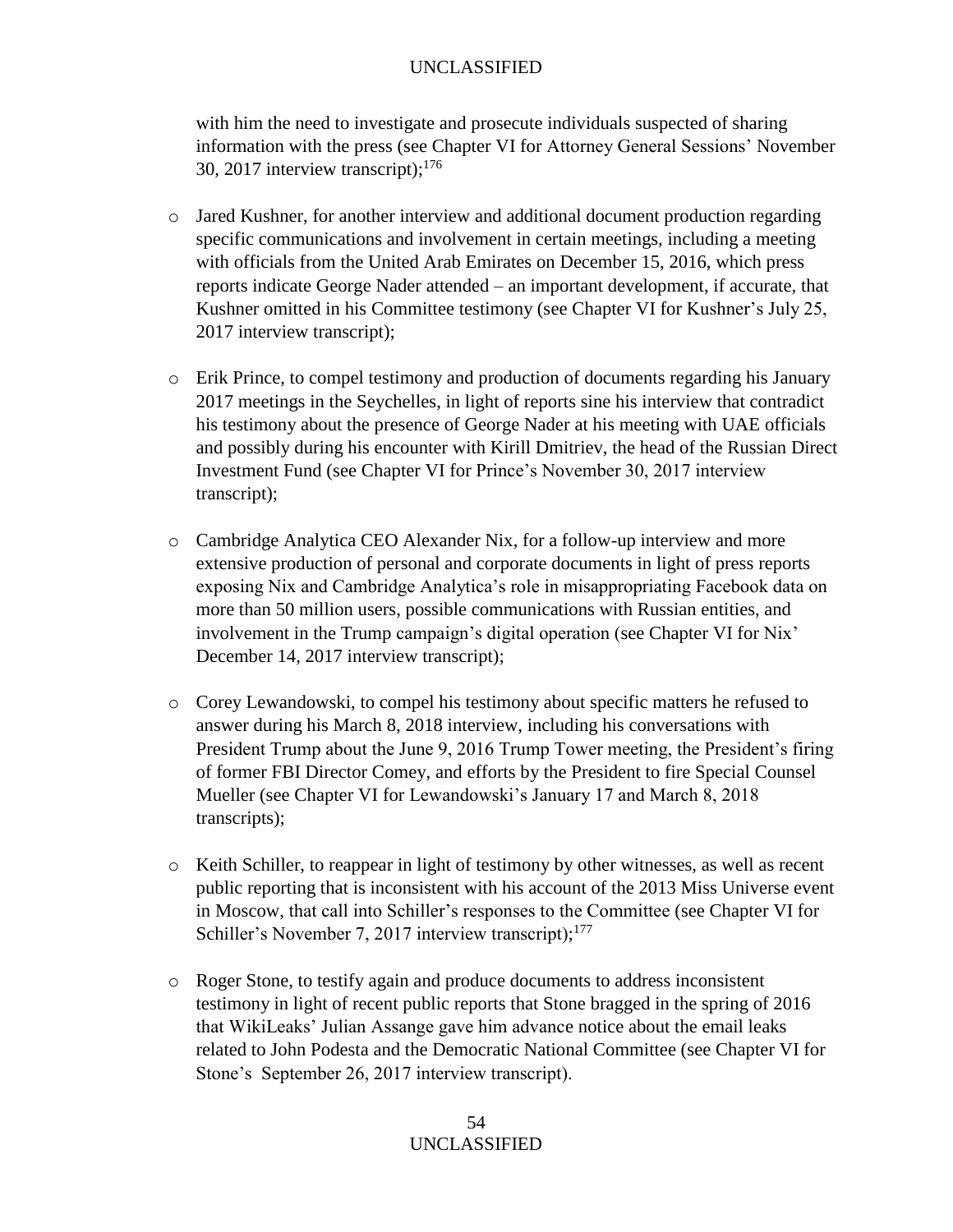At the March 22, 2018 business meeting, the Minority also emphasized the need to require Randy Credico to appear in person. Roger Stone identified Credico to the Committee as his intermediary with Assange, but Credico refused to testify and informed the Committee that he intended to invoke the Fifth Amendment after being subpoenaed on December 12, 2017. The Majority opposed a motion during the business meeting to discuss with the Special Counsel whether any prosecutorial equities would prevent the Committee from entertaining a grant of immunity to secure Credico's testimony, which could provide greater insight into Stone's communications with Assange as well as WikiLeaks' activities during the 2016 elections.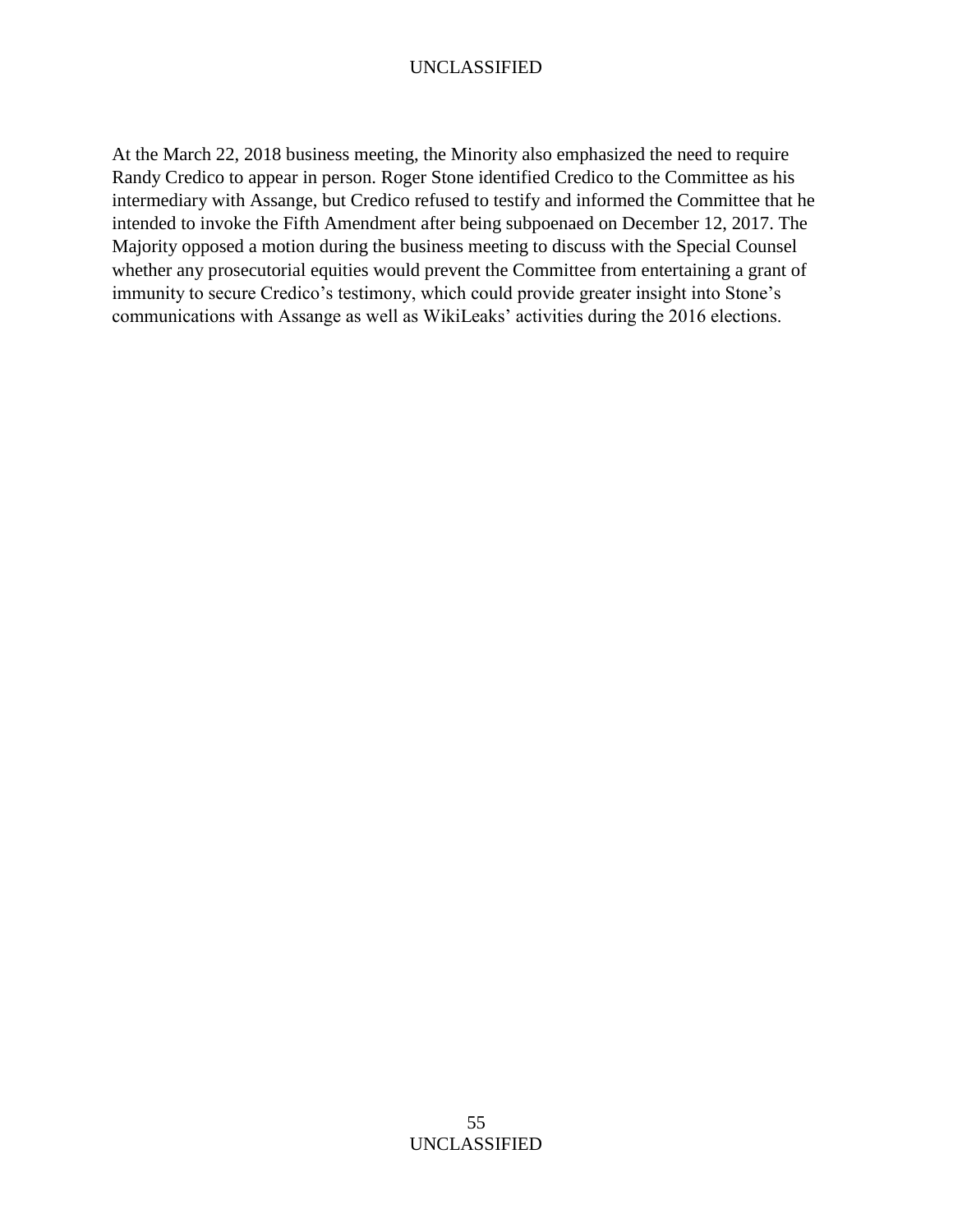# **IV. THE MAJORITY REPORT'S RECOMMENDATIONS**

Since many of the Majority's findings are incomplete, slanted, or otherwise flawed, the Minority likewise expresses similar concerns about many of the resulting recommendations. One of the goals of the Committee's investigation should be to develop unique recommendations that genuinely advance future policy discussions or to consider unconventional or newfound legislative approaches to protecting our democratic processes moving forward – not merely recycle prior congressional work.

Some recommendations, notably those directed at our European allies, are relevant, but lack in substantive follow-on. If our Committee had interviewed more regional experts about Russian influence operations targeted across the Atlantic, the Minority feels this subset of recommendations could have been strengthened with concrete steps or courses of action instead of thin, superficial recommendations. For instance, the recommendations are narrowly scoped to focus on Russian-linked mass media, but do not speak to other possible actions, such as encouraging European countries to review and shore up anti-money laundering initiatives to combat Russian illicit financing.

Likewise, recommendations pertaining to the U.S. government reaction to Russia's active measures campaign and election interference are similarly superficial. For instance, our Committee held an open hearing with social media companies last year, learning in great detail how Russian operatives exploited these platforms. Yet, *Recommendation #5*, which purportedly addresses social media vulnerabilities, fails to offer any meaningful proposals, only that the companies "should consider implementing methods to counter malign foreign activity." The recommendation overlooks the need to have all technology and social media companies whose tools and platforms were weaponized by Russian-linked actors pool resources, knowledge, and data so that their experts might collaborate on a comprehensive, public accounting of what transpired online during the 2016 election season.

Other recommendations in this report merely cite legislative provisions that have already been introduced in – or indeed have already passed – either the House or the Senate, and again do not demonstrate a rigorous effort to conceive of new approaches to defending our election systems from outside interference. Some of these provisions were included in the House or Senate versions of the Intelligence Authorization Act (IAA) for Fiscal Year 2018, as the Majority itself notes and were previously proposed by the Ranking Member himself; other elements appear captured in H.R. 5011, the "Election Security Act," which was introduced in February 2018 and cosponsored solely by Democrats to date.

The core of the Majority's *Recommendation #15* was previously proposed by Ranking Member Adam Schiff for the conference version of the IAA for Fiscal Year 2018, and while we appreciate the Majority's adoption of this recommendation, it is not a substitute for a comprehensive response. While the Minority supports any and all efforts to bolster the security of our electoral processes, the fact that the Majority has relied on existing public proposals rather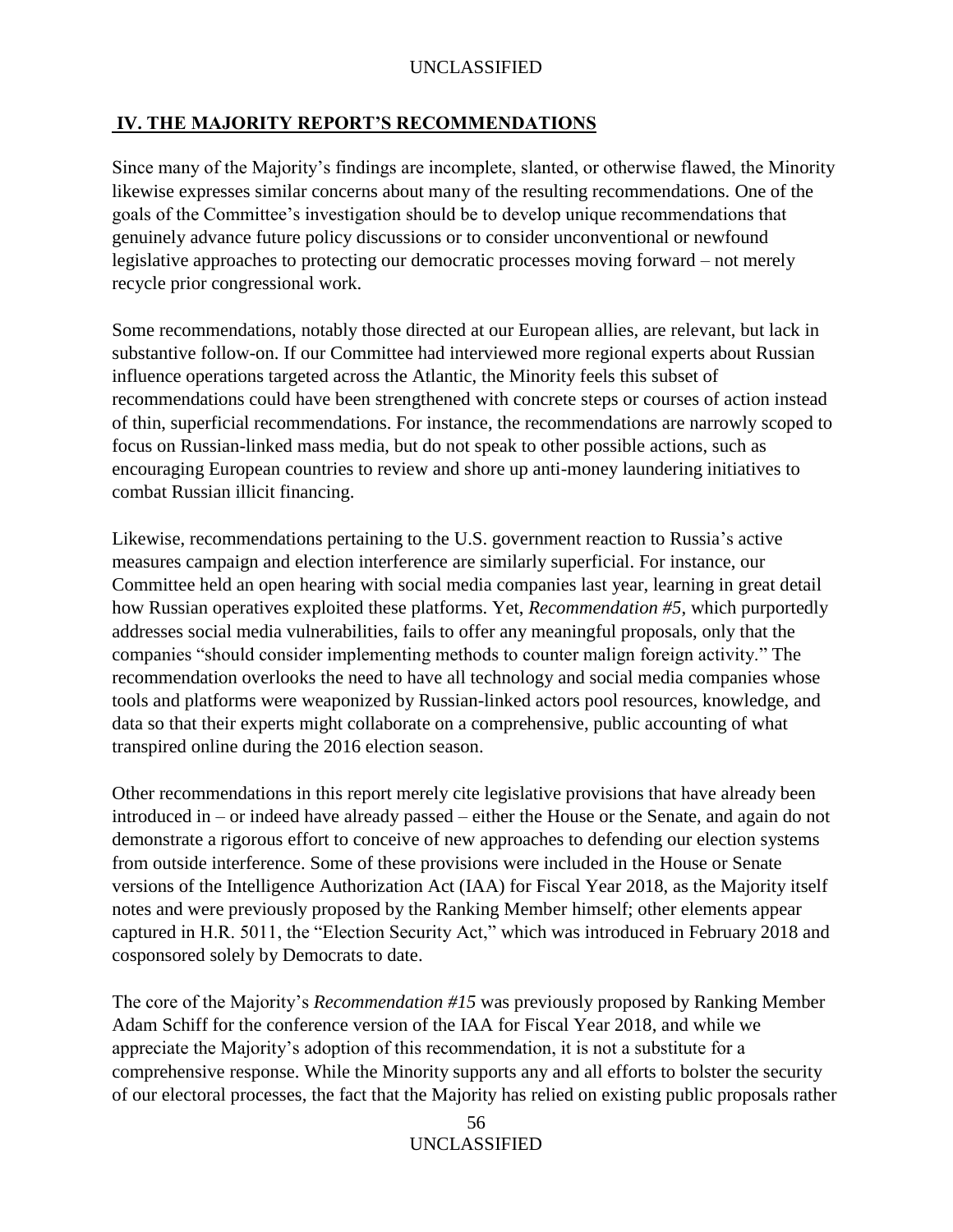than offering original ones reflects its disproportionate lack of focus on election security issues during our investigation. Had the Committee taken the opportunity to interview more witnesses and experts in this field, it would have been better positioned to inform genuinely new recommendations for the Committee report.

The Minority also takes issue with unfair characterizations leveled against the DNC in *Recommendation #7*. Communication and information sharing from the FBI to the DNC was indeed deficient, and the Minority agrees that cyberattack victim notification processes require enhancements to ensure that as complete a picture as possible about the threat reaches senior leadership of the targeted organization, particularly when that organization is involved in an election campaign. However, the Majority needlessly attacks the DNC for "fail[ing] to handle the intrusions with the level of seriousness it deserved,"<sup>178</sup> ignoring the inherent, and daunting challenge that one of the world's most sophisticated state-sponsored actors—the Russian intelligence services—poses to any non-government entity. Such victim-blaming is needless and deflects attention away from otherwise sound suggestions about involving the Department of Homeland Security and the timely informing victims of foreign attacks on their systems.

As noted earlier, the inclusion of the repeal of the Logan Act as a report recommendation is baffling, as it is uncertain how this law has any bearing either on a retroactive review of Russian election meddling or on preparations for future foreign covert influence campaigns. However, if the Majority is advocating enshrining a better articulated principle of "one government at a time" in law, then the Minority would be open to such a recommendation. Instead, this recommendation appears to be a veiled attempt to retroactively exonerate Michael Flynn for attempts to undermine U.S. policy in December 2016.

The Minority has strong objections to the report recommendations pertaining to campaign links and Intelligence Community Assessment leaks. In particular, *Recommendation #23*, under the guise of improving the transparency of campaign finance reporting, is nothing more than a continuation of Majority attempts to paint the Clinton presidential campaign as having material connections to Russia. At the same time, the report makes no mention of Cambridge Analytica, the British firm retained by the Trump campaign to support its digital operations – a firm now implicated in a major data breach scandal and mired in questions about compliance with Federal Election Commission regulations.

Meanwhile, neither of the Majority's recommendations that ostensibly relate to "campaign links to Russia" sufficiently address the many publicly known attempts by Trump campaign officials to engage with Russians during the 2016 election. Improving campaign staffs' awareness about foreign counterintelligence threats is crucial, but this does not adequately resolve unanswered questions about why so many individuals in the Trump orbit appeared so eager to work with a hostile foreign power in order to harm the Clinton campaign.

Finally, the Minority reaffirms that leaks of classified information constitute real harm to national security, and unauthorized leakers should face criminal prosecution and appropriate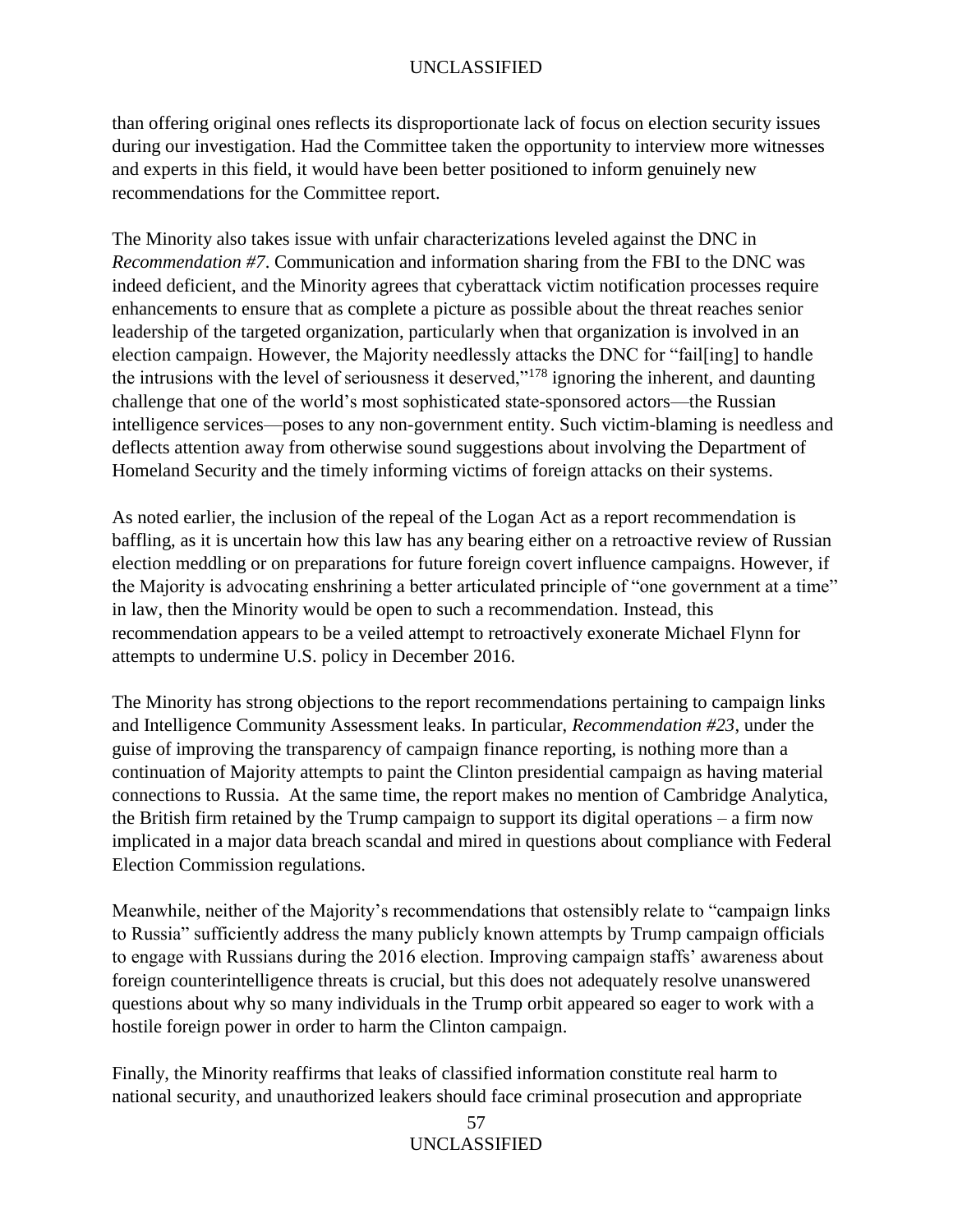legal repercussions for doing so. But once again, the Majority bases its recommendations on the unsubstantiated findings, including that "senior officials within the IC" were responsible for leaks surrounding the ICA's publication, as well as on the faulty proposition that leaks were the result of individuals who were "breaking the law for their own political purposes." <sup>179</sup> Increasing the legal penalties in statute for leaking or the unauthorized dissemination of classified information is one avenue. But as with other recommendations, the Committee did not undertake a serious review of this fourth prong of the investigation, meaning that these recommendations could have been improved had the investigation been allowed to continue on its trajectory before being prematurely shut down by the Majority.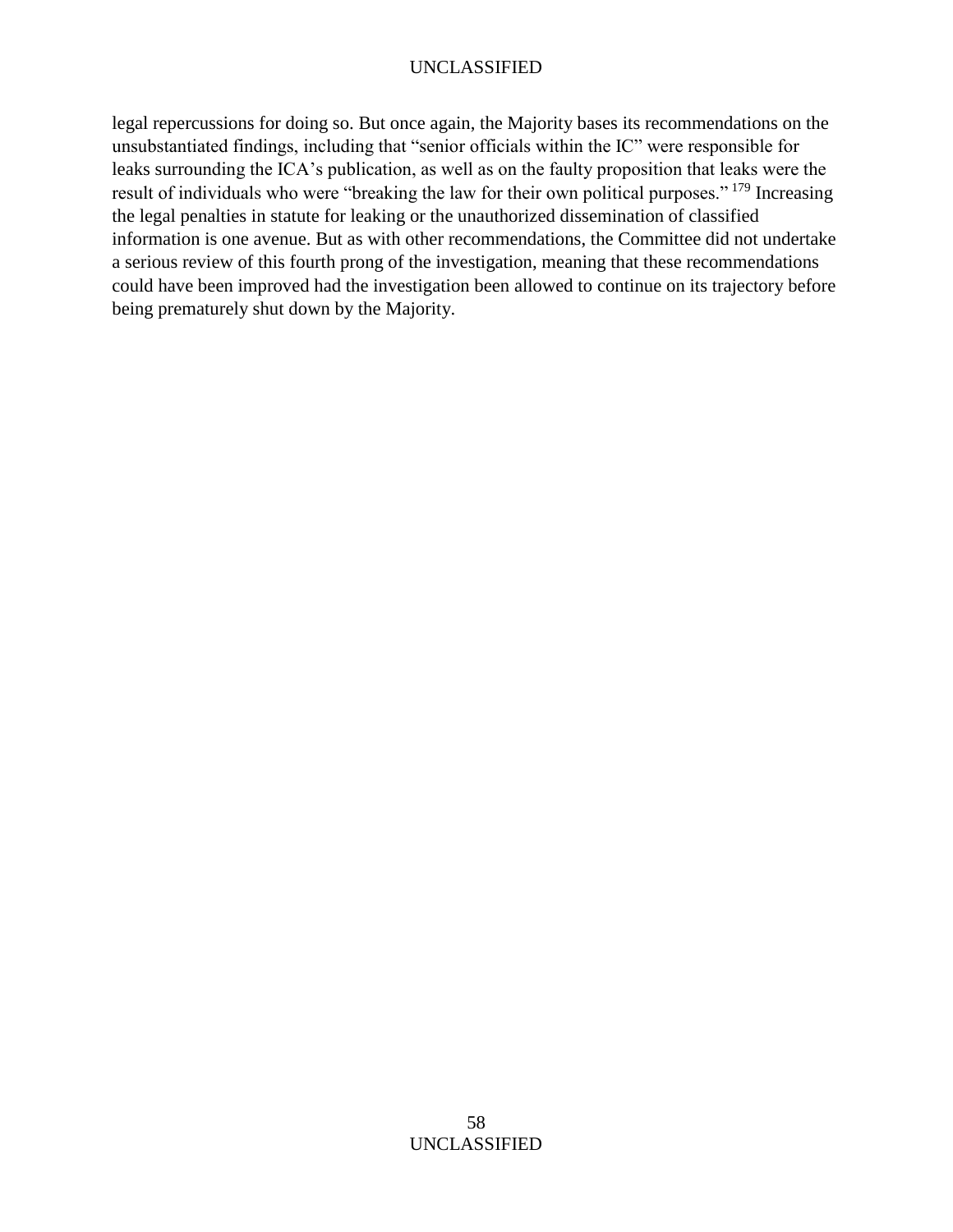# **V. ADDITIONAL MATTERS**

Upon public release of the Majority's findings and recommendations, President Trump, Committee Republicans, and others also focused on several other politically-driven allegations in the report. Although these Views do not address all of the flawed assertions and arguments in the report, the following deserved immediate rebuttal.

## *The Obama Administration's Response*

*Finding # 14* of the Majority report accuses the United States Government of an insufficient response to the Russian attack after the election. Several Obama administration witnesses told the Committee that the President and the small circle of officials who were becoming increasingly aware of Russia's activities agonized through the summer of 2016 as to how to respond to the attacks and whether to make public attribution. Officials detailed their fear of "putting a thumb on the scale" of the election, which could have fueled charges of bias and favoritism, as a key element in the White House's reluctance to more forcefully respond earlier in the election cycle. At this time, candidate Trump was loudly proclaiming that the election was "rigged" against him, further complicating the political environment and making it more challenging for President Obama to act publicly without being perceived as intervening for political purposes, even as he and his aides confronted Russia privately.

In late December 2016, President Obama acted to expel 35 Russian officials in the United States, ordered the closing of two Russian compounds, and imposed a narrow set of sanctions. This response was never intended to be the United States' last word. Instead, as detailed above, Trump transition officials, with direct involvement by National Security Advisor-designate Michael Flynn and possibly at the direction of President Trump, coordinated with Russia to undermine the U.S. government's response.

The Ranking Member has expressed his concern since these events were ongoing, that the Obama Administration should have made earlier attribution of Russia as behind the hacking of our democratic institutions and begun discussions on sanctions while that attack was unfolding. But this does not absolve the current Administration of its lethargic response, let alone its efforts to undermine the sanctions the prior administration did impose.

Since coming to office, Trump has failed to take steps to harden our electoral infrastructure, defied congressional direction to impose sanctions against a range of Russian actors, and so far refrained from directing the executive branch, including the intelligence and law enforcement agencies, to make countering and deterring Russian active measures a top priority. In February 13, 2018 testimony before the Senate Select Committee on Intelligence, FBI Director Wray, along with National Security Agency Director Admiral Mike Rogers, Director of National Intelligence Dan Coats, and CIA Director Mike Pompeo, were unable to point to specific direction from President Trump to "blunt" and "disrupt" Russian meddling in future elections.<sup>180</sup>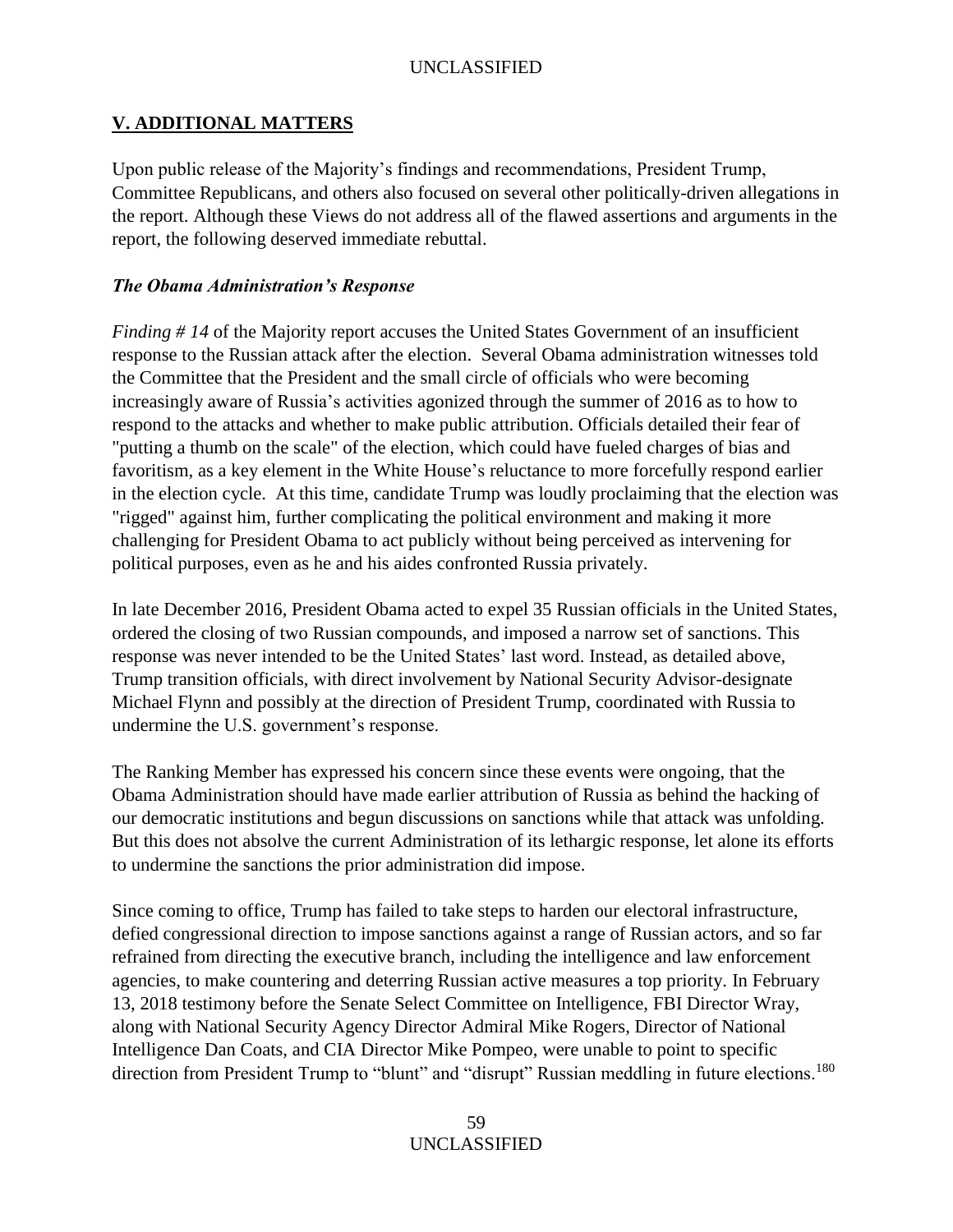In February 27, 2018 testimony before the Senate Armed Services Committee, National Security Agency (NSA) Director Admiral Rogers confirmed more specifically that the President had not directed, through the Secretary of Defense, that NSA and Cyber Command seek to disrupt malicious cyber activity by Russia at the origin of these attacks. *<sup>181</sup>* Rogers also raised alarm that Russia has not suffered a sufficient cost to deter future action:

*I believe that President Putin has clearly come to the conclusion, 'There's little price to play here […] and that, therefore, I can continue this activity.' […] Everything, both as a director of NSA and what I see on the Cyber Command side, leads me to believe that, if we don't change the dynamic here, this is going to continue, and 2016 won't be viewed as something isolated. This is something -- will be sustained over time. So, I think the challenge for all of us is, So what are the tools available to us? And, as the strategy says -- diplomatic, economic, some cyber things -- there are tools available to us. And again, I think, in fairness, you can't say nothing's been done. But, my point would be, it hasn't been enough. […] Clearly what we've done hasn't been enough.<sup>182</sup>*

### *Former Director of National Intelligence James Clapper's Testimony*

The fifth chapter of the Majority's report is ostensibly concerned with the question of "[w]hat possible leaks of classified information took place related to the Intelligence Community's assessment of these matters." 183

*Finding #44* claims that former Director of National Intelligence James Clapper "provided inconsistent testimony" to the Committee about his contacts with the media, including CNN. The report also observes that, in January 2017, CNN's Jake Tapper published a story about the Intelligence Community Assessment and Christopher Steele's "dossier"—which in turn, the report argues, was the proximate cause of another media outlet's decision publish the "dossier." 184

*Finding #44* is written with the intent to smear Clapper, a decorated military and intelligence professional who served under Republican and Democratic Presidents, and promote a public narrative that former Obama Administration officials, such as Clapper, leaked classified or sensitive information to the media.

Despite this dark insinuation, the report neither cites evidence, nor even alleges, that Clapper disclosed information – classified or unclassified – illegally or improperly. Nor does the report acknowledge that, as Director of National Intelligence, Clapper was authorized to engage with media. Instead the Report seizes on alleged "inconsisten[cy]" in Clapper's testimony:

*When initially asked about leaks related to the ICA in July 2017, Clapper flatly denied "discuss[ing] the dossier [compiled by Christopher Steele] or any other intelligence related to Russia hacking of the 2016 election with journalists." Clapper subsequently*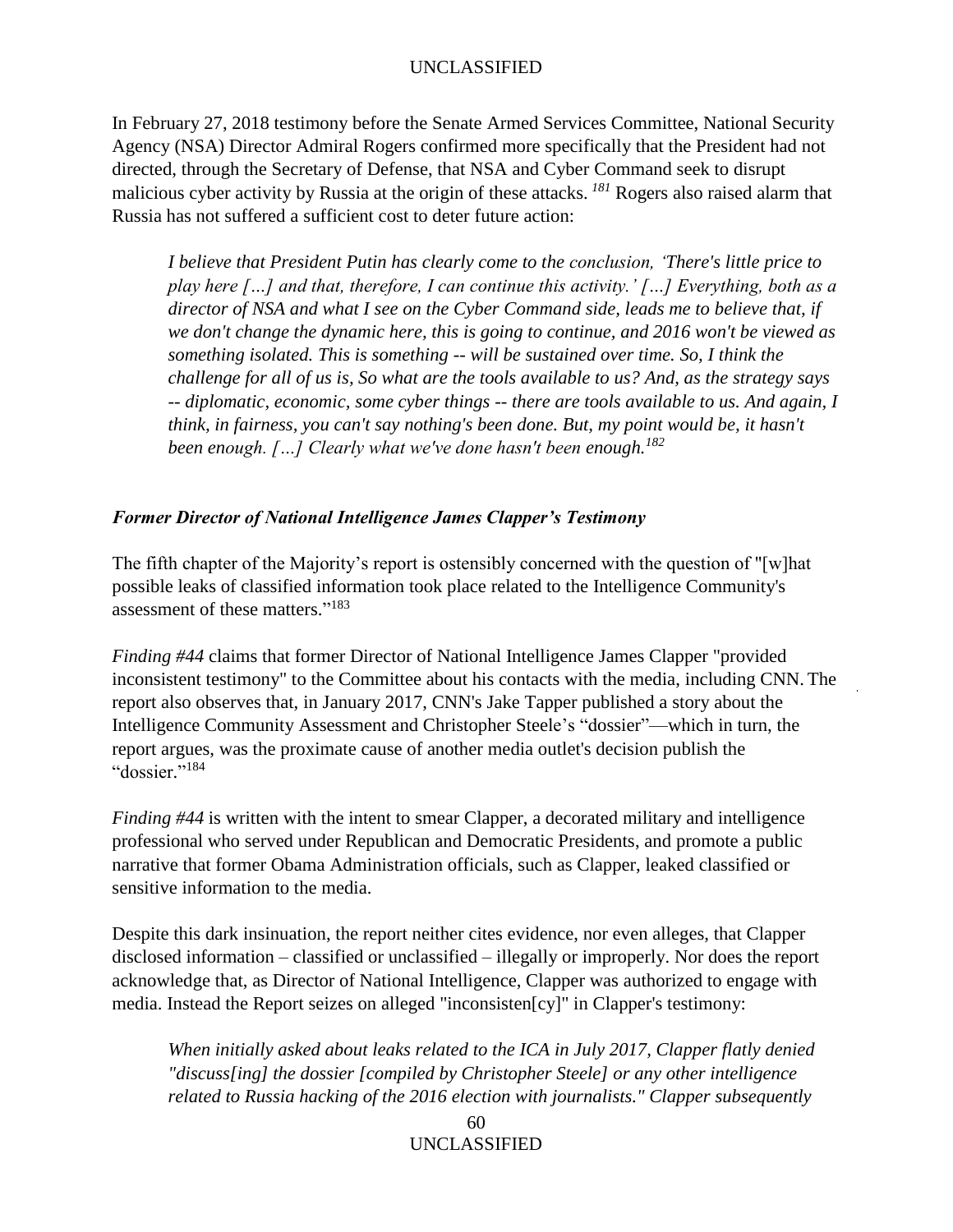*acknowledged discussing the "dossier with CNN journalist Jake Tapper," and admitted that he might have spoken with other journalists about the same topic. Clapper's discussion with Tapper took place in early January 2017, around the time IC leaders briefed President Obama and President-elect Trump, on "the Christopher Steele information," a two-page summary of which was "enclosed in" the highly-classified version of the ICA.<sup>185</sup>*

Clapper did not "admi[t]" to any criminal or inappropriate conduct regarding media contacts. Clapper explained the following during his interview: <sup>186</sup>

*MR. ROONEY: Did you personally discuss the dossier or any of the other intelligence related to Russian hacking? You already said that you didn't leak it to the journalists, so I assume that's a no, correct?*

*MR. CLAPPER: I'm sorry?*

*MR. ROONEY: Did you discuss the dossier or any other intelligence related to Russia hacking of the 2016 election with journalists?*

*MR. CLAPPER: No.*

*MR. ROONEY: Did you confirm or corroborate the contents of the dossier with CNN journalist Jake Tapper?*

*MR. CLAPPER: Well, by the time of that, they already knew about it. By the time it was - it was after -- I don't know exactly the sequence there, but it was pretty close to when we briefed it and when it was out all over the place. The media had it by the way. We were kind of behind the power curve, because the media, many media outlets that I understood had that, had the dossier for some time, as did people on the Hill.* 

*MR. ROONEY: Do you have any idea how they had it, how they got it?*

*MR. CLAPPER: The media?*

*MR. ROONEY: Yes.*

*MR. CLAPPER: 1 do not.*

Later during the interview, and consistent with his earlier answer, Clapper acknowledged to Majority staff that he and Tapper may have discussed the dossier once it was in the public domain. The dossier, moreover, is not a classified product, does not contain U.S.-derived intelligence information, and did not inform the Intelligence Community's assessment of Russia's activities:<sup>187</sup>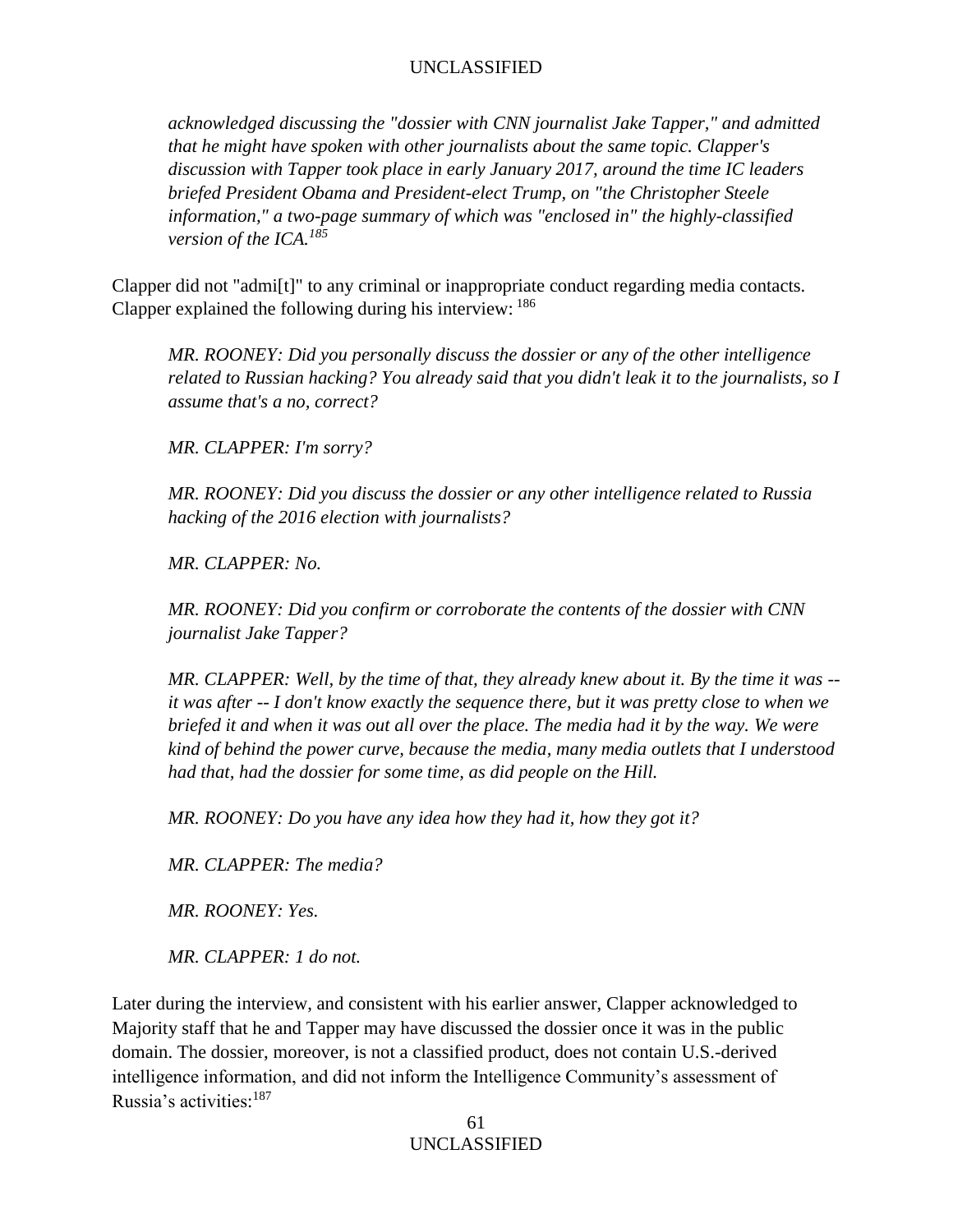*Q: [W]as it your testimony earlier that you did, in fact, discuss the so-called dossier with CNN journalist Jake Tapper?*

*MR. CLAPPER: Well, after it was out, yeah.*

*Q: And by out, what do you mean by that?*

*MR. CLAPPER: Well, once it was public. It wasn't -- you know, it wasn't like this is an Intelligence Community document or anything. This was out in the media.*

*Q: And what were the nature of those conversations?*

*MR. CLAPPER: I don't remember specifically.*

*Q: Did you discuss the dossier with any other --*

*MR. CLAPPER: I may -- I probably said much of what I said here, that it was not a part of our report, and the reason was because we could not corroborate the second-, thirdorder assets that were used, apparently, to put the dossier together.*

*Q: Did you discuss --*

*MR. CLAPPER: Our primary purpose -- I do remember this -- was that we felt obliged to alert then President-elect Trump that it was out there.*

*Q: Did you discuss the dossier with any other journalists besides Mr. Tapper?*

*MR. CLAPPER: I could have. I don't remember specifically talking about the dossier.*

Evaluated in context, Clapper denied leaking classified information, while acknowledging that, as DNI, he engaged in legitimate discussion of unclassified, non-intelligence information with Tapper. There was nothing inappropriate with his doing so, and it is hard to escape the conclusion that the Majority simply wishes to impugn the integrity of a man with a lifetime of service who is now deeply critical of the President.

#### *Abuse of Power and Obstruction of Justice*

In the course of the investigation, the Committee found important evidence on the question of whether President Trump and other Administration officials obstructed justice or otherwise abused the power of office.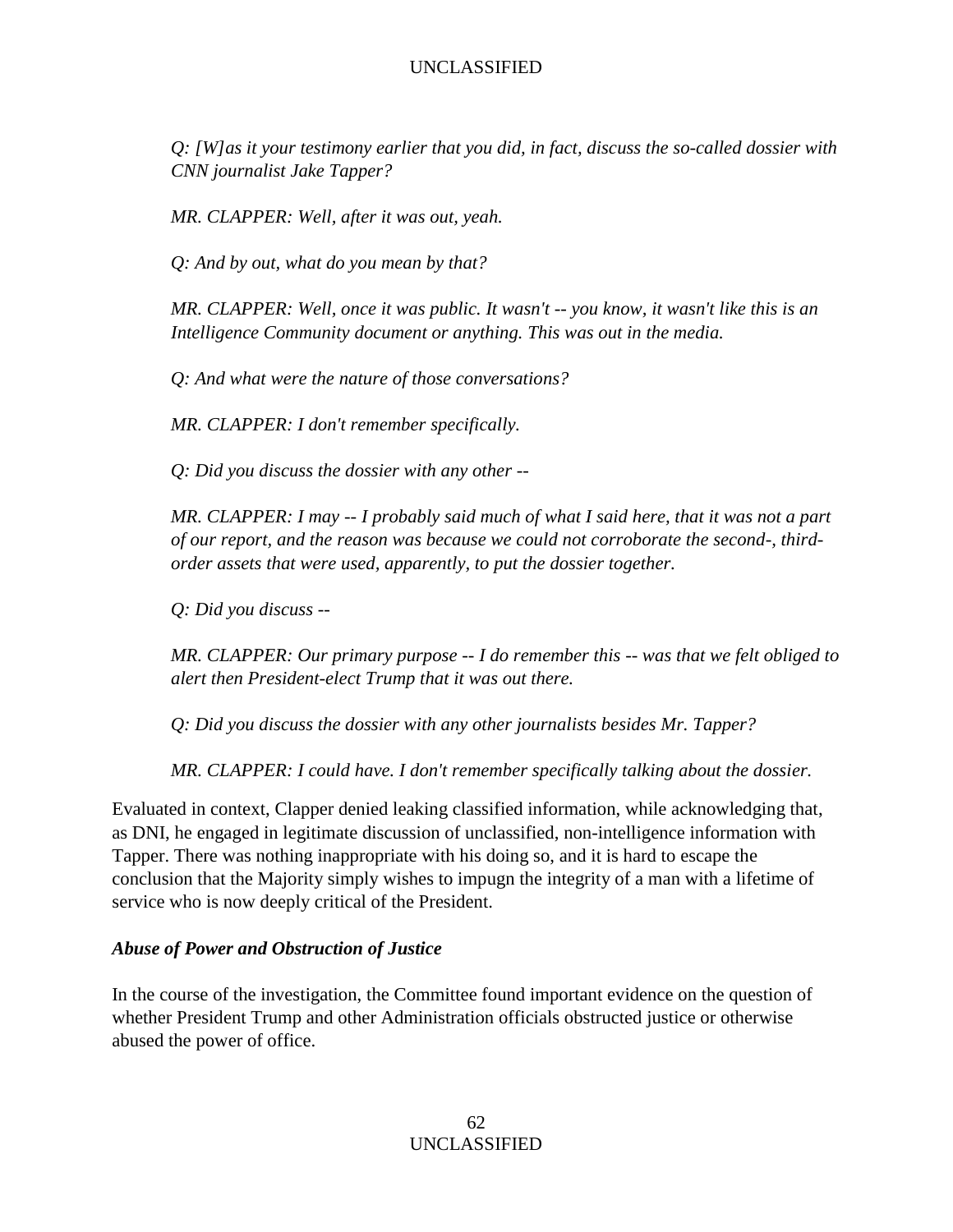The Majority nonetheless sought to limit the Minority's ability to pursue this important line of inquiry by asserting that looking into actions by President Trump and his associates to interfere with congressional and law enforcement investigations into Russia's meddling – to include our own – fell outside the scope of the Committee's investigative parameters. With critical witnesses involved in or with direct knowledge of events under scrutiny, such as the President's role in crafting a misleading statement about the June 9, 2016 meeting or directions he may have provided to senior officials to intervene with the FBI and the Special Counsel, the Majority repeatedly refused to issue or enforce subpoenas to compel testimony or the production of documents that could clarify specific facts about the President's actions and intent.

Although constrained due to the lack of subpoena power, the Minority will continue to gather additional facts on this prong of the investigation. At this stage, however, it is important for the American public to review some of what we know. The portrait that emerges is troubling.

Since President Trump's inauguration, we have witnessed a systematic campaign by the President and his allies to discredit professionally and in the court of public opinion witnesses to possible presidential abuse of power and obstruction of justice. The most prominent – former FBI Director Comey, former FBI Deputy Director Andrew McCabe, former FBI General Counsel James Baker, and Comey's former Chief of Staff James Rybicki – have faced sustained attacks on their credibility and character. Comey and McCabe have been fired. Baker and Rybicki were moved out of their positions, with Rybicki ultimately leaving the Bureau.

This is no accident. And, regrettably, the Committee's Majority contributed to this effort, using the Committee's tools to investigate DOJ and the FBI and undermine public confidence in these institutions and the Special Counsel's ongoing investigation.

Comey memorialized his interactions with the President and ensured that FBI's core leadership was aware of the President's actions in real time. Besides Comey, the fact witnesses with greatest knowledge and visibility on the issue of possible obstruction have faced the brunt of the attacks: McCabe, Baker, and Rybicki. These officials, moreover, were involved to varying degrees in the FBI's Russia counterintelligence investigation, before the Special Counsel took it over. They are uniquely positioned to explain and defend the FBI's investigative decisions.

After his firing by the President, Comey testified publicly to the Senate Select Committee on Intelligence (SSCI) on June 8, 2017 about efforts by President Trump to exert inappropriate pressure on him as FBI Director. President Trump, during a private dinner, told Comey that he expected "loyalty," in what Comey interpreted to be an effort by the President to establish a sort of patronage relationship with him. During another one-on-one meeting, Trump, referencing recently terminated National Security Advisor Michael Flynn, asked Comey to "let this go," which Comey took to be a request for the FBI to drop any investigation or prosecution of Flynn.<sup>188</sup>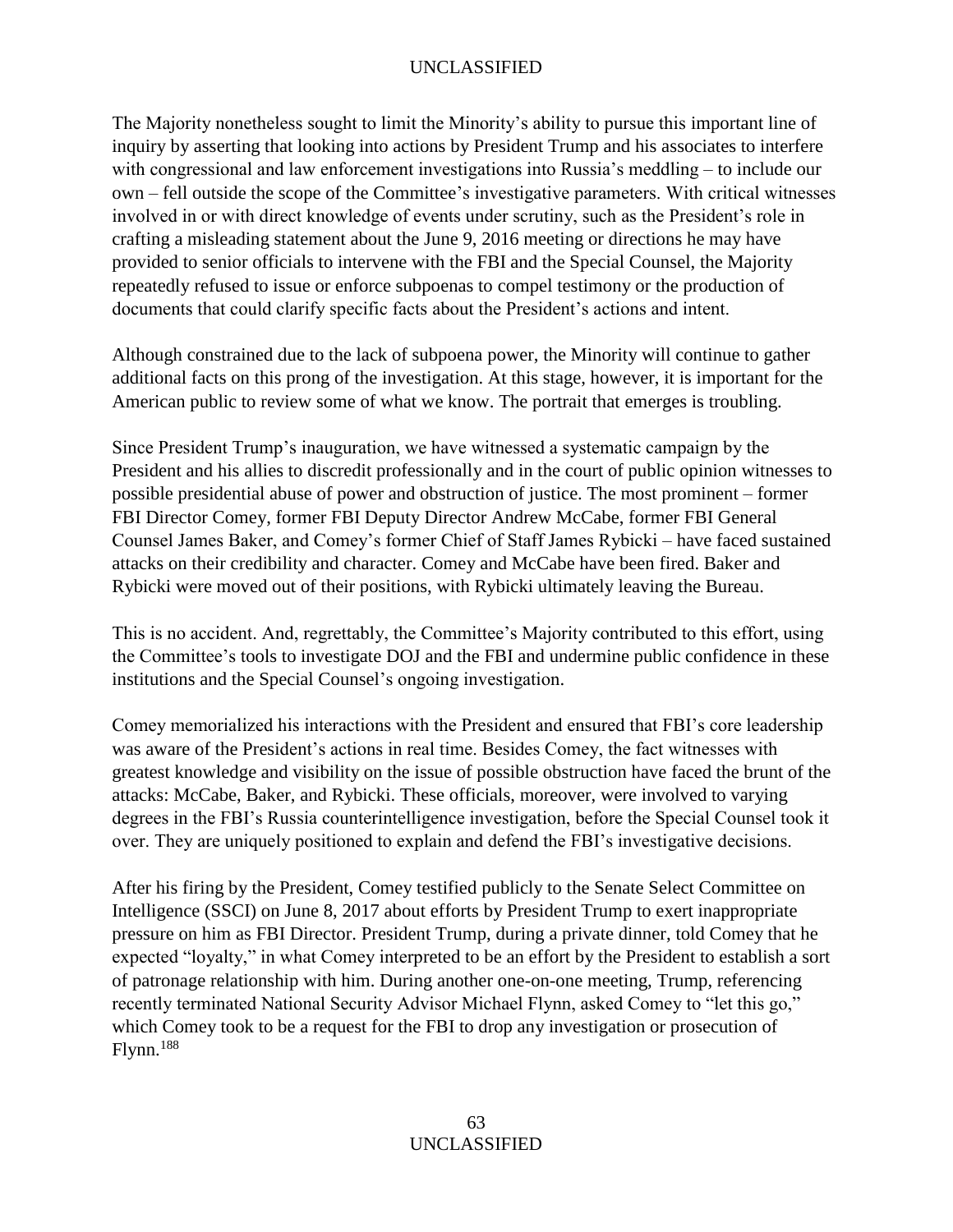Since firing Comey on May 10, 2017the President has disparaged Comey via Twitter some thirty-six times, mostly by portraying him as a liar or leaker of classified information.<sup>189</sup> In particular, the President suggested that Comey could face unspecified reprisal: "James Comey better hope there are no 'tapes' of our conversations before he leaks to the press!"<sup>190</sup> And the President also has denied ever asking "Comey to stop investigating Flynn.<sup>191</sup>

It has been the same pattern with McCabe—whose December 20, 2017 testimony to the Committee corroborated and strongly amplified Comey's testimony to the SSCI. Prior to that appearance, the President already had begun to smear McCabe publicly, starting with his July 25 tweet falsely charging that McCabe received "\$700,000 from H[ilary Clinton] for [his] wife!"<sup>192</sup> A day later the President tweeted again, in two parts. "Why didn't A.G. Sessions replace Acting FBI Director Andrew McCabe, a Comey friend who was in charge of the Clinton e-mail investigation but got…big dollars (\$700,000) for his wife's political run from Hillary Clinton and her representatives. Drain the Swamp!"<sup>193</sup>

McCabe testified to the Committee that Comey told him about the fact and contents of Comey's private talks with President Trump. His testimony also established that Rybicki and Baker also heard Comey's side of phone conversations with the President, in real time, or were debriefed by Comey, along with McCabe, shortly after telephone discussions or in-person meetings took place.<sup>194</sup>

Most importantly, McCabe corroborated, and indeed substantially amplified Comey's account to the SSCI. Questioning Deputy Director McCabe about these, Ranking Member Schiff referred to, and read from, former Director Comey's written statement for the record, before the SSCI: <sup>195</sup>

#### *The "Patronage Relationship" and Request for Loyalty*

*MR. SCHIFF: Now, Director Comey also testified about a January 27th meeting. He stated, quote,* 

*[T]he President and I had dinner on Friday, January 27 and 6:30 p.m. in the green room at the White House. He called me at lunch time that day, invited me to dinner that night, saying he was going to invite my whole family, but decided to just have me this time, with the whole family coming the next time. It was unclear from the conversation who else would be at the dinner, although I assumed there would be others.* 

*…*

*The Director also testified, he stated that lots of people wanted my job, and given the abuse I had taken during the previous year he would understand if I wanted to walk away. My instincts told me that the one-on-one setting and the pretense that*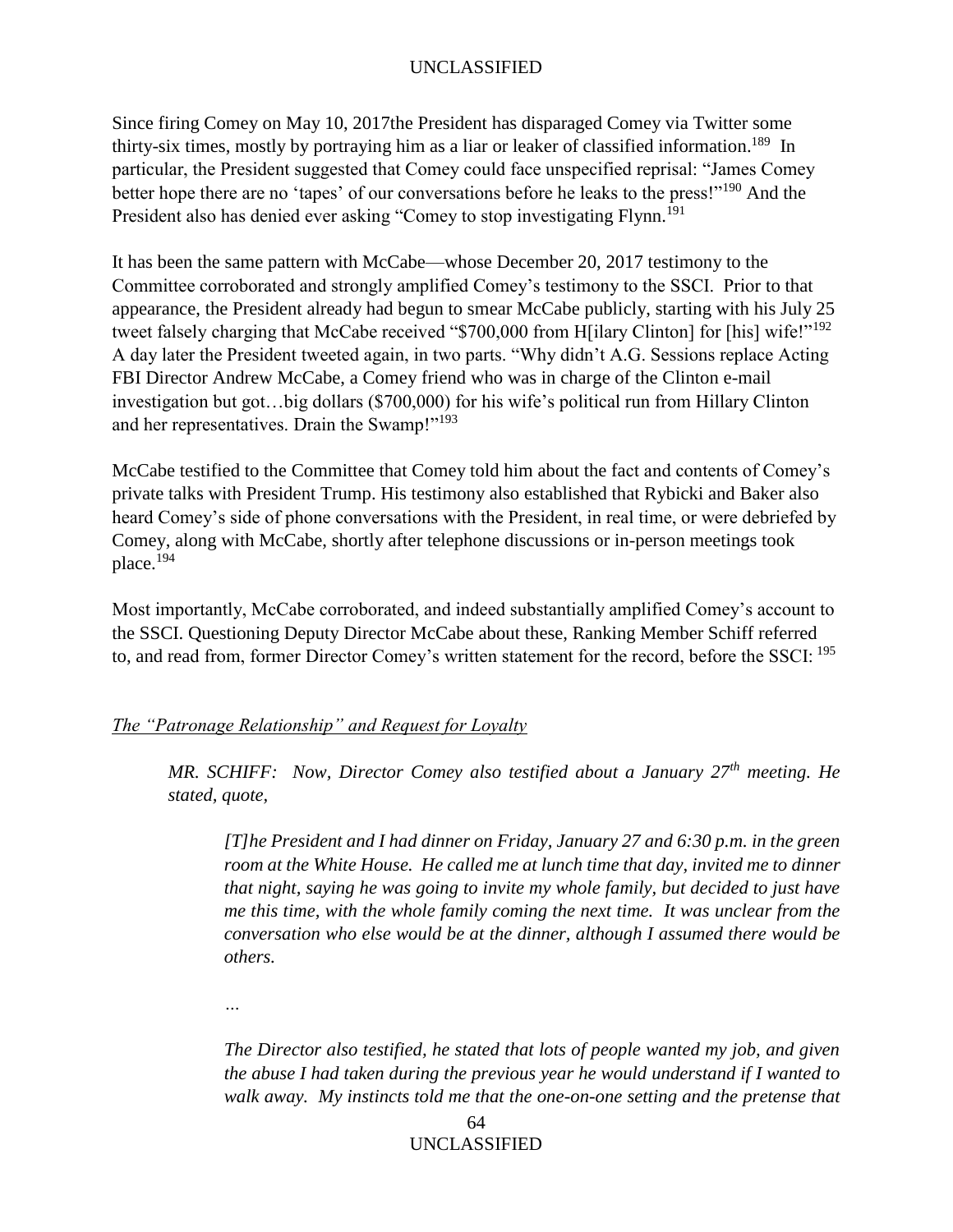*this was our first discussion about my position meant the dinner, was at least in part, an effort to have me ask for my job and create some sort of patronage relationship. That concerned me greatly given the FBI's traditionally independent status in the executive branch. A few moments later the President said, I need loyalty. I expect loyalty. I didn't move, speak, or change my facial expression in any way during the awkward silence that followed. We simply looked at each other in silence. The conversation then moved on, but he returned to the subject near the end of our dinner.* 

*Near the end of our dinner, the President returned to the subject of my job, saying that he was very glad that I wanted to stay, adding that he had heard great things about me from Jim Mattis, Jeff Sessions, and many others. He then said, I need loyalty. I replied you will always get honest loyalty from me. He paused and then said, that's what I meant, honest loyalty. I paused and then said, you will get that from me. As I wrote in the memo I created immediately after the dinner, it is possible he understood the phrase honest loyalty differently, but I decided it wouldn't be productive to push it further.* 

*Is that account something he related to you after the dinner?* 

*MR. MCCABE: Yes.* 

*MR. SCHIFF: And did he also on this occasion call you after this meeting with the President to relay what happened?* 

*MR. MCCABE: He did.* 

*MR. SCHIFF: And what can you tell us that he related to you during that conversation?* 

*MR. MCCABE: Essentially – is that his testimony or the memo that you just read, I'm sorry?* 

*MR. SCHIFF: That is his testimony.* 

*MR. MCCABE: His testimony. So it tracks the memo very closely, as did our conversation. He was very surprised and concerned by the interaction, specifically about the references to the request for loyalty.* 

*MR. SCHIFF: And in his view what did he think the President was asking for?* 

*MR. MCCABE: It was my impression from our discussion that he believed that the President was asking him to be loyal to the President.*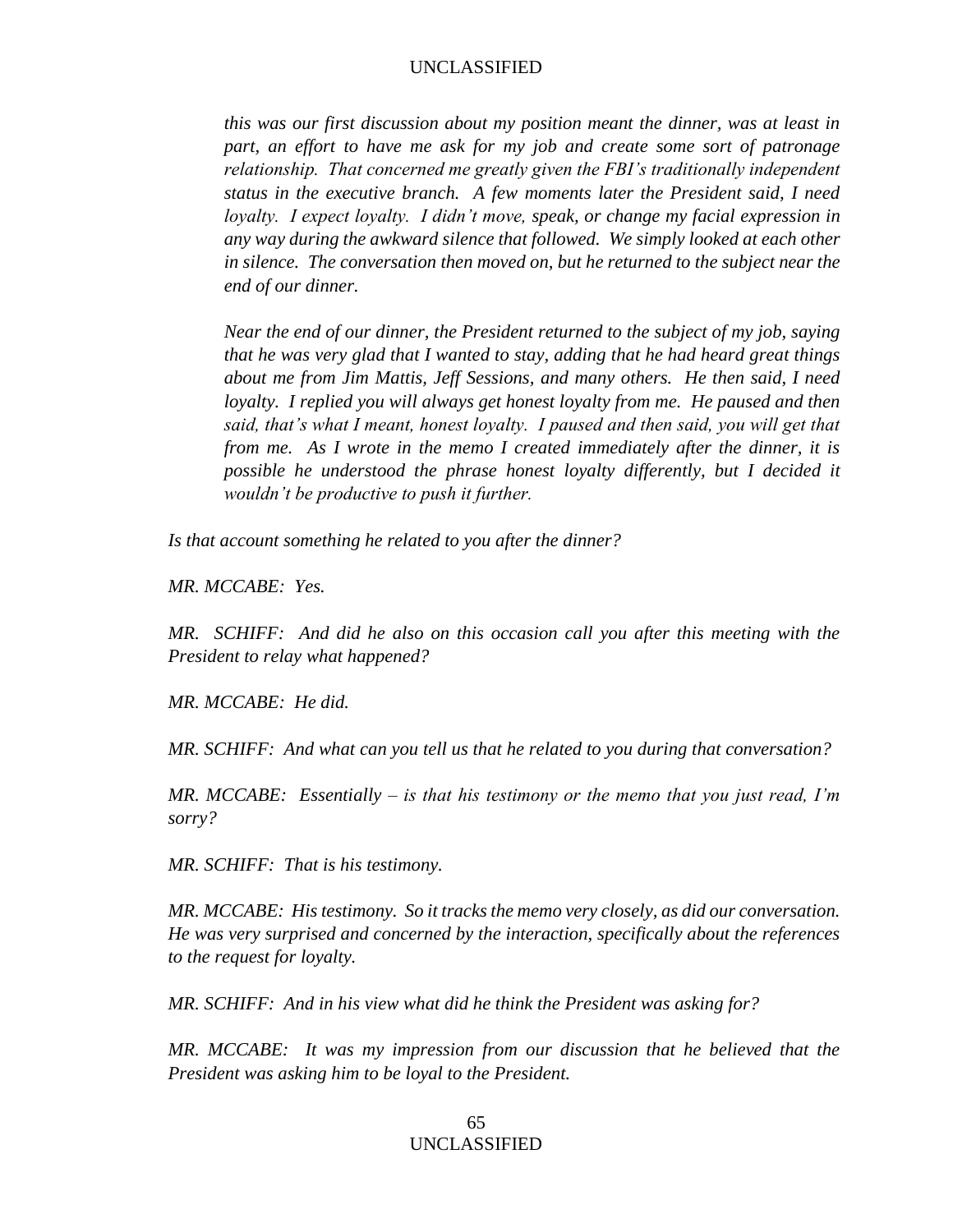*MR. SCHIFF: And was it the Director's impression that what the President had in mind was loyalty when it came to his handling of the Russia investigation?* 

*MR. MCCABE: I think that he felt like it was a broad and troubling concept, that the Director of the FBI should be loyal only to the Constitution of the United States.* 

*…*

*MR. SCHIFF: Anything further you can recall of that conversation with the Director on January 27th?* 

*MR. MCCABE: No. I mean just that we were both really surprised. As I said, he was concerned going into the interaction kind of because he was concerned about, as I said, his – he believed that it was not a good idea for the Director of the FBI to have these kind of one on one meetings with the President. And then lo and behold, they had an exchange that concerned him and me greatly.<sup>196</sup>* 

# *The Request Regarding Flynn: "I Hope You Can Let This Go."*

In his December 19, 2017 testimony before the Committee, McCabe corroborated key elements of Comey's testimony, including that President Trump asked Comey to "end an investigative matter." In the exchange below, Ranking Member Schiff reviewed with McCabe pertinent sections of Comey's June 8, 2017 SSCI testimony: *<sup>197</sup>*

*MR. SCHIFF: […] According to Director Comey, the President told him on February 14th that Flynn hadn't done anything wrong in speaking with the Russians, but that he had to let him go because he had misled the Vice President. […] Were those facts, though, that the Director related in his testimony, as to what the President said to him, consistent with what he told you after the meeting?* 

*MR. MCCABE: Yes.* 

*MR. SCHIFF: Director Comey also testified he added that he had other concerns about Flynn which he did not then specify. The President then returned to the topic of Flyunn, saying he is a good guy and has been through a lot. He repeated that Flynn hadn't done antying on his calls with the Russians, but had misled the Vice Preisdent. He then said, I hope you can see your way clear to letting this go, to letting Flynn go. He is a good guy. I hope you can let this go. Is that also consistent with what the Director told you contemporaneous with the events?*

*MR. MCCABE: Yes, that is consistent. That's what he told me.*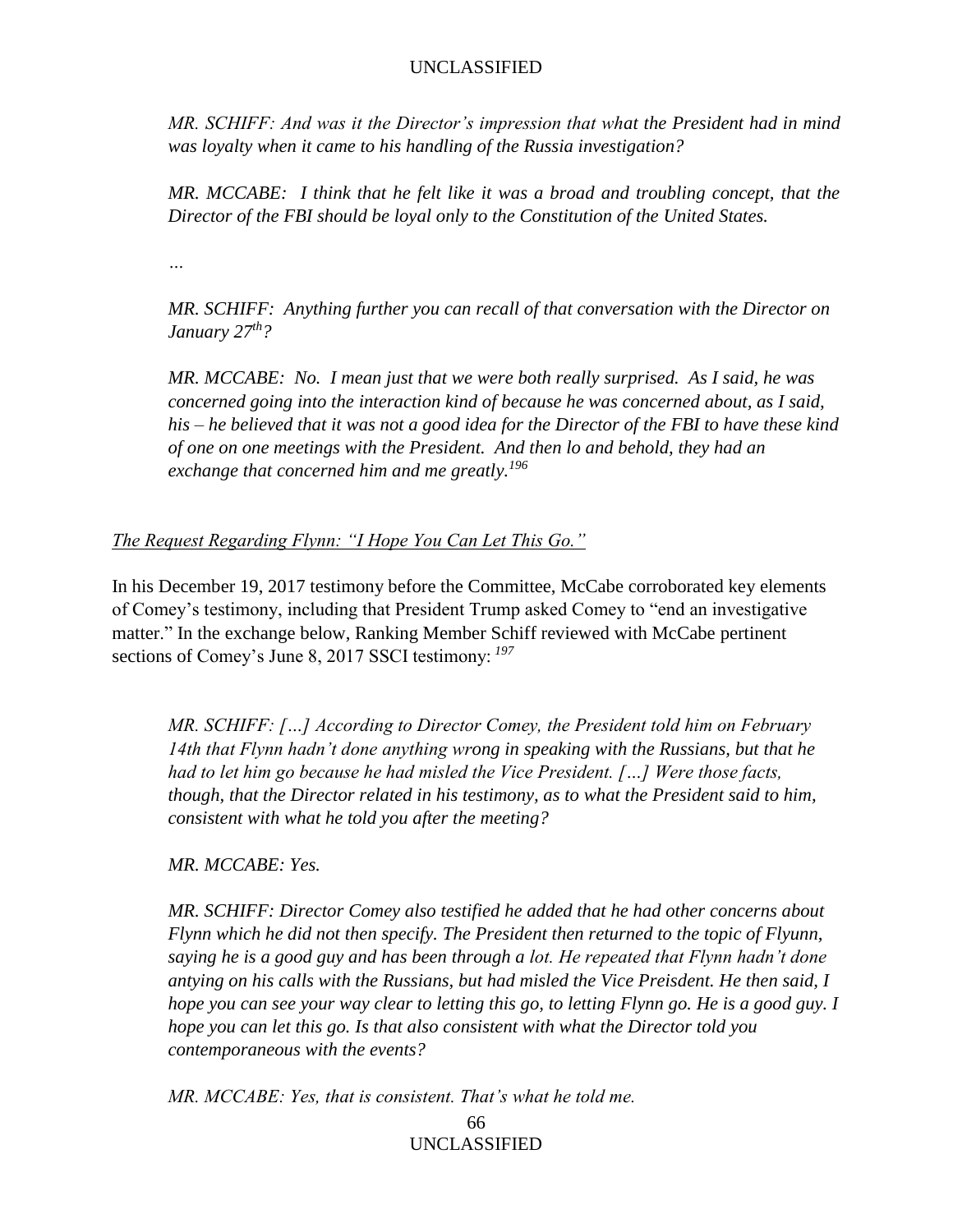*Quoting Comey's testimony before SSCI again:* 

*MR. SCHIFF: "I replied only that he is a good guy. In fact, I had positive experience dealing with Mike Flynn when he was a colleague as Director of the Defense Intelligence Agency at the beginning of my term at FBI. I did not say I would let this go. I immediately prepared an unclassified memo of the conversation about Flynn and discussed the matter with senior – with FBI senior leadership. I take it he is referring to you among others?*

*MR. MCCABE: Yes.* 

*MR. SCHIFF: And who were the others that he would have been referring to there?* 

*MR. MCCABE: I am sorry, read me the statement again?*

*MR. SCHIFF: I immediately prepared an unclassified memo of the conversation about Flynn and discussed the matter with the FBI senior leadership.* 

*MR. MCCABE: So that would have been myself, Mr. Baker, likely Jim Rybicki, his chief of staff, possibly Bill Priestap, who is the AD [Assistant Director] of counterintelligence, possibly others.* 

*MR. SCHIFF: He continues, I had understood the President to be requesting that we drop any investigation of Flynn in connection with false statements about his conversations with the Russian Ambassador in December. I did not understand the President to be talking about the broader investigation into Russia or possible links to his campaign. I could be wrong, but I took him to be focusing on what had just happened with Flynn's departure and the controversy around his account of his phone calls. Regardless, it was very concerning given the FBI's role as an independent investigative agency.* 

*What can you tell us about your conversations with Director Comey after his meeting on the same day as to those facts, as to his impression that the President was asking him to drop the matter?* 

*MR. MCCABE: His impression, as he communicated it to me, was that the President was asking him to end an investigative matter, which was greatly concerning to the Director and to me. We were shocked.* 

*MR. SCHIFF: Did you and the Director discuss at that time whether this might constitute obstruction of justice?*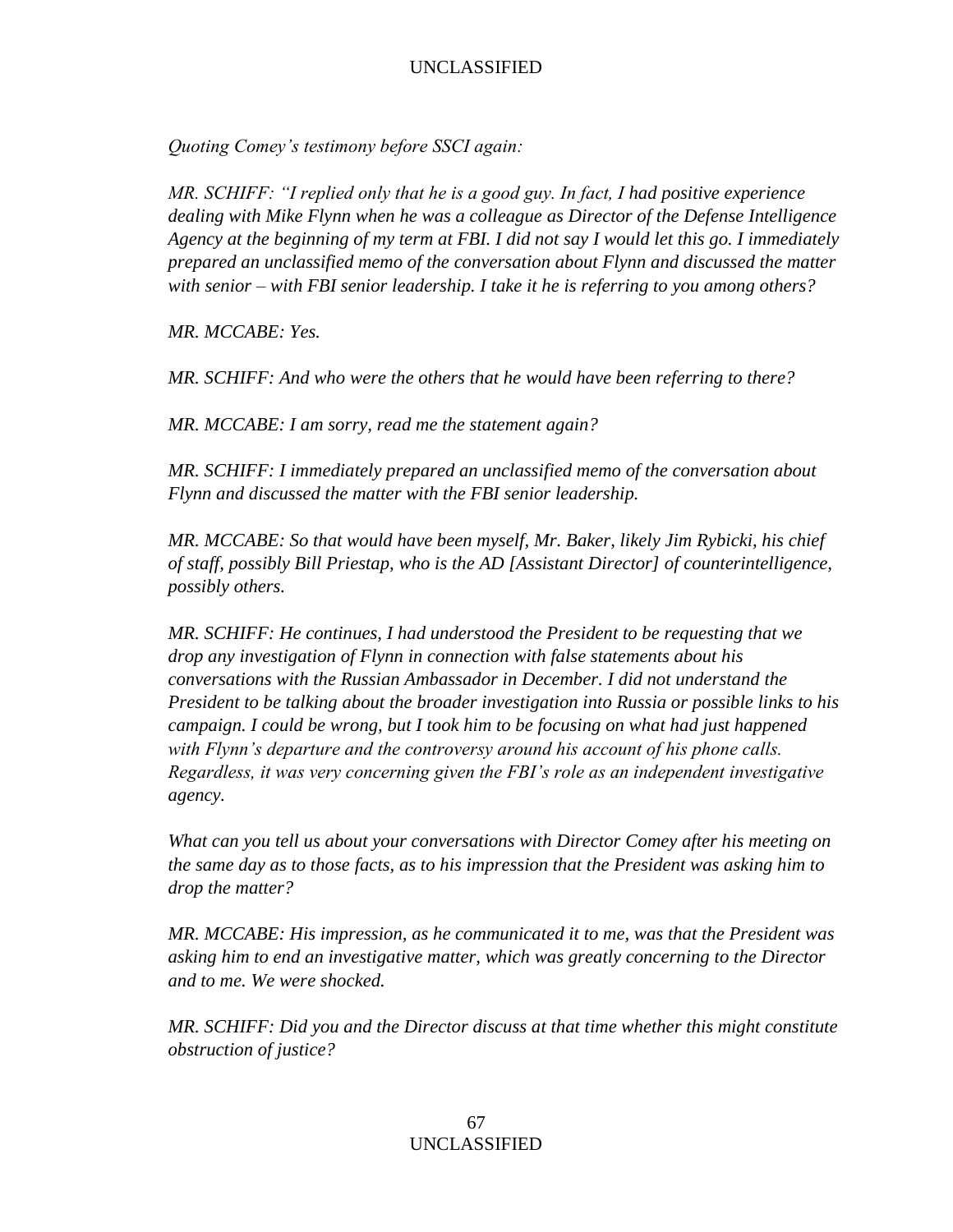*MR. MCCABE: I don't remember that specifically. It's possible that we did. I just don't remember that from that time.* 

*MR. SCHIFF: Did the President's request that the Director let this go, meaning the Flynn matter, have any impact on the Bureau's handling of the investigation concerning Mike Flynn?* 

*MR. MCCABE: Of course not.* 

*MR. SCHIFF: On December 2nd, 2017, President Trump tweeted, I had to fire General Flynn because he lied to the Vice President and the FBI. The President in that tweet – and I know the lawyer has taken the credit or blame for that tweet – appears to acknowledge that he knew at the time that Flynn was fired that he had lied to the FBI.* 

*Prior to the appointment of the Special Counsel -and you may have answered that in large part already but – was the FBI able to confirm whether the President was aware that Flynn had lied to the FBI?*

*MR. MCCABE: No, sir.* 

*MR. SCHIFF: The Director continued, the FBI leadership agreed with me that it was important not to infect the investigative time with the President's request, which we did not intend to abide. We also concluded that given that it was a one-way conversation, there was nothing available to corroborate in that account. We concluded that it made little sense to report it to Attorney General Sessions, who we expected would likely recuse himself from involvement in Russian-related investigations.* 

*Why was it expected that at that time that the Attorney General would recuse himself?*

*MR. MCCABE: I think his recusal was already under consideration by the Department of Justice. I assume that that's where that would end up.* 

*MR. SCHIFF: Was there any other basis on which the Director believed that the Attorney General might be forced to recuse himself?*

*MR. MCCABE: The recusal issue is – I think we knew of the general facts that had raised the recusal issue. I can't speak specifically to what Director Comey was thinking on that. But we certain knew that the issue would come to the fore as a result of the Attorney General's interactions with Russians and his involvement in the campaign.* 

*MR. SCHIFF: Mr. Chairman, I yield back.*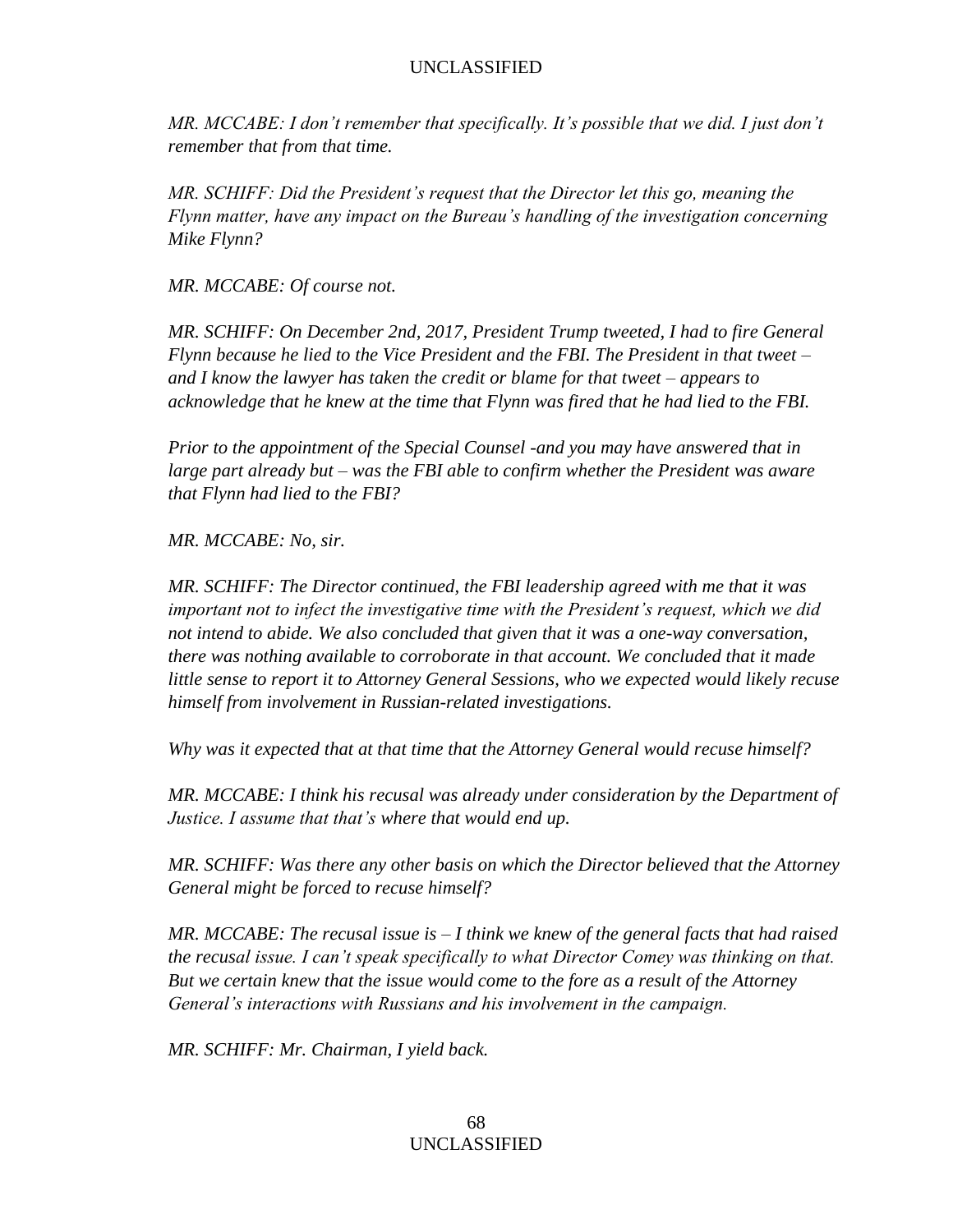*Veiled Threats: References to Deputy Director McCabe's Wife and 'That Thing'* 

McCabe told the Committee that he and Comey shared concern that the President had mentioned McCabe's wife's political activities and other matters during private discussions between the President and Comey in order to make veiled threats against McCabe and Comey: <sup>198</sup>

*MR. SCHIFF: Did – well, let me continue then. I will ask you about other parts of it.* 

*The Director goes on to say:*

*In an abrupt shift, he turned the conversation to FBI Deputy Director Andrew McCabe saying that he hadn't brought up, quote, "the McCabe thing" beause I had said McCabe is honorable, though McAuliffe was close to the Clintons and had given him (I think he meant Deputy Director McCabe's wife) campaign money, although I didn't' understand why the President was bringing this up. I repeated that Mr. McCabe was an honorable person.* 

*When you discussed this, did the director mention this in his conversation with you as well?* 

*MR. MCCABE: He did. It was not the first time the President had raised me with the Director.* 

*MR. SCHIFF:* And did the Director have any understanding of why he thought the *President was bringing this up?* 

*MR. MCCABE: Understanding is probably not the right characterization. Our concern was that he was bringing it up as some sort of an almost a veiled threat.* 

*MR. SCHIFF: That if the Director didn't lift the cloud of the Russian investigation, that he would take action against you?* 

*MR. MCCABE: That's correct. That was my concern, and as I understand it, that was Director Comey's concern as well.* 

*MR. SCHIFF: Director Comey continued saying:* 

*He finished by stressing the cloud that was interfering with his ability to make deals for the country, and said he hoped I could find a way to get out that he wasn't being investigated. I told him I would see what we could do and that we would do our investigative work well and as quickly as we could.* 

*Immediately after that conversation I called Acting Deputy Attorney General Dana Boente, AG Sessions had by then recused himself on all Russia-related matters, to*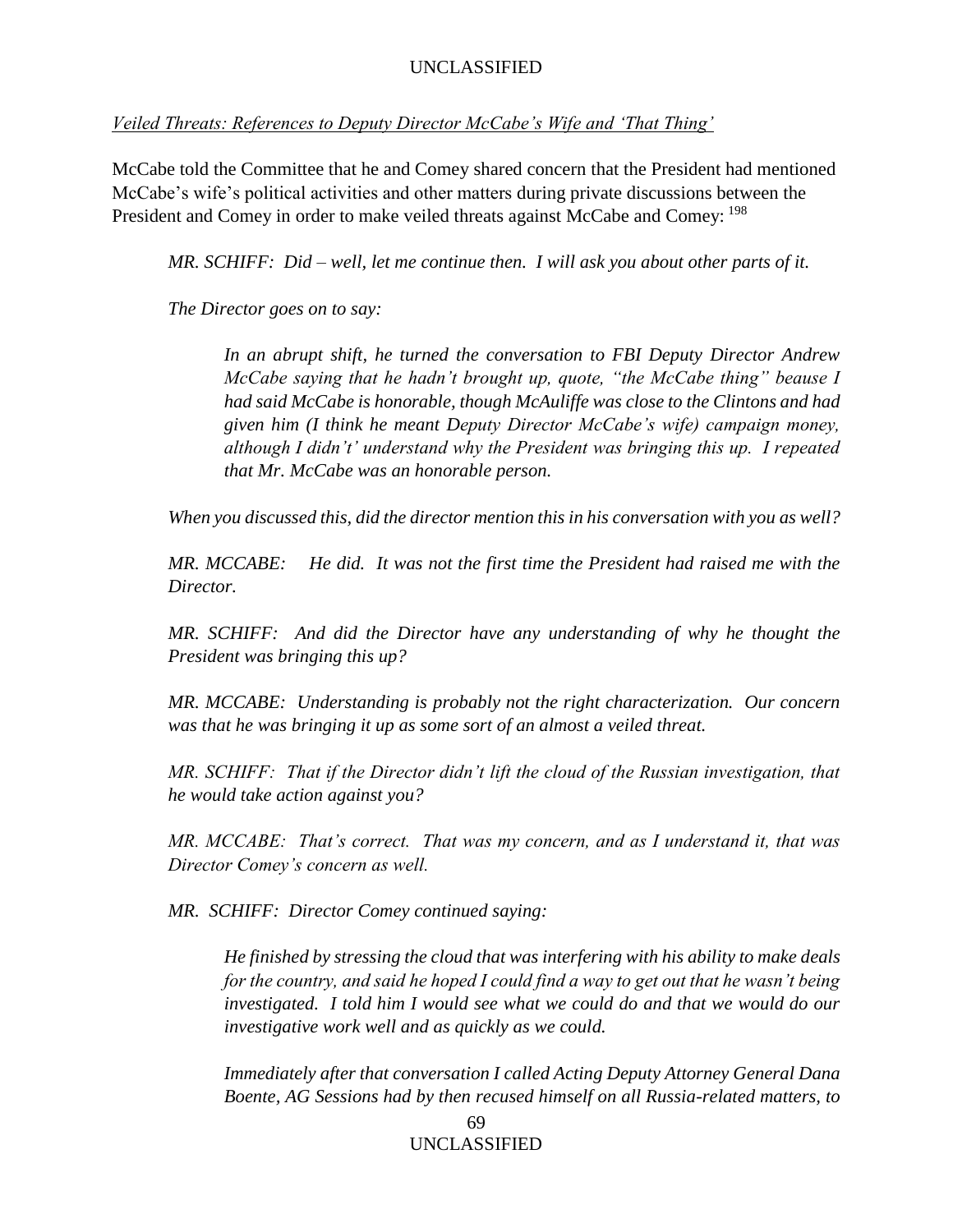*report the substance of the call from the President and said I would await his guidance. I did not hear back from him before the President called me again, 2 weeks later.* 

*Is that consistent with what he related to you contemporaneous with the meeting or soon thereafter?* 

*MR. MCCABE: Yes, with the phone call. It was a phone call between he and the President; not a meeting.* 

*MR. SCHIFF: And did Director Comey tell you what he thought the President meant by "lift the cloud?"* 

*MR. MCCABE: Yeah, I mean, I think Director Comey's impression was that the President was still quite frustrated with the fact that we were continuing our investigative efforts into the --- into the campaign and Russia issues.* 

*MR. SCHIFF: And did the Director communicate that the President essentially wanted him to absolve him publicly?* 

*MR. MCCABE: Yes. The President was interested in the Director making some sort of a public statement that the President was not under investigation.*

McCabe further testified that both he and Comey likewise took a different remark by the President, during an April 11 phone call between the President and Comey, to constitute a separate threat of reprisal directed at Comey:  $^{199}$ 

*MR. SCHIFF: Another conversation took place on April 11, 2017. Director Comey testified:* 

*"On the morning of April 11 the President called me and asked what I had done about his request that I get out that he is not personally under investigation. I replied that I'd passed this request to the Acting Deputy Attorney General, but I had not heard back. He replied that the cloud was getting in the way of his ability to do his job. He said that perhaps he would have his people reach out to the Acting Deputy Attorney General. I said that was the way his request should be handled. I said the White House counsel should contact the leadership of DOJ to make the request, which was the traditional channel. He said he would do that and added, quote 'because I have been very loyal to you, very loyal. We had that thing, you know.' I did not reply or ask him what meant by that thing.*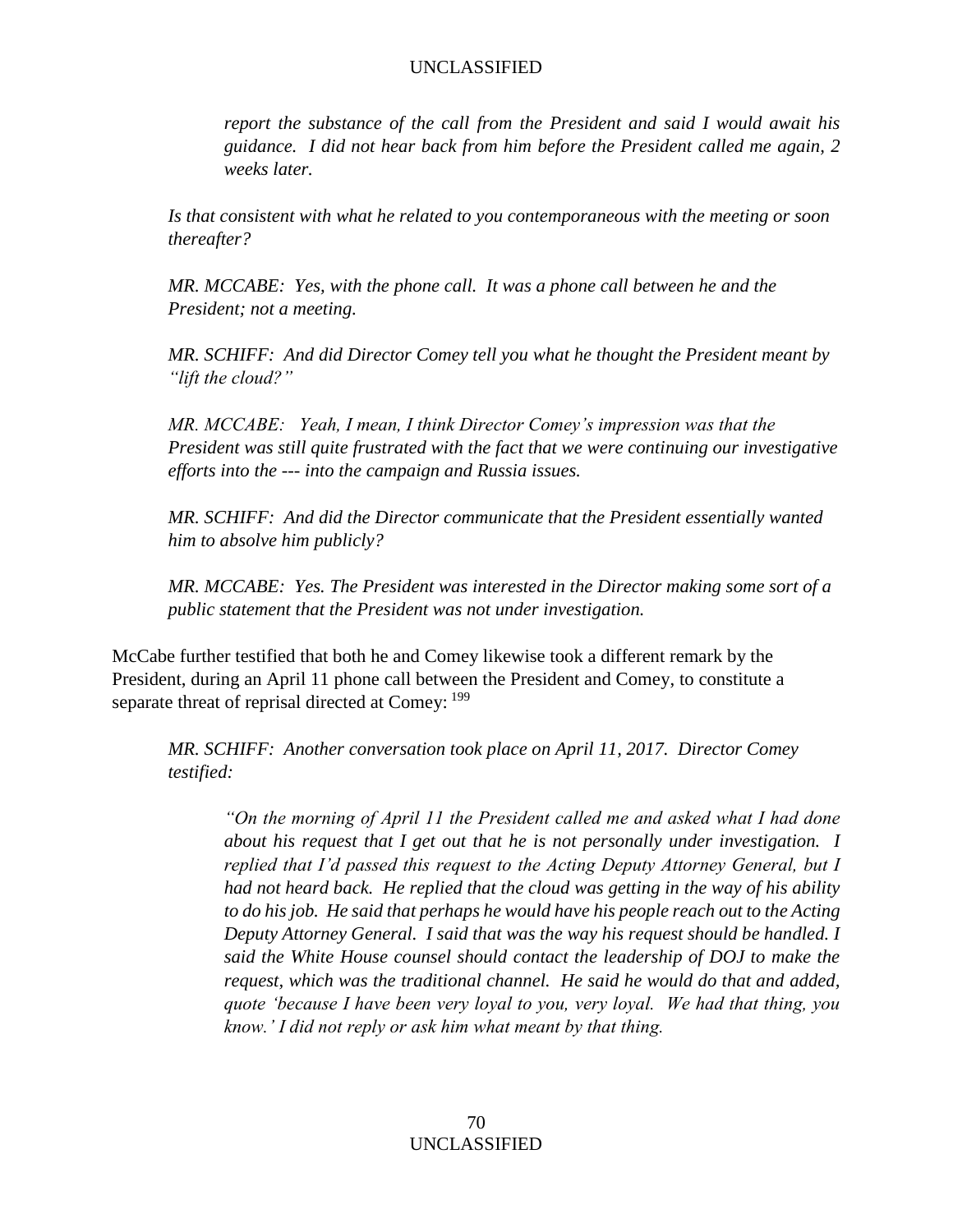*I said that the way to handle it was to have the White House counsel call the Acting Deputy Attorney General. He said that was what he would do and the call ended. That was the last time I spoke with President Trump."* 

*So did the Director also share this conversation with you?* 

*MR. MCCABE: He did.* 

*MR. SCHIFF: And what was his, as you can recall from your conversation rather than his testimony, what did he have to say in terms of the President's comments that "I have been very loyal to you, very loyal. We had that thing, you know." What did the Director tell you he took from that?* 

*MR. MCCABE: He was concerned. He was concerned that the President was still focused on and frustrated by our investigative efforts; the President was really insisting that the Director make some sort of a public statement that, of course, the Director was not comfortable making; and the reference to "that thing," we weren't 100 percent sure what that was. But Director Comey was, you know, interpreted it the same way that we had interpreted the prior comments about me and my wife. That it was some sort of – it could be some sort of, a, you know, a veiled threat.* 

*MR. SCHIFF: And in this case the veiled threat would be against Director Comey?* 

*MR. MCCABE: That's correct.* 

*MR. SCHIFF: Along the lines of, I the President have been very loyal to you. I want you to lift the cloud. Otherwise I might be less loyal to you. Is that the---*

*MR. MCCABE: That's correct.* 

*MR. SCHIFF: That was the impression of Director Comey?*

*MR. MCCABE: It was his and my impression.* 

## *The Majority's Attempt to Minimize McCabe's Testimony*

In response to Ranking Schiff's exchange with McCabe, Representative Gowdy, on behalf of the Majority, did not directly challenge McCabe's credibility as a witness, but sought to minimize the significance of his testimony with respect to abuse of power and obstruction. Also citing to Comey's Senate testimony, Representative Gowdy's line of questioning suggested that Comey (and thus McCabe) may have misunderstood the President's intended meaning.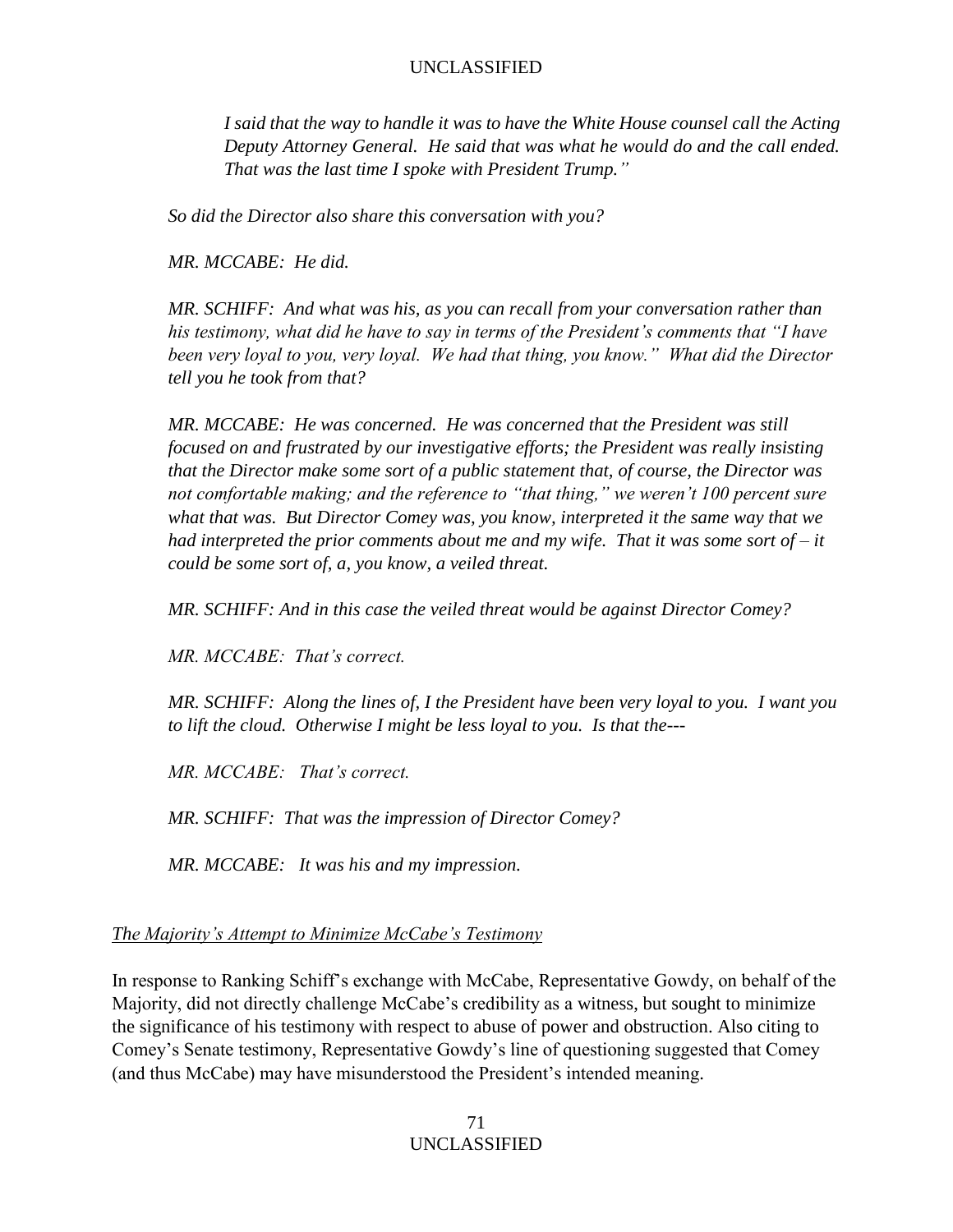For example, in one exchange, Representative Gowdy read from Comey's public statement regarding Flynn and possible violations of the Logan Act: *<sup>200</sup>*

*MR. GOWDY: "The President began by saying Flynn hadn't done anything wrong in speaking with the Russians." Are you aware of any criminal code section that would have been implicated by Flynn talking to the Russian Ambassador during the transition period?* 

*MR. MCCABE: Other than the Logan Act, no.* 

*MR. GOWDY: I'm laughing only because we spent most of the day discussing two statutes that have never been enforced – so the gross negligence standard, and the classified email, and the Logan Act. Has there been a prosecution under either one of these?* 

*MR. MCCABE: Not that I'm aware of.* 

*MR. GOWDY: All right. So, absent wanting to make new law, you can't think of a criminal code section other than the Logan Act that could have been implicated by Flynn talking to the Russians in the transition period?* 

*MR. MCCABE: I haven't done a legal analysis on any possible criminal code implications of his contact with his conversation with Ambassador Kislyak, but of course, that was not the subject of our investigation[.]* 

In another exchange, Representative Gowdy asks McCabe whether the President's statements to Comey amount to obstruction of justice:<sup>201</sup>

*MR. GOWDY: Third paragraph. "The President then returned to the topic of Mike Flynn saying: "He is a good guy and he has been through a lot." Is that obstruction?*

*MR. MCCABE: I'm not going to – you're asking me to give you legal interpretation of that statement kind of in the abstract sense, and I don't think I can do that.* 

*MR. GOWDY: Well let me ask you this: How long have you been in law enforcement?*

*MR MCCABE: Twenty-one years.*

*MR. GOWDY: Have you ever had anyone approach you on behalf of a defendant that is about to be sentenced or someone that you're investigating and putting in a good word for them?*

*MR. MCCABE: I can't think of an instance off the top of my head, but it's certainly possible.*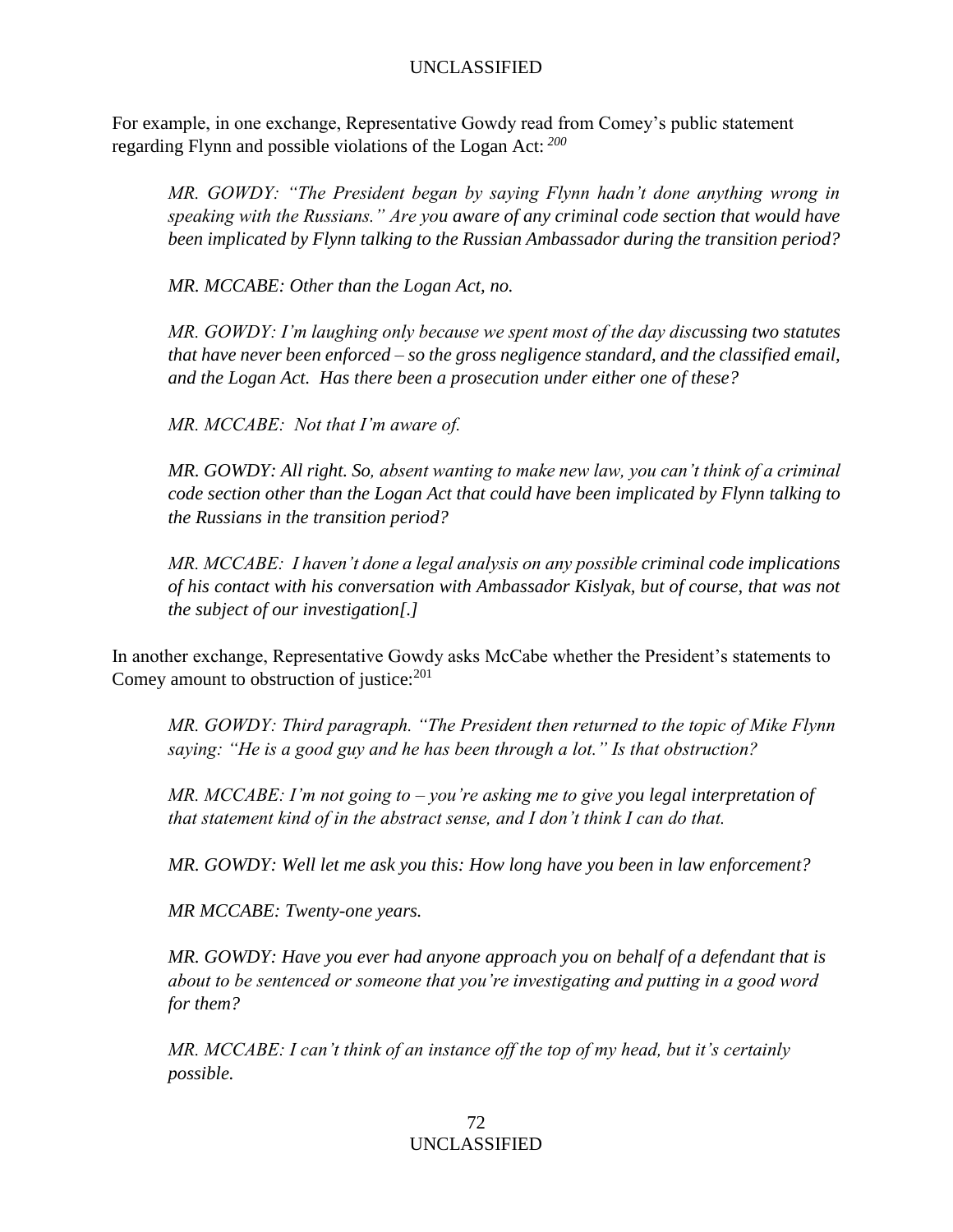*MR. GOWDY: You must have been out of a field office for a while. You must have been at headquarters for a long time because it's not unusual for someone to say, hey, I hope this person doesn't get the book thrown at them. They are not a bad person. It happens at every courtroom across America all day long.* 

*MR. MCCABE: It sure does, sir.*

*MR. GOWDY: Well, is there anything eye-catching to you in the President telling the former Director, "He is a good guy and has been through a lot"?*

*MR. MCCABE: I think the fact that they are discussing the ongoing FBI investigation is troubling to me.* 

*MR. GOWDY: Troubling because of – troubling in what way? The President is the head of the executive branch, right?*

*MR. MCCABE: Yes, he is.*

*MR. GOWDY: Does the President have pardon powers?*

*MR. MCCABE: He does.*

*MR. GOWDY: Are they plenary?*

*MR. MCCABE: Certainly.*

*MR. GOWDY: Can he pardon someone even before you get a conviction?*

*MR. MCCABE: That's my understanding.*

*MR. GOWDY: So the head of the executive branch who has the full ability to pardon anyone even before a conviction, and you were troubled that he said he's a good guy whose [sic] been through a lot.*

*MR. MCCABE: Yes, troubled because it is not, in my experience, it's not common the President of the United States to weigh in on a specific criminal matter despite the fact that he has pardon power.* 

*MR. GOWDY: Were you equally troubled – did you watch the Super Bowl a couple of years ago? Did you some [sic] President Obama's interview with Bill O'Reilly.*

*MR. MCCABE: I don't remember that.*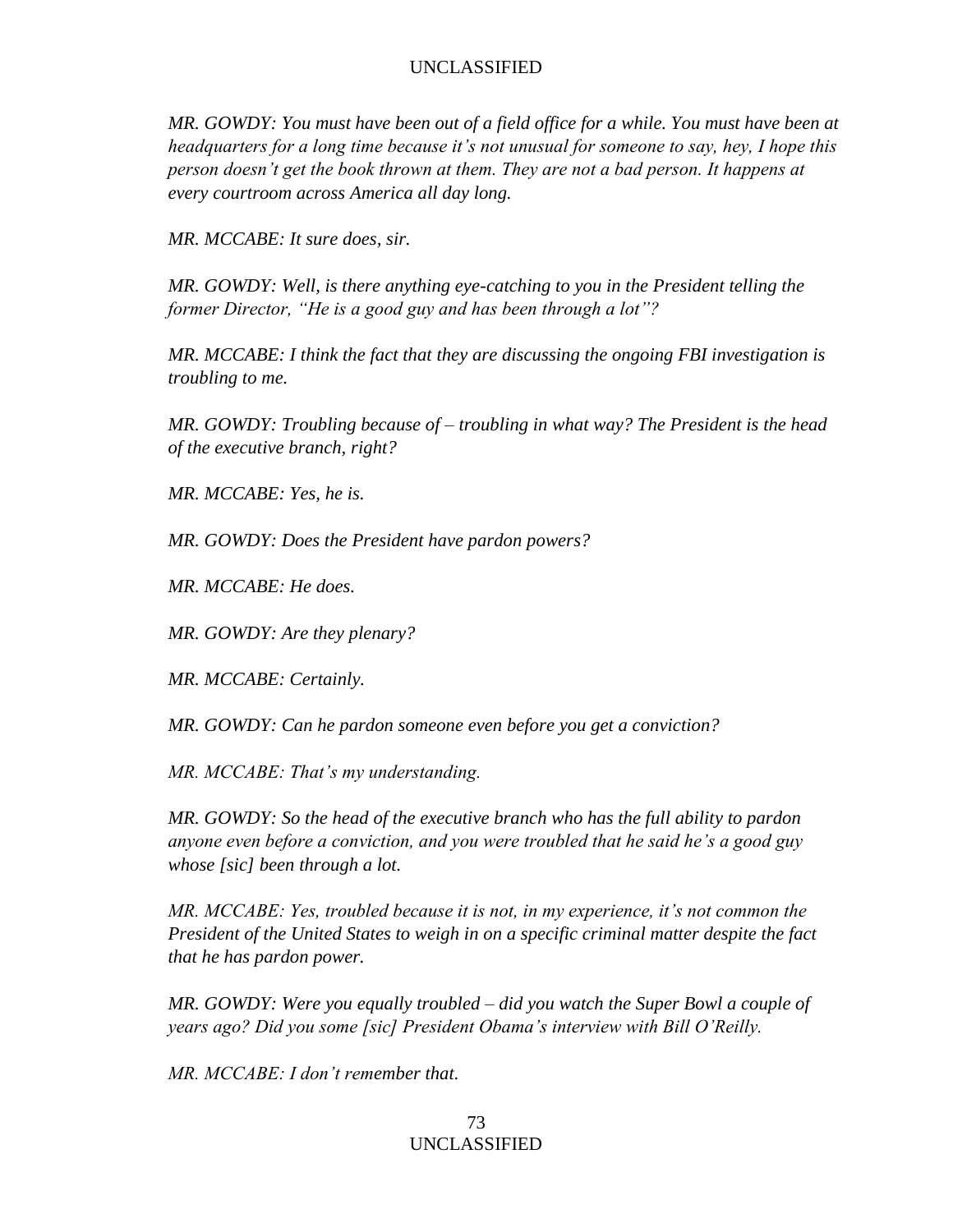*MR. GOWDY: Were you equally troubled when he said there was not an [sic] smidgeon of corruption during the pendency of an IRS investigation?*

*MR. MCCABE: I don't remember that comment, sir.* 

*MR. GOWDY: You don't remember it.* 

*MR. MCCABE: I don't.*

*MR. GOWDY: It got a lot of play. The President of the United States –*

*MR. MCCABE: Uh-huh.*

*MR. GOWDY: -- In the middle of an ongoing probe, said there's not a smidgeon of corruption. What about when he commented on Secretary Clinton while you all were in the middle of investigating the email server? How did you take that?* 

*MR. MCCABE: It was concerning to us.*

*MR. GOWDY: Not concerning enough to put it in a memo. Did you bring it to anybody's attention, take it to the AG's attention?* 

*MR. MCCABE: I'm not aware that President Obama expressed that to the Director of the FBI. So I think the situation was a little bit different.*

*MR. GOWDY: How? How is it different to say to the entire country as opposed to saying it to the head of the FBI?*

*MR. MCCABE: Because they think of the circumstances of a private one-on-one meeting with the President of the United States and the Director of the FBI is kind of a unique and rare occurrence. I don't think Director Comey had any such interactions with President Obama. Not that I'm aware of. And certainly, not about that statement. I would have heard that.*

*MR. GOWDY: Did he take his concerns to anyone at the Department of Justice?*

*MR. MCCABE: Ultimately, he talked to the acting Deputy Attorney General.*

*MR. GOWDY: Who was that?*

*MR. MCCABE: Acting, Dana Boente.* 

*MR. GOWDY: About this, about feeling the pressure?*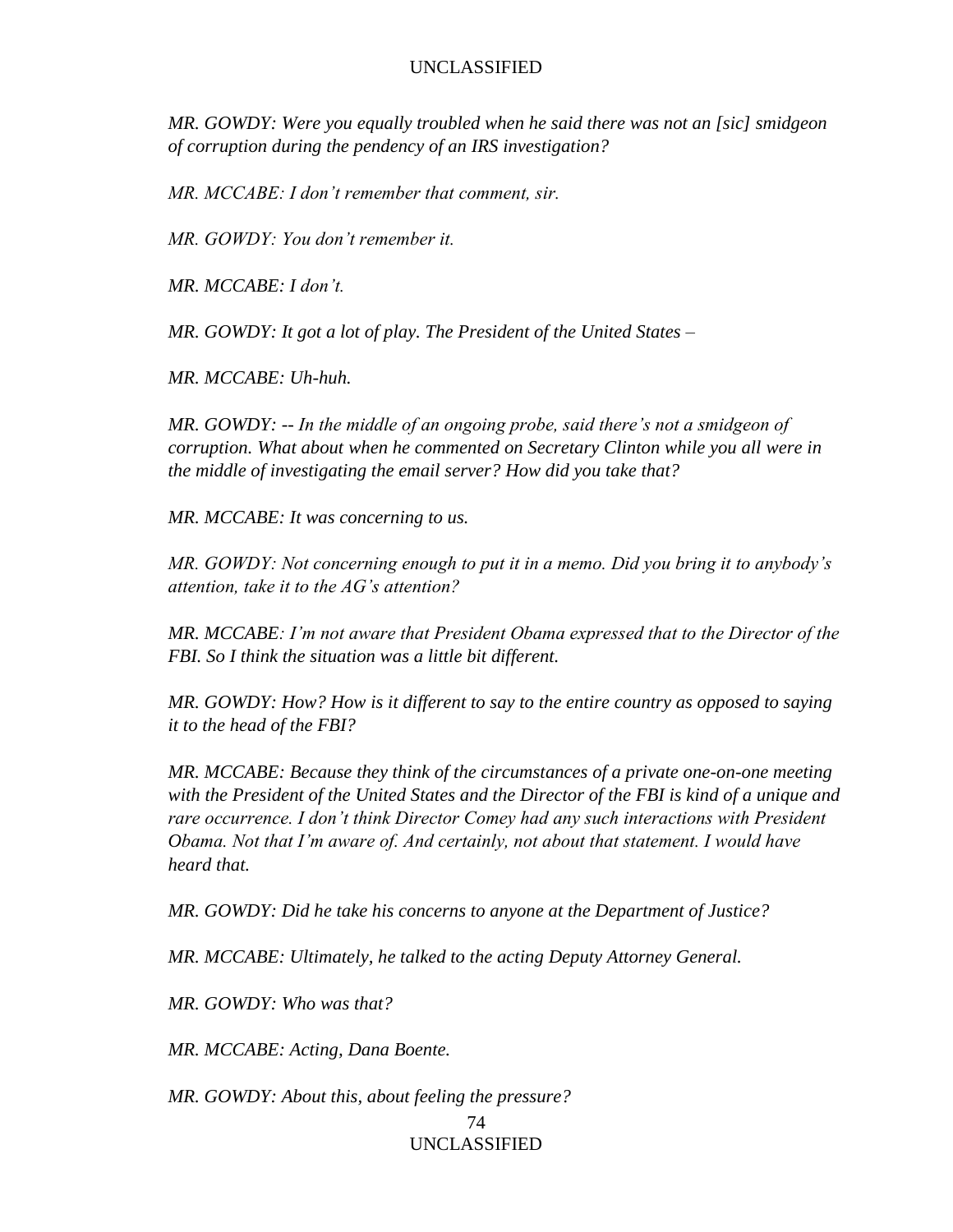*MR. MCCABE: I mean, I know that he had a conversation with Mr. Boente after the first phone call in March to discuss his discomfort with these – with the conversations that he had been having with the President, and also to let DOJ know to try to stay within the requirements of the contacts policy.* 

*MR. GOWDY: "I understood the President to be requesting that we drop any investigation of Flynn in connection with false statements about his conversation with the Russian Ambassador in December. I did not understand the President to be talking about the broader investigation into Russia or possible links to his campaign. I could be wrong, but I took him to be focusing on what just happened with Flynn's departure and the controversy around his account of his phone calls. Regardless, it was very concerning given the FBI's role as an independent investigative agency."*

*I agree. There are [sic] an independent investigative agency. I would invite your attention to not just this portion of the memo that is including his opening statement, but all eight of them because I have read them twice. Have you read them, all eight?*

*MR. MCCABE: Yes.*

*MR. GOWDY: Did you read the section where he said it wasn't proper for you to be having this conversation with me. It should be done from you to the Department of Justice and then down to me.*

*MR. MCCABE: I remember that.* 

*MR. GOWDY: All right. So we are quarrelling about the method by which a message is communicated? He had no problem if the conversation had gone from himself to the Department of Justice, down to the head of the FBI. So was it the conversation that was improper, or was it who he was having it with?*

*MR. MCCABE: I don't know that you can separate those two things.* 

*MR. GOWDY: But he did. Because he laid out the path by which that could be communicated. Agreed?*

*MR. MCCABE: Yeah. That's the path that's required by the White House contacts policy. I'm sorry.*

*MR. GOWDY: March 31st, page 6. Middle. He described the Russian investigation as quote "a cloud" that was impairing his ability to act on behalf of the country. He said he had nothing to do with Russia, had not been involved with hookers in Russia, and had always assumed that he was being recorded. So then we have this phrase, "cloud," and*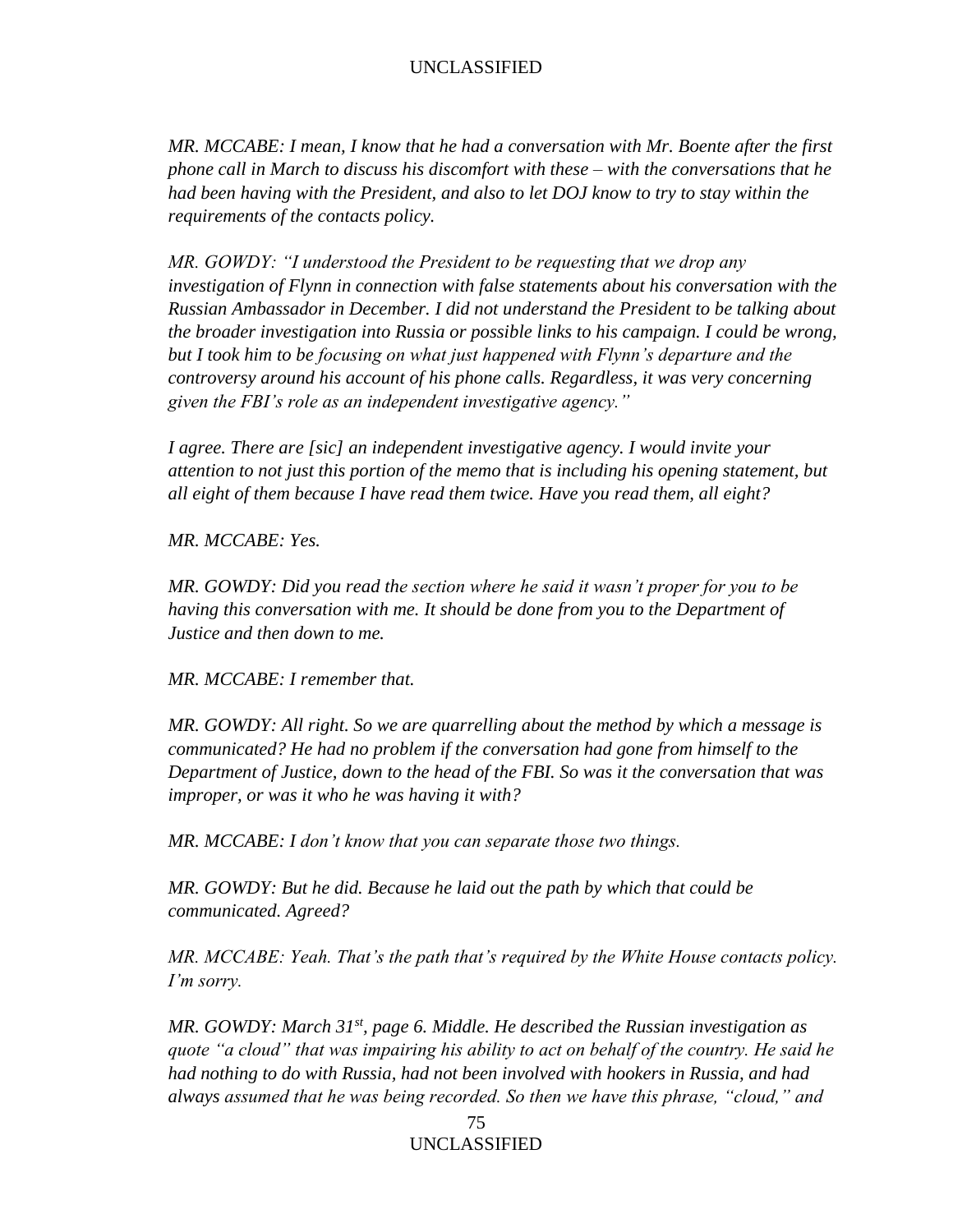*then one sentence removed from the salacious allegations of sexual misconduct. You don't think there is any way the cloud could have been a personal familial cloud, and –*

*MR. MCCABE: Well. I'm just reading the document. He said he described the Russia investigation as a cloud. So I assume that's what he's referring to.* 

*MR. GOWDY: Yeah, but part of the Russia investigation involved a dossier that had some very salacious allegations in it, didn't it? I mean, I know you have not covered it before. I would invite you to go back and reflect on those eight memos again. I've read them. I'm not defending what the President asked and the manner in which he did it. I don't think it is unreasonable for a husband and a father who is not the target of an ongoing probe to ask: Can you let other people know that? I think there's one memo where he makes specific reference to questions he was getting from his wife and his kids. Do you remember that one?*

*MR. MCCABE: Generally.*

# *Minority Follow-Up Questions*

In response to Representative Gowdy's questioning, Ranking Member Schiff returned to Comey's Senate testimony:<sup>202</sup>

*MR. SCHIFF: Just returning to some of the areas that my colleague covered, in the written testimony of the Director's – concerning the February 14th Oval Office meeting, he stated: "The President began by saying Flynn hadn't done anything wrong in speaking with the Russians."* 

*In Mike Flynn's statement of the offence, he acknowledges informing high- and seniortransition officials of his contacts with the Russian Ambassador. Do you know, or did you find out prior to the appointment of the Special Counsel whether the President was saying that Flynn hadn't done anything wrong in speaking with the Russians because the President was aware from the transition team that Flynn had, in fact, done that, or it was done with his acquiescence. Do you know whether either of those were the case?*

*MR. MCCABE: I don't know that.* 

*MR. SCHIFF: The Director testified about his reservations in terms of making a public statement about the President's status. And as I understand it from your testimony, it sounds like there were two concerns. One is that his campaign was under investigation.*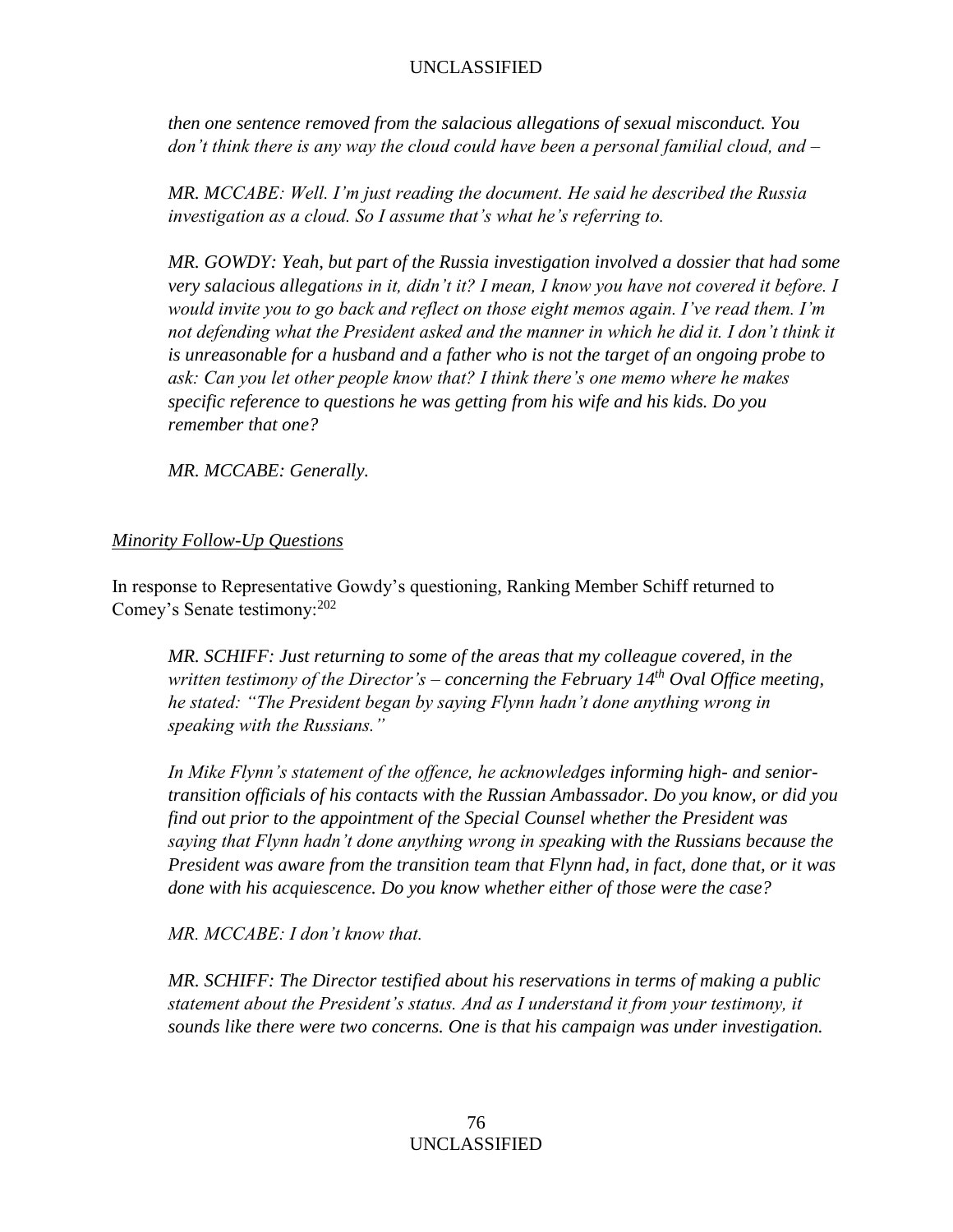*MR. MCCABE: That's correct. It would also have put us in the awkward position of then going out and having to change the statement that we had made earlier and it seemed to be – that would be a concerning place for us to be.* 

*MR. SCHIFF: Now, my colleague asked you about whether it would violate any laws to be secretly communicating with the Russian Ambassador and the Logan Act was brought up. And I want to ask you about that because there's been a lot of diminishing significance of the Logan Act because it hasn't been utilized before.* 

*MR. MCCABE: Uh-huh.* 

*MR. SCHIFF: If someone violates a U.S. law, does the FBI generally view it as worthy of investigation regardless of whether that particular statute has been used or used recently?*

*MR. MCCABE: Of course. That's not a factor in our decision to initiate an investigation.* 

*MR. SCHIFF: It would be the Justice Department's decision whether to seek to prosecute someone under a statute that hadn't been used before?*

*MR. MCCABE: Of course.* 

*MR. SCHIFF: But if you have credible evidence that someone is violating a current U.S. law, it is not something to be ignored?*

*MR. MCCABE: That's right.* 

*MR. SCHIFF: And to your understanding, was the Logan Act designed to legislate effectively that you only have one government at a time, and that private parties were not to undermine the existing government, if you know?*

*MR. MCCABE: Yeah, I don't know. I'm not an expert on the Logan Act, so I shouldn't opine.* 

*MR. SCHIFF: Would you agree there's a distinction between a friend or a loved one, and a courtroom somewhere in the country vouching for a defendant before sentencing as being a good guy, and the President of the United States in a private meeting with the head of the FBI asking him to let a case go?*

*MR. MCCABE: That seems different to me.* 

*MR. SCHIFF: And the fact that the President has the power of pardon doesn't change that, does it?*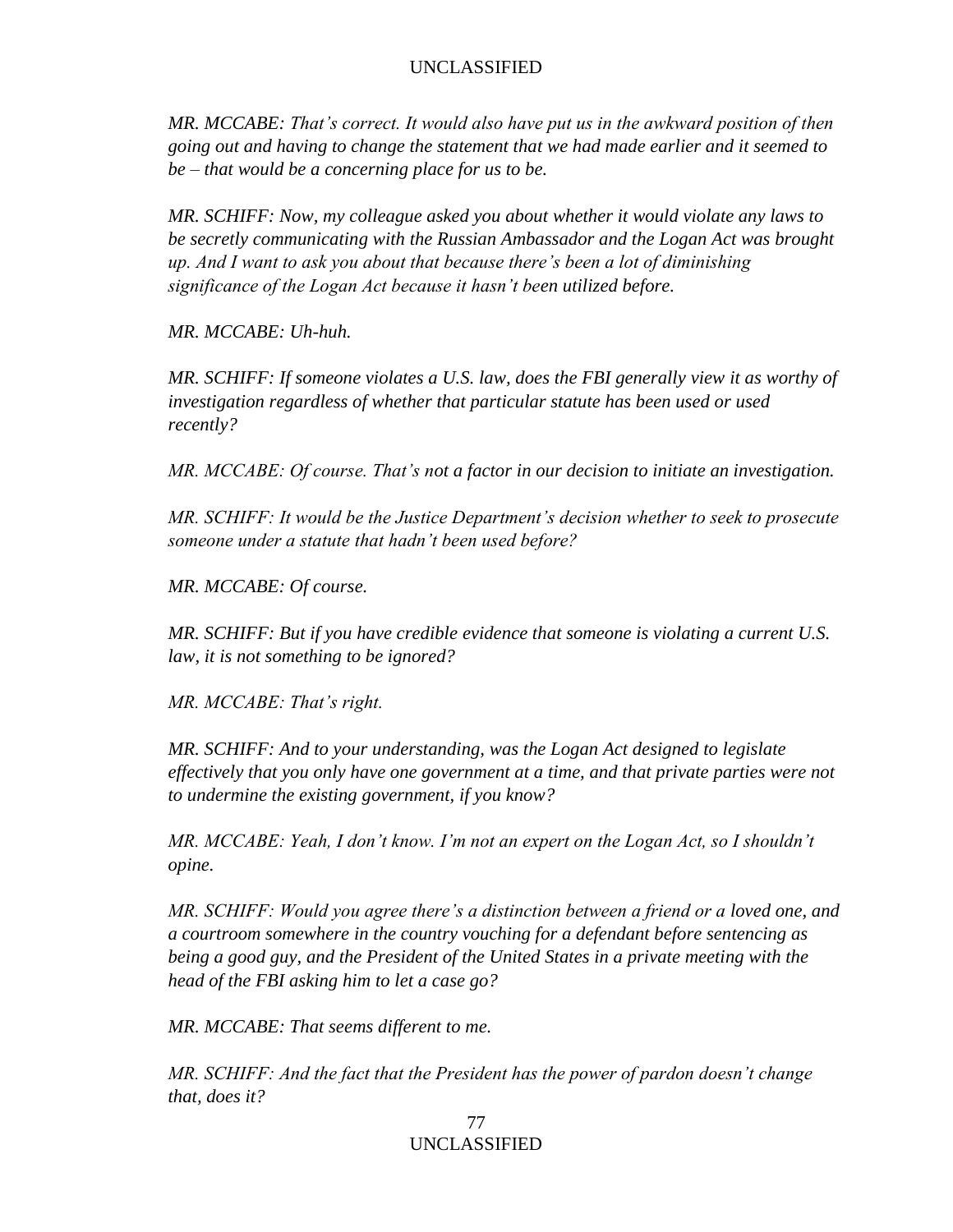*MR. MCCABE: No, it does not.* 

*MR. SCHIFF: The fact that Nixon had the power to pardon the burglars of the Watergate Hotel wouldn't make him any more – wouldn't make it any more appropriate for him to have a conversation with the then FBI Director about letting the burglars go?*

*MR. MCCABE: I don't want to speculate on historical matters, but I can tell you that it's – the fact of the President's pardon power didn't really impact how we perceived the conversation between the President and the Director.* 

*MR. SCHIFF: Now, I do agree with my colleague, frankly, my colleague, that I don't think it would be particularly appropriate for the President to be intervening with the Department of Justice or the FBI when it comes to an investigation that involves his own campaign, but there is nonetheless an explicit policy against the President of the United States directly communicating with the head of the FBI over a pending criminal matter. Is there not?*

*MR. MCCABE: Yes, there is.*

*MR. SCHIFF: And by engaging in that conversation about Mike Flynn, the President was violating that policy?*

*MR. MCCABE: That would be my understanding of the policy. That's right.* 

*MR. SCHIFF: We have the added fact in this circumstance that the President, after Director Comey testified, essentially said that he was lying about his interactions with the President on the subject of Mike Flynn. Did he not?*

*MR. MCCABE: I'm generally familiar with those comments, yes.* 

*MR. SCHIFF: So the President disputes what the Director testified to and what the Director related to you contemporaneous with those meetings?* 

*MR. MCCABE: Apparently.* 

\*\*\*

This testimony supplies critical context for President's ensuing tirade against McCabe, and public comments about former FBI General Counsel James Baker.

Only three days after McCabe's testimony before the Committee, for which then-FBI General Counsel James Baker was present and during which the Majority indicated that they might also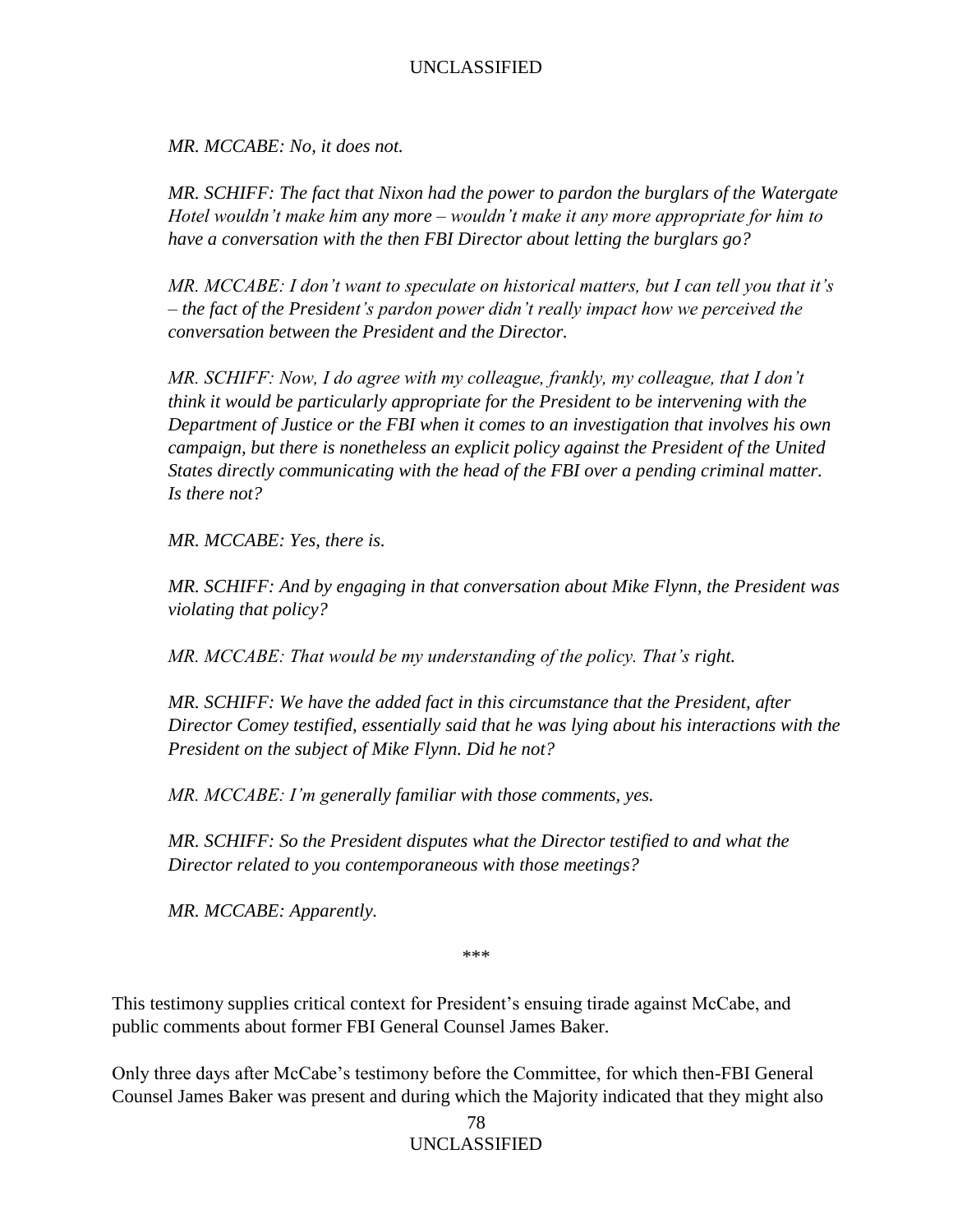call him in as a witness, the President tweeted: "Wow, 'FBI lawyer James Baker reassigned,' according to  $@FoxNews$ ".<sup>203</sup> Trump turned his sights on McCabe later the same afternoon. "FBI Deputy Director Andrew McCabe is racing the clock to retire with full benefits. 90 days to  $g_0$ ?!!!"<sup>204</sup>

This second tweet was followed quickly by a third: "How can FBI Deputy Director Andrew McCabe, the man in charge, along with leakin' James Comey, of the Phony Hillary Clinton investigation (including her 33,000 illegally deleted emails) be given \$700,000 for wife's campaign by Clinton Puppets during investigation?"<sup>205</sup> A fourth fusillade, the following day, appeared to paraphrase reporting from Fox News. "@FoxNews 'FBI's Andrew McCabe, 'in addition to his wife getting all of this money from M (Clinton Puppet), he was using, allegedly, his FBI Official Email Account to promote her campaign. You obviously cannot do this. These were the people who were investigating Hillary Clinton.<sup>'"206</sup>

Keeping up campaign to undermine McCabe, the President reveled in McCabe's March 16, 2018 firing by the Attorney General, calling the termination a "great day for the hard working men and women of the FBI [and for] Democracy."<sup>207</sup>

The President added: "Sanctimonious James Comey was his boss and made McCabe look like a choirboy. He knew all about the lies and corruption going on at the highest levels of the FBI!<sup>208</sup>

Responding to press reports that McCabe, like Comey, was so disturbed by the President's comments to him during his tenure at the FBI that McCabe made detailed memos of their conversations, the President tweeted that he never saw McCabe taking notes during their few meetings. This tweet also speculated that McCabe only wrote his memos later "to help his own agenda. Same with lying James Comey. Can we call them Fake Memos?"<sup>209</sup>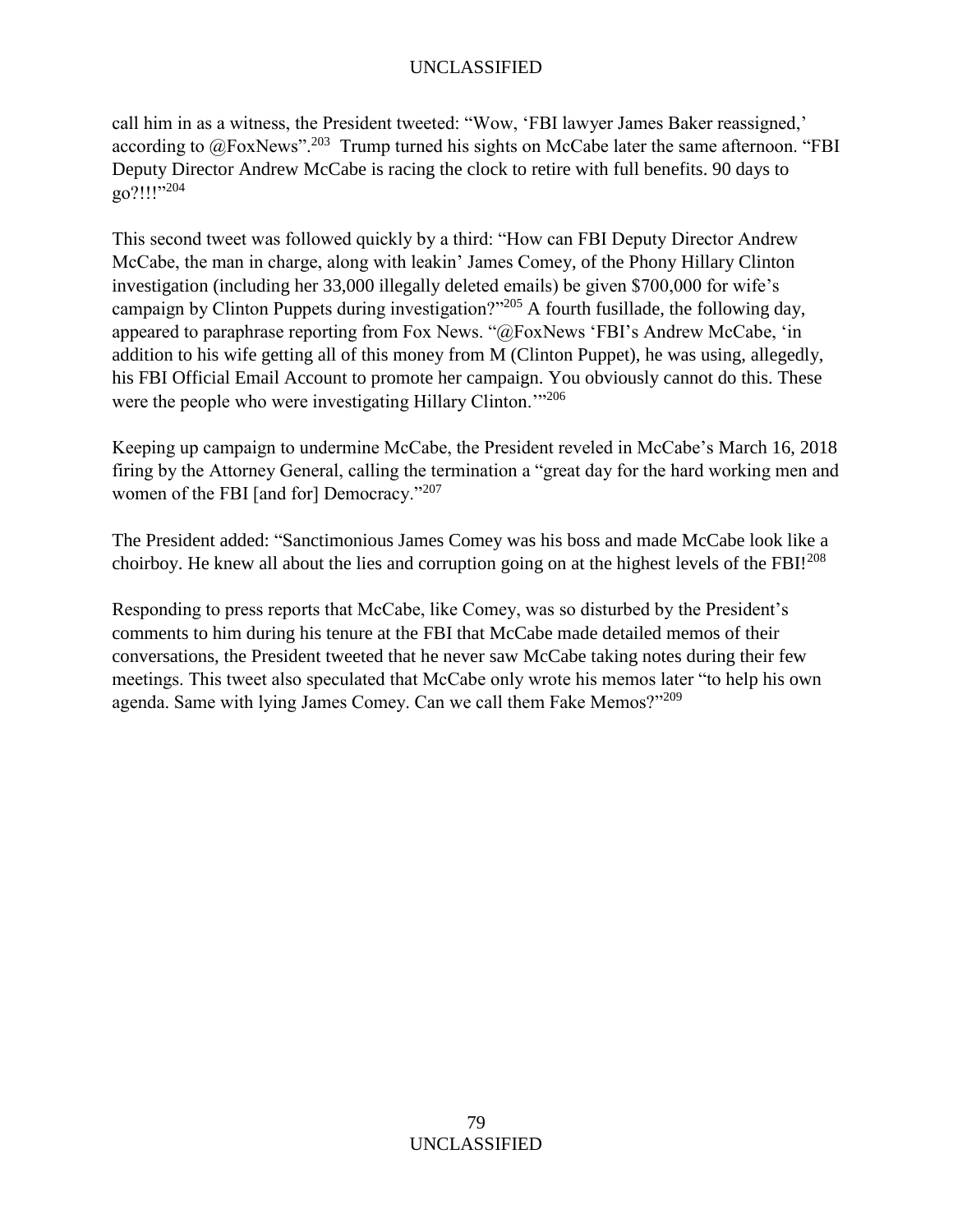## **VI. TRANSCRIPTS**

Witness interviews are an essential element of any investigation and they have served an important role in our work on the Russia investigation. In their rush to shut down the investigation, however, the Majority scheduled witnesses without regard to timing and sequence, and without obtaining related document productions prior to interviews. Most Majority Members did not attend the interviews, nor were they conducted with the rigor befitting the historic nature of this inquiry. At certain points, moreover, Majority Members inserted themselves into the proceedings as apparent advocates for witnesses close to the President.

During Jared Kushner's July 25, 2017 interview, Representative Trey Gowdy helpfully reminded the witness that "it is between you and your counsel how many questions" he might be willing to answer.<sup>210</sup> A review of the already-released transcripts of Carter Page and Erik Prince also exemplify the overall lack of preparation and disinterest of the Majority during the interviews.

At several points throughout the investigation, the Majority pledged to release the transcripts at its conclusion. Representative Conaway affirmed the Majority's position as recently on March 5, 2018, a week before the Majority announced that it would shut down its investigation.<sup>211</sup>

The Minority publishes them here as a separate chapter of the Minority Views, both in the interest of transparency and so that the American people may judge for themselves whether the Majority's report properly characterizes witness testimony. The public should also see for themselves the full measure of the Majority's handling of this most important national security investigation.

# *Unclassified Hearings and Interviews*

Transcript 1: Full Committee Open Hearing on Russian Active Measures Investigation with FBI Director James Comey and NSA Director Mike Rogers, March 20, 2017, pp. 1-222.

Transcript 2: Full Committee Open Hearing with former CIA Director John Brennan, May 23, 2017, pp. 1-94.

Transcript 3: HPSCI, Executive Session Interview of Director of National Intelligence Dan Coats, June 22, 2017, pp. 1-32.

Transcript 4: HPSCI, Executive Session Interview of Evelyn Farkas, June 26, 2017, pp. 1-72.

Transcript 5: HPSCI, Executive Session Interview of John Podesta, June 27, 2017, pp. 1-56.

Transcript 6: HPSCI, Executive Session Interview of Michael Caputo, July 14, 2017, pp. 1-110.

Transcript 7: HPSCI, Executive Session Interview of Jared Kushner, July 25, 2017, pp. 1-128.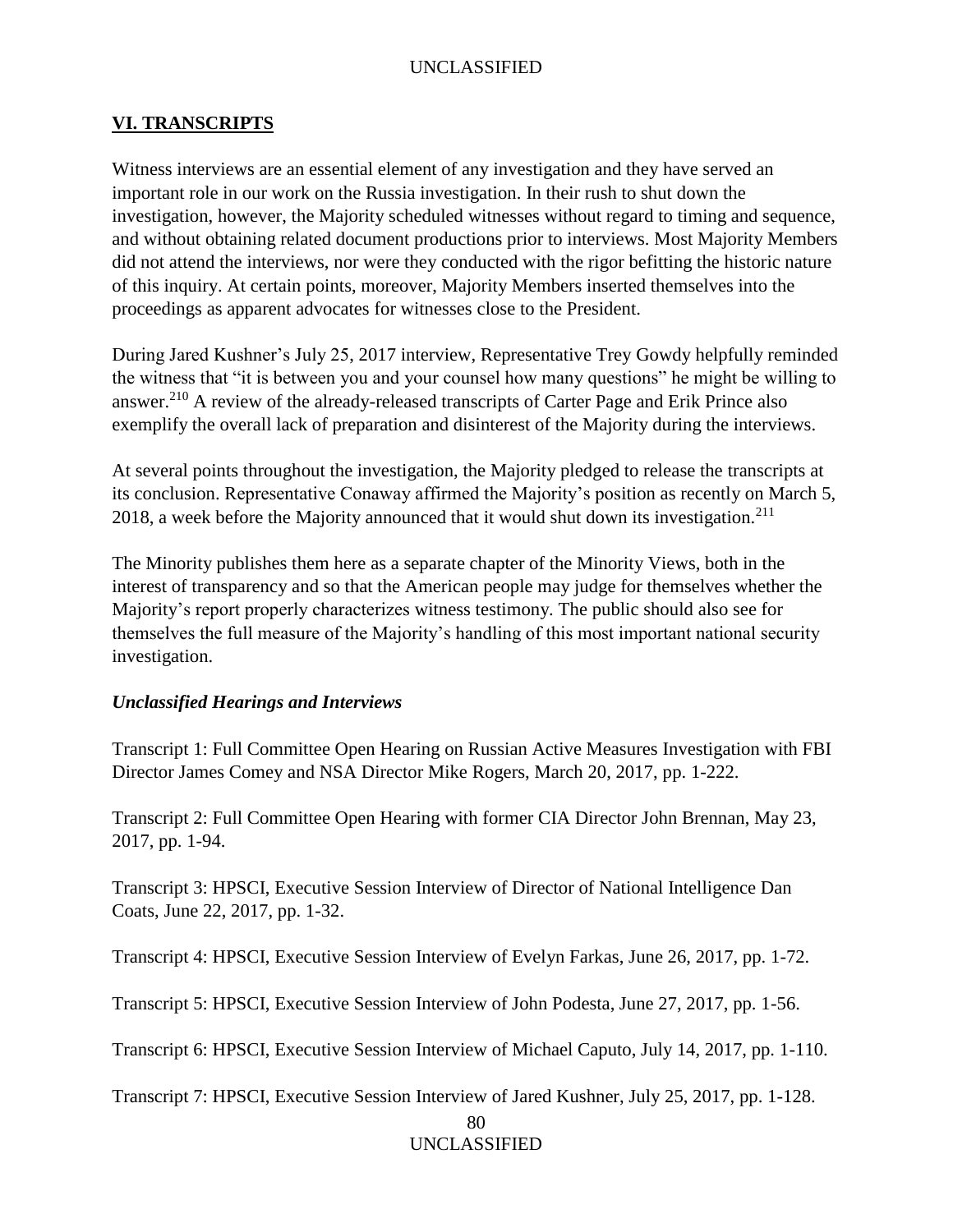Transcript 8: HPSCI, Executive Session Interview of JD Gordon, July 26, 2017, pp. 1-136.

Transcript 9: HPSCI, Executive Session Interview of Andrew Brown, August 30, 2017, pp. 1-57.

Transcript 10: HPSCI, Executive Session Interview of Yared Tamene, August 30, 2017, pp. 1- 53.

Transcript 11: HPSCI, Executive Session Interview of Roger Stone, September 26, 2017, pp. 1- 121.

Transcript 12: HPSCI, Executive Session Interview of Boris Epshteyn, September 28, 2017, pp. 1-97.

Transcript 13: HPSCI, Executive Session Interview of Matt Tait, October 6, 2017, pp. 1-81.

Transcript 14: HPSCI, Executive Session Interview of Jonathon Safron (via telephone), October 12, 2017, pp. 1-27.

Transcript 15: HPSCI, Executive Session Interview of Peter Fritsch, October 18, 2017, pp. 1-16.

Transcript 16: HPSCI, Executive Session Interview of Thomas Catan, October 18, 2017, pp. 1- 13.

Transcript 17: HPSCI, Executive Session Interview of Brad Parscale, October 24, 2017, pp. 1- 145.

Transcript 18: HPSCI, Executive Session Interview of Michael Cohen, October 24, 2017, pp. 1- 186.

Transcript 19: HPSCI, Executive Session Interview of Carter Page (Redacted for Release), November 2, 2017, pp. 1- 243.

Transcript 20: HPSCI, Executive Session Interview of Irakly Kaveladze, November 2, 2017, pp. 1-119.

Transcript 21: HPSCI, Executive Session Interview of Keith Schiller, November 7, 2017, pp. 1- 165.

Transcript 22: HPSCI, Executive Session Interview of Glenn Simpson, November 8, 2017, pp. 1- 19.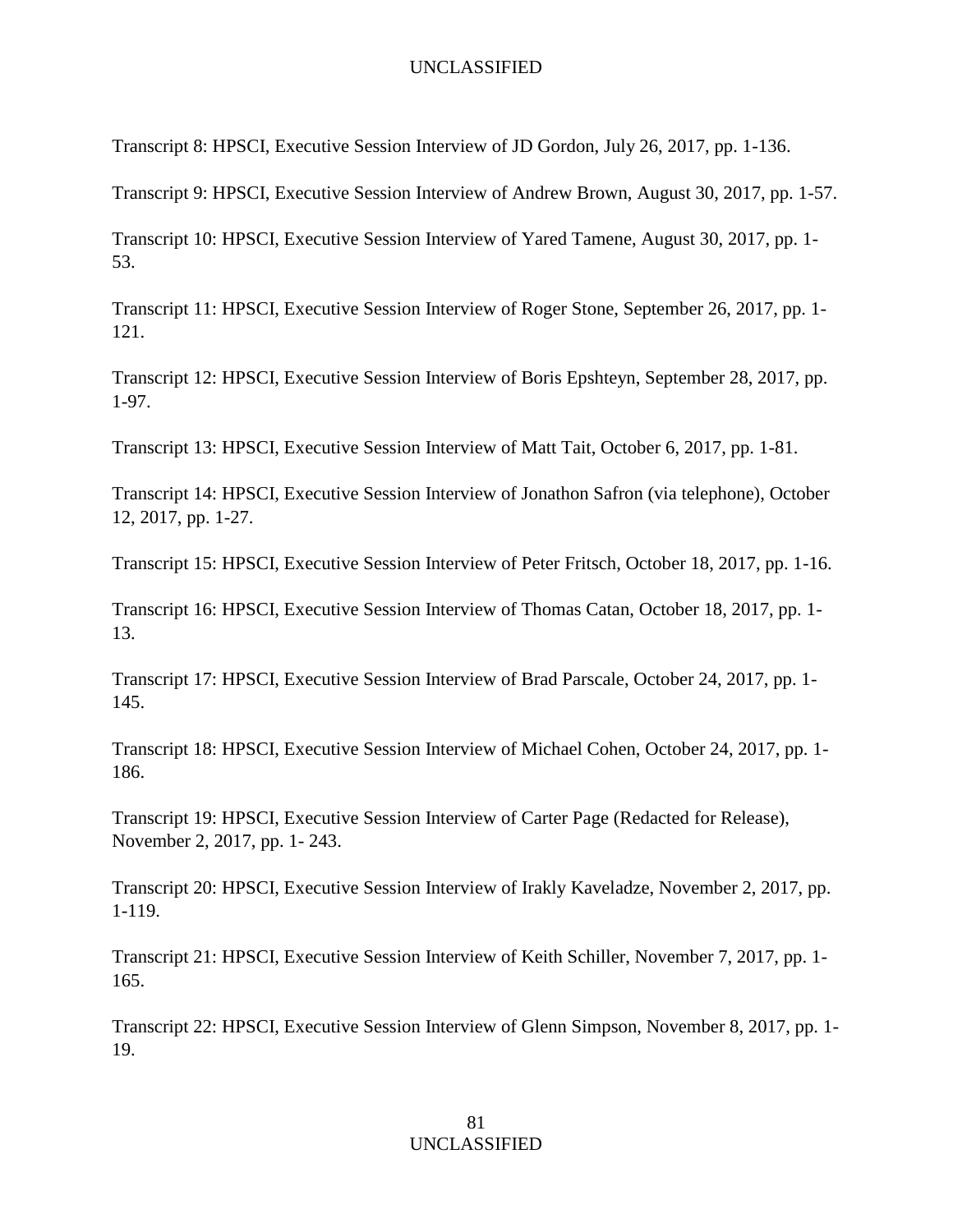Transcript 23: HPSCI, Executive Session Interview of Rinat Akhmetshin, November 13, 2017, pp. 1-166.

Transcript 24: HPSCI, Executive Session Interview of Glenn Simpson, November 14, 2017, pp. 1-165.

Transcript 25: HPSCI, Executive Session Interview of Anatoli Samochornov, November 28, 2017, pp. 1-77.

Transcript 26: HPSCI, Executive Session Interview of Erik Prince (Redacted for Release), November 30, 2017, pp. 1-105.

Transcript 27: HPSCI, Executive Session Interview of Jeff Sessions, November 30, 2017, pp. 1- 120.

Transcript 28: HPSCI, Executive Session Interview of John Podesta, December 4, 2017, pp. 1- 61.

Transcript 29: HPSCI, Executive Session Interview of Diane Denman, December 5, 2017, pp. 1- 72.

Transcript 30: HPSCI, Executive Session Interview of Shawn Henry, December 5, 2017, pp. 1- 80.

Transcript 31: HPSCI, Executive Session Interview of Donald Trump Jr., December 6, 2017, pp. 1-238.

Transcript 32: HPSCI, Executive Session Interview of Walid Phares, December 8, 2017, pp. 1- 114.

Transcript 33: HPSCI, Executive Session Interview of Michael Goldfarb, December 12, 2017, pp. 1-48.

Transcript 34: HPSCI, Executive Session Interview of Sam Clovis, December 12, 2017, pp. 1- 147.

Transcript 35: HPSCI, Executive Session Interview of Marc Elias, December 13, 2017, pp. 1- 103.

Transcript 36: HPSCI, Interview of Alexander Nix (via video-teleconference), December 14, 2017, pp. 1-98.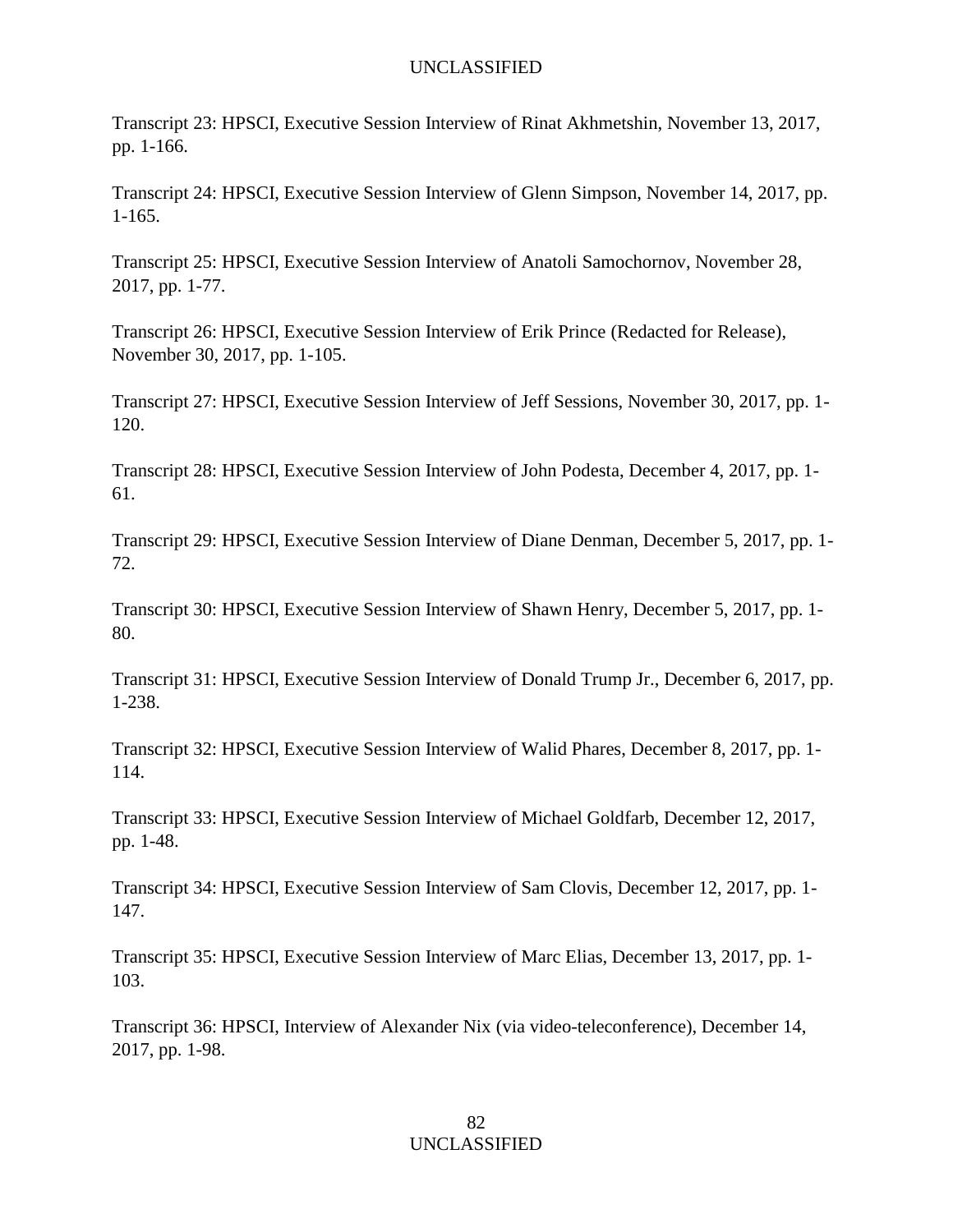Transcript 37: HPSCI, Executive Session Interview of Debbie Wasserman-Schultz, December 18, 2017, pp. 1-56.

Transcript 38: HPSCI, Executive Session Interview of Michael Sussman, December 18, 2017, pp. 1-93.

Transcript 39: HPSCI, Executive Session Interview of Rob Goldstone, December 18, 2017, pp. 1-175.

Transcript 40: HPSCI, Executive Session Interview of David Kramer, December 19, 2017, pp. 1- 101.

Transcript 41: HPSCI, Executive Session Interview of Felix Sater, December 20, 2017, pp. 1- 142.

Transcript 42: HPSCI, Executive Session Interview of Dana Rohrabacher, December 21, 2017, pp. 1-186.

Transcript 43: HPSCI, Executive Session Interview of Jake Sullivan, December 21, 2017, pp. 1- 71.

Transcript 44: HPSCI, Executive Session Interview of Rhona Graff, December 22, 2017, pp. 1- 143.

Transcript 45: HPSCI, Executive Session Interview of David Kramer, January 10, 2018, pp. 1- 24.

Transcript 46: HPSCI, Executive Session Interview of Steve Bannon, January 16, 2018, pp. 1- 261.

Transcript 47: HPSCI, Executive Session Interview of Rick Dearborn, January 17, 2018, pp. 1- 150.

Transcript 48: HPSCI, Executive Session Interview of Corey Lewandowski, January 17, 2018, pp. 1-175.

Transcript 49: HPSCI, Executive Session Interview of Steve Bannon, February 15, 2018, pp. 1- 57.

Transcript 50: HPSCI, Executive Session Interview of Hope Hicks, February 27, 2018, pp. 1- 208.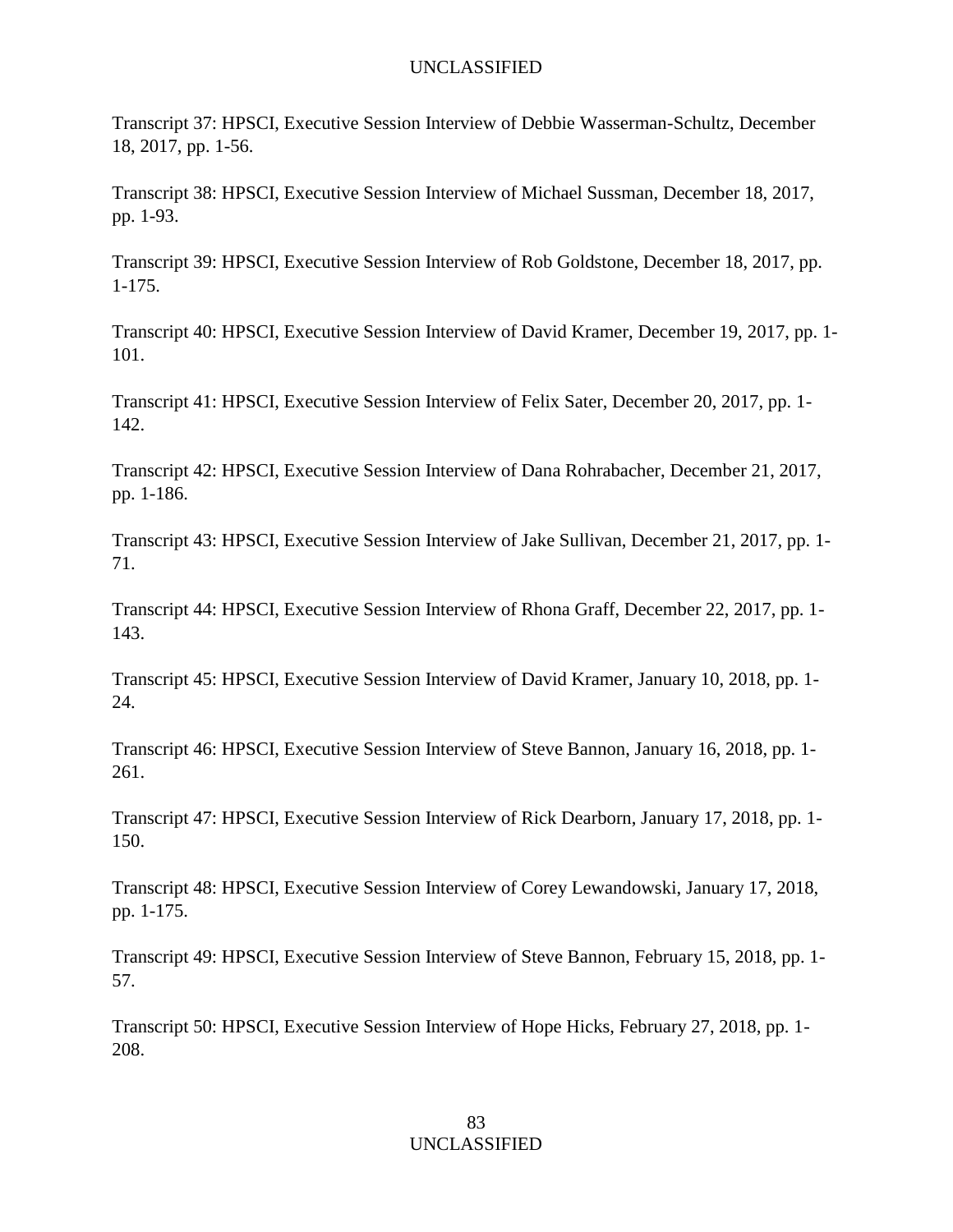Transcript 51: HPSCI, Executive Session Interview of Corey Lewandowski, March 8, 2018, pp. 1-112.

# *Classified Hearings and Interviews*

Transcript 1: Full Committee Closed Hearing on FBI Counterintelligence Investigations with FBI Director James Comey, March 2, 2017, pp. 1-121.

Transcript 2: Full Committee Closed Hearing on Russia Investigation with FBI Director Comey and NSA Director Mike Rogers, May 4, 2017, pp. 1-82.

Transcript 3: Full Committee Closed Hearing with former CIA Director John Brennan, May 23, 2017, pp. 1-53.

Transcript 4: HPSCI, Executive Session Interview of James Clapper, July 17, 2017, pp. 1-106.

Transcript 5: HPSCI, Executive Session Interview of John Carlin, July 27, 2017, pp. 1-72.

Transcript 6: HPSCI, Executive Session Interview of Susan Rice, September 8, 2017, pp. 1-110.

Transcript 7: HPSCI, Executive Session Interview of Samantha Power, October 13, 2017, pp. 1- 115.

Transcript 8: HPSCI, Executive Session Interview of Loretta Lynch, October 20, 2017, pp. 1-97.

Transcript 9: HPSCI, Executive Session Interview of Ben Rhodes, October 25, 2017, pp. 1-75.

Transcript 10: HPSCI, Executive Session Interview of Mary McCord, November 1, 2017, pp. 1- 81.

Transcript 11: HPSCI, Executive Session Interview of Sally Yates, November 3, 2017, pp. 1-96.

Transcript 12: HPSCI, Executive Session Interview of Andrew McCabe, December 19, 2017, pp. 1-215.

Transcript 13: HPSCI, Executive Session Interview of Special Agent Michael Gaeta, December 20, 2017, pp. 1-113.

Transcript 14: HPSCI, Committee Business Meeting to consider "Adoption of the Committee's Investigative Report into Russian Active Measures During the 2016 Presidential Election," March 22, 2018, pp. 1-89.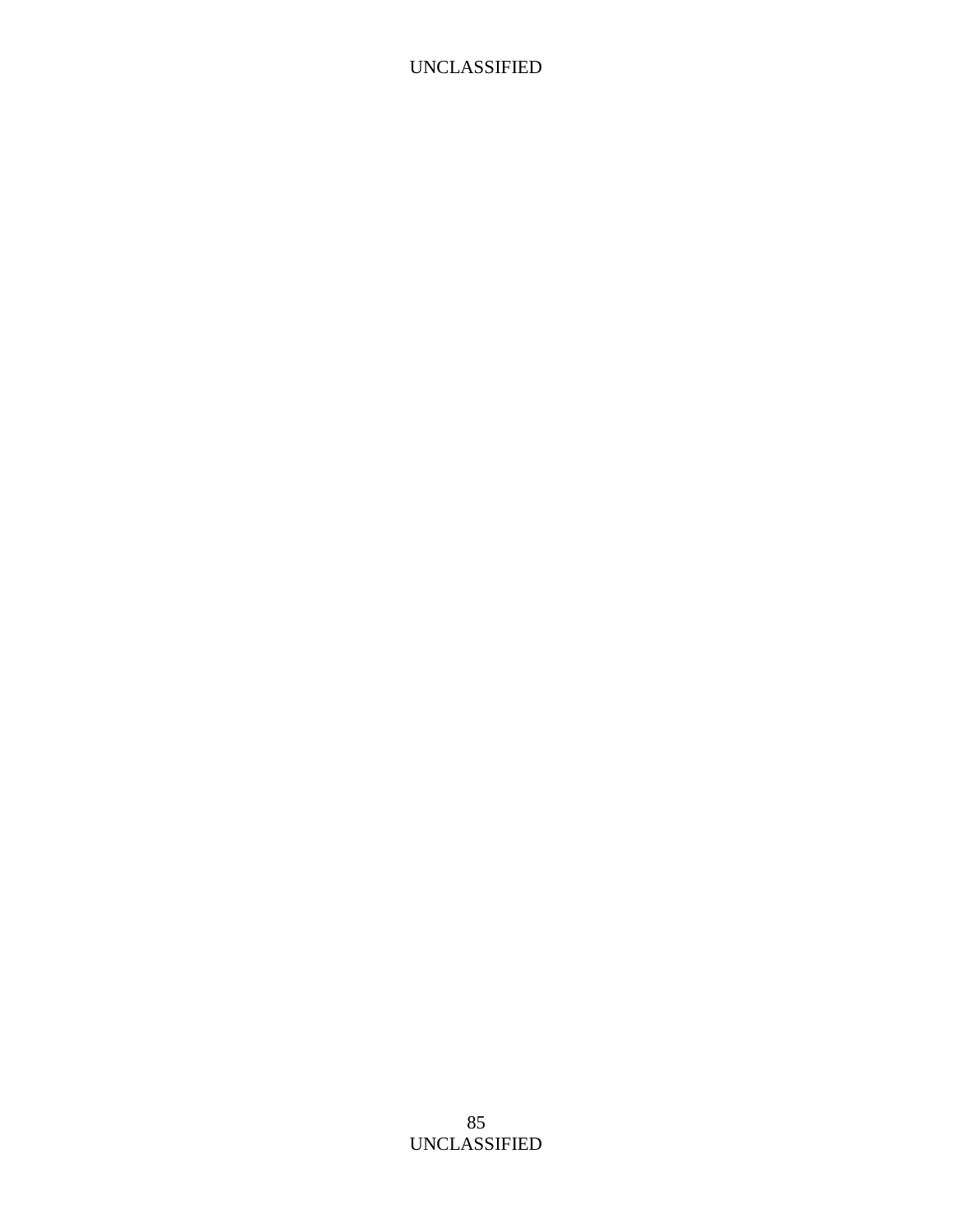#### **ENDNOTES**

 $\overline{a}$ 

<sup>1</sup> House Permanent Select Committee on Intelligence (HPSCI), Scope of Investigation, March 1, 2017.

<sup>2</sup> Press Release, "Intelligence Committee Chairman, Ranking Member Establish Parameters for Russia Investigation," March 1, 2017. [https://intelligence.house.gov/news/documentsingle.aspx?DocumentID=767]

<sup>3</sup> Press Release, "Intelligence Committee Chairman, Ranking Member Establish Parameters for Russia Investigation," March 1, 2017. [https://intelligence.house.gov/news/documentsingle.aspx?DocumentID=767]

<sup>4</sup> Statement on Russia Investigation, Chairman Devin Nunes, March 12, 2018. [https://intelligence.house.gov/news/documentsingle.aspx?DocumentID=873]

<sup>5</sup> For instance, see: Kyle Cheney, "Republicans fear they botched Russia report rollout," *Politico*, March 15, 2018 [https://www.politico.com/story/2018/03/15/house-intelligence-republicans-russia-probe-465805]; Nicholas Fandos, "Republican Leading House's Russia Inquiry Softens a Key Finding," *New York Times*, March 13, 2018 [https://www.nytimes.com/2018/03/13/us/politics/house-intelligence-trump-russia-conaway.html].

<sup>6</sup> President Donald Trump, Twitter, March 12, 2018: "THE HOUSE INTELLIGENCE COMMITTEE HAS, AFTER A 14 MONTH LONG IN-DEPTH INVESTIGATION, FOUND NO EVIDENCE OF COLLUSION OR COORDINATION BETWEEN THE TRUMP CAMPAIGN AND RUSSIA TO INFLUENCE THE 2016 PRESIDENTIAL ELECTION." [https://twitter.com/realdonaldtrump/status/973360355790479361]

President Donald Trump, Twitter, March 17, 2018: "As the House Intelligence Committee has concluded, there was no collusion between Russia and the Trump Campaign. As many are now finding out, however, there was tremendous leaking, lying and corruption at the highest levels of the FBI, Justice & State. #DrainTheSwamp" [https://twitter.com/realdonaldtrump/status/975057131136274432]

<sup>7</sup> President Donald Trump, Twitter, March 23, 2018. [https://twitter.com/realDonaldTrump/status/977124622285066240]

<sup>8</sup> Sputnik, "US Has Not Found Evidence of Trump Campaign's Collusion with Russia," March 22, 2018 [https://sputniknews.com/us/201803221062803332-us-house-committee-russi-probe]; RT, "'No collusion': House Intel Committee votes to end Russia probe," March 22, 2018. [https://www.rt.com/usa/422050-house-intel-russiaprobe]

<sup>9</sup> Interview with Chairman Devin Nunes, "Hannity," Fox News, March 19, 2018. [http://www.foxnews.com/transcript/2018/03/19/devin-nunes-on-mccabe-firing-upcoming-ig-report.html]; Interview with Representative Peter King, "Rep. King on widening probe into the Trump dossier," Fox News, March 12, 2018. [http://video.foxnews.com/v/5749792245001/?#sp=show-clips]

<sup>10</sup> Chairman Devin Nunes, "Nunes Statement on Russia Investigation," April 6, 2017. [https://intelligence.house.gov/news/documentsingle.aspx?DocumentID=775]

<sup>11</sup> HPSCI Minority, "Status of the Russia Investigation," March 13, 2017. Attached as Appendix A.

<sup>12</sup> Channel 4 (United Kingdom), "Data, Democracy, and Dirty Tricks – Part three: The Trump campaign," March 20, 2018. [https://www.channel4.com/news/data-democracy-and-dirty-tricks-cambridge-analytica-uncoveredinvestigation-expose] Speaking to an undercover reporter, Cambridge Analytica CEO Alexander Nix describes his December 14, 2017 testimony before the Committee, which occurred via video-teleconference:

"Nix: "I *went to speak to them and the Republicans asked three questions, five minutes – minutes done. Democrats asked 2 hours of questions."*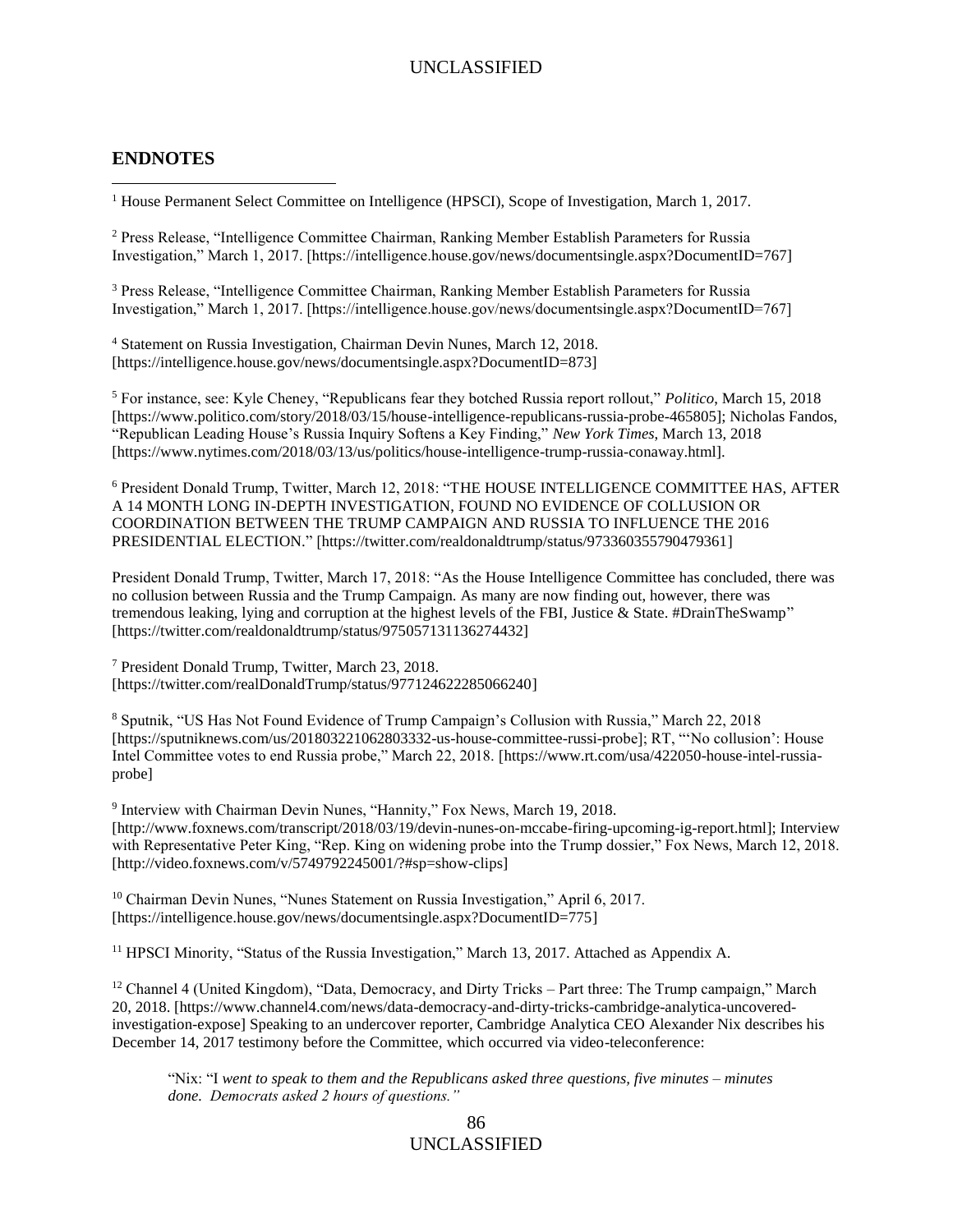Undercover Reporter: "*And you had to answer everything?"*

Nix: "*No it's voluntary but I did because I'm trying to help them. We have no secrets. They're politicians, they're not technical. They don't understand how it works. They don't understand because the candidate never, is never involved. He's told what to do by the campaign team."*

<sup>13</sup> HPSCI, Executive Session Interview of Steve Bannon, February 15, 2018, pp. 29-30. Relevant exchange with Representative Eric Swalwell:

*MR. SWALWELL: I'm just asking if a communication existed post your time at the White House with Chairman Nunes.* 

*[Discussion off the record.]*

 $\overline{a}$ 

*MR. BANNON: Yes. MR. SWALWELL: Okay. What was the nature of the communication? What was discussed?*

*[Discussion off the record.]*

*MR. BANNON: Yeah, I cannot answer anything about my – related to my time at the White House.* 

*MR. SWALWELL: No. I'm asking, post your leaving the White House, any communication you had with non-White House-employee Devin Nunes, what was discussed?*

*MR. BANNON: I can only answer questions not related to my time at the White House.*

*MR. SWALWELL: How many times did you speak with Chairman Nunes once leaving the White House? And I'm talking about in person, over phone, by email, by any text message communication.* 

*[Discussion off the record.]*

*MR. BANNON: I don't know.* 

*MR. SWALWELL: More than once?*

*MR. BANNON: Probably.*

*MR. SWALWELL: Okay. Fewer than 10 times?* 

*MR. BANNON: I don't – don't remember.* 

*MR. SWALWELL: Every involve the Russia investigation?* 

*[Discussion off the record.]*

*MR. BANNON: That would involve my time at the White House, and I'm not authorized to answer the question.* 

<sup>14</sup> HPSCI Minority, "Correcting the Record – The Russia Investigations," January 29, 2018. Released to the public in unclassified form on February 24, 2018. Attached at Appendix A.

Elections": The Analytic Process and Cyber Incident Att**<sub>ri</sub>fution**, January 6, 2017. <sup>15</sup> Intelligence Community Assessment: *Background to "Assessing Russian Activities and Intentions in Recent US*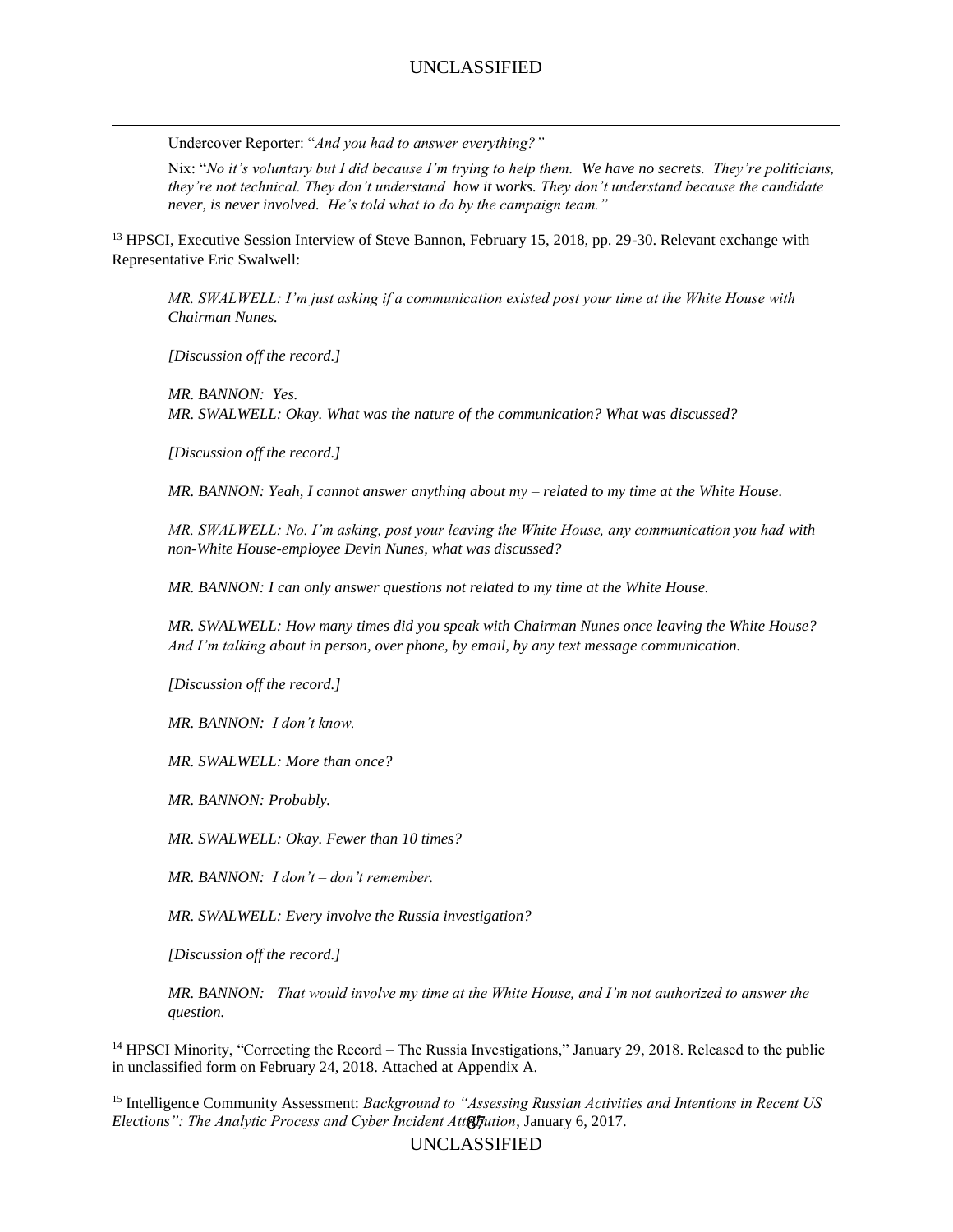<sup>16</sup> Intelligence Community Assessment, "Assessing Russian Activities and Intentions in Recent US Elections," January 6, 2017, p. ii. [https://www.dni.gov/files/documents/ICA\_2017\_01.pdf]..

<sup>17</sup> HPSCI Majority Russia Report, March 21, 2018 version, p. 46-47. Compare with HPSCI Majority Russia Report, March 13, 2018 version, p. 40-41.

<sup>18</sup> Senate Intelligence Committee Chairman and Vice Chairman press conference, October 4, 2017. According to Chairman Richard Burr: "There is consensus among members and staff that we trust the conclusions of the ICA."

<sup>19</sup> *U.S. v. Internet Research Agency LLC* (1:18-cr-00032-DLF, District of Columbia), p.4.

<sup>20</sup> HPSCI Majority Russia Report, March 21, 2018 version, p. 32.

 $\overline{a}$ 

<sup>21</sup> *U.S. v. Internet Research Agency, et al* (1:18-cr-32, District of Columbia), p. 4. The Special Counsel also finds, for instance, that **"**From at least April 2016 through November 2016, Defendants and their co-conspirators, while concealing their Russian identities and ORGANIZATION affiliation through false personas, began to produce, purchase, and post advertisements on U.S. social media and other online sites expressly advocating for the election of then-candidate Trump or expressly opposing Clinton. Defendants and their co-conspirators did not report their expenditures to the Federal Election Commission, or register as foreign agents with the U.S. Department of Justice" (p. 19).

<sup>22</sup> Twitter, Inc., "Update on Results of Retrospective Review of Russian-Related Election Activity," United States Senate Committee on the Judiciary, Subcommittee on Crime and Terrorism, January 19, 2018. [https://www.judiciary.senate.gov/imo/media/doc/Edgett%20Appendix%20to%20Responses.pdf]

<sup>23</sup> Twitter, Inc., "Update on Results of Retrospective Review of Russian-Related Election Activity," United States Senate Committee on the Judiciary, Subcommittee on Crime and Terrorism, January 19, 2018. [https://www.judiciary.senate.gov/imo/media/doc/Edgett%20Appendix%20to%20Responses.pdf]

<sup>24</sup> HPSCI Minority Website, "Instagram Exhibit" [https://democratsintelligence.house.gov/uploadedfiles/6052269196035.pdf]; associated metadata [https://democratsintelligence.house.gov/uploadedfiles/6052269196035\_metadata.pdf]

<sup>25</sup> HPSCI Minority Website, Facebook Exhibit [https://democratsintelligence.house.gov/uploadedfiles/police\_anti\_blm\_ad\_metadata.pdf]

<sup>26</sup> HPSCI Minority Website, Facebook Exhibit, "United Muslims of America." [https://democratsintelligence.house.gov/uploadedfiles/uma\_banner\_\_6039056709663.pdf]

<sup>27</sup> HPSCI Minority Website, Facebook Exhibit, "Save American Muslims." [https://democratsintelligence.house.gov/uploadedfiles/uma\_paid\_event\_ad.pdf]

*<sup>28</sup>* Tumblr, "We're taking steps to protect against future interference in our political conversation by state-sponsored propaganda campaigns," March 23, 2018. [https://staff.tumblr.com/post/172170432865/were-taking-steps-toprotect-against-future]

<sup>29</sup> Tumblr, "Public record of usernames linked to state-sponsored disinformation campaigns," March 23, 2018. [\[https://tumblr.zendesk.com/hc/en-us/articles/360002280214\]](https://tumblr.zendesk.com/hc/en-us/articles/360002280214)

<sup>30</sup> HPSCI Majority Russia Report, March 21, 2018 version, p. 32. <sup>31</sup> The New York Times, "How Trump Consultants Exploited the Facebook Data of Millions," March 17, 2018. [https://www.nytimes.com/2018/03/17/us/politics/cambridge-analytica-trump-campaign.html]

<sup>32</sup> House Permanent Select Committee on Intelligence, Interview of Alexander Nix, December 14, 2017, p. 59.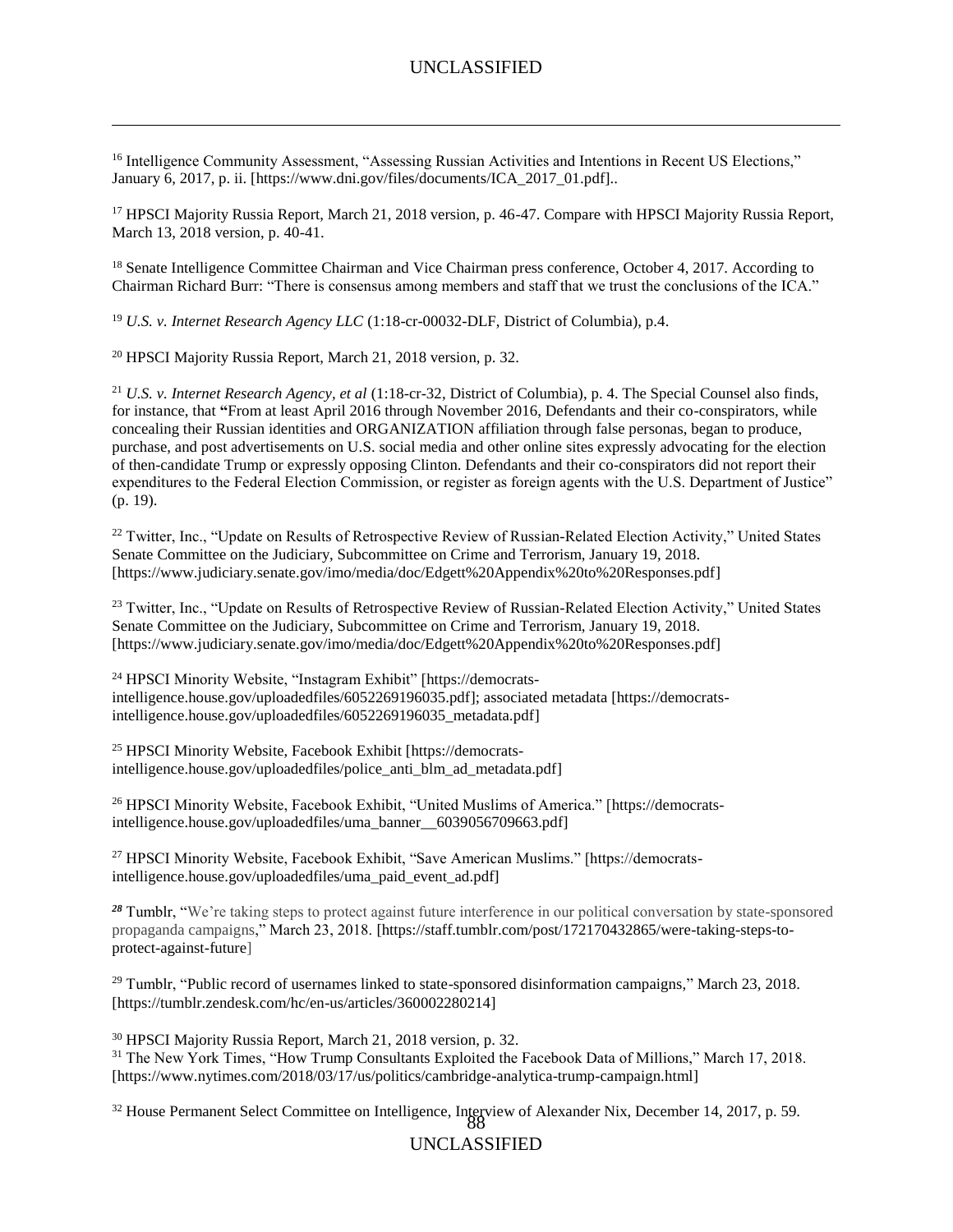<sup>33</sup> House Permanent Select Committee on Intelligence, Interview of Alexander Nix, December 14, 2017, p. 67.

<sup>34</sup> The New York Times, "How Trump Consultants Exploited the Facebook Data of Millions," March 17, 2018. [https://www.nytimes.com/2018/03/17/us/politics/cambridge-analytica-trump-campaign.html]

<sup>35</sup> *United States v. George Papadopoulos*, Statement of the Offense, p.8.

<sup>36</sup> *United States v. George Papadopoulos*, Statement of the Offense, p. 9.

<sup>37</sup> *United States v. George Papadopoulos*, Statement of the Offense, p.9.

<sup>38</sup> CNN.com, November 10, 2017, full transcript: https://www.cnn.com/2017/11/09/politics/papadopoulos-meetingscoffee-boy/index.html

<sup>39</sup> House Permanent Select Committee on Intelligence, Interview of Walid Phares, December 8, 2017, p.79.

<sup>40</sup> House Permanent Select Committee on Intelligence, Interview of Walid Phares, December 8, 2017, p.79.

<sup>41</sup> HPSCI Majority Russia Report, March 21, 2018 version, p. 72.

<sup>42</sup> HPSCI Majority Russia Report, March 21, 2018 version, p. 72.

<sup>43</sup> FBI Director James Comey press conference on Clinton investigation, July 5, 2016. See transcript: https://www.washingtonpost.com/news/post-nation/wp/2016/07/05/fbi-director-comeys-full-remarks-on-clintonemail-probe/?utm\_term=.20e40587ec5c

<sup>44</sup> HPSCI, Attorney General Jeff Session Document Production. Email from Paul Erickson to Rick Dearborn, May 10, 2016.

<sup>45</sup> *Id*.

 $\overline{a}$ 

<sup>46</sup> HPSCI, Rick Dearborn Document Production. [Bates# RD000009 to 16]

<sup>47</sup> HPSCI, Rick Dearborn Document Production. [Bates# RD000009 to 16]

<sup>48</sup> HPSCI Majority Russia Report, March 21, 2018 version, p. 83.

<sup>49</sup> HPSCI, Rick Dearborn Document Production. Email from Paul Erickson to Rick Dearborn, Subject: Kremlin Connection, May 10, 2016 [Bates# RD 000078].

<sup>50</sup> Josh Meyer, "FEC probes whether NRA got illegal Russian donations," Politico, March 16, 2018. [https://www.politico.com/story/2018/03/16/nra-russia-election-donations-fec-investigation-468661] <sup>51</sup> Text Messages from Emin Agalarov to Donald Trump Jr., November 10, 2016, Donald Trump Jr. production, DJTFP00866; Phone Records of Donald Trump Jr., Billing Cycle June 1, 2016 through June 30, 2016, Donald Trump Jr. production, DJTJR00851-855all records, goldstone testimony.

<sup>52</sup> HPSCI, Executive Session Interview with Donald Trump Jr., December 6, 2017, p. 9.

<sup>53</sup> HPSCI, Rob Goldstone Document Production. Email from Rob Goldstone to Rhona Graff, "Subject: Please pass on mine and Emin's best wishes and congratulations to Mr. Trump – wonderful news," June 16, 2015/

<sup>54</sup> See, e.g., Email from Katherine Murphy to [redacted], Subject: From the office of Donald J. Trump**,** March 18, 2016, Donald Trump Jr. production, DJTJR00407 to 409 ("As per Mr. Trump's request, please see the attached note for Mr. Agalarov." The attachment is the congratulatory letter that Mr. Agalarov sent to Mr. Trump on the eve of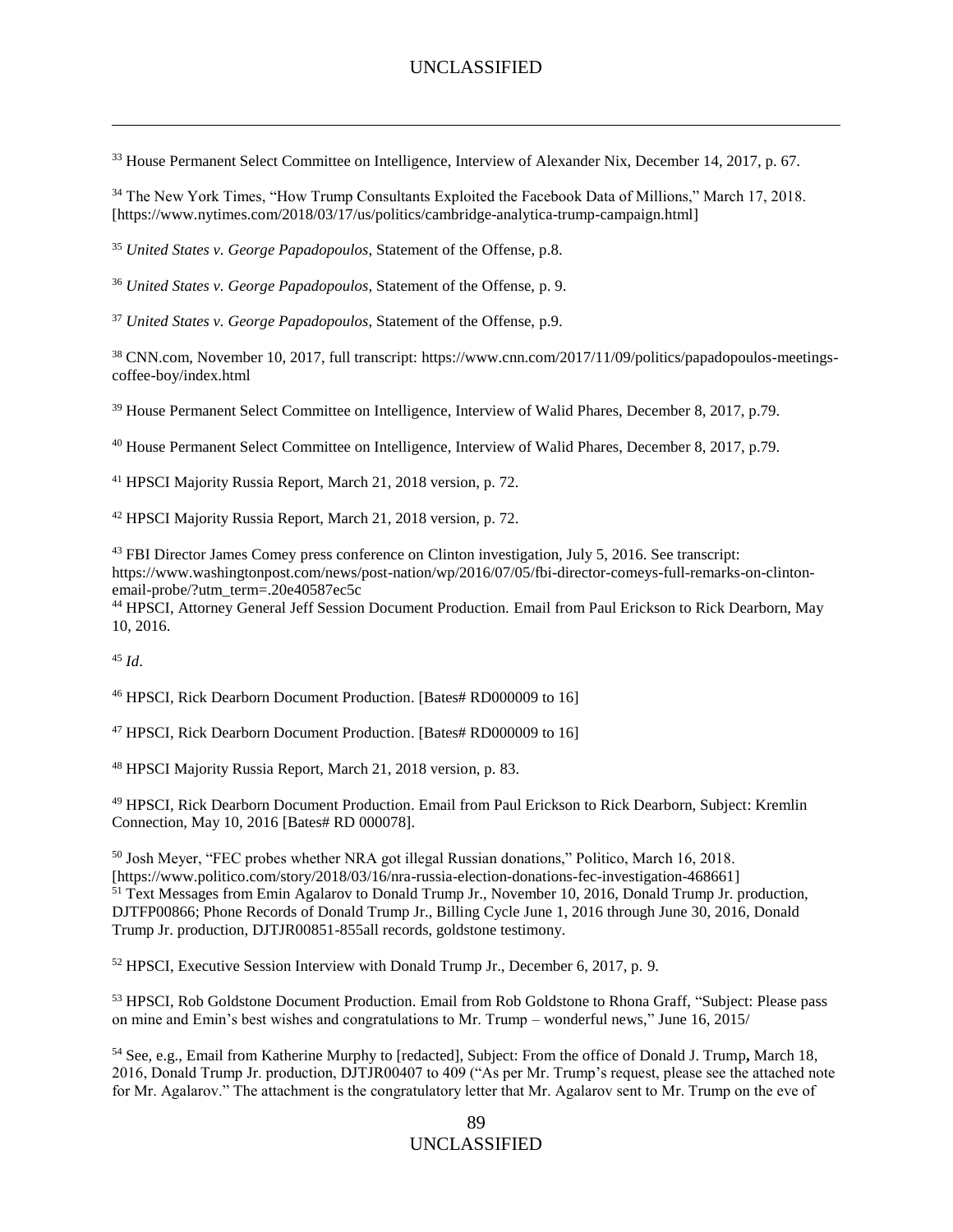Super Tuesday with a handwritten note from Mr. Trump, "*Araz you have done such a great job* – *you are an amazing man with a great family – keep in touch and say hello to Emin*.")

 $\overline{a}$ 

<sup>55</sup> HPSCI, Donald Trump Jr. Document Production. Email from Rob Goldstone to Donald Trump Jr., "Subject: Emin, July 24, 2015," [Bates# DJTJR00893].

<sup>56</sup> HPSCI, Donald Trump Jr. Document Production. "Email from Rob Goldstone to Rhona Graff, Subject: Congratulatory letter to Mr. Trump from Araz Agalarov," February 29, 2016. [ Bates# DJTJR00442 to 43]

<sup>57</sup> HPSCI, Donald Trump Jr. Document Production. Text Message from Emin Agalarov to Donald Trump Jr., November 10, 2016 [ Bates# DJTFP00866].

<sup>58</sup> HPSCI, Donald Trump Jr. Document Production. Email from Rob Goldstone to Donald Trump Jr., Subject: Russia – Clinton – private and confidential, June 3, 2016 [Bates# DJTJR00487].

<sup>59</sup> House Permanent Select Committee on Intelligence, Interview of Donald Trump Jr., December 6, 2017, pp.58-59.

<sup>60</sup> HPSCI, Donald Trump Jr. Document Production. Email from Donald Trump Jr. to Rob Goldstone, Subject: Russia – Clinton – private and confidential, June 3, 2016 [Bates# DJTJR00487].

<sup>61</sup> HPSCI, Donald Trump Jr. Document Production. Email from Donald Trump Jr. to Rob Goldstone, Subject: Russia – Clinton – private and confidential, June 6, 2016 [Bates # DJTJR00487].

<sup>62</sup> HPSCI, Donald Trump Jr. Document Production. Phone Records of Donald Trump Jr., Billing Cycle June 1, 2016 through June 30, 2016 [Bates #DJTJR00851-855].

<sup>63</sup> HPSCI, Donald Trump Jr. Production, Email from Donald Trump Jr. to Rob Goldstone, Subject: Russia – Clinton – private and confidential, June 6, 2016. [Bates #DJTJR00486]

<sup>64</sup> HPSCI, Donald Trump Jr. Production. Email from Donald Trump Jr. to Rob Goldstone, Subject: Russia – Clinton – private and confidential, June 6, 2016. [Bates #DJTJR00486]

<sup>65</sup> HPSCI, Executive Session Interview with Donald Trump Jr., December 6, 2017, pp.28-29.

<sup>66</sup> HPSCI, Donald Trump Jr. Production. Phone Records of Donald Trump Jr., Billing Cycle June 1, 2016 through June 30, 2016 [Bates # DJTJR00851-855].

<sup>67</sup> HPSCI, Executive Session Interview with Corey Lewandowski, January 17, 2018, pp. 161-162.

<sup>68</sup> HPSCI, Donald Trump Jr. Production. Email from Donald Trump Jr. to Paul Manafort and Jared Kushner, Subject: Russia – Clinton – private and confidential, June 8, 2016, Donald Trump Jr. production [Bates# DJTJR00485].

<sup>69</sup> HPSCI, Donald Trump Jr. Production. Email from Donald Trump Jr. to Rob Goldstone, Subject: Russia – Clinton – private and confidential, June 6, 2016 [Bates# DJTJR00486].

<sup>70</sup> Philip Bump, "What happened and when: The timeline leading up to Donald Trump Jr.'s fateful meeting," *The Washington Post,* July 11, 2017. [https://www.washingtonpost.com/news/politics/wp/2017/07/11/what-happenedand-when-the-timeline-leading-up-to-donald-trump-jr-s-fateful-meeting/?utm\_term=.d27ea5db41ec]

<sup>71</sup> Donald Trump, Twitter, June 9, 2016. [https://twitter.com/realDonaldTrump/status/741007091947556864]

and encountered them by chance at the hotel lobby of the Ritz Carlton in St. Petersburg. He acknowledged that they  $72$  In testimony before the Committee, Congressman Rohrabacher acknowledged that he met Veselnitskaya and Akhmetshin on previous occasions, but that in April 2016, he was traveling as part of a Congressional delegation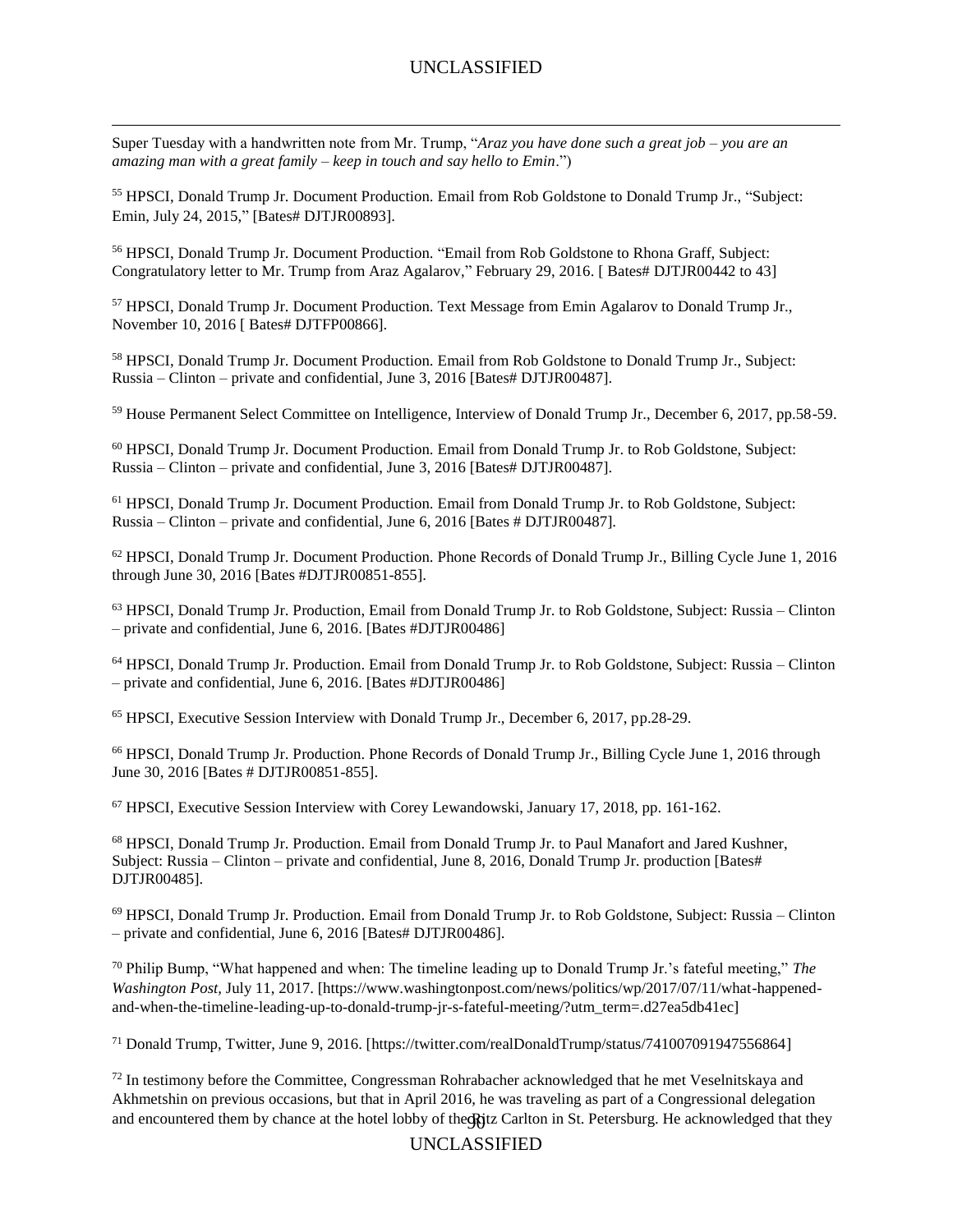were probably spies and probably knew the Congressman would be there. HPSCI Executive Session Interview with Dana Rohrabacher, December 21, 2017, p.167.

<sup>73</sup> HPSCI, Executive Session Interview with Donald Trump Jr., December 6, 2017, p. 73.

 $\overline{a}$ 

<sup>74</sup> HPSCI, Executive Session Interview with Donald Trump Jr., December 6, 2017, pp. 59-60.

<sup>75</sup> HPSCI, Executive Session Interview with Donald Trump Jr., December 6, 2017, p. 56.

<sup>76</sup> HPSCI, Executive Session Interview with Donald Trump Jr., December 6, 2017, p. 59.

<sup>77</sup> HPSCI, Executive Session Interview with Ike Kaveladze, November 2, 2017, p.95.

<sup>78</sup> HPSCI, Executive Session Interview with Donald Trump Jr., December 6, 2017, p. 59-60.

<sup>79</sup> HPSCI, Executive Session Interview with Ike Kaveladze, November 2, 2017, p.98.

<sup>80</sup> Email from Rob Goldstone to Rhona Graff, Subject: Birthday gift for Mr. Trump, June 10, 2016, Rob Goldstone production, RG0000082.

 $81$  Email from Meredith Mclver to Jessica Macchia, Subject: Emin gift.doc, June 17, 2016, Donald Trump Jr. production, DJTJR00404-05.

<sup>82</sup> Email from Rob Goldstone to Emin Agalarov and Ike Kaveladze, Subject: Breaking News, June 14, 2016, Ike Kaveladze production, HIC-KAV-00001 to 00002

<sup>83</sup> HPSCI Majority Russia Report, March 21, 2018 version, p. 81.

<sup>84</sup> HPSCI, Executive Session Interview with Ike Kaveladze, November 2, 2017, p. 89.

<sup>85</sup> HPSCI Majority Russia Report, March 21, 2018 version, p. 81.

<sup>86</sup> HPSCI Majority Russia Report, March 21, 2018 version, p. 82.

 $87$  S. 284 – Global Magnitsky Human Rights Accountability Act,  $114<sup>th</sup>$  Congress. [https://www.congress.gov/bill/114th-congress/senate-bill/284/text]

<sup>88</sup> HPSCI, Donald Trump Jr. Production. Email from Rob Goldstone to Rhona Graff, Subject: For Mr. Trump, November 28, 2016. [Bates# DJTJR00245 to 246].

<sup>89</sup> HPSCI, Donald Trump Jr. Production. Text Messages from Emin Agalarov to Donald Trump Jr., November 10, 2016 [Bates# DJTFP00867].

<sup>90</sup> HPSCI Executive Session Interview of Donald Trump Jr., December 6, 2017, p. 94.

 $91$  HPSCI Executive Session Interview of Donald Trump Jr., December 6, 2017, p. 97.

<sup>92</sup> Washington Post, "Russian government hackers penetrated DNC, stole opposition research on Trump," June 14, 2016. [https://www.washingtonpost.com/world/national-security/russian-government-hackers-penetrated-dnc-stoleopposition-research-on-trump/2016/06/14/cf006cb4-316e-11e6- 8ff77b6c1998b7a0\_story.html?utm\_term=.e2cff209578a

russian-agent-after-forgetting-to-conceal-identity-2018-391 <sup>93</sup> Business Insider, DNC hacker "Guccifer 2.0" was reportedly confirmed as a Russian agent after forgetting to conceal his identity online,"March 22, 2018. [http://www.businessinsider.com/dnc-hacker-guccifer-confirmed-as-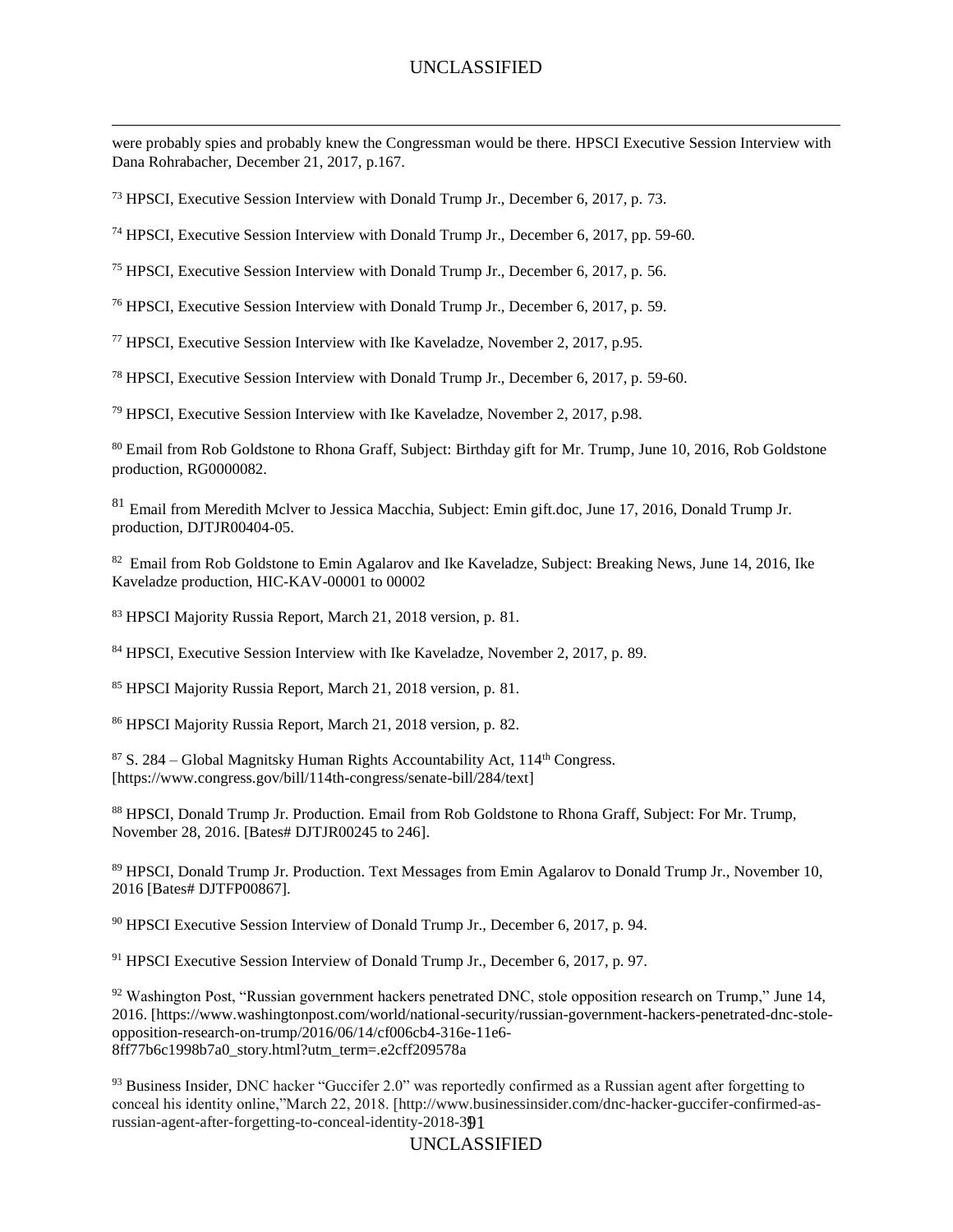<sup>94</sup> President Donald Trump, Twitter, July 25, 2016.

 $\overline{a}$ 

<sup>95</sup> Ashley Parker and David E. Sanger, "Donald Trump Calls on Russia to Find Hillary Clinton's Missing Emails," *New York Times*, July 27, 2016. [https://www.nytimes.com/2016/07/28/us/politics/donald-trump-russia-clintonemails.html]

<sup>96</sup> President Donald Trump, Twitter, July 27, 2016. [https://twitter.com/realdonaldtrump/status/758236300554174465]

<sup>97</sup> President Donald Trump, Twitter, September 26, 2016.

98 Email from Donald Trump Jr. to Kellyanne Conway, Steve Bannon, Jared Kushner, David Bossie, and Brad Parscale, Subject: WikiLeaks, September 21, 2016, Donald Trump Jr. production DJTFP00023909.

<sup>99</sup> HPSCI Executive Session Interview of Donald Trump Jr., December 6, 2017, p.131.

<sup>100</sup> Twitter Direct Message from WikiLeaks to Donald Trump Jr., October 3, 2016, Donald Trump Jr. production, DJTJR01265.

<sup>101</sup> Twitter Direct Message from Donald Trump Jr. to WikiLeaks, October 3, 2016, Donald Trump Jr. production, DJTJR01266.

<sup>102</sup> See Twitter handle @RogerJStoneJr.

<sup>103</sup> Roger Stone, "Can the 2016 election be rigged?" The Hill, August 16, 2016. [http://thehill.com/blogs/punditsblog/presidential-campaign/291534-can-the-2016-election-be-rigged-you-bet]

<sup>104</sup> See Twitter handle @RogerJStoneJr.

<sup>105</sup> HPSCI Executive Session Interview of Roger Stone, September 26, 2017, pp.41-41.

<sup>106</sup> HPSCI Executive Session Interview of Roger Stone, September 26, 2017, pp.41-43.

<sup>107</sup> HPSCI Executive Session Interview of Roger Stone, September 26, 2017, pp.100-101.

<sup>108</sup> HPSCI Executive Session Interview of Roger Stone, September 26, 2017, p. 102.

<sup>109</sup> HPSCI Executive Session Interview of Roger Stone, September 26, 2017, p.28.

<sup>110</sup> HPSCI Executive Session Interview of Roger Stone, September 26, 2017, 120-121.

<sup>111</sup> HPSCI Executive Session Interview of Roger Stone, September 26, 2017, 10-11.

<sup>112</sup> HPSCI Executive Session Interview of John Podesta, June 27, 2017, p.8.

<sup>113</sup> HPSCI Executive Session Interview of John Podesta, June 27, 2017, p. 17-18.

<sup>114</sup> HPSCI, Matt Tait Document Production [Bates# TAIT000012-14].

<sup>115</sup> Matt Tait, "The Time I Got Recruited to Collude with the Russians," *Lawfare Blog*, June 30, 2017. [https://lawfareblog.com/time-i-got-recruited-collude-russians]

92 <sup>116</sup> Shane Harris, "GOP Activist Who Sought Clinton Emails Cited Trump Campaign Officials," *The Wall Street Journal,* July 1, 2017.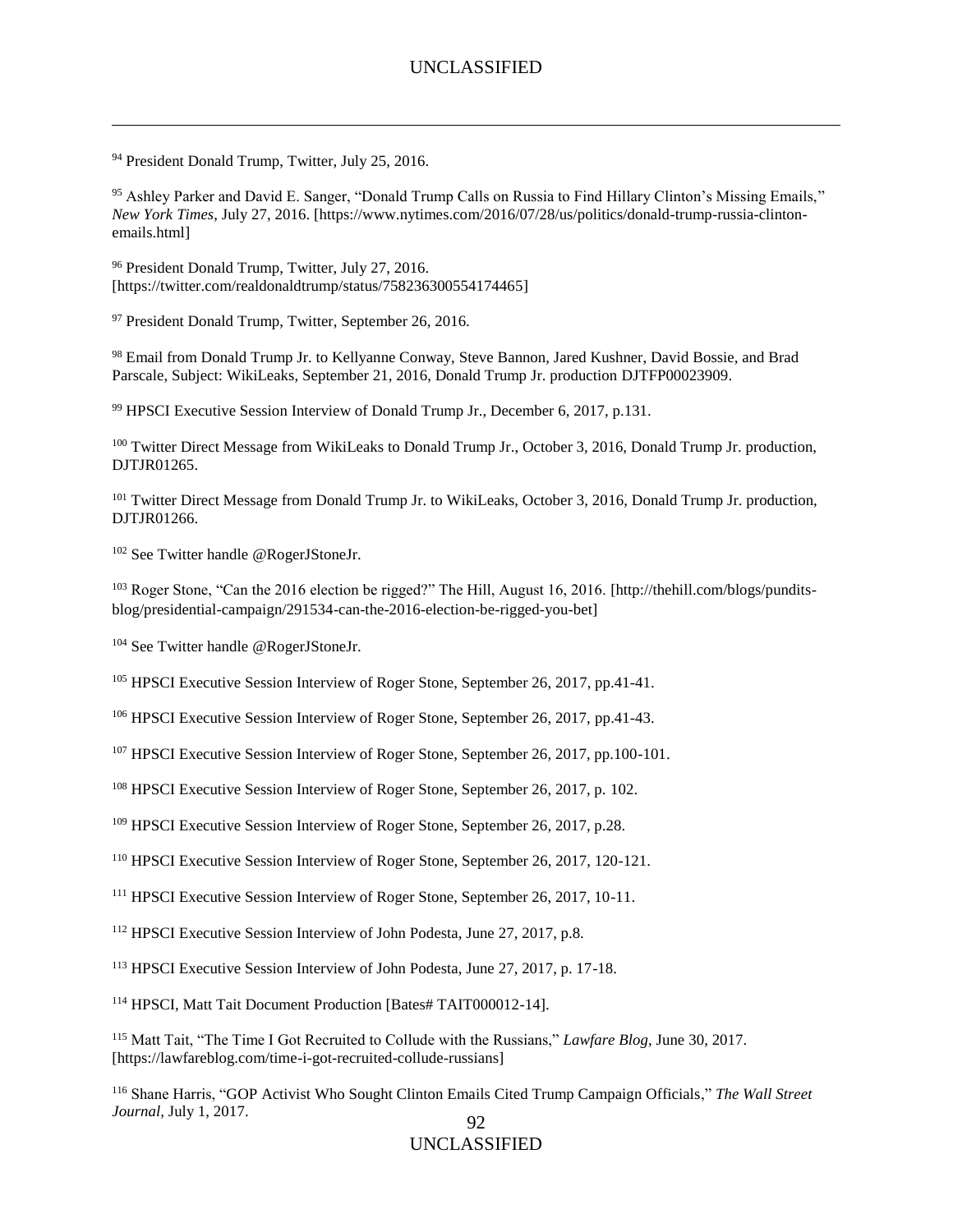<sup>117</sup> HPSCI Majority Russia Report, March 19 version, p. 73.

 $\overline{a}$ 

<sup>118</sup> HPSCI Majority Russia Report, March 19 version, p. 73.

<sup>119</sup> HPSCI Majority Russia Report, March 19 version, p. 75.

<sup>120</sup> Washington Post, "Roger Stone claimed contact with WikiLeaks founder. Julian Assange in 2016, according to two associates," March 13, 2018. [https://www.washingtonpost.com/politics/roger-stone-claimed-contact-withwikileaks-founder-julian-assange-in-2016-according-to-two-associates/2018/03/13/a263f842-2604-11e8-b79df3d931db7f68\_story.html?utm\_term=.16c6fc270330]

<sup>121</sup> HPSCI, Executive Session Interview of Carter Page, November 2, 2018. The Committee released the transcript publicly pursuant to an arrangement between the Majority and Page. It can also be found in Chapter VI (Transcripts).

<sup>122</sup> HPSCI Minority, *Correcting the Record – The Russia Investigations*, January 29, 2018, pp. 3-4. Attached at Appendix F.

<sup>123</sup> Trump Campaign Document Production, Email from Carter Page to Tera Dahl and JD Gordon, July 8, 2016 [Bates #DJTFP00004021].

<sup>124</sup> Trump Campaign Document Production, Email Attachment from Carter Page to Tera Dahl, JD Gordon, and Walid Phares, July 8, 2016 [Bates # DJTFP00004024].

<sup>125</sup> HPSCI Majority Russia Report, March 21, 2018 version, p. 76.

<sup>126</sup> HPSCI Majority Russia Report, March 21, 2018 version, p. 76.

<sup>127</sup> HPSCI Majority Russia Report, March 21, 2018 version, p. 77.

<sup>128</sup> HPSCI Minority, *Correcting the Record – The Russia Investigations*, January 29, 2018, pp. 1-2. See Appendix F.

<sup>129</sup> FBI Statement on HPSCI Memo, January 31, 2018, https://www.fbi.gov/news/pressrel/press-releases/fbistatement-on-hpsci-memo.

<sup>130</sup> HPSCI Minority, *Correcting the Record – The Russia Investigations*, January 29, 2018, p. 4.

<sup>131</sup> Elen Nakashima, Adam Entous, and Greg Miller, "Russian ambassador told Moscow that Kushner wanted secret communications channel with Kremlin," *The Washington Post*, May 26, 2017. [https://www.washingtonpost.com/world/national-security/russian-ambassador-told-moscow-that-kushner-wantedsecret-communications-channel-with-kremlin/2017/05/26/520a14b4-422d-11e7-9869-bac8b446820a\_story.html]

<sup>132</sup> Jared Kushner, "Statement of Jared C. Kushner to Congressional Committees," July 24, 2017. Produced by Jared Kushner to HPSCI. [Also available at: https://www.cnn.com/2017/07/24/politics/jared-kushner-statement-russia-2016-election/index.html]

<sup>133</sup> Peter Hobson, "How Putin's Bank Became Russia's \$20 Billion Problem," *The Moscow Times*, March 3, 2016. [https://themoscowtimes.com/articles/how-putins-bank-became-russias-20-billion-problem-52049]

<sup>134</sup> Matthew Rosenberg, Mark Mazzetti, and Maggie Haberman, "Investigation Turns to Kushner's Motives in Meeting With a Putin Ally," *New York Times*, May 29, 2017. [https://www.nytimes.com/2017/05/29/us/politics/jared-kushner-russia-investigation.html]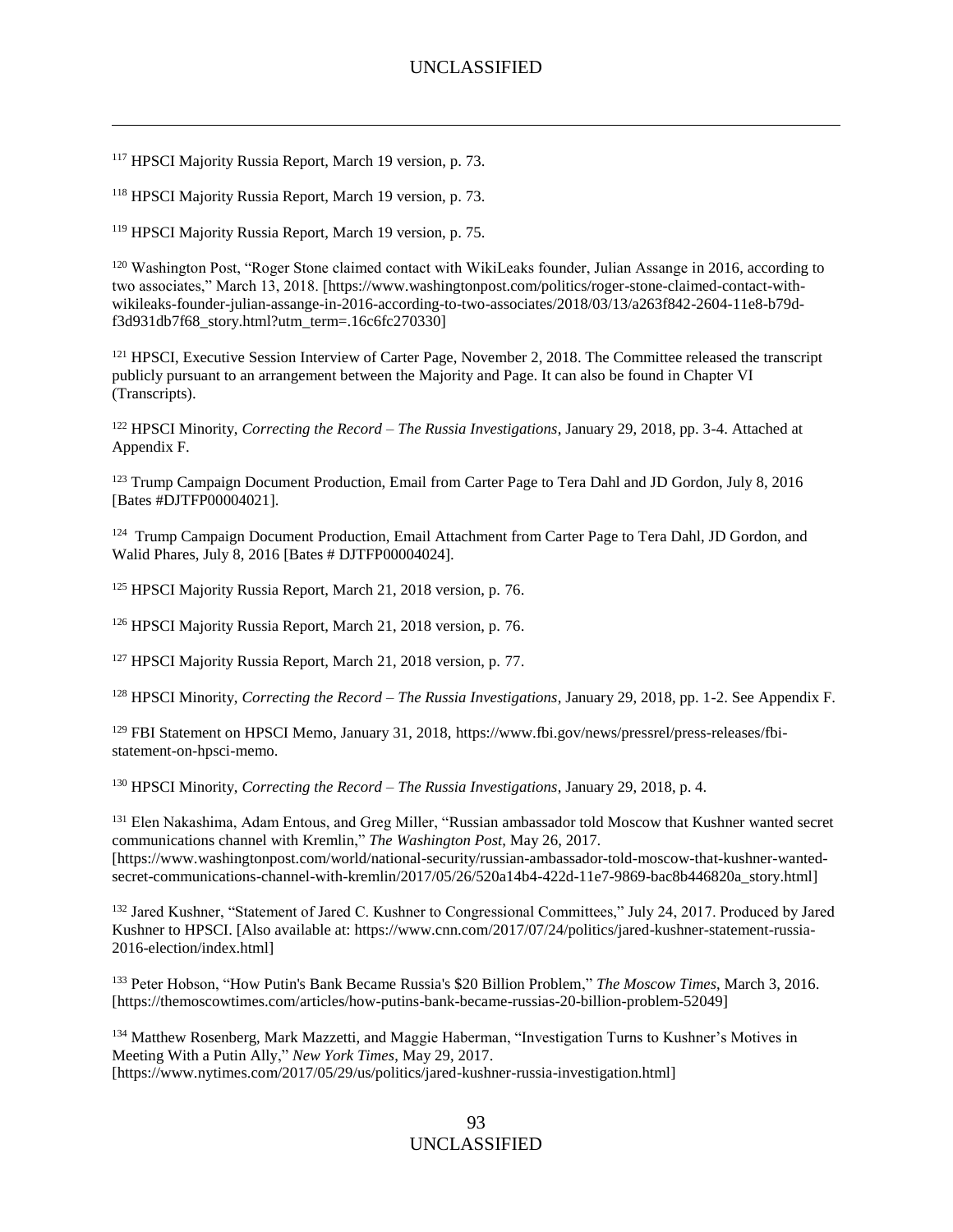<sup>135</sup> Jared Kushner, "Statement of Jared C. Kushner to Congressional Committees," July 24, 2017. Produced by Jared Kushner to HPSCI. [Also available at: https://www.cnn.com/2017/07/24/politics/jared-kushner-statement-russia-2016-election/index.html]

<sup>136</sup> HPSCI, Executive Session Interview of Jared Kushner, July 25, 2017, p. 30.

 $\overline{a}$ 

<sup>137</sup> Jo Becker, Matthew Rosenberg, and Maggie Haberman, "Senate Committee to Question Jared Kushner Over Meetings With Russians," *New York Times*, March 27, 2017. [https://www.nytimes.com/2017/03/27/us/politics/senate-jared-kushner-russia.html]

<sup>138</sup> David Filipov, Amy Brittain, Rosalind S. Helderman, and Tom Hamburger, "Explanations for Kushner's meeting with head of Kremlin-linked bank don't match up," *The Washington Post*, June 1, 2017. [https://www.washingtonpost.com/politics/explanations-for-kushners-meeting-with-head-of-kremlin-linked-bankdont-match-up/2017/06/01/dd1bdbb0-460a-11e7-bcde-624ad94170ab\_story.html]

<sup>139</sup> HPSCI, Executive Session Interview of Susan Rice, September 8, 2017.

<sup>140</sup> Sari Horwitz and Devlin Barrett, "Mueller gathers evidence that 2017 Seychelles meeting was effort to establish back channel to Kremlin," *The Washington Post*, March 7, 2018. [https://www.washingtonpost.com/world/nationalsecurity/mueller-gathers-evidence-that-2016-seychelles-meeting-was-effort-to-establish-back-channel-tokremlin/2018/03/07/b6a5fb8c-224b-11e8-94da-ebf9d112159c\_story.html]

<sup>141</sup> HPSCI, Executive Session Interview of Erik Prince (Redacted), November 30, 2017, pp. 14-15.

<sup>142</sup> HPSCI, Executive Session Interview of Erik Prince (Redacted), November 30, 2017, p. 29.

<sup>143</sup> HPSCI Majority Russia Report, March 21, 2018 version, p. 86.

<sup>144</sup> HPSCI Majority Russia Report, March 21, 2018 version, p. 86.

<sup>145</sup> HPSCI Majority Russia Report, March 21, 2018 version, p. 87.

<sup>146</sup> Mark Mazzetti, David D. Kirkpatrick, and Maggie Haberman, "Mueller's Focus on Adviser to Emirates Suggests Broader Investigation," *New York Times*, March 3, 2018. [https://www.nytimes.com/2018/03/03/us/politics/georgenader-mueller-investigation-united-arab-emirates.html]

<sup>147</sup> HPSCI, Business Meeting on "Adoption of the Committee's Investigative Report into Russian Active Measures During the 2016 Presidential Election," March 22, 2018. See Chapter VI for transcript.

<sup>148</sup> *U.S. v. Michael T. Flynn* (1:17-cr-232, District of Columbia), December 1, 2017.

<sup>149</sup> Greg Miller, Adam Entous, and Ellen Nakashima, "National security adviser Flynn discussed sanctions with Russian ambassador, despite denials, officials say," February 9, 2017. [https://www.washingtonpost.com/world/national-security/national-security-adviser-flynn-discussed-sanctions-withrussian-ambassador-despite-denials-officials-say/2017/02/09/f85b29d6-ee11-11e6-b4ff-ac2cf509efe5\_story.html]

<sup>150</sup> David Ignatius, "Why did Obama dawdle on Russia's hacking?", *The Washington Post*, January 12, 2017. [https://www.washingtonpost.com/opinions/why-did-obama-dawdle-on-russias-hacking/2017/01/12/75f878a0-d90c-11e6-9a36-1d296534b31e\_story.html?utm\_term=.227acd88e819]

<sup>151</sup> Sally Quillian Yates, "Statement for the Record," Senate Judiciary Subcommittee on Crime and Terrorism, May 8, 2017. [https://www.judiciary.senate.gov/imo/media/doc/05-08-17%20Yates%20Testimony.pdf]

94 [https://www.intelligence.senate.gov/sites/default/files/documents/os-jcomey-060817.pdf]<sup>152</sup> James B. Comey, "Statement for the Record," Senate Select Committee on Intelligence, June 8, 2017.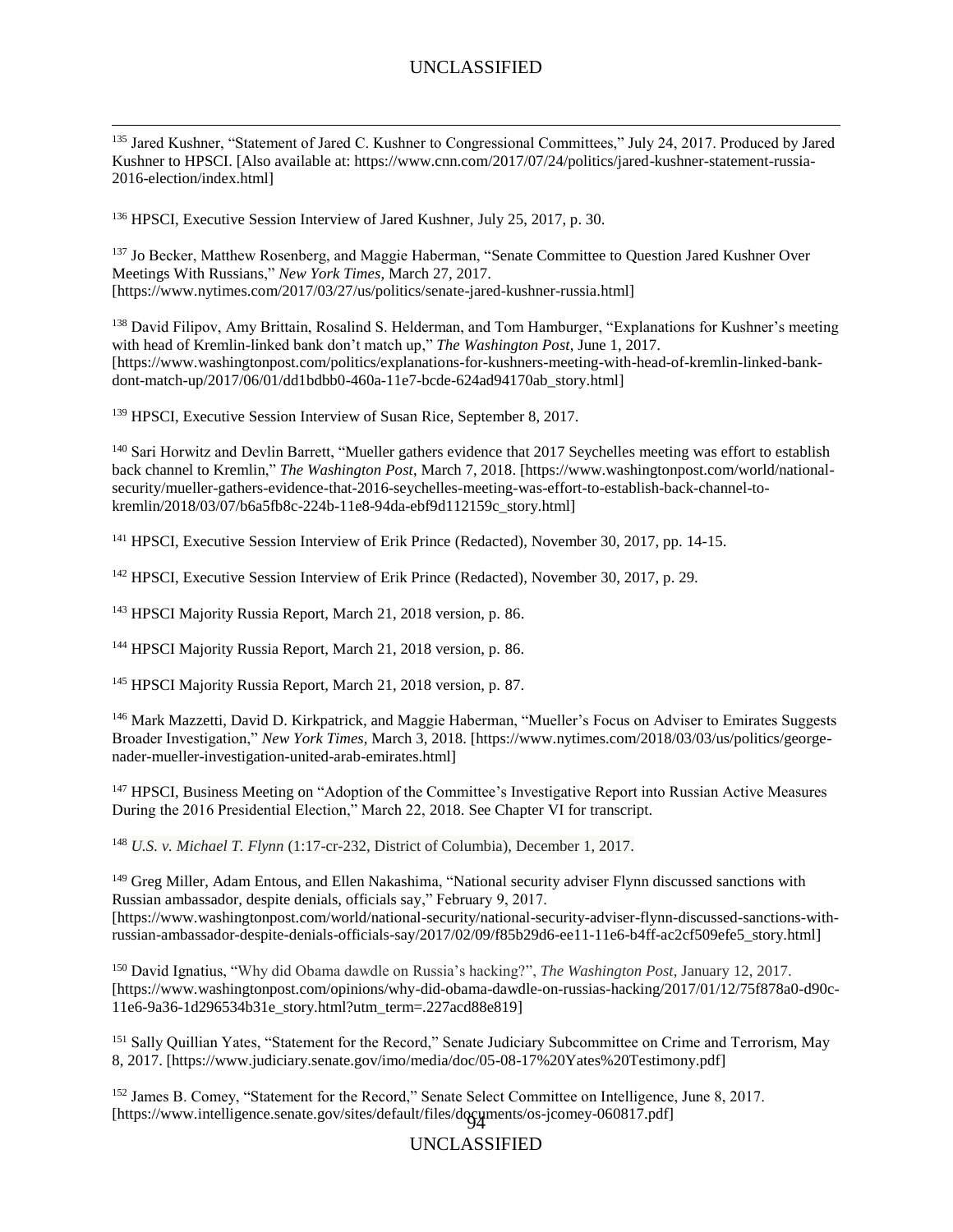<sup>153</sup> President Donald Trump, Twitter, December 2, 2017. [https://twitter.com/realdonaldtrump/status/937007006526959618]

 $\overline{a}$ 

<sup>154</sup> Jeff Grocott, "Trump Lays Bet on New Moscow Skyline" *The Moscow Times*, November 12, 1996. [http://old.themoscowtimes.com/news/article/tmt/316249.html]

<sup>155</sup> The New York Department of Financial Services fined Deutsche Bank \$425 million on January 30, 2017. "DFS Fines Deutsche Bank \$425 million for Russian Mirror-Trading Scheme," New York Department of Financial Services, January 30, 2017. [https://www.dfs.ny.gov/about/press/pr1701301.htm]. UK regulators fined Deutsche Bank approximately \$204 million. United Kingdom Financial Conduct Authority, "FCA fines Deutsche Bank £163 million for serious anti-money laundering controls failings," January 31, 2017. [https://www.fca.org.uk/news/pressreleases/fca-fines-deutsche-bank-163-million-anti-money-laundering-controls-failure]

<sup>156</sup> Keri Geiger, Greg Farrell, and Sarah Mulholland, "Trump May Have a \$300 Million Conflict of Interest With Deutsche Bank," Bloomberg News, December 22, 2016. [https://www.bloomberg.com/news/articles/2016-12- 22/deutsche-bank-s-reworking-a-big-trump-loan-as-inauguration-nears]

<sup>157</sup> Donald J. Trump, "Executive Branch personnel Public Financial Disclosure Report," May 16, 2016. [https://www.documentcloud.org/documents/2838696-Trump-2016-Financial-Disclosure.html]

<sup>158</sup> HPSCI, Executive Session Interview of Felix Sater, December 20, 2017, pp. 21-23 (see Chapter VI for transcript).

<sup>159</sup> Damien Sharkov, "Did Ivanka Trump Take Putin's Seat in Moscow?", Newsweek, August 30, 2017. [http://www.newsweek.com/ivanka-trump-did-not-take-putins-private-seat-says-kremlin-657023]

<sup>160</sup> Mike McIntire, "Donald Trump Settled a Real Estate Lawsuit, and a Criminal Case Was Closed," N*ew York Times*, April 5, 2016. [https://www.nytimes.com/2016/04/06/us/politics/donald-trump-soho-settlement.html]

<sup>161</sup> Hazel Heyer, "Executive Talk: Donald Trump Jr. bullish on Russia and few emerging markets," eTurboNews, September 15, 2008. [https://www.eturbonews.com/9788/executive-talk-donald-trump-jr-bullish-russia-and-fewemerging-ma]

<sup>162</sup> Glenn Garvin, "Donald Trump and the mansion that no one wanted. Then came a Russian fertilizer king," Miami Herald, February 27, 2017. Updated July 21, 2017. [http://www.miamiherald.com/news/business/article135187364.html]

<sup>163</sup> Thomas Frank, "Secret Money: How Trump Made Millions Selling Condos To Unknown Buyers," BuzzFeed News, January 12, 2018. [https://www.buzzfeed.com/thomasfrank/secret-money-how-trump-made-millions-sellingcondos-to?utm\_term=.kxlbRe2vM#.rk4YRnPDy]

164 Thomas Frank, "Secret Money: How Trump Made Millions Selling Condos To Unknown Buyers," *BuzzFeed News*, January 12, 2018. [https://www.buzzfeed.com/thomasfrank/secret-money-how-trump-made-millions-sellingcondos-to?utm\_term=.kxlbRe2vM#.rk4YRnPDy] Craig Unger, "Trump's Russian Laundromat," *The New Republic*, July 13, 2017. [https://newrepublic.com/article/143586/trumps-russian-laundromat-trump-tower-luxury-high-risesdirty-money-international-crime-syndicate]

<sup>165</sup> HPSCI, Felix Sater Document Production, Email from Felix Sater to Michael Cohen, "Andrey L. Kostin – CEO VTB Bank," October 12, 2015. [Bates #FSHR00001]

<sup>166</sup> HPSCI, Michael Cohen Document Production, Email from Felix Sater to Michael Cohem, November 3, 2015. [Bates #MDC-H-000451]

<sup>167</sup> HPSCI Majority Russia Report, March 21, 2018 versi**on,** *Finding #26*.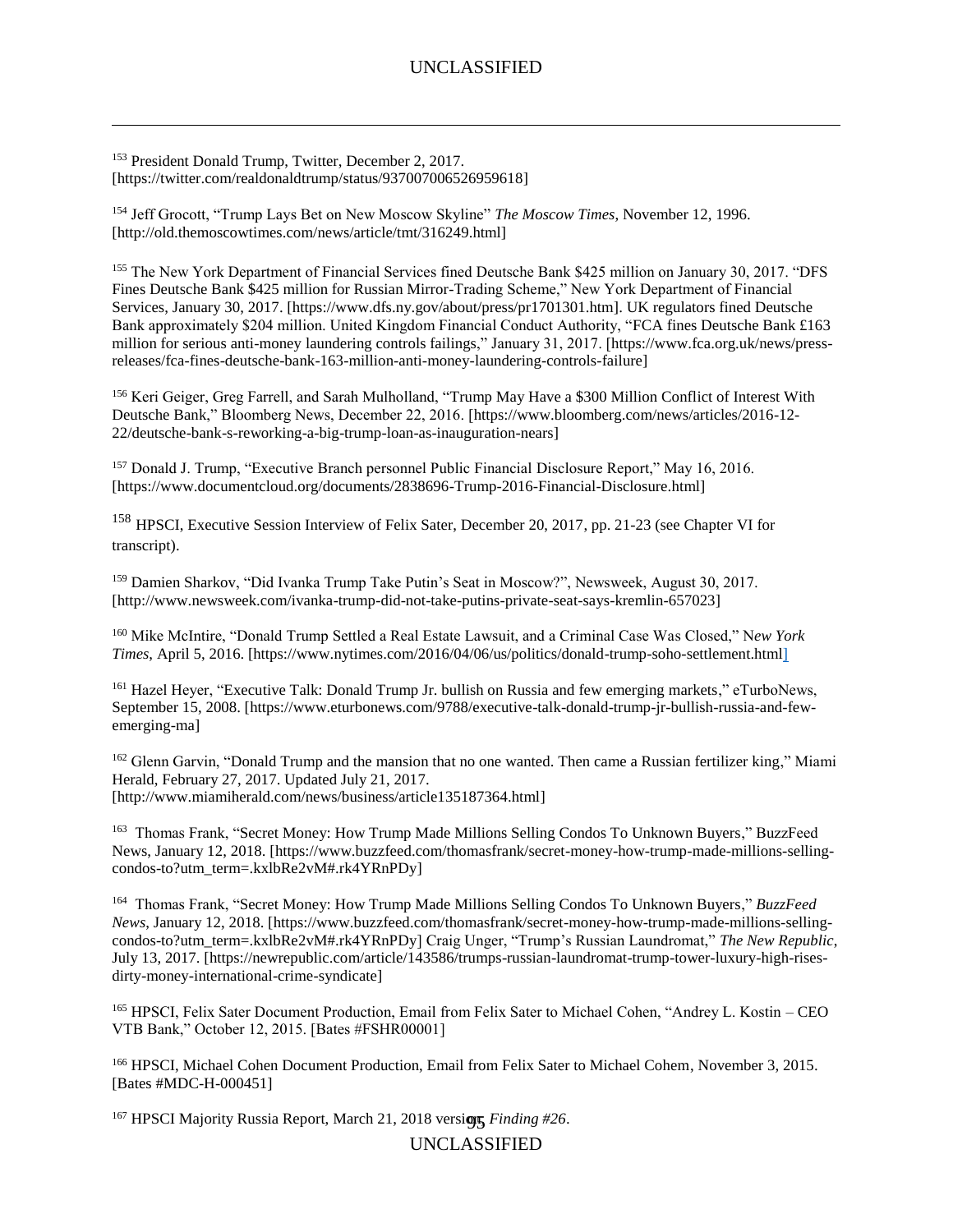<sup>168</sup> *U.S. v. Richard W. Gates III* (1:17-cr-201, District of Columbia); *U.S. v. Paul J. Manafort, Jr.* (1:17-cr-201, District of Columbia).

<sup>169</sup> HPSCI Majority Russia Report, March 21, 2018 version, p. 53.

 $\overline{a}$ 

<sup>170</sup> *U.S. v. Paul J. Manafort, Jr.* (1:17-cr-201, District of Columbia)

<sup>171</sup> *U.S. v. Paul J. Manafort, Jr., and Richard W. Gates III* (1:18-cr-83, Eastern District of Virginia).

<sup>172</sup> *United States of America v. Paul J. Manafort, Jr.* (Crim. No. 17-201-1(ABJ)), Document 73, Filed on December 4, 2017 in the U.S. District Court for the District of Columbia.

<sup>173</sup> Kenneth P. Vogel, "Manafort Associate Has Russian Intelligence Ties, Court Document Says," *New York Times*, December 4, 2018. [https://www.nytimes.com/2017/12/04/us/politics/manafort-russia-special-counselinvestigation.html]

<sup>174</sup> HPSCI Document Production, Email from Paul Manafort to Rick Gates, forwarding email exchange between Paul Manafort and Konstantin Kilimnik, April 11, 2016.

<sup>175</sup> HPSCI, Rick Gates Document Production. Received August 18, 2017.

<sup>176</sup> HPSCI, Executive Session Interview with Attorney General Jeffrey Beauregard Sessions III, November 30, 2017, pp. 75, 102.

<sup>177</sup> Michael Isikoff and David Corn, "What Happened in Moscow: The Inside Story of How Trump's Obsession With Putin Began," *Mother Jones*, March 8, 2018. [https://www.motherjones.com/politics/2018/03/russianconnection-what-happened-moscow-inside-story-trump-obsession-putin-david-corn-michael-isikoff/]

<sup>178</sup> HPSCI Majority Report, March 22 version, p. 119.

<sup>179</sup> HPSCI Majority Report, March 22 version, p. 128.

<sup>180</sup> World White Threats Hearing, Senate Select Committee on Intelligence, February 13, 2018. [https://www.intelligence.senate.gov/hearings/open-hearing-worldwide-threats-hearing-1]

<sup>181</sup> National Security Agency Director Admiral Rogers, Testimony before the Armed Services Committee, February 27, 2018, pp. 19-20. [https://www.armed-services.senate.gov/imo/media/doc/18-17\_02-27-18.pdf]

<sup>182</sup> National Security Agency Director Admiral Rogers, Testimony before the Armed Services Committee, February 27, 2018, pp. 91-92. [https://www.armed-services.senate.gov/imo/media/doc/18-17\_02-27-18.pdf]

<sup>183</sup> HPSCI Majority Report, p. 99 ("Chapter 5 - Intelligence Community Assessment Leaks. Key Question #4: What possible leaks of classified information took place related to the Intelligence Community's assessment of these matters?")

<sup>184</sup> HPSCI Majority Russia Report, March 21, 2018 version, p.108.

<sup>185</sup> HPSCI Majority Russia Report, March 21, 2018 version, p. 107 (internal citation and quotations omitted).

<sup>186</sup> HPSCI, Executive Session Interview of James Clapper, July 17, 2017, p. 34-35.

<sup>187</sup> HPSCI, Executive Session Interview of James Clapper, July 17, 2017, pp. 85-86.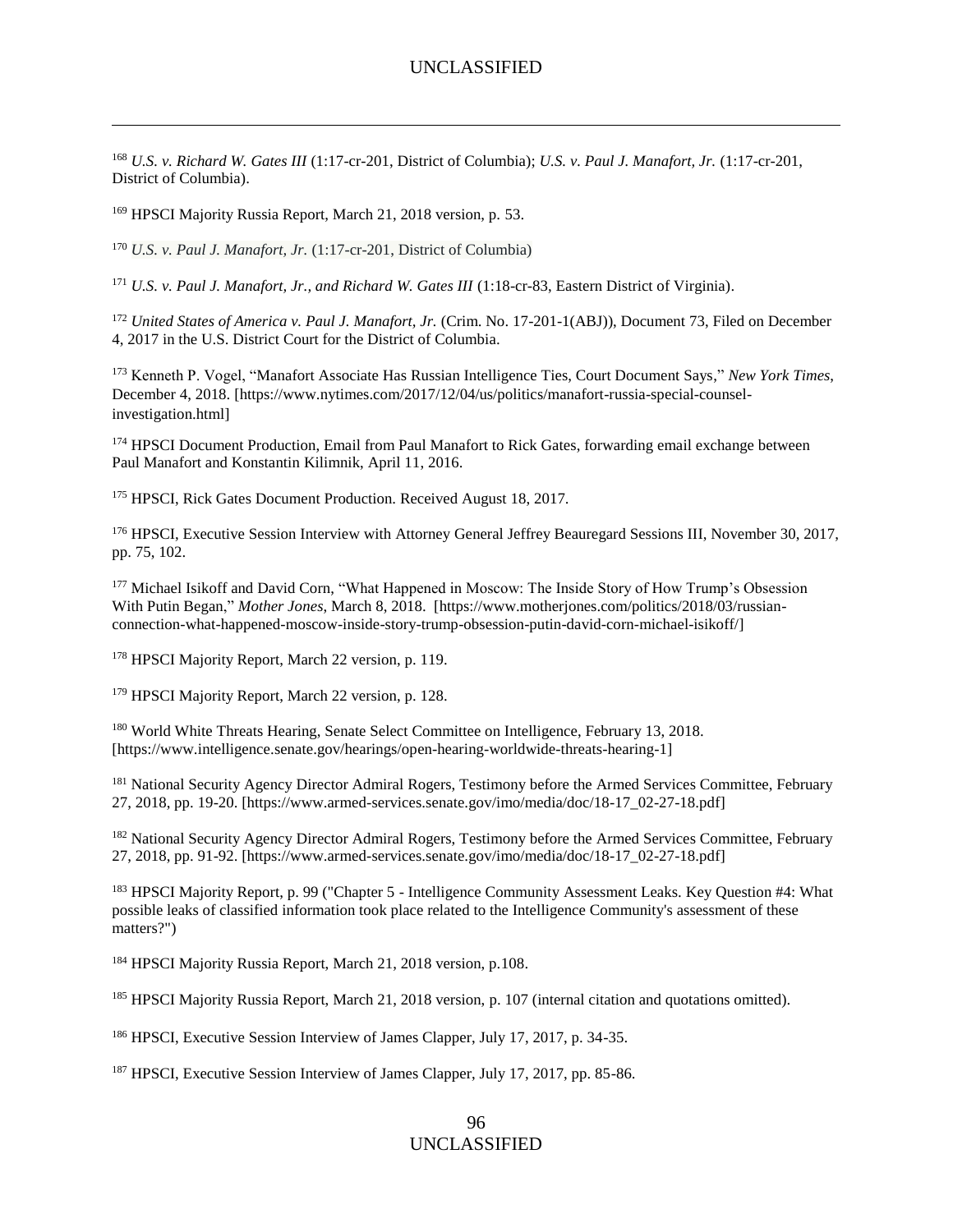<sup>188</sup> James Comey, Hearing before the Select Committee on Intelligence of the United States Senate, June 8, 2017. [Transcript: https://www.intelligence.senate.gov/hearings/open-hearing-former-fbi-director-james-comey#]

<sup>189</sup> *See, e.g.,* President Donald Trump, Twitter, June 9, 2017

 $\overline{a}$ 

[https://twitter.com/realdonaldtrump/status/873120139222306817] ("Despite so many false statements and lies, total and complete vindication...and WOW, Comey is a leaker!"); June 11, 2017 [https://twitter.com/realdonaldtrump/status/873879934040780801] ("I believe the James Comey leaks will be far more prevalent than anyone ever thought possible. Totally illegal? Very 'cowardly!'"); July 10, 2017 [https://twitter.com/realdonaldtrump/status/884361623514656769 ] ("James Comey leaked CLASSIFIED INFORMATION to the media. That is so illegal!"); October 18, 2017 [https://twitter.com/realdonaldtrump/status/920604520572424193] ("As it has turned out, James Comey lied and leaked and totally protected Hillary Clinton. He was the best thing that ever happened to her!"); December 3, 2017 [https://twitter.com/realdonaldtrump/status/937279001684598784] ("I never asked Comey to stop investigating Flynn. Just more Fake News covering another Comey lie!"); March 18. 2018 [https://twitter.com/realdonaldtrump/status/975341676297445377] ("Wow, watch Comey lie under oath to Senator G when asked "have you ever been an anonymous source...or known someone else to be an anonymous source...?" He said strongly "never, no." He lied as shown clearly on @foxandfriends.")

<sup>190</sup> President Donald Trump, Twitter, May 12, 2017

[https://twitter.com/realdonaldtrump/status/863007411132649473] ("James Comey better hope that there are no "tapes" of our conversations before he starts leaking to the press!")

191 President Donald Trump, Twitter, December 3, 2017 [https://twitter.com/realdonaldtrump/status/937279001684598784]

<sup>192</sup> President Donald Trump, Twitter, July 25, 2017 [https://twitter.com/realdonaldtrump/status/889792764363276288]

<sup>193</sup> President Donald Trump, Twitter, July 26, 2017 [https://twitter.com/realdonaldtrump/status/890207082926022656] and [https://twitter.com/realdonaldtrump/status/890208319566229504]

<sup>194</sup> *See, e.g.,* HPSCI, Executive Session Interview of Andrew McCabe, December 19, 2017, p. 58-59; and at pp. 88- 89 (McCabe recalling his discussion, with Comey, of a March 30 phone call with the President, and further recalling, with respect to "one of the phone calls[,] [that] the Director's chief of staff, Jim Rybicki was in the room while the Director was on the phone call.").

*MR. SCHIFF: …Did you also have a meeting or discussion on the phone with Director Comey after the March 30th meeting [between Comey and the President] where he discussed what took place during the meeting?* 

*MR. MCCABE: Yes, sir.* 

*MR. SCHIFF: Was that a phone conversation as well?* 

*MR. MCCABE: The best of my recollection is we probably discussed it in person. I think Director Comey was in his office for that phone call.* 

*MR. SCHIFF: Were you present during the call?* 

*MR. MCCABE: No, sir.* 

*MR. SCHIFF: Do you know whether other agents were in the room with him and could at least listen to his half of the conversation?*